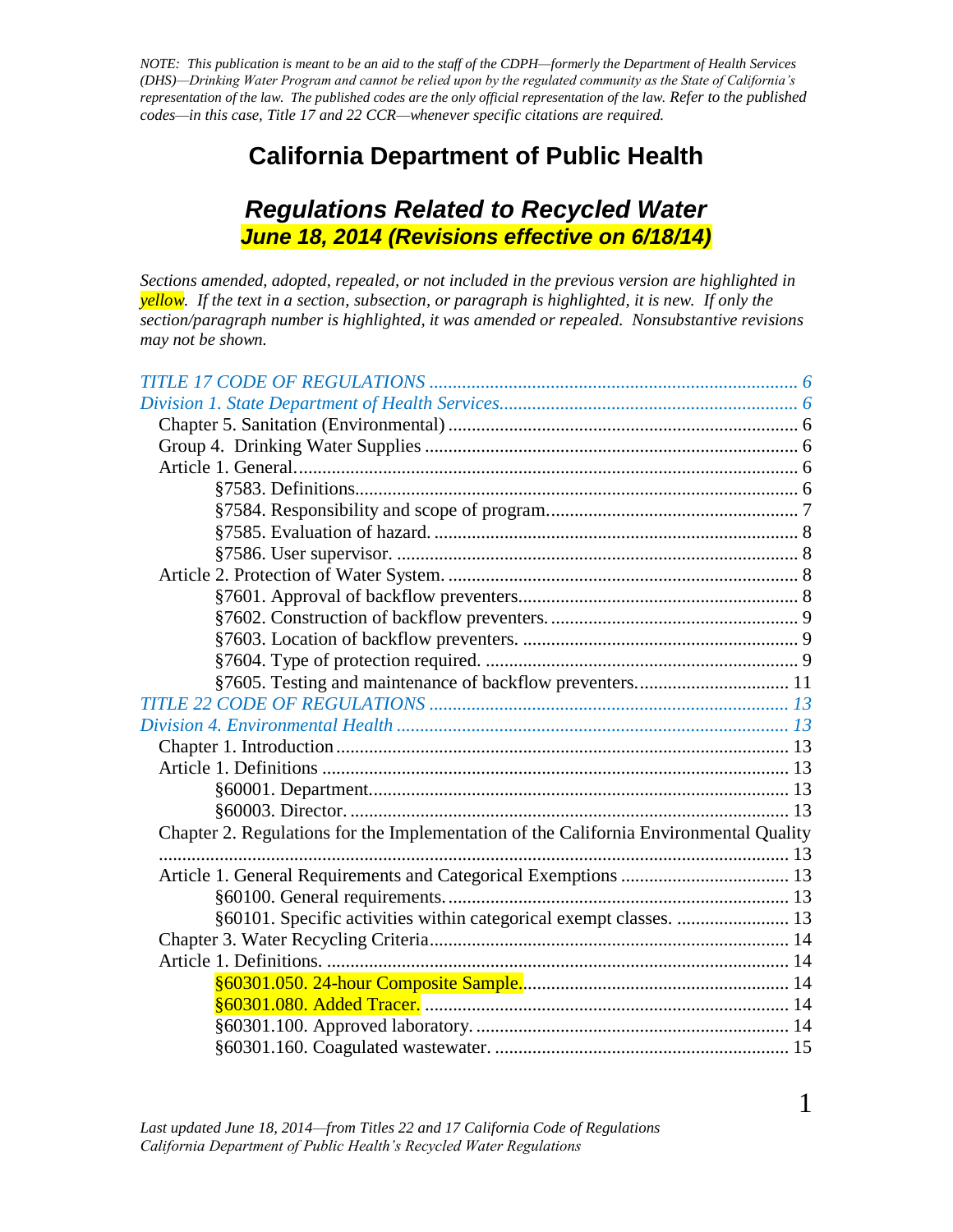| §60301.390. Groundwater Replenishment Reuse Project or GRRP 17     |  |
|--------------------------------------------------------------------|--|
|                                                                    |  |
|                                                                    |  |
|                                                                    |  |
|                                                                    |  |
|                                                                    |  |
|                                                                    |  |
|                                                                    |  |
|                                                                    |  |
|                                                                    |  |
|                                                                    |  |
|                                                                    |  |
|                                                                    |  |
|                                                                    |  |
|                                                                    |  |
|                                                                    |  |
|                                                                    |  |
| §60301.705. Recycled Municipal Wastewater Contribution or RWC.  20 |  |
|                                                                    |  |
|                                                                    |  |
|                                                                    |  |
|                                                                    |  |
|                                                                    |  |
|                                                                    |  |
|                                                                    |  |
|                                                                    |  |
|                                                                    |  |
|                                                                    |  |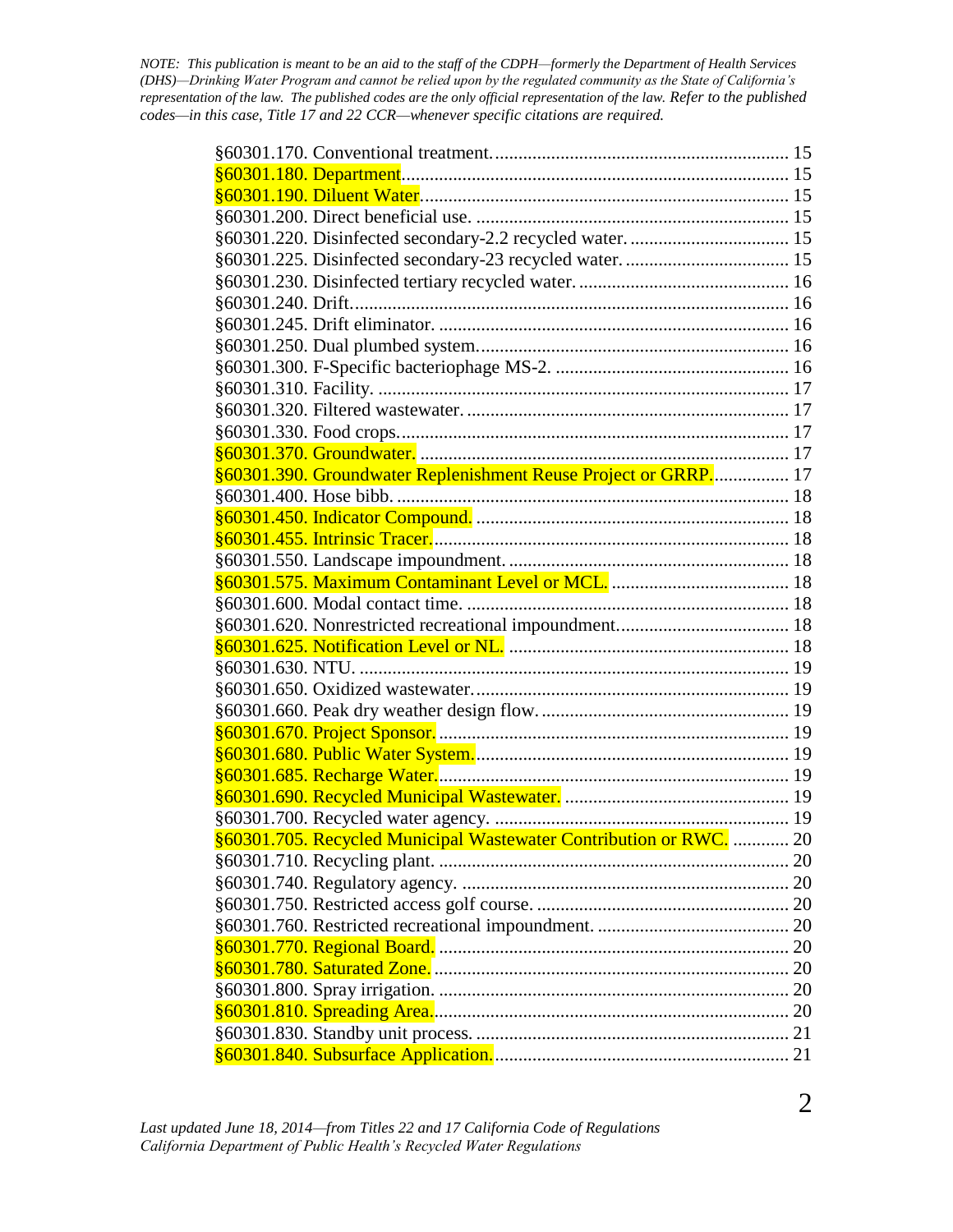| Article 5.1. Indirect Potable Reuse: Groundwater Replenishment – Surface   |  |
|----------------------------------------------------------------------------|--|
|                                                                            |  |
|                                                                            |  |
|                                                                            |  |
|                                                                            |  |
|                                                                            |  |
|                                                                            |  |
|                                                                            |  |
|                                                                            |  |
| §60320.112. Regulated Contaminants and Physical Characteristics Control 38 |  |
|                                                                            |  |
| §60320.116. Recycled Municipal Wastewater Contribution (RWC)               |  |
|                                                                            |  |
| §60320.118. Total Organic Carbon (TOC) and Soil-Aquifer Treatment (SAT)    |  |
|                                                                            |  |
| §60320.120. Additional Chemical and Contaminant Monitoring.  45            |  |
|                                                                            |  |
|                                                                            |  |
|                                                                            |  |
|                                                                            |  |

3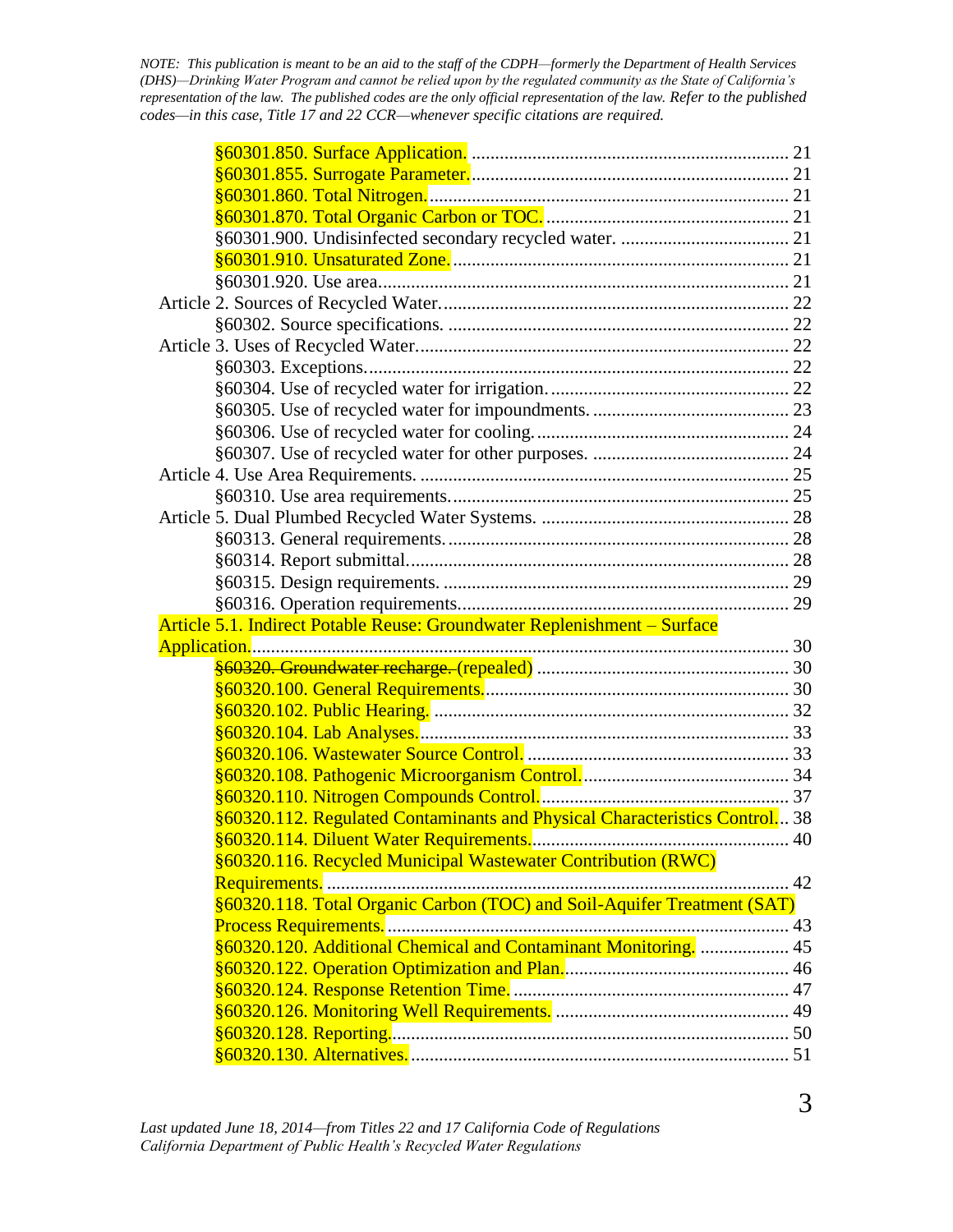#### [Article 5.2. Indirect Potable Reuse: Groundwater Replenishment –](#page-51-0) Subsurface

| §60320.212. Regulated Contaminants and Physical Characteristics Control 63 |  |
|----------------------------------------------------------------------------|--|
|                                                                            |  |
| §60320.216. Recycled Municipal Wastewater Contribution (RWC)               |  |
|                                                                            |  |
|                                                                            |  |
| §60320.220. Additional Chemical and Contaminant Monitoring.  68            |  |
|                                                                            |  |
|                                                                            |  |
|                                                                            |  |
|                                                                            |  |
|                                                                            |  |
|                                                                            |  |
|                                                                            |  |
|                                                                            |  |
|                                                                            |  |
|                                                                            |  |
|                                                                            |  |
|                                                                            |  |
|                                                                            |  |
|                                                                            |  |
|                                                                            |  |
|                                                                            |  |
|                                                                            |  |
|                                                                            |  |
|                                                                            |  |
|                                                                            |  |
|                                                                            |  |
|                                                                            |  |
|                                                                            |  |
|                                                                            |  |
|                                                                            |  |
|                                                                            |  |
|                                                                            |  |
|                                                                            |  |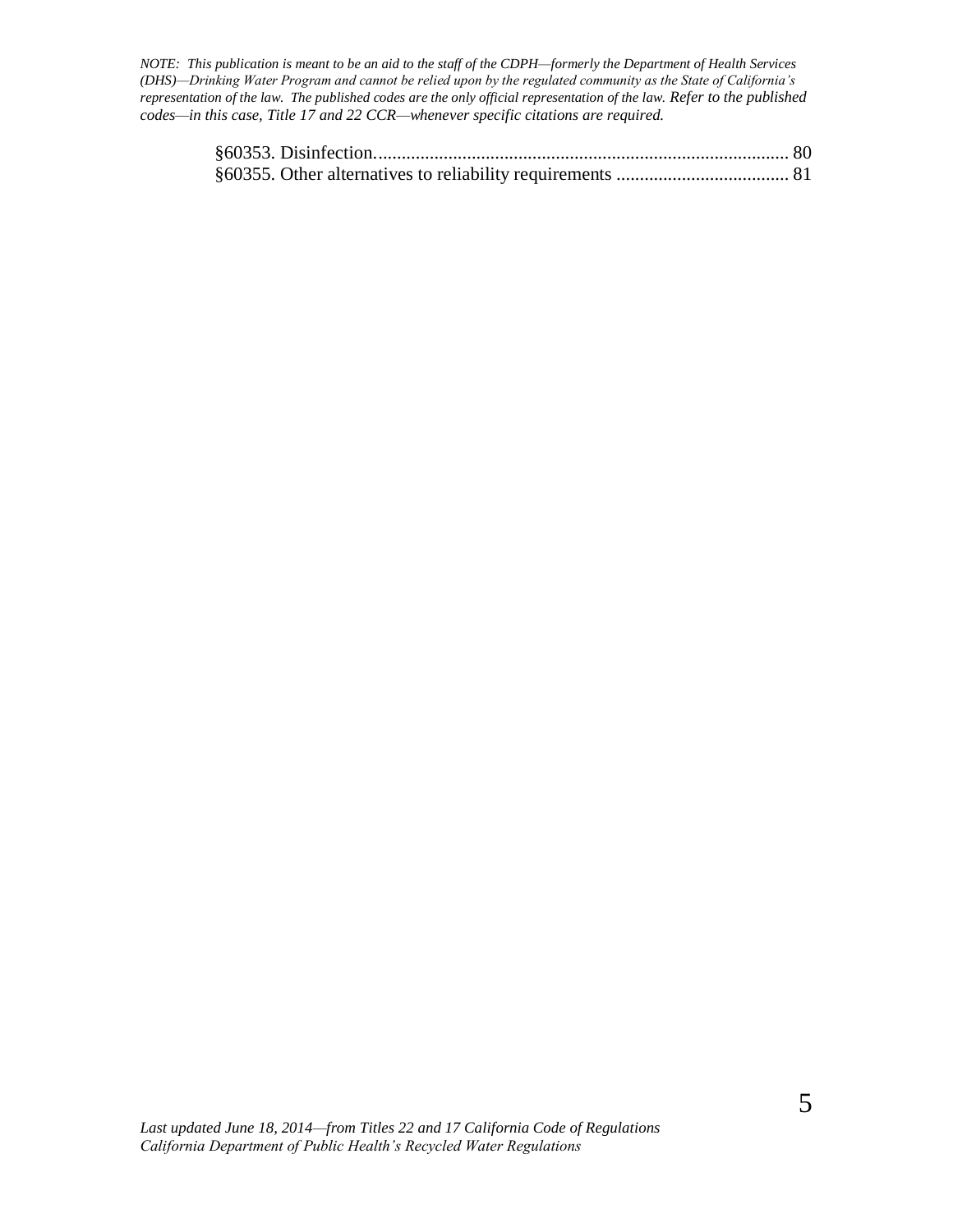# <span id="page-5-0"></span>*TITLE 17 CODE OF REGULATIONS*

# <span id="page-5-1"></span>*Division 1. State Department of Health Services*

# <span id="page-5-2"></span>*Chapter 5. Sanitation (Environmental)*

<span id="page-5-3"></span>*Group 4. Drinking Water Supplies*

## <span id="page-5-4"></span>*Article 1. General.*

## <span id="page-5-5"></span>**§7583. Definitions.**

In addition to the definitions in Section 4010.1 of the Health and Safety Code, the following terms are defined for the purpose of this Chapter:

(a) "Approved Water Supply" is a water supply whose potability is regulated by a State of local health agency.

(b) "Auxiliary Water Supply" is any water supply other than that received from a public water system.

(c) "Air-gap Separation (AG)" is a physical break between the supply line and a receiving vessel.

(d) "AWWA Standard" is an official standard developed and approved by the American Water Works Association (AWWA).

(e) "Cross-Connection" is an unprotected actual or potential connection between a potable water system used to supply water for drinking purposes and any source or system containing unapproved water or a substance that is not or cannot be approved as safe, wholesome, and potable. By-pass arrangements, jumper connections, removable sections, swivel or changeover devices, or other devices through which backflow could occur, shall be considered to be cross-connections.

(f) "Double Check Valve Assembly (DC)" is an assembly of at least two independently acting check valves including tightly closing shut-off valves on each side of the check valve assembly and test cocks available for testing the watertightness of each check valve.

(g) "Health Agency" means the California Department of Health Services, or the local health officer with respect to a small water system.

(h) "Local Health Agency" means the county or city health authority.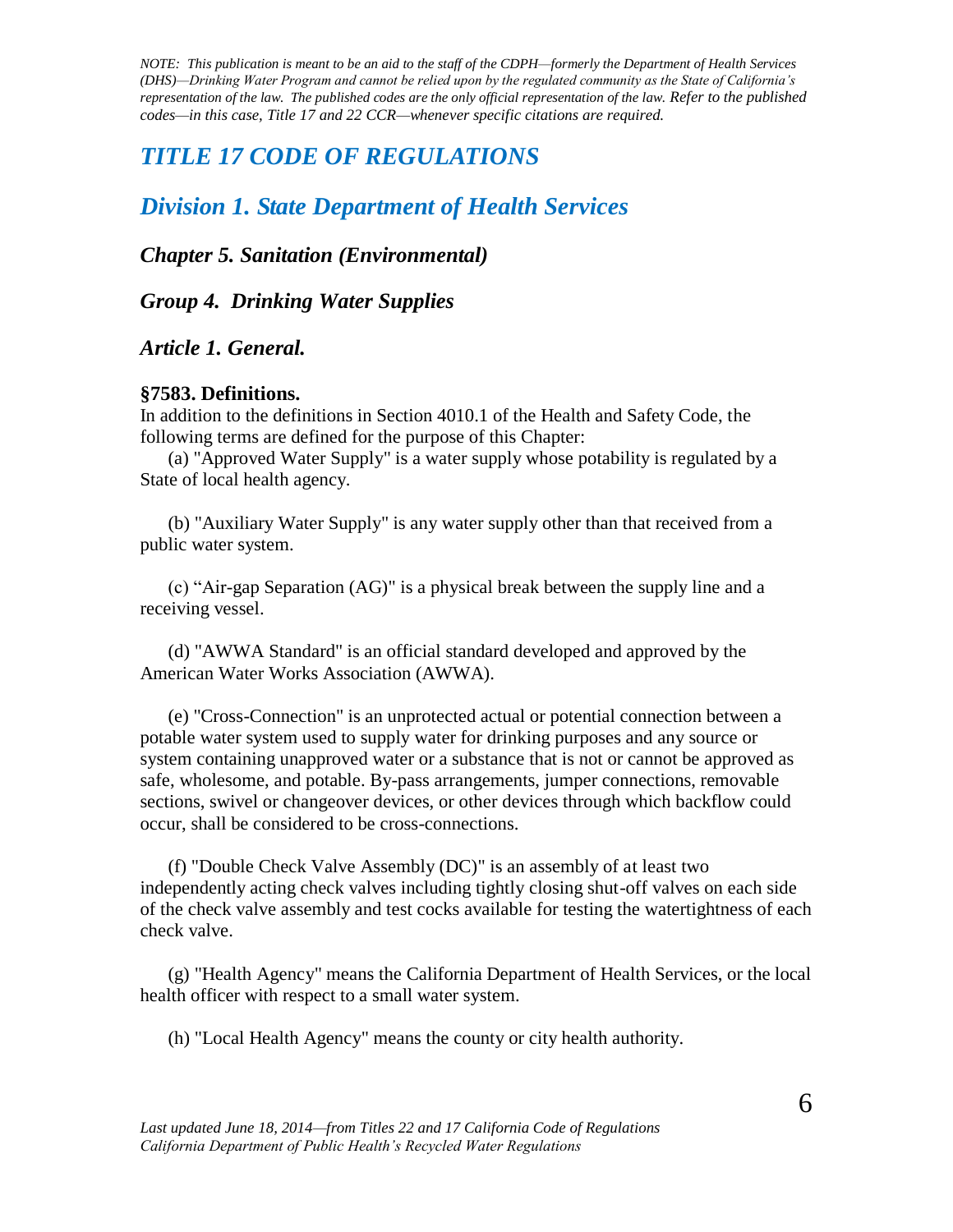(i) "Reclaimed Water" is a wastewater which as a result of treatment is suitable for uses other than potable use.

(j) "Reduced Pressure Principle Backflow Prevention Device (RP)" is a backflow preventer incorporating not less than two check valves, an automatically operated differential relief valve located between the two check valves, a tightly closing shut-off valve on each side of the check valve assembly, and equipped with necessary test cocks for testing.

(k) "User Connection" is the point of connection of a user's piping to the water supplier's facilities.

(l) "Water Supplier" is the person who owns or operates the public water system.

(m) "Water User" is any person obtaining water from a public water supply.

#### <span id="page-6-0"></span>**§7584. Responsibility and scope of program.**

The water supplier shall protect the public water supply from contamination by implementation of a cross-connection control program. The program, or any portion thereof, may be implemented directly by the water supplier or by means of a contract with the local health agency, or with another agency approved by the health agency. The water supplier's cross-connection control program shall for the purpose of addressing the requirements of Sections 7585 through 7605 include, but not be limited to, the following elements:

(a) The adoption of operating rules or ordinances to implement the cross-connection program.

(b) The conducting of surveys to identify water user premises where crossconnections are likely to occur,

(c) The provisions of backflow protection by the water user at the user's connection or within the user's premises or both,

(d) The provision of at least one person trained in cross-connection control to carry out the cross-connection program,

(e) The establishment of a procedure or system for testing backflow preventers, and

(f) The maintenance of records of locations, tests, and repairs of backflow preventers.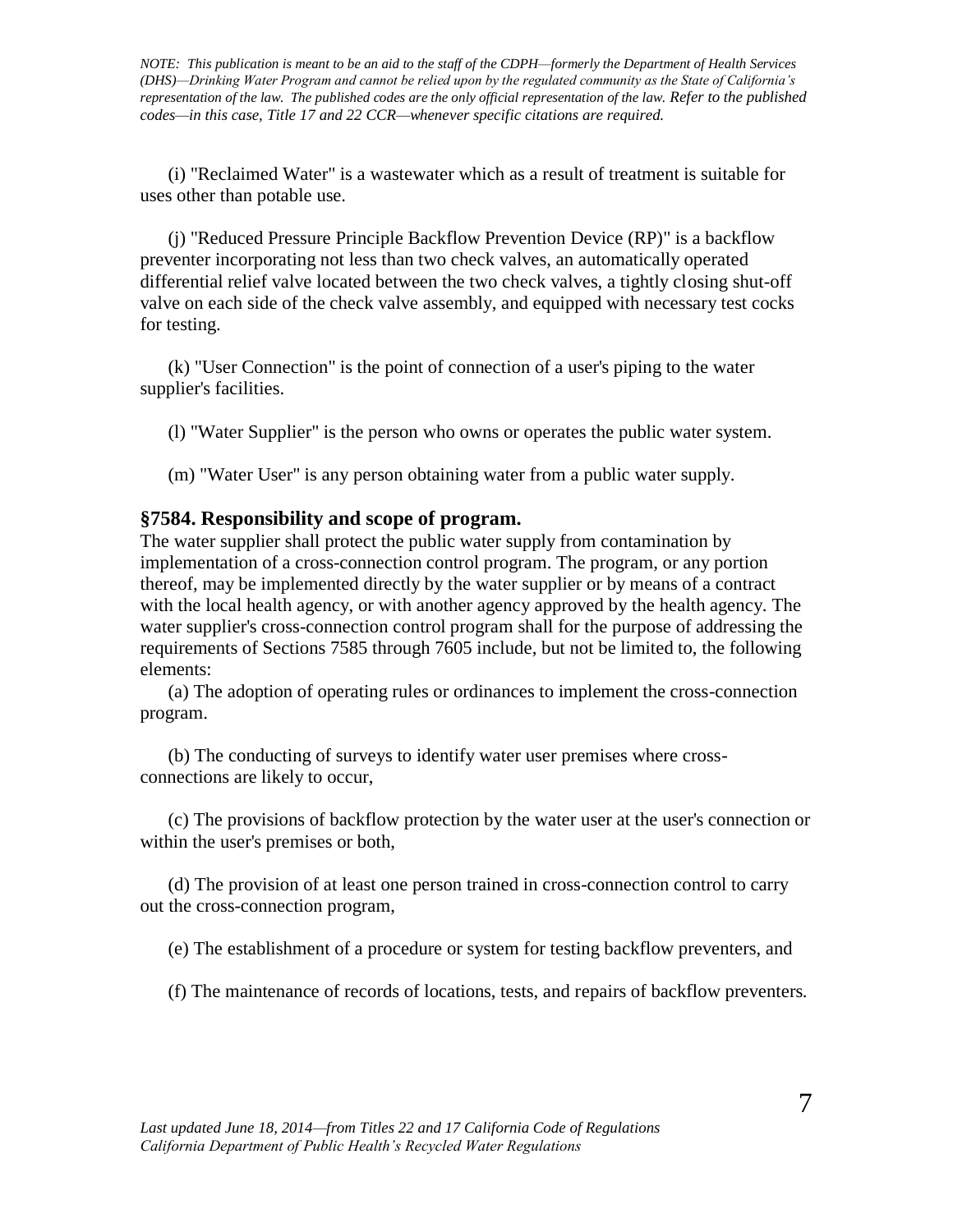## <span id="page-7-0"></span>**§7585. Evaluation of hazard.**

The water supplier shall evaluate the degree of potential health hazard to the public water supply which may be created as a result of conditions existing on a user's premises. The water supplier, however, shall not be responsible for abatement of cross-connections which may exist within a user's premises. As a minimum, the evaluation should consider: the existence of cross-connections, the nature of materials handled on the property, the probability of a backflow occurring, the degree of piping system complexity and the potential for piping system modification. Special consideration shall be given to the premises of the following types of water users:

(a) Premises where substances harmful to health are handled under pressure in a manner which could permit their entry into the public water system. This includes chemical or biological process waters and water from public water supplies which have deteriorated in sanitary quality.

(b) Premises having an auxiliary water supply, unless the auxiliary supply is accepted as an additional source by the water supplier and is approved by the health agency.

(c) Premises that have internal cross-connections that are not abated to the satisfaction of the water supplier or the health agency.

(d) Premises where cross-connections are likely to occur and entry is restricted so that cross-connection inspections cannot be made with sufficient frequency or at sufficiently short notice to assure that cross-connections do not exist.

(e) Premises having a repeated history of cross-connections being established or reestablished.

#### <span id="page-7-1"></span>**§7586. User supervisor.**

The health agency and water supplier may, at their discretion, require an industrial water user to designate a user supervisor when the water user's premises has a multipiping system that convey various types of fluids, some of which may be hazardous and where changes in the piping system are frequently made. The user supervisor shall be responsible for the avoidance of cross-connections during the installation, operation and maintenance of the water user's pipelines and equipment.

# <span id="page-7-2"></span>*Article 2. Protection of Water System.*

#### <span id="page-7-3"></span>**§7601. Approval of backflow preventers.**

Backflow preventers required by this Chapter shall have passed laboratory and field evaluation tests performed by a recognized testing organization which has demonstrated their competency to perform such tests to the Department.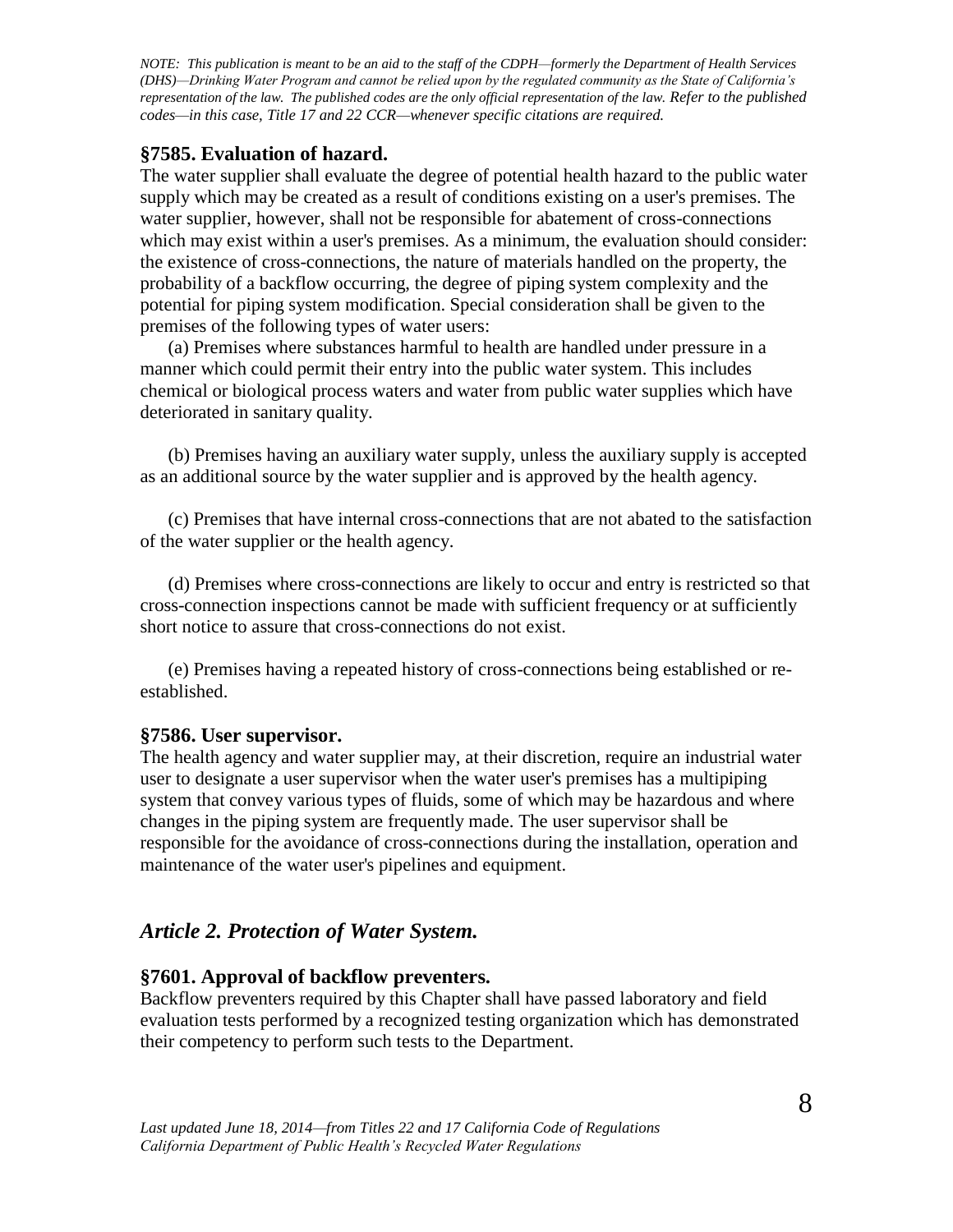#### <span id="page-8-0"></span>**§7602. Construction of backflow preventers.**

(a) Air-gap Separation. An Air-gap separation (AG) shall be at least double the diameter of the supply pipe, measured vertically from the flood rim of the receiving vessel to the supply pipe; however, in no case shall this separation be less than one inch.

(b) Double Check Valve Assembly. A required double check valve assembly (DC) shall, as a minimum, conform to the AWWA Standard C506-78 (R83) adopted on January 28, 1978 for Double Check Valve Type Backflow Preventive Devices which is herein incorporated by reference.

(c) Reduced Pressure Principle Backflow Prevention Device. A required reduced pressure principle backflow prevention device (RP) shall, as a minimum, conform to the AWWA Standard C506-78 (R83) adopted on January 28, 1978 for Reduced Pressure Principle Type Backflow Prevention Devices which is herein incorporated by reference.

#### <span id="page-8-1"></span>**§7603. Location of backflow preventers.**

(a) Air-gap Separation. An air-gap separation shall be located as close as practical to the user's connection and all piping between the user's connection and the receiving tank shall be entirely visible unless otherwise approved in writing by the water supplier and the health agency.

(b) Double Check Valve Assembly. A double check valve assembly shall be located as close as practical to the user's connection and shall be installed above grade, if possible, and in a manner where it is readily accessible for testing and maintenance.

(c) Reduced Pressure Principle Backflow Prevention Device. A reduced pressure principle backflow prevention device shall be located as close as practical to the user's connection and shall be installed a minimum of twelve inches (12") above grade and not more than thirty-six inches (36") above grade measured from the bottom of the device and with a minimum of twelve inches (12") side clearance.

#### <span id="page-8-2"></span>**§7604. Type of protection required.**

The type of protection that shall be provided to prevent backflow into the public water supply shall be commensurate with the degree of hazard that exists on the consumer's premises. The type of protective device that may be required (listed in an increasing level of protection) includes: Double check Valve Assembly--(DC), Reduced Pressure Principle Backflow Prevention Device--(RP) and an Air gap Separation--(AG). The water user may choose a higher level of protection than required by the water supplier. The minimum types of backflow protection required to protect the public water supply, at the water user's connection to premises with various degrees of hazard, are given in Table 1. Situations not covered in Table 1 shall be evaluated on a case-by-case basis and the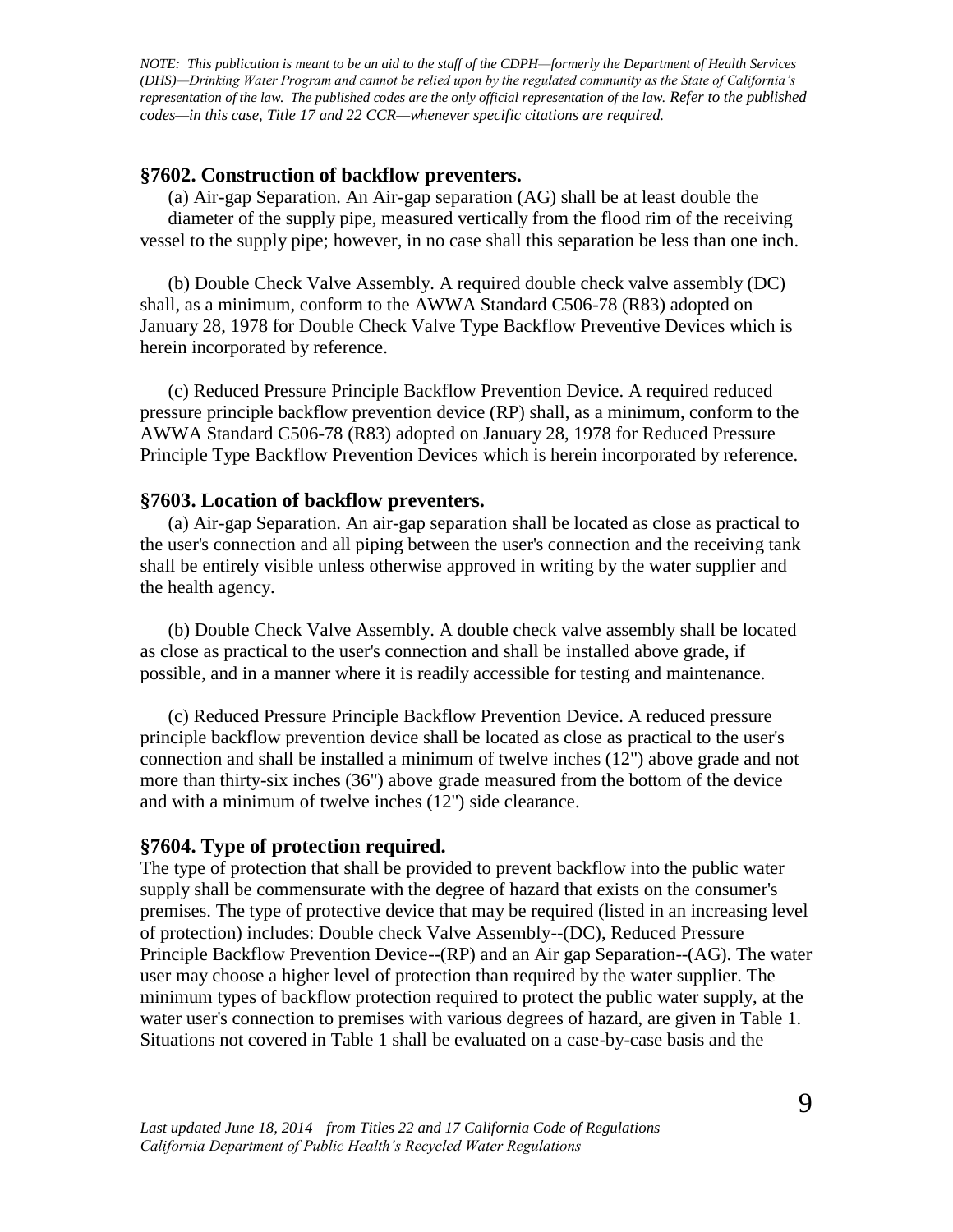appropriate backflow protection shall be determined by the water supplier or health agency.

#### **TABLE 1**

## TYPE OF BACKFLOW PROTECTION REQUIRED

| Degree of Hazard                                                                                                                                                                                                                                                                                                                            | Minimum<br>Type of<br><b>Backflow</b><br>Prevention |
|---------------------------------------------------------------------------------------------------------------------------------------------------------------------------------------------------------------------------------------------------------------------------------------------------------------------------------------------|-----------------------------------------------------|
| (a) Sewage and Hazardous Substances<br>(1) Premises where there are waste water pumping and/or treatment<br>plants and there is no interconnection with the potable water system. This<br>does not include a single-family residence that has a sewage lift pump. A<br>RP be provided in lieu of an AG if approved by the health agency and | AG                                                  |
| water supplier.<br>(2) Premises where hazardous substances are handled in any manner<br>in which the substances may enter the potable water system. This does not<br>include a single-family residence that has a sewage lift pump. A RP may<br>be provided in lieu of an AG if approved by the health agency and water<br>supplier.        | AG                                                  |
| (3) Premises where there are irrigation systems into which fertilizers,<br>herbicides, or pesticides are, or can be, injected.                                                                                                                                                                                                              | <b>RP</b>                                           |
| (b) Auxiliary Water Supplies<br>(1) Premises where there is an unapproved auxiliary water supply<br>which is interconnected with the public water system. A RP or DC may be<br>provided in lieu of an AG if approved by the health agency and water                                                                                         | AG                                                  |
| supplier<br>(2) Premises where there is an unapproved auxiliary RP water supply<br>and there are no interconnections with the public water system. A DC may<br>be provided in lieu of a RP if approved by the health agency and water<br>supplier.                                                                                          | RP                                                  |
| (c) Recycled water<br>(1) Premises where the public water system is used to supplement the                                                                                                                                                                                                                                                  | AG                                                  |
| recycled water supply.<br>(2) Premises where recycled water is used, other than as allowed in<br>paragraph (3), and there is no interconnection with the potable water                                                                                                                                                                      | RP                                                  |
| system.<br>(3) Residences using recycled water for landscape irrigation as part of<br>an approved dual plumbed use area established pursuant to sections 60313<br>through 60316 unless the recycled water supplier obtains approval of the                                                                                                  | <b>DC</b>                                           |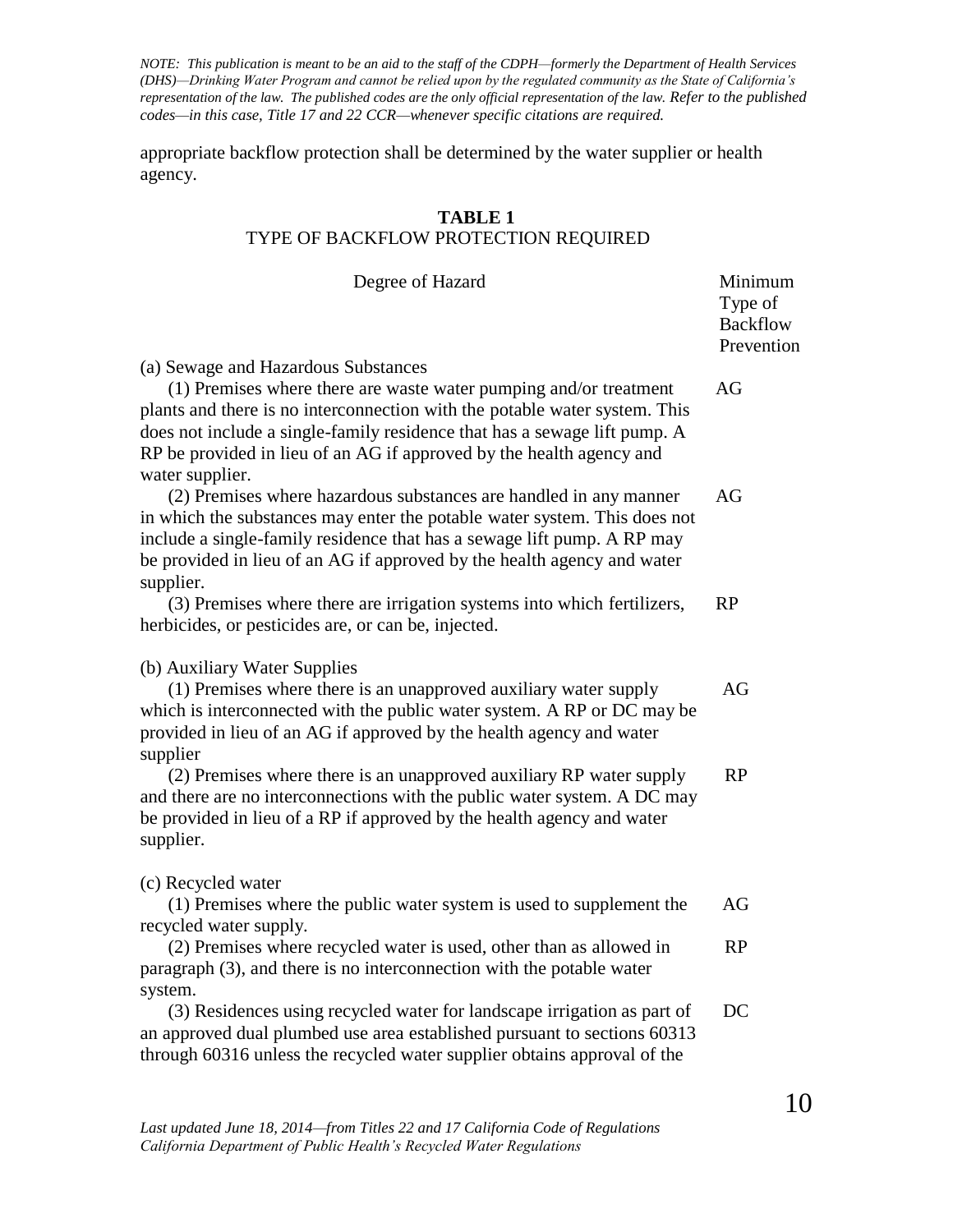local public water supplier, or the Department if the water supplier is also the supplier of the recycled water, to utilize an alternative backflow protection plan that includes an annual inspection and annual shutdown test of the recycled water and potable water systems pursuant to subsection 60316(a).

#### (d) Fire Protection Systems

(1) Premises where the fire system is directly supplied from the public water system and there is an unapproved auxiliary water supply on or to the premises (not interconnected). DC

(2) Premises where the fire system is supplied from the public water system and interconnected with an unapproved auxiliary water supply. A RP may be provided in lieu of an AG if approved by the health agency and water supplier. AG

(3) Premises where the fire system is supplied from the public water system and where either elevated storage tanks or fire pumps which take suction from private reservoirs or tanks are used. DC

(4) Premises where the fire system is supplied from the public water system and where recycled water is used in a separate piping system within the same building. DC

| (e) Dockside Watering Points and Marine Facilities<br>(1) Pier hydrants for supplying water to vessels for any purpose.<br>(2) Premises where there are marine facilities.                    | <b>RP</b><br><b>RP</b> |
|-----------------------------------------------------------------------------------------------------------------------------------------------------------------------------------------------|------------------------|
| (f) Premises where entry is restricted so that inspections for cross-<br>connections cannot be made with sufficient frequency or at sufficiently<br>short notice to assure that do not exist. | <b>RP</b>              |

(g) Premises where there is a repeated history of crossconnections being established or re-established. RP RP

#### <span id="page-10-0"></span>**§7605. Testing and maintenance of backflow preventers.**

(a) The water supplier shall assure that adequate maintenance and periodic testing are provided by the water user to ensure their proper operation.

(b) Backflow preventers shall be tested by persons who have demonstrated their competency in testing of these devices to the water supplier or health agency.

(c) Backflow preventers shall be tested at least annually or more frequently if determined to be necessary by the health agency or water supplier. When devices are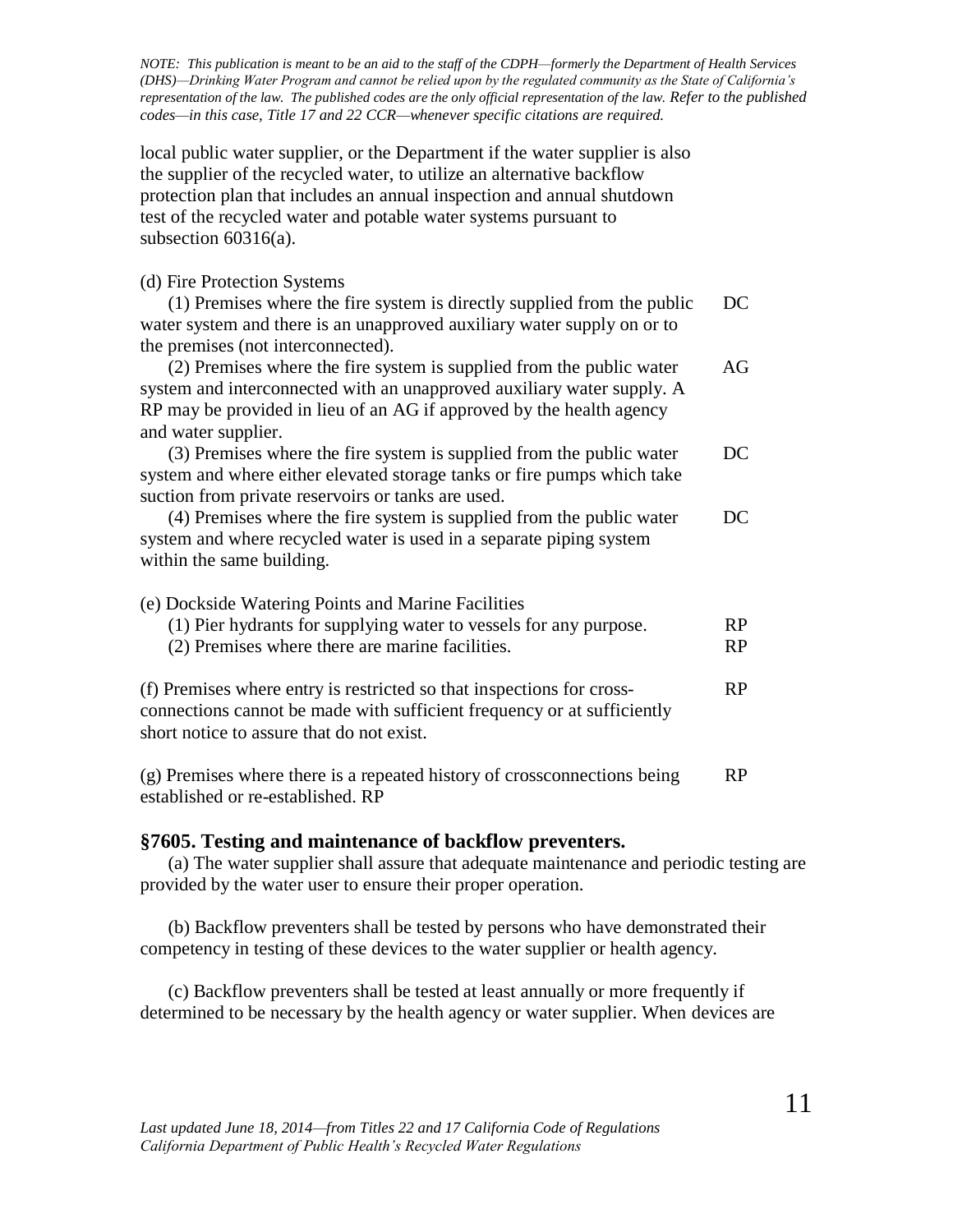found to be defective, they shall be repaired or replaced in accordance with the provisions of this Chapter.

(d) Backflow preventers shall be tested immediately after they are installed, relocated or repaired and not placed in service unless they are functioning as required.

(e) The water supplier shall notify the water user when testing of backflow preventers is needed. The notice shall contain the date when the test must be completed.

(f) Reports of testing and maintenance shall be maintained by the water supplier for a minimum of three years.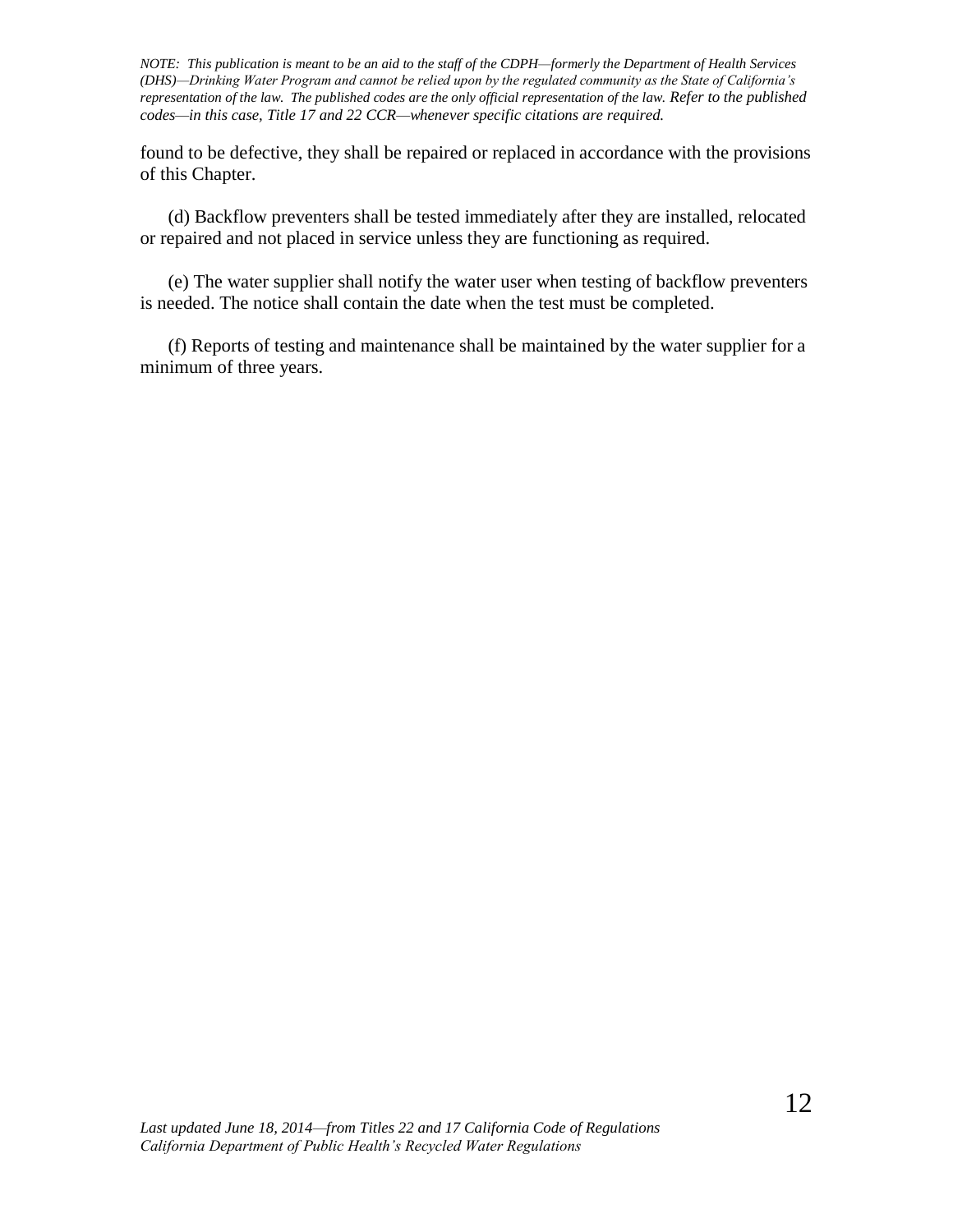# <span id="page-12-0"></span>*TITLE 22 CODE OF REGULATIONS*

# <span id="page-12-1"></span>*Division 4. Environmental Health*

# <span id="page-12-2"></span>*Chapter 1. Introduction*

## <span id="page-12-3"></span>*Article 1. Definitions*

## <span id="page-12-4"></span>**§60001. Department.**

Whenever the term "department" is used in this division, it means the State Department of Health Services, unless otherwise specified.

## <span id="page-12-5"></span>**§60003. Director.**

Whenever the term "director" is used in this division, it means the Director, State Department of Health Services, unless otherwise specified.

# <span id="page-12-6"></span>*Chapter 2. Regulations for the Implementation of the California Environmental Quality*

# <span id="page-12-7"></span>*Article 1. General Requirements and Categorical Exemptions*

## <span id="page-12-8"></span>**§60100. General requirements.**

The Department of Health Services incorporates by reference the objectives, criteria, and procedures as delineated in Chapters 1, 2, 2.5, 2.6, 3, 4, 5, and 6, Division 13, Public Resources Code, Sections 21000 et seq., and the Guidelines for the Implementation of the California Environmental Quality Act, Title 14, Division 6, Chapter 3, California Administrative Code, Sections 15000 et seq.

## <span id="page-12-9"></span>**§60101. Specific activities within categorical exempt classes.**

The following specific activities are determined by the Department to fall within the classes of categorical exemptions set forth in Sections 15300 et seq. of Title 14 of the California Administrative Code:

(a) Class 1: Existing Facilities.

(1) Any interior or exterior alteration of water treatment units, water supply systems, and pump station buildings where the alteration involves the addition, deletion, or modification of mechanical, electrical, or hydraulic controls.

(2) Maintenance, repair, replacement, or reconstruction to any water treatment process units, including structures, filters, pumps, and chlorinators.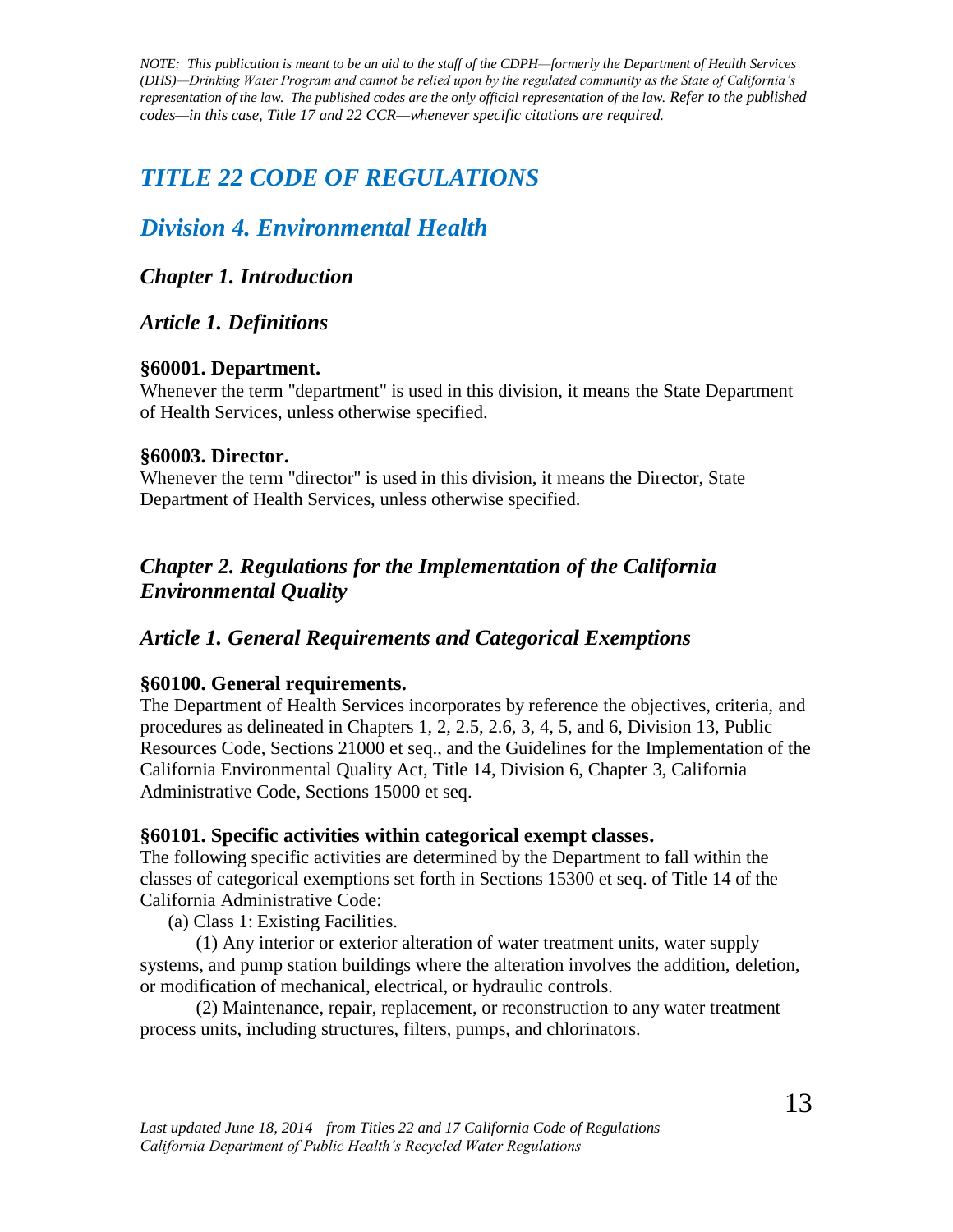(b) Class 2: Replacement or Reconstruction.

(1) Repair or replacement of any water service connections, meters, and valves for backflow prevention, air release, pressure regulating, shut-off and blow-off or flushing.

(2) Replacement or reconstruction of any existing water supply distribution lines, storage tanks and reservoirs of substantially the same size.

(3) Replacement or reconstruction of any water wells, pump stations and related appurtenances.

(c) Class 3: New Construction of Small Structures.

(1) Construction of any water supply and distribution lines of less than sixteen inches in diameter, and related appurtenances.

(2) Construction of any water storage tanks and reservoirs of less than 100,000 gallon capacity.

(d) Class 4: Minor Alterations to Land.

(1) Minor alterations to land, water, or vegetation on any officially existing designated wildlife management areas or fish production facilities for the purpose of reducing the environmental potential for nuisances or vector production.

(2) Any minor alterations to highway crossings for water supply and distribution lines.

# <span id="page-13-0"></span>*Chapter 3. Water Recycling Criteria*

<span id="page-13-1"></span>*Article 1. Definitions.*

#### <span id="page-13-2"></span>**§60301.050. 24-hour Composite Sample.**

"24-hour Composite Sample" means an aggregate sample derived from no fewer than eight discrete samples collected at equal time intervals or collected proportional to the flow rate over the compositing period. The aggregate sample shall reflect the average source water quality covering the composite 24-hour sample period.

## <span id="page-13-3"></span>**§60301.080. Added Tracer.**

"Added Tracer" means a non-reactive substance, with measureable characteristics distinctly different from the receiving groundwater, intentionally added to the water applied at a Groundwater Replenishment Reuse Project (GRRP) for the purpose of being a tracer such that the tracer can be readily identified in the groundwater downgradient of the GRRP to determine the underground retention time of the applied water.

## <span id="page-13-4"></span>**§60301.100. Approved laboratory.**

"Approved laboratory" means a laboratory that has been certified by the Department to perform microbiological analyses pursuant to section 116390, Health and Safety Code.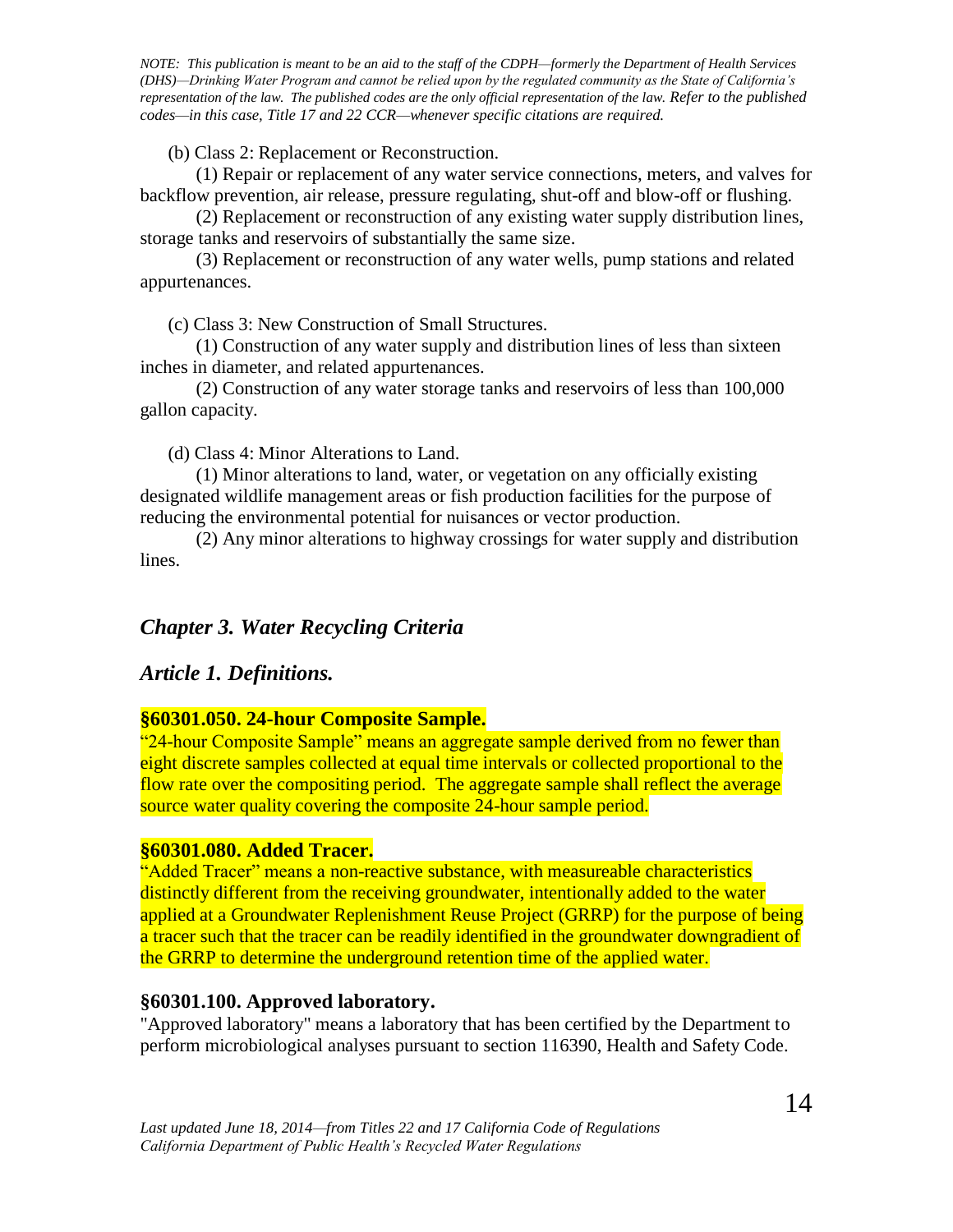### <span id="page-14-0"></span>**§60301.160. Coagulated wastewater.**

"Coagulated wastewater" means oxidized wastewater in which colloidal and finely divided suspended matter have been destabilized and agglomerated upstream from a filter by the addition of suitable floc-forming chemicals.

### <span id="page-14-1"></span>**§60301.170. Conventional treatment.**

"Conventional treatment" means a treatment chain that utilizes a sedimentation unit process between the coagulation and filtration processes and produces an effluent that meets the definition for disinfected tertiary recycled water.

#### <span id="page-14-2"></span>**§60301.180. Department.**

"Department" means the California Department of Public Health or its successor with authority to regulate public water systems.

## <span id="page-14-3"></span>**§60301.190. Diluent Water.**

"Diluent Water" means water, meeting the diluent requirements of this Chapter, used for reducing the recycled municipal wastewater contribution over time.

## <span id="page-14-4"></span>**§60301.200. Direct beneficial use.**

"Direct beneficial use" means the use of recycled water that has been transported from the point of treatment or production to the point of use without an intervening discharge to waters of the State.

## <span id="page-14-5"></span>**§60301.220. Disinfected secondary-2.2 recycled water.**

"Disinfected secondary-2.2 recycled water" means recycled water that has been oxidized and disinfected so that the median concentration of total coliform bacteria in the disinfected effluent does not exceed a most probable number (MPN) of 2.2 per 100 milliliters utilizing the bacteriological results of the last seven days for which analyses have been completed, and the number of total coliform bacteria does not exceed an MPN of 23 per 100 milliliters in more than one sample in any 30 day period.

## <span id="page-14-6"></span>**§60301.225. Disinfected secondary-23 recycled water.**

"Disinfected secondary-23 recycled water" means recycled water that has been oxidized and disinfected so that the median concentration of total coliform bacteria in the disinfected effluent does not exceed a most probable number (MPN) of 23 per 100 milliliters utilizing the bacteriological results of the last seven days for which analyses have been completed, and the number of total coliform bacteria does not exceed an MPN of 240 per 100 milliliters in more than one sample in any 30 day period.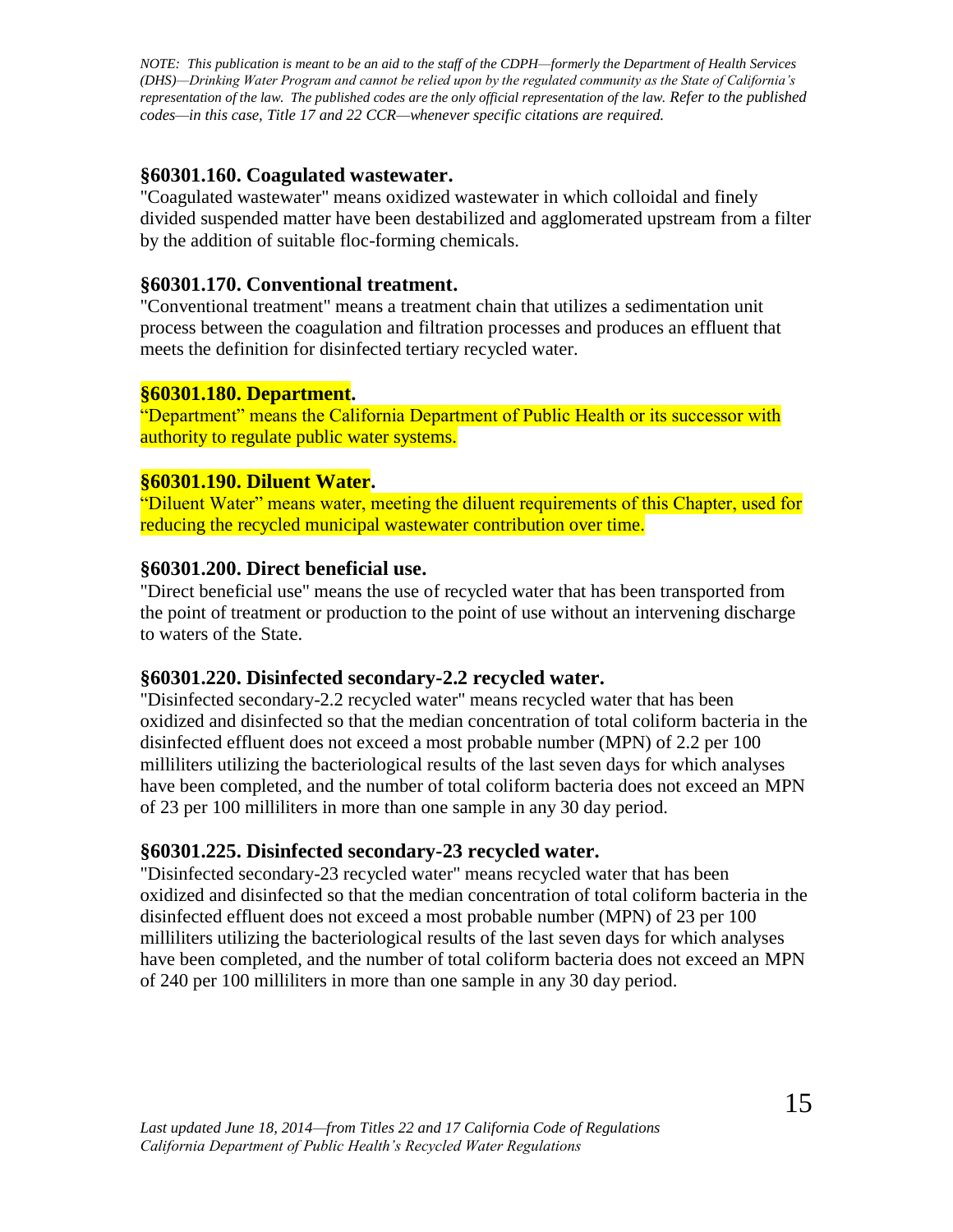## <span id="page-15-0"></span>**§60301.230. Disinfected tertiary recycled water.**

"Disinfected tertiary recycled water" means a filtered and subsequently disinfected wastewater that meets the following criteria:

(a) The filtered wastewater has been disinfected by either:

(1) A chlorine disinfection process following filtration that provides a CT (the product of total chlorine residual and modal contact time measured at the same point) value of not less than 450 milligram-minutes per liter at all times with a modal contact time of at least 90 minutes, based on peak dry weather design flow; or

(2) A disinfection process that, when combined with the filtration process, has been demonstrated to inactivate and/or remove 99.999 percent of the plaque forming units of F-specific bacteriophage MS2, or polio virus in the wastewater. A virus that is at least as resistant to disinfection as polio virus may be used for purposes of the demonstration.

(b) The median concentration of total coliform bacteria measured in the disinfected effluent does not exceed an MPN of 2.2 per 100 milliliters utilizing the bacteriological results of the last seven days for which analyses have been completed and the number of total coliform bacteria does not exceed an MPN of 23 per 100 milliliters in more than one sample in any 30 day period. No sample shall exceed an MPN of 240 total coliform bacteria per 100 milliliters.

## <span id="page-15-1"></span>**§60301.240. Drift.**

"Drift" means the water that escapes to the atmosphere as water droplets from a cooling system.

#### <span id="page-15-2"></span>**§60301.245. Drift eliminator.**

"Drift eliminator" means a feature of a cooling system that reduces to a minimum the generation of drift from the system.

#### <span id="page-15-3"></span>**§60301.250. Dual plumbed system.**

"Dual plumbed system" or "dual plumbed" means a system that utilizes separate piping systems for recycled water and potable water within a facility and where the recycled water is used for either of the following purposes:

(a) To serve plumbing outlets (excluding fire suppression systems) within a building or

(b) Outdoor landscape irrigation at individual residences.

## <span id="page-15-4"></span>**§60301.300. F-Specific bacteriophage MS-2.**

"F-specific bacteriophage MS-2" means a strain of a specific type of virus that infects coliform bacteria that is traceable to the American Type Culture Collection (ATCC15597B1) and is grown on lawns of E. coli (ATCC 15597).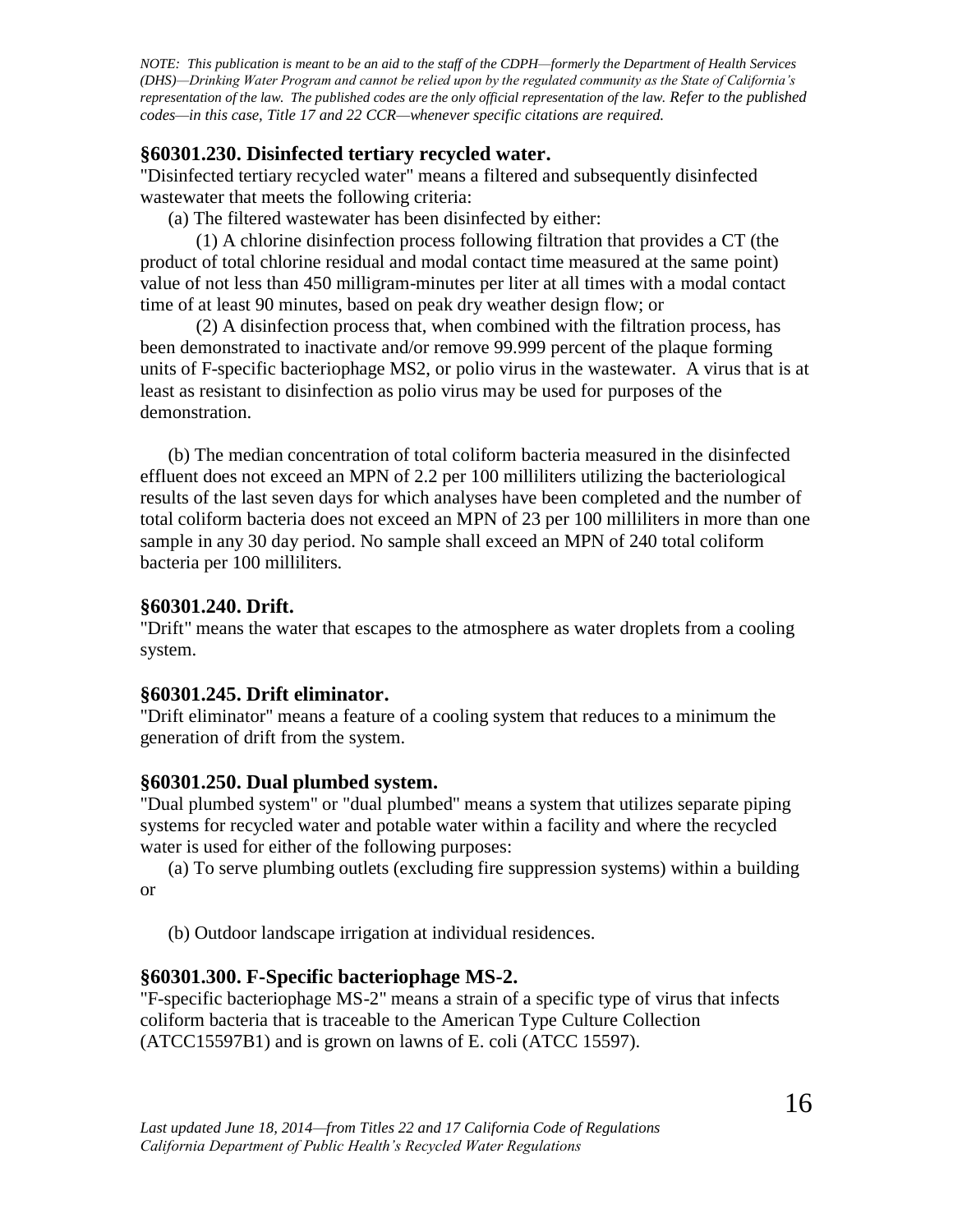### <span id="page-16-0"></span>**§60301.310. Facility.**

"Facility" means any type of building or structure, or a defined area of specific use that receives water for domestic use from a public water system as defined in section 116275 of the Health and Safety Code.

## <span id="page-16-1"></span>**§60301.320. Filtered wastewater.**

"Filtered wastewater" means an oxidized wastewater that meets the criteria in subsection (a) or (b):

(a) Has been coagulated and passed through natural undisturbed soils or a bed of filter media pursuant to the following:

(1) At a rate that does not exceed 5 gallons per minute per square foot of surface area in mono, dual or mixed media gravity, upflow or pressure filtration systems, or does not exceed 2 gallons per minute per square foot of surface area in traveling bridge automatic backwash filters; and

(2) So that the turbidity of the filtered wastewater does not exceed any of the following:

(A) An average of 2 NTU within a 24-hour period;

(B) 5 NTU more than 5 percent of the time within a 24-hour period; and

(C) 10 NTU at any time.

(b) Has been passed through a microfiltration, ultrafiltration, nanofiltration, or reverse osmosis membrane so that the turbidity of the filtered wastewater does not exceed any of the following:

(1) 0.2 NTU more than 5 percent of the time within a 24-hour period; and (2) 0.5 NTU at any time.

## <span id="page-16-2"></span>**§60301.330. Food crops.**

"Food crops" means any crops intended for human consumption.

#### <span id="page-16-3"></span>**§60301.370. Groundwater.**

"Groundwater" means water below the land surface in a saturated zone.

#### <span id="page-16-4"></span>**§60301.390. Groundwater Replenishment Reuse Project or GRRP.**

"Groundwater Replenishment Reuse Project" or "GRRP" means a project involving the planned use of recycled municipal wastewater that is operated for the purpose of replenishing a groundwater basin designated in the Water Quality Control Plan [as defined in Water Code section 13050(j)] for use as a source of municipal and domestic water supply.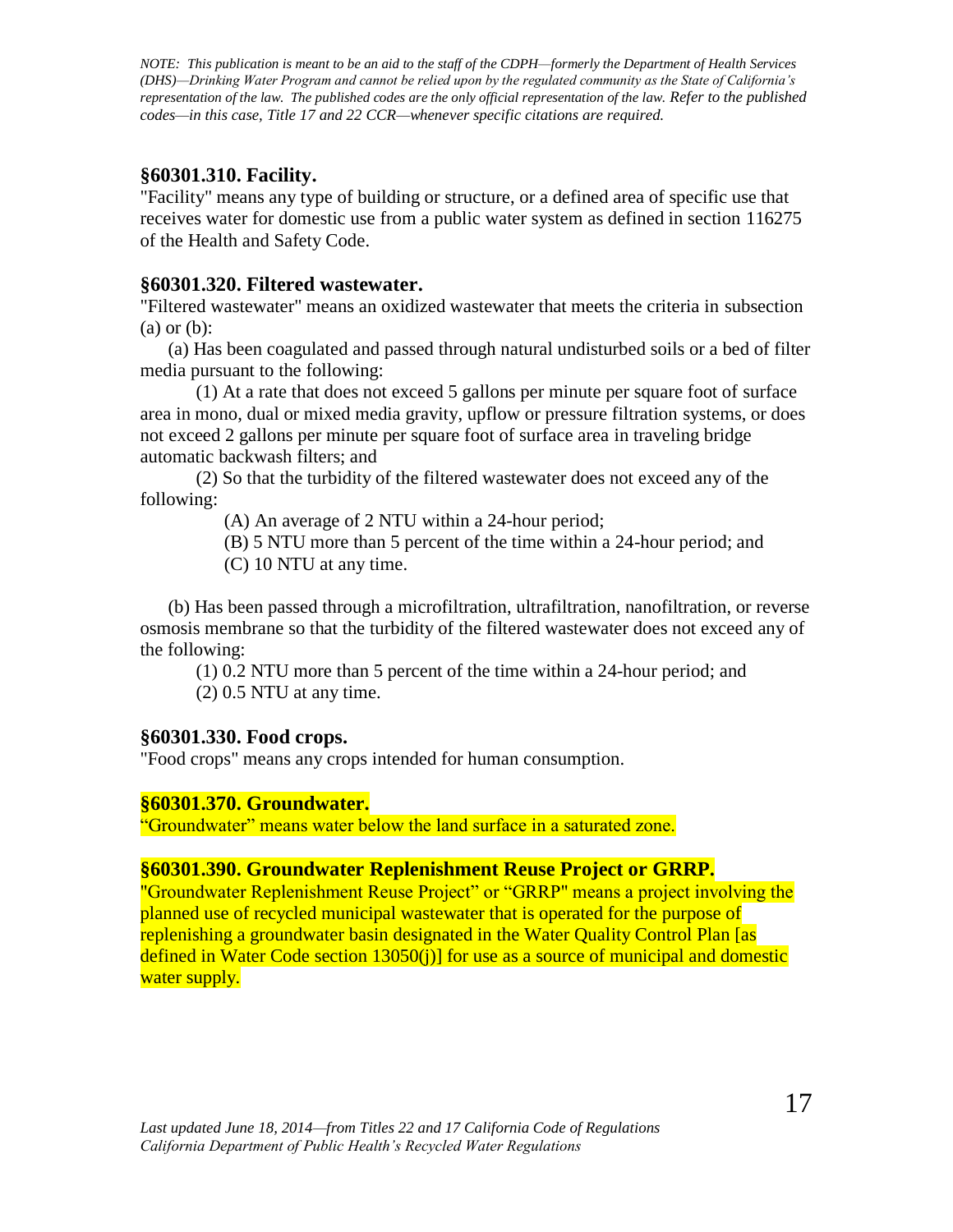#### <span id="page-17-0"></span>**§60301.400. Hose bibb.**

"Hose bibb" means a faucet or similar device to which a common garden hose can be readily attached.

#### <span id="page-17-1"></span>**§60301.450. Indicator Compound.**

"Indicator Compound" means an individual chemical in a GRRP's municipal wastewater that represents the physical, chemical, and biodegradable characteristics of a specific family of trace organic chemicals; is present in concentrations that provide information relative to the environmental fate and transport of those chemicals; may be used to monitor the efficiency of trace organic compounds removal by treatment processes; and provides an indication of treatment process failure.

#### <span id="page-17-2"></span>**§60301.455. Intrinsic Tracer.**

"Intrinsic Tracer" means a substance or attribute present in the recharge water at levels different from the receiving groundwater such that the substance in the water applied at the GRRP can be distinctly and sufficiently detected in the groundwater downgradient of the GRRP to determine the underground retention time of the water.

#### <span id="page-17-3"></span>**§60301.550. Landscape impoundment.**

"Landscape impoundment" means an impoundment in which recycled water is stored or used for aesthetic enjoyment or landscape irrigation, or which otherwise serves a similar function and is not intended to include public contact.

#### <span id="page-17-4"></span>**§60301.575. Maximum Contaminant Level or MCL.**

"Maximum Contaminant Level" or "MCL" means the maximum permissible concentration of a contaminant established pursuant to sections  $116275(c)(1)$  and (d) of the Health and Safety Code or established by the U.S. Environmental Protection Agency.

#### <span id="page-17-5"></span>**§60301.600. Modal contact time.**

"Modal contact time" means the amount of time elapsed between the time that a tracer, such as salt or dye, is injected into the influent at the entrance to a chamber and the time that the highest concentration of the tracer is observed in the effluent from the chamber.

#### <span id="page-17-6"></span>**§60301.620. Nonrestricted recreational impoundment.**

"Nonrestricted recreational impoundment" means an impoundment of recycled water, in which no limitations are imposed on body-contact water recreational activities.

#### <span id="page-17-7"></span>**§60301.625. Notification Level or NL.**

"Notification Level" or "NL" means the concentration of a contaminant established by the Department pursuant to section 116455 of the Health and Safety Code.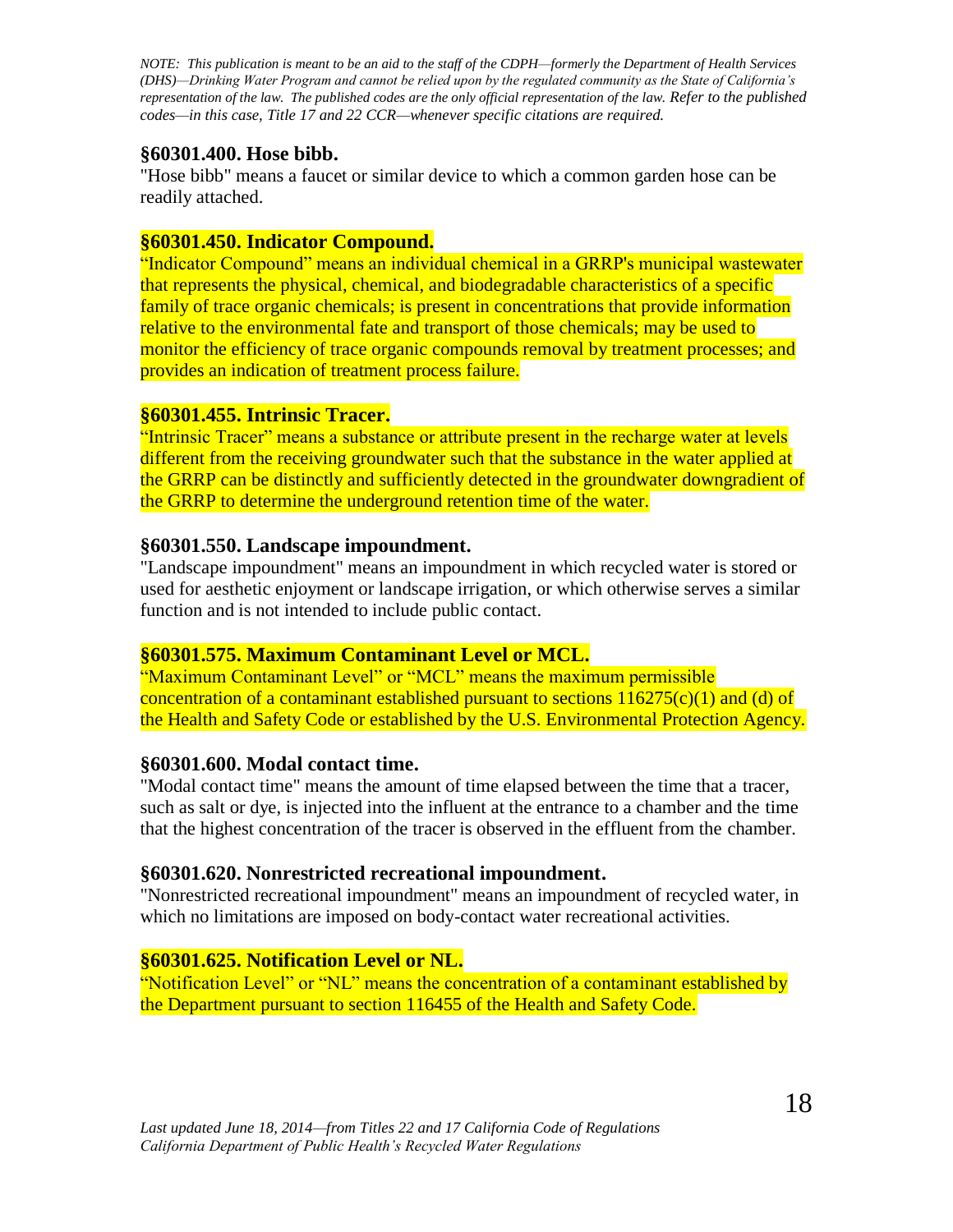## <span id="page-18-0"></span>**§60301.630. NTU.**

"NTU" (Nephelometric turbidity unit) means a measurement of turbidity as determined by the ratio of the intensity of light scattered by the sample to the intensity of incident light as measured by method 2130 B. in Standard Methods for the Examination of Water and Wastewater, 20th ed.; Eaton, A. D., Clesceri, L. S., and Greenberg, A. E., Eds; American Public Health Association: Washington, DC, 1995; p. 2-8.

## <span id="page-18-1"></span>**§60301.650. Oxidized wastewater.**

"Oxidized wastewater" means wastewater in which the organic matter has been stabilized, is nonputrescible, and contains dissolved oxygen.

## <span id="page-18-2"></span>**§60301.660. Peak dry weather design flow.**

"Peak Dry Weather Design Flow" means the arithmetic mean of the maximum peak flow rates sustained over some period of time (for example three hours) during the maximum 24-hour dry weather period. Dry weather period is defined as periods of little or no rainfall.

## <span id="page-18-3"></span>**§60301.670. Project Sponsor.**

"Project Sponsor" means an entity subject to a Regional Water Quality Control Board's (Regional Board's) water recycling requirements for a Groundwater Replenishment Reuse Project (GRRP) and is, in whole or part, responsible for applying to the Regional Board for a permit, obtaining a permit, operation of a GRRP, and complying with the terms and conditions of the permit and the requirements of this Chapter.

## <span id="page-18-4"></span>**§60301.680. Public Water System.**

"Public Water System" has the same meaning as defined in section 116275(h) of the **Health and Safety Code.** 

#### <span id="page-18-5"></span>**§60301.685. Recharge Water.**

"Recharge Water" means recycled municipal wastewater, or the combination of recycled municipal wastewater and credited diluent water, which is utilized by a GRRP for groundwater replenishment.

#### <span id="page-18-6"></span>**§60301.690. Recycled Municipal Wastewater.**

"Recycled Municipal Wastewater" means recycled water that is the effluent from the treatment of wastewater of municipal origin.

## <span id="page-18-7"></span>**§60301.700. Recycled water agency.**

"Recycled water agency" means the public water system, or a publicly or privately owned or operated recycled water system, that delivers or proposes to deliver recycled water to a facility.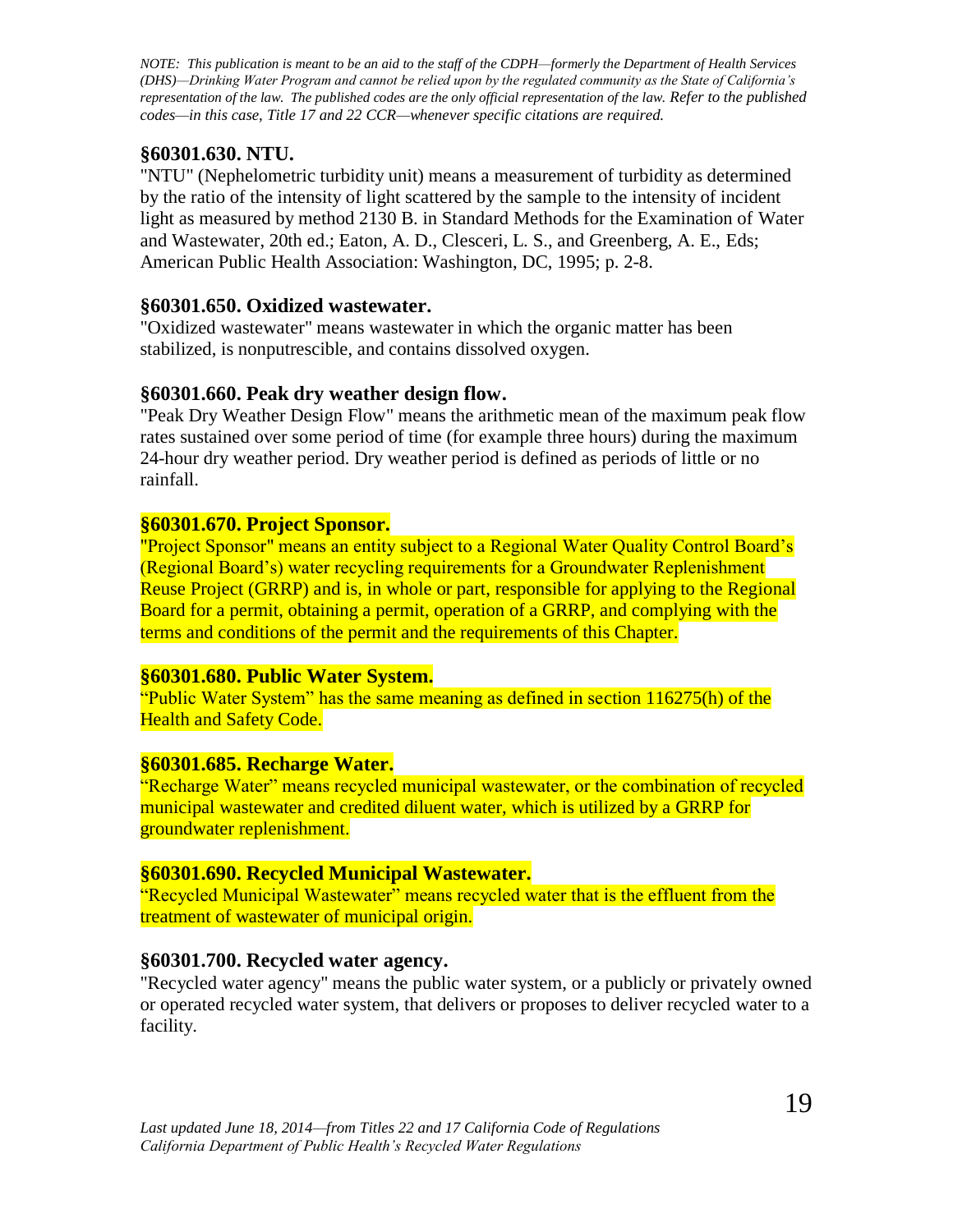#### <span id="page-19-0"></span>**§60301.705. Recycled Municipal Wastewater Contribution or RWC.**

"Recycled Municipal Wastewater Contribution" or "RWC" means the fraction equal to the quantity of recycled municipal wastewater applied at the GRRP divided by the sum of the quantity of recycled municipal wastewater and credited diluent water.

## <span id="page-19-1"></span>**§60301.710. Recycling plant.**

"Recycling plant" means an arrangement of devices, structures, equipment, processes and controls which produce recycled water.

## <span id="page-19-2"></span>**§60301.740. Regulatory agency.**

"Regulatory agency" means the California Regional Water Quality Control Board(s) that have jurisdiction over the recycling plant and use areas.

## <span id="page-19-3"></span>**§60301.750. Restricted access golf course.**

"Restricted access golf course" means a golf course where public access is controlled so that areas irrigated with recycled water cannot be used as if they were part of a park, playground, or school yard and where irrigation is conducted only in areas and during periods when the golf course is not being used by golfers.

## <span id="page-19-4"></span>**§60301.760. Restricted recreational impoundment.**

"Restricted recreational impoundment" means an impoundment of recycled water in which recreation is limited to fishing, boating, and other non-body-contact water recreational activities.

#### <span id="page-19-5"></span>**§60301.770. Regional Board.**

"Regional Board" means the Regional Water Quality Control Board.

#### <span id="page-19-6"></span>**§60301.780. Saturated Zone.**

"Saturated Zone" means an underground region or regions in which all interstices in, between, and below natural geologic materials are filled with water, with the uppermost surface of the saturated zone being the water table.

## <span id="page-19-7"></span>**§60301.800. Spray irrigation.**

"Spray irrigation" means the application of recycled water to crops to maintain vegetation or support growth of vegetation by applying it from sprinklers.

## <span id="page-19-8"></span>**§60301.810. Spreading Area.**

"Spreading Area" means a natural or constructed impoundment with a depth equal to or less than its widest surface dimension used by a GRRP to replenish a groundwater basin with recharge water infiltrating and percolating through a zone that, in the absence of a GRRP, would be an unsaturated zone.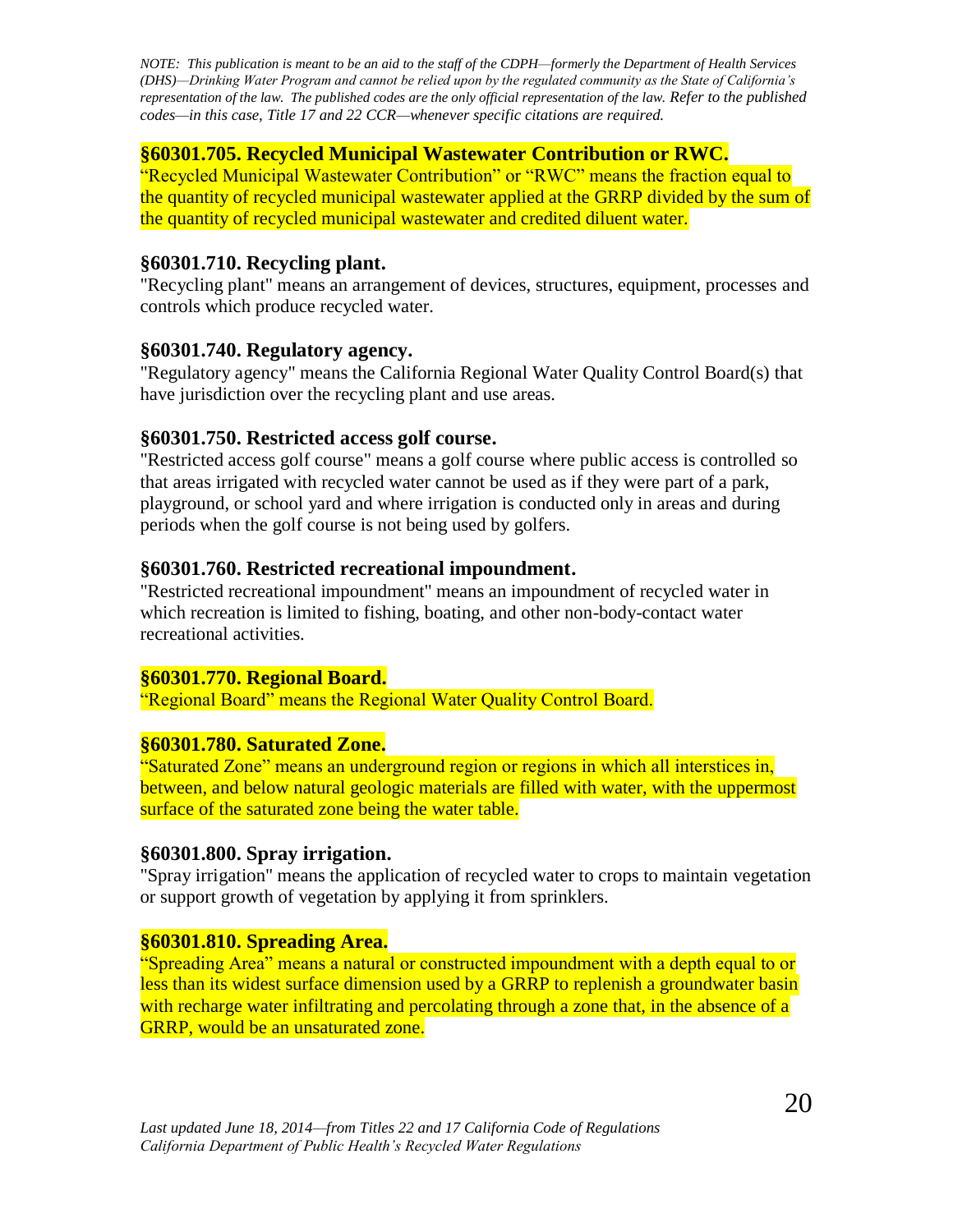### <span id="page-20-0"></span>**§60301.830. Standby unit process.**

"Standby unit process" means an alternate unit process or an equivalent alternative process which is maintained in operable condition and which is capable of providing comparable treatment of the actual flow through the unit for which it is a substitute.

## <span id="page-20-1"></span>**§60301.840. Subsurface Application.**

"Subsurface Application" means the application of recharge water to a groundwater basin(s) by a means other than surface application.

## <span id="page-20-2"></span>**§60301.850. Surface Application.**

"Surface Application" means the application of recharge water to a spreading area.

## <span id="page-20-3"></span>**§60301.855. Surrogate Parameter.**

"Surrogate Parameter" means a measurable physical or chemical property that has been demonstrated to provide a direct correlation with the concentration of an indicator compound, can be used to monitor the efficiency of trace organic compounds removal by a treatment process, and/or provides an indication of a treatment process failure.

## <span id="page-20-4"></span>**§60301.860. Total Nitrogen.**

"Total Nitrogen" means the sum of concentrations of ammonia, nitrite, nitrate, and organic nitrogen-containing compounds, expressed as nitrogen.

## <span id="page-20-5"></span>**§60301.870. Total Organic Carbon or TOC.**

"Total Organic Carbon" or "TOC" means the concentration of organic carbon present in water.

## <span id="page-20-6"></span>**§60301.900. Undisinfected secondary recycled water.**

"Undisinfected secondary recycled water" means oxidized wastewater.

## <span id="page-20-7"></span>**§60301.910. Unsaturated Zone.**

"Unsaturated Zone" means the volume between the land surface and the uppermost saturated zone.

#### <span id="page-20-8"></span>**§60301.920. Use area.**

"Use area" means an area of recycled water use with defined boundaries. A use area may contain one or more facilities.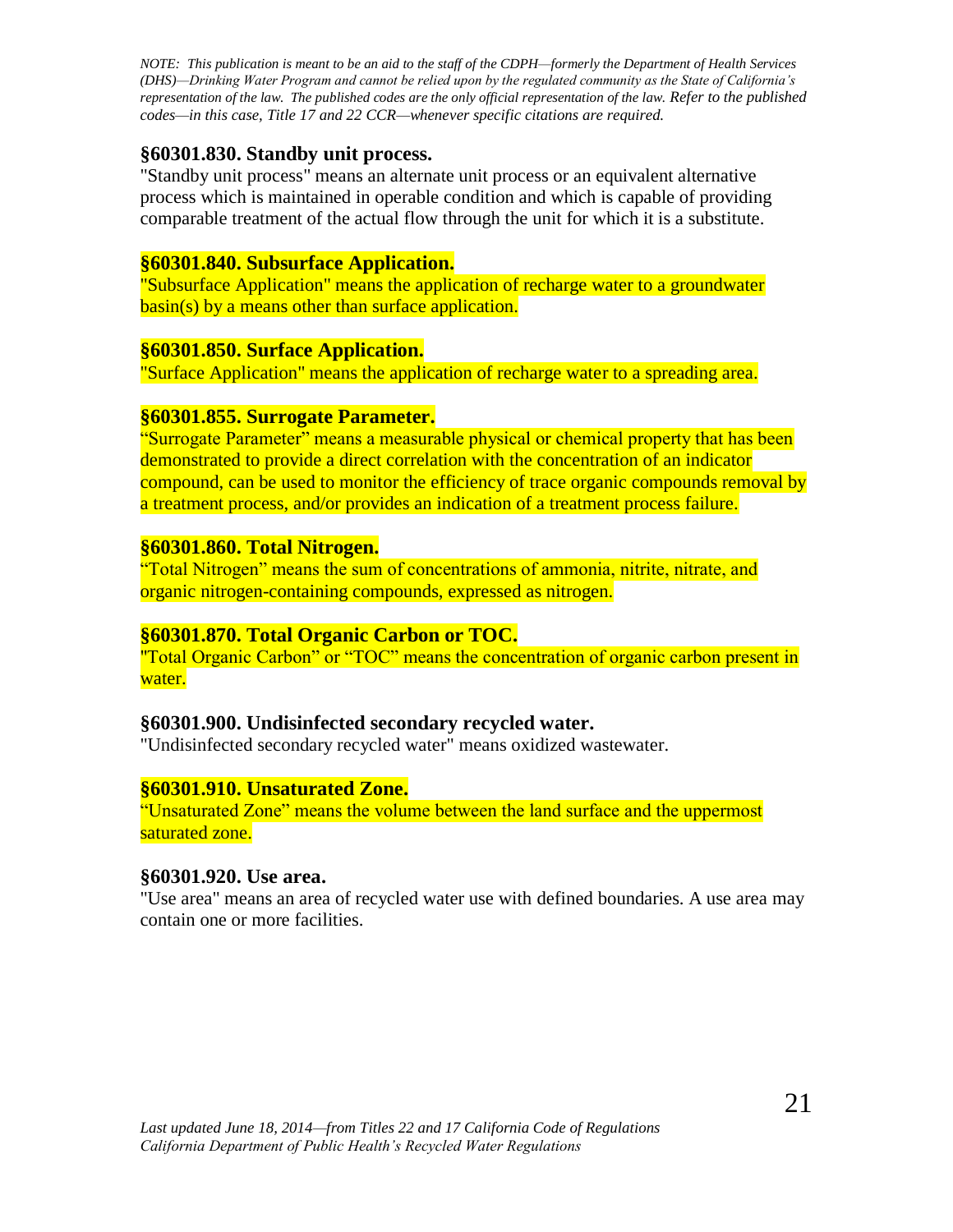# <span id="page-21-0"></span>*Article 2. Sources of Recycled Water.*

## <span id="page-21-1"></span>**§60302. Source specifications.**

The requirements in this chapter shall only apply to recycled water from sources that contain domestic waste, in whole or in part.

# <span id="page-21-2"></span>*Article 3. Uses of Recycled Water.*

## <span id="page-21-3"></span>**§60303. Exceptions.**

The requirements set forth in this chapter shall not apply to the use of recycled water onsite at a water recycling plant, or wastewater treatment plant, provided access by the public to the area of onsite recycled water use is restricted.

## <span id="page-21-4"></span>**§60304. Use of recycled water for irrigation.**

(a) Recycled water used for the surface irrigation of the following shall be a disinfected tertiary recycled water, except that for filtration pursuant to Section 60301.320(a) coagulation need not be used as part of the treatment process provided that the filter effluent turbidity does not exceed 2 NTU, the turbidity of the influent to the filters is continuously measured, the influent turbidity does not exceed 5 NTU for more than 15 minutes and never exceeds 10 NTU, and that there is the capability to automatically activate chemical addition or divert the wastewater should the filter influent turbidity exceed 5 NTU for more than 15 minutes:

(1) Food crops, including all edible root crops, where the recycled water comes into contact with the edible portion of the crop,

(2) Parks and playgrounds,

(3) School yards,

(4) Residential landscaping,

(5) Unrestricted access golf courses, and

(6) Any other irrigation use not specified in this section and not prohibited by other sections of the California Code of Regulations.

(b) Recycled water used for the surface irrigation of food crops where the edible portion is produced above ground and not contacted by the recycled water shall be at least disinfected secondary-2.2 recycled water.

(c) Recycled water used for the surface irrigation of the following shall be at least disinfected secondary-23 recycled water:

(1) Cemeteries,

(2) Freeway landscaping,

(3) Restricted access golf courses,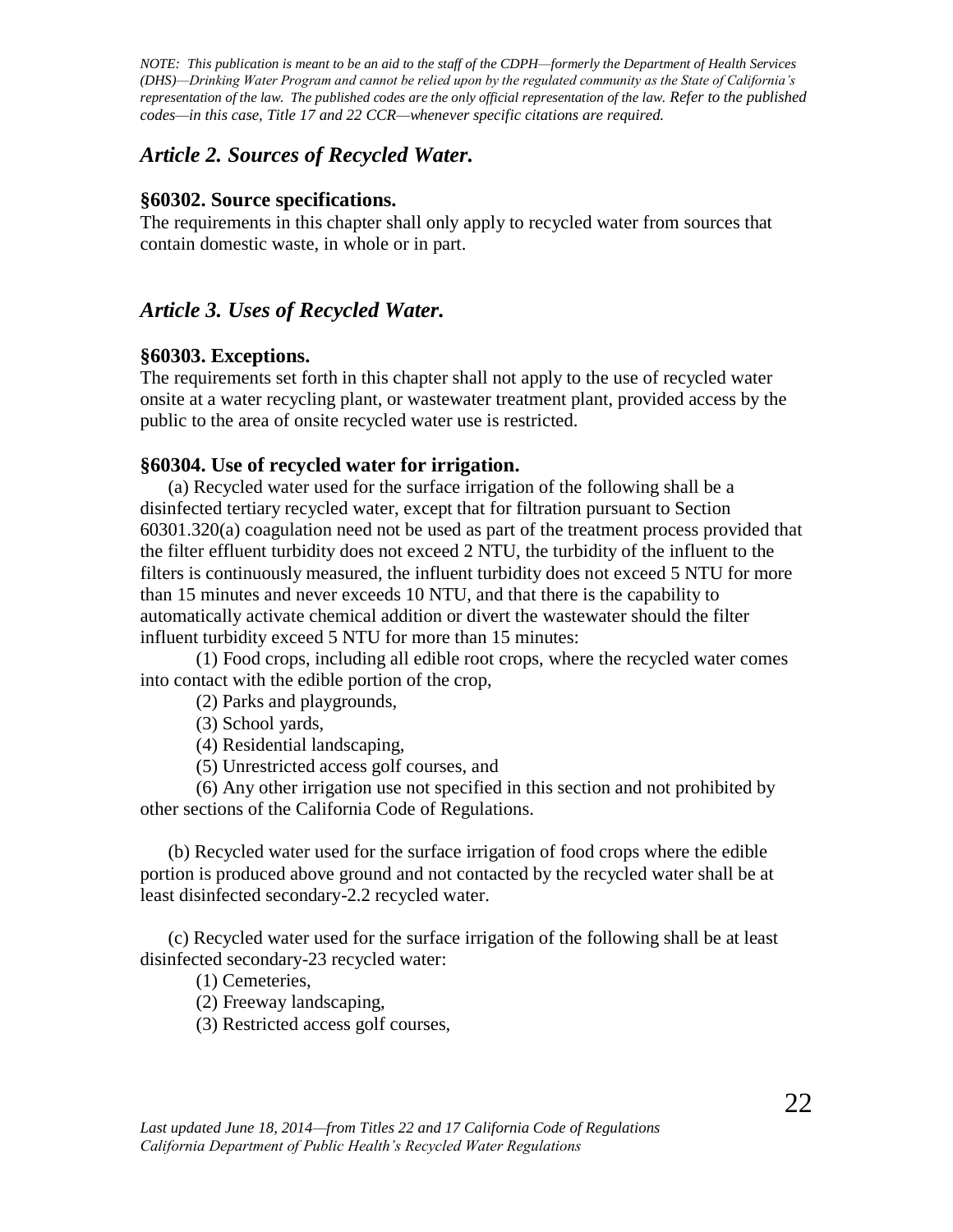(4) Ornamental nursery stock and sod farms where access by the general public is not restricted,

(5) Pasture for animals producing milk for human consumption, and

(6) Any nonedible vegetation where access is controlled so that the irrigated area cannot be used as if it were part of a park, playground or school yard

(d) Recycled wastewater used for the surface irrigation of the following shall be at least undisinfected secondary recycled water:

(1) Orchards where the recycled water does not come into contact with the edible portion of the crop,

(2) Vineyards where the recycled water does not come into contact with the edible portion of the crop,

(3) Non food-bearing trees (Christmas tree farms are included in this category provided no irrigation with recycled water occurs for a period of 14 days prior to harvesting or allowing access by the general public),

(4) Fodder and fiber crops and pasture for animals not producing milk for human consumption,

(5) Seed crops not eaten by humans,

(6) Food crops that must undergo commercial pathogen-destroying processing before being consumed by humans, and

(7) Ornamental nursery stock and sod farms provided no irrigation with recycled water occurs for a period of 14 days prior to harvesting, retail sale, or allowing access by the general public.

(e) No recycled water used for irrigation, or soil that has been irrigated with recycled water, shall come into contact with the edible portion of food crops eaten raw by humans unless the recycled water complies with subsection (a).

#### <span id="page-22-0"></span>**§60305. Use of recycled water for impoundments.**

(a) Except as provided in subsection (b), recycled water used as a source of water supply for nonrestricted recreational impoundments shall be disinfected tertiary recycled water that has been subjected to conventional treatment.

(b) Disinfected tertiary recycled water that has not received conventional treatment may be used for nonrestricted recreational impoundments provided the recycled water is monitored for the presence of pathogenic organisms in accordance with the following:

(1) During the first 12 months of operation and use the recycled water shall be sampled and analyzed monthly for *Giardia*, enteric viruses, and *Cryptosporidium*. Following the first 12 months of use, the recycled water shall be sampled and analyzed quarterly for *Giardia*, enteric viruses, and *Cryptosporidium*. The ongoing monitoring may be discontinued after the first two years of operation with the approval of the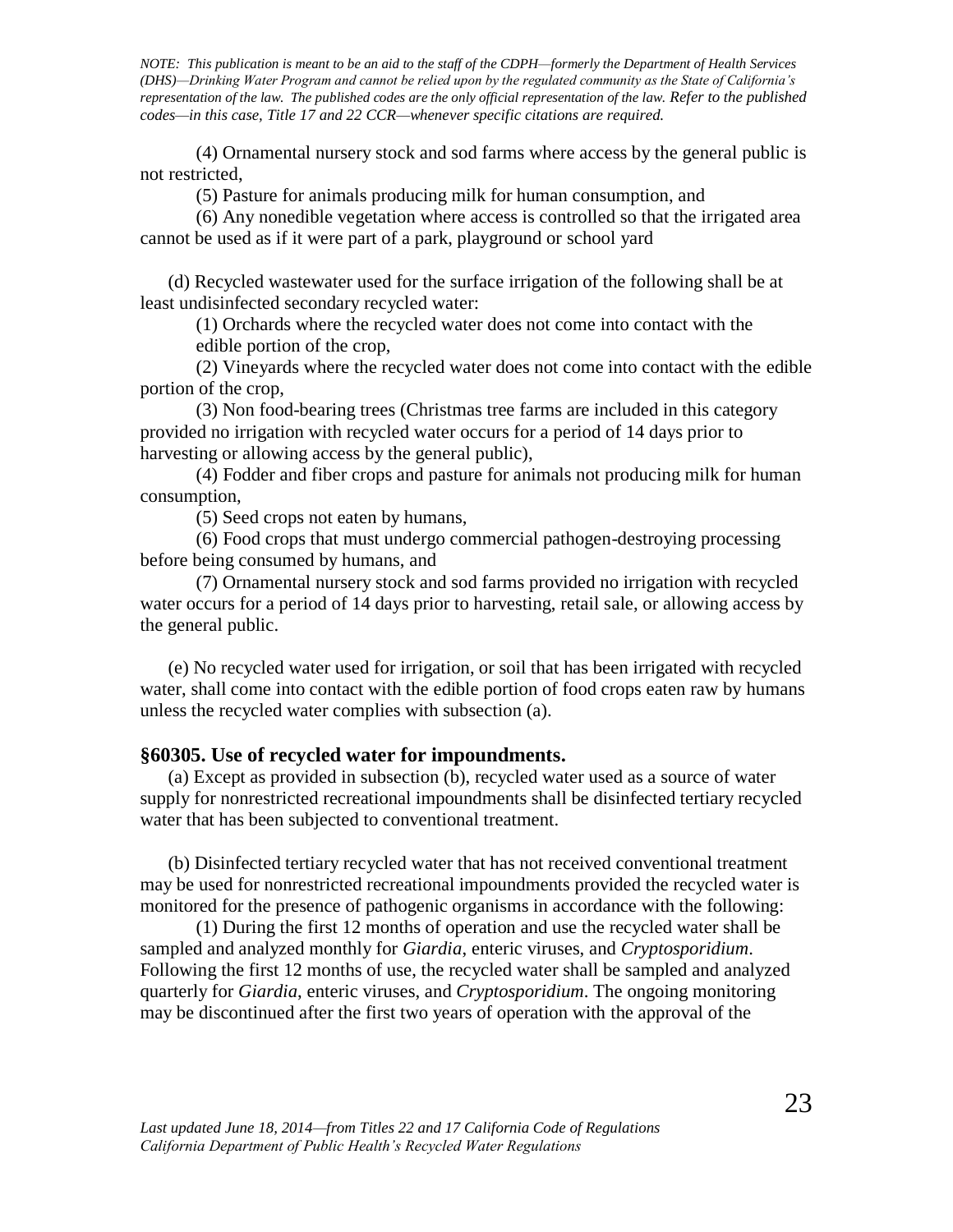department. This monitoring shall be in addition to the monitoring set forth in section 60321.

(2) The samples shall be taken at a point following disinfection and prior to the point where the recycled water enters the use impoundment. The samples shal be analyzed by an approved laboratory and the results submitted quarterly to the regulatory agency.

(c) The total coliform bacteria concentrations in recycled water used for nonrestricted recreational impoundments, measured at a point between the disinfection process and the point of entry to the use impoundment, shall comply with the criteria specified in section 60301.230 (b) for disinfected tertiary recycled water.

(d) Recycled water used as a source of supply for restricted recreational impoundments and for any publicly accessible impoundments at fish hatcheries shall be at least disinfected secondary-2.2 recycled water.

(e) Recycled water used as a source of supply for landscape impoundments that do not utilize decorative fountains shall be at least disinfected secondary-23 recycled water.

#### <span id="page-23-0"></span>**§60306. Use of recycled water for cooling.**

(a) Recycled water used for industrial or commercial cooling or air conditioning that involves the use of a cooling tower, evaporative condenser, spraying or any mechanism that creates a mist shall be a disinfected tertiary recycled water.

(b) Use of recycled water for industrial or commercial cooling or air conditioning that does not involve the use of a cooling tower, evaporative condenser, spraying, or any mechanism that creates a mist shall be at least disinfected secondary-23 recycled water.

(c) Whenever a cooling system, using recycled water in conjunction with an air conditioning facility, utilizes a cooling tower or otherwise creates a mist that could come into contact with employees or members of the public, the cooling system shall comply with the following:

(1) A drift eliminator shall be used whenever the cooling system is in operation.

(2) A chlorine, or other, biocide shall be used to treat the cooling system recirculating water to minimize the growth of *Legionella* and other microorganisms.

#### <span id="page-23-1"></span>**§60307. Use of recycled water for other purposes.**

(a) Recycled water used for the following shall be disinfected tertiary recycled water, except that for filtration being provided pursuant to Section 60301.320(a) coagulation need not be used as part of the treatment process provided that the filter effluent turbidity does not exceed 2 NTU, the turbidity of the influent to the filters is continuously measured, the influent turbidity does not exceed 5 NTU for more than 15 minutes and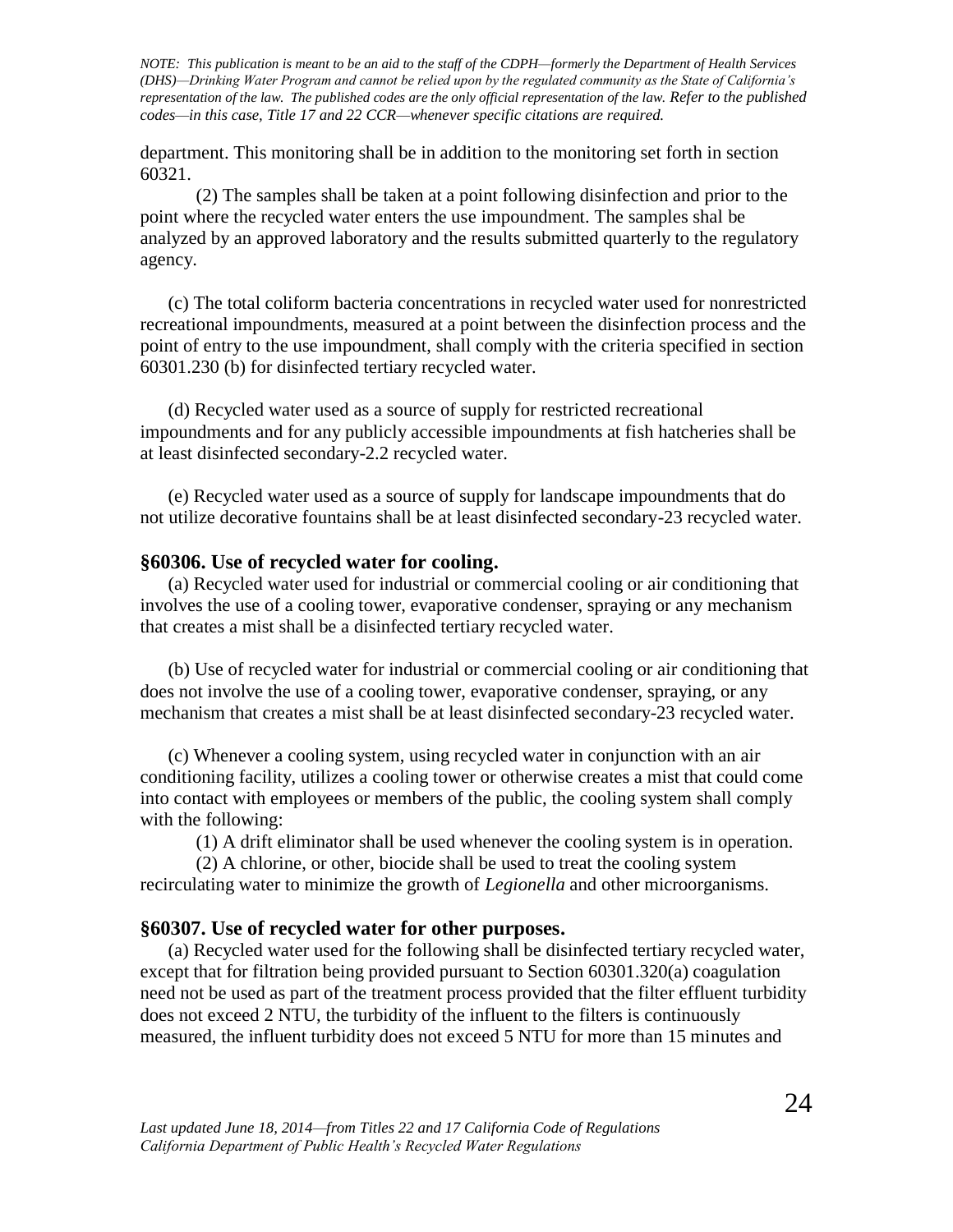never exceeds 10 NTU, and that there is the capability to automatically activate chemical addition or divert the wastewater should the filter influent turbidity exceed 5 NTU for more than 15 minutes:

- (1) Flushing toilets and urinals,
- (2) Priming drain traps,
- (3) Industrial process water that may come into contact with workers,
- (4) Structural fire fighting,
- (5) Decorative fountains,
- (6) Commercial laundries,
- (7) Consolidation of backfill around potable water pipelines,
- (8) Artificial snow making for commercial outdoor use, and
- (9) Commercial car washes, including hand washes if the recycled water is not heated, where the general public is excluded from the washing process.

(b) Recycled water used for the following uses shall be at least disinfected secondary-23 recycled water:

- (1) Industrial boiler feed,
- (2) Nonstructural fire fighting,
- (3) Backfill consolidation around nonpotable piping,
- (4) Soil compaction,
- (5) Mixing concrete,
- (6) Dust control on roads and streets,
- (7) Cleaning roads, sidewalks and outdoor work areas and
- (8) Industrial process water that will not come into contact with workers.

(c) Recycled water used for flushing sanitary sewers shall be at least undisinfected secondary recycled water.

# <span id="page-24-0"></span>*Article 4. Use Area Requirements.*

## <span id="page-24-1"></span>**§60310. Use area requirements.**

(a) No irrigation with disinfected tertiary recycled water shall take place within 50 feet of any domestic water supply well unless all of the following conditions have been met:

(1) A geological investigation demonstrates that an aquitard exists at the well between the uppermost aquifer being drawn from and the ground surface.

(2) The well contains an annular seal that extends from the surface into the aquitard.

(3) The well is housed to prevent any recycled water spray from coming into contact with the wellhead facilities.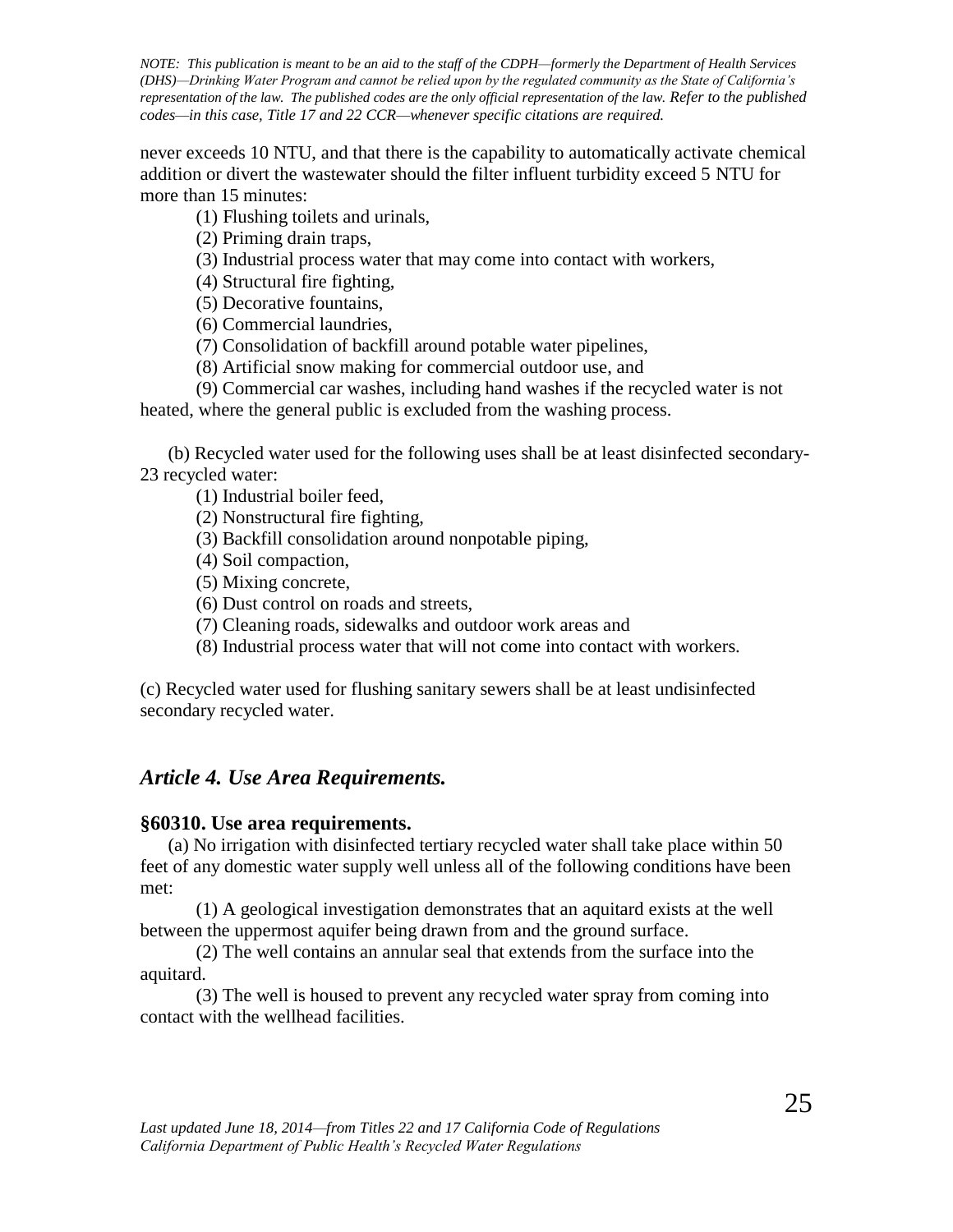(4) The ground surface immediately around the wellhead is contoured to allow surface water to drain away from the well.

(5) The owner of the well approves of the elimination of the buffer zone requirement.

(b) No impoundment of disinfected tertiary recycled water shall occur within 100 feet of any domestic water supply well.

(c) No irrigation with, or impoundment of, disinfected secondary-2.2 or disinfected secondary-23 recycled water shall take place within 100 feet of any domestic water supply well.

(d) No irrigation with, or impoundment of, undisinfected secondary recycled water shall take place within 150 feet of any domestic water supply well.

(e) Any use of recycled water shall comply with the following:

(1) Any irrigation runoff shall be confined to the recycled water use area, unless the runoff does not pose a public health threat and is authorized by the regulatory agency.

(2) Spray, mist, or runoff shall not enter dwellings, designated outdoor eating areas, or food handling facilities.

(3) Drinking water fountains shall be protected against contact with recycled water spray, mist, or runoff.

(f) No spray irrigation of any recycled water, other than disinfected tertiary recycled water, shall take place within 100 feet of a residence or a place where public exposure could be similar to that of a park, playground, or school yard.

(g) All use areas where recycled water is used that are accessible to the public shall be posted with signs that are visible to the public, in a size no less than 4 inches high by 8 inches wide, that include the following wording : "RECYCLED WATER - DO NOT DRINK". Each sign shall display an international symbol similar to that shown in figure 60310-A. The Department may accept alternative signage and wording, or an educational program, provided the applicant demonstrates to the Department that the alternative approach will assure an equivalent degree of public notification.

(h) Except as allowed under section 7604 of title 17, California Code of Regulations, no physical connection shall be made or allowed to exist between any recycled water system and any separate system conveying potable water.

(i) The portions of the recycled water piping system that are in areas subject to access by the general public shall not include any hose bibbs. Only quick couplers that differ from those used on the potable water system shall be used on the portions of the recycled water piping system in areas subject to public access.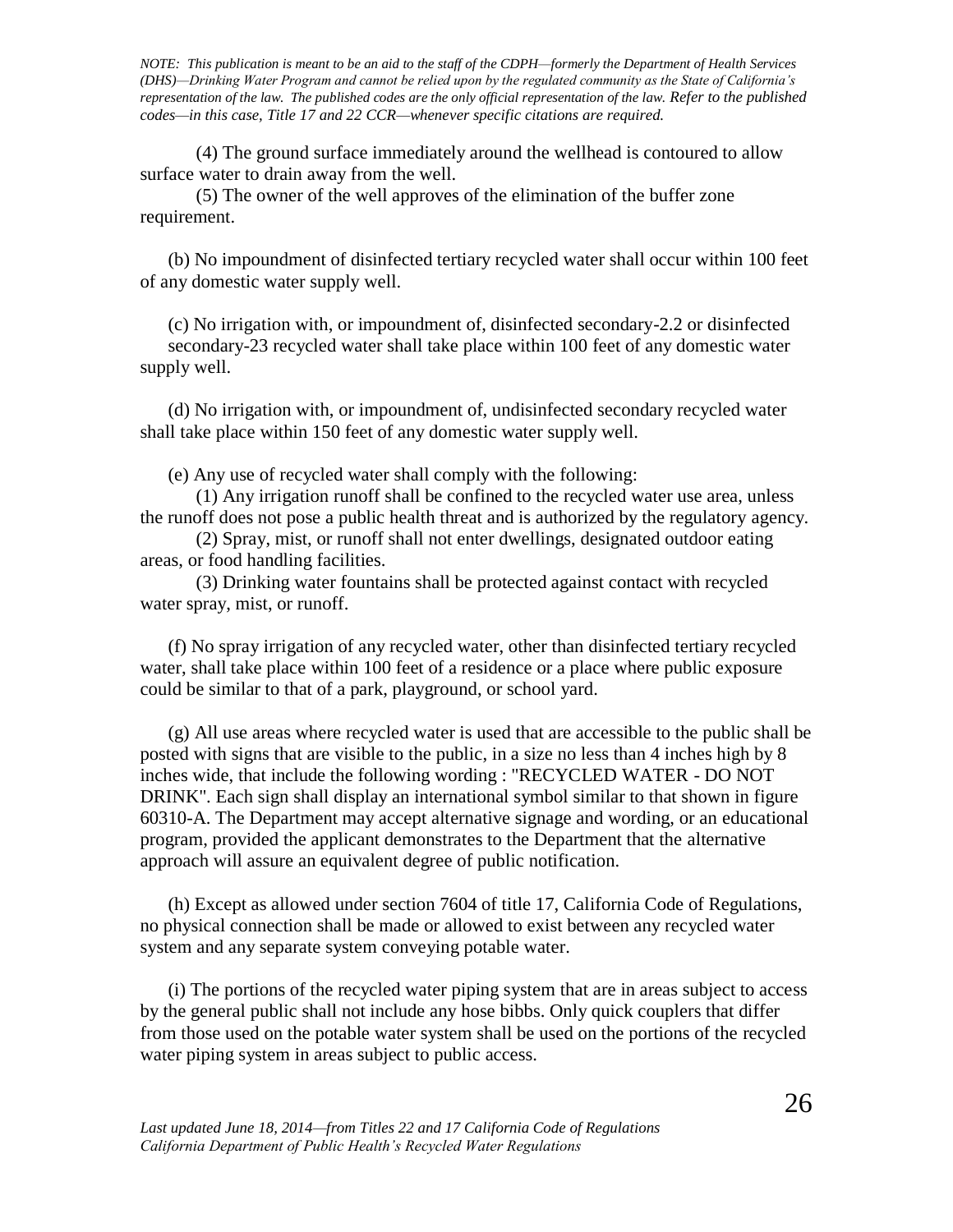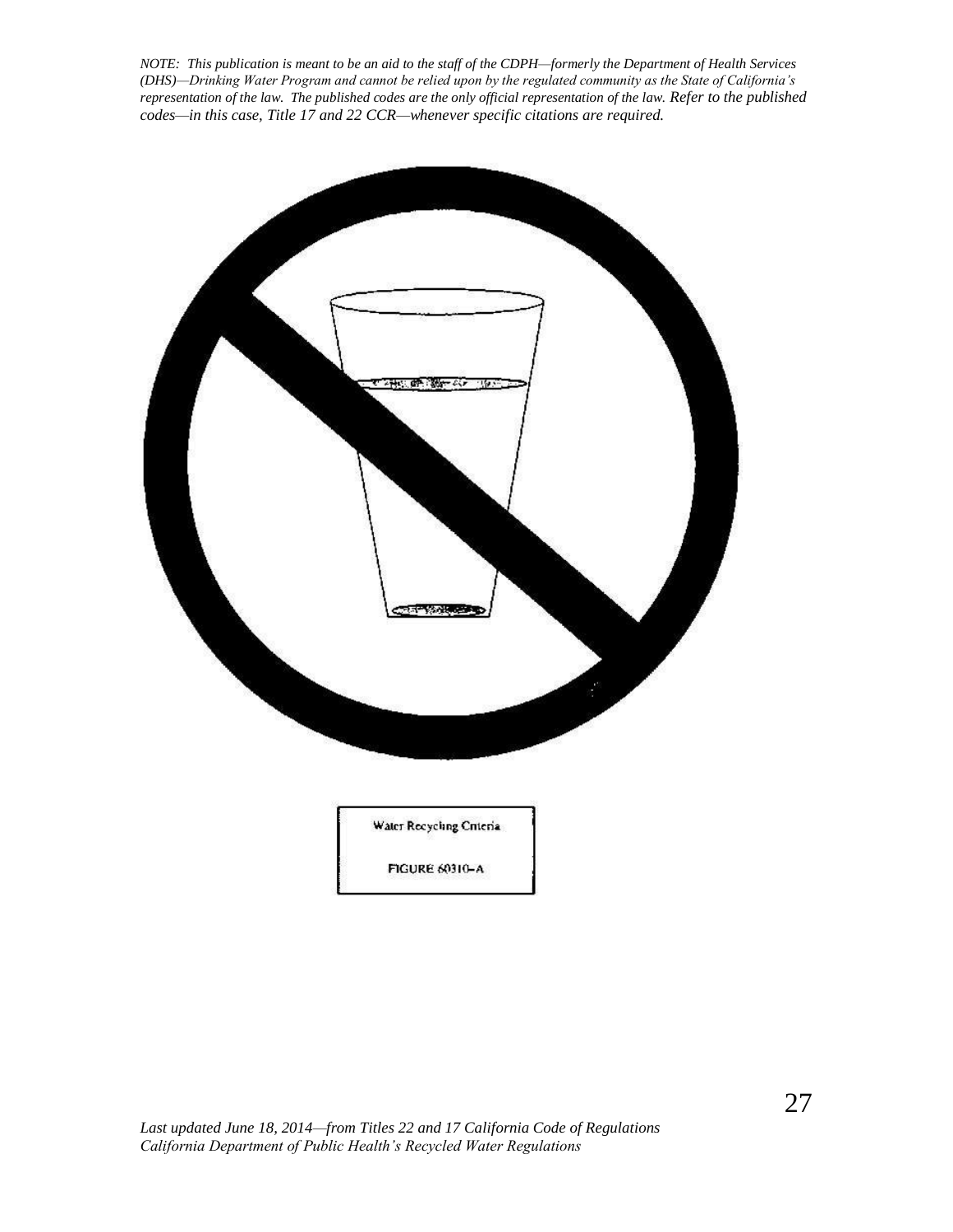## <span id="page-27-0"></span>*Article 5. Dual Plumbed Recycled Water Systems.*

#### <span id="page-27-1"></span>**§60313. General requirements.**

(a) No person other than a recycled water agency shall deliver recycled water to a dual plumbed facility.

(b) No recycled water agency shall deliver recycled water for any internal use to any individually-owned residential units including free-standing structures, multiplexes, or  $\arccos 1$ 

(c) No recycled water agency shall deliver recycled water for internal use except for fire suppression systems, to any facility that produces or processes food products or beverages. For purposes of this Subsection, cafeterias or snack bars in a facility whose primary function does not involve the production or processing of foods or beverages are not considered facilities that produce or process foods or beverages.

(d) No recycled water agency shall deliver recycled water to a facility using a dual plumbed system unless the report required pursuant to section 13522.5 of the Water Code, and which meets the requirements set forth in section 60314, has been submitted to, and approved by, the regulatory agency.

#### <span id="page-27-2"></span>**§60314. Report submittal.**

(a) For dual-plumbed recycled water systems, **t**he report submitted pursuant to section13522.5 of the Water Code shall contain the following information in addition to the information required by section 60323:

(1) A detailed description of the intended use area identifying the following:

(A) The number, location, and type of facilities within the use area proposing to use dual plumbed systems,

(B) The average number of persons estimated to be served by each facility on a daily basis,

(C) The specific boundaries of the proposed use area including a map showing the location of each facility to be served,

(D) The person or persons responsible for operation of the dual plumbed system at each facility, and

(E) The specific use to be made of the recycled water at each facility.

(2) Plans and specifications describing the following:

(A) Proposed piping system to be used,

(B) Pipe locations of both the recycled and potable systems,

 $\overline{a}$  $<sup>1</sup>$  AB 1406, Chapter 537, Statutes of 2007, Water Code 13553, et seq., allows condominiums to be plumbed</sup> with recycled water, subject to a number of provisions. This regulation will be changed in future CDPH rulemaking to be consistent with the revised statutory requirements.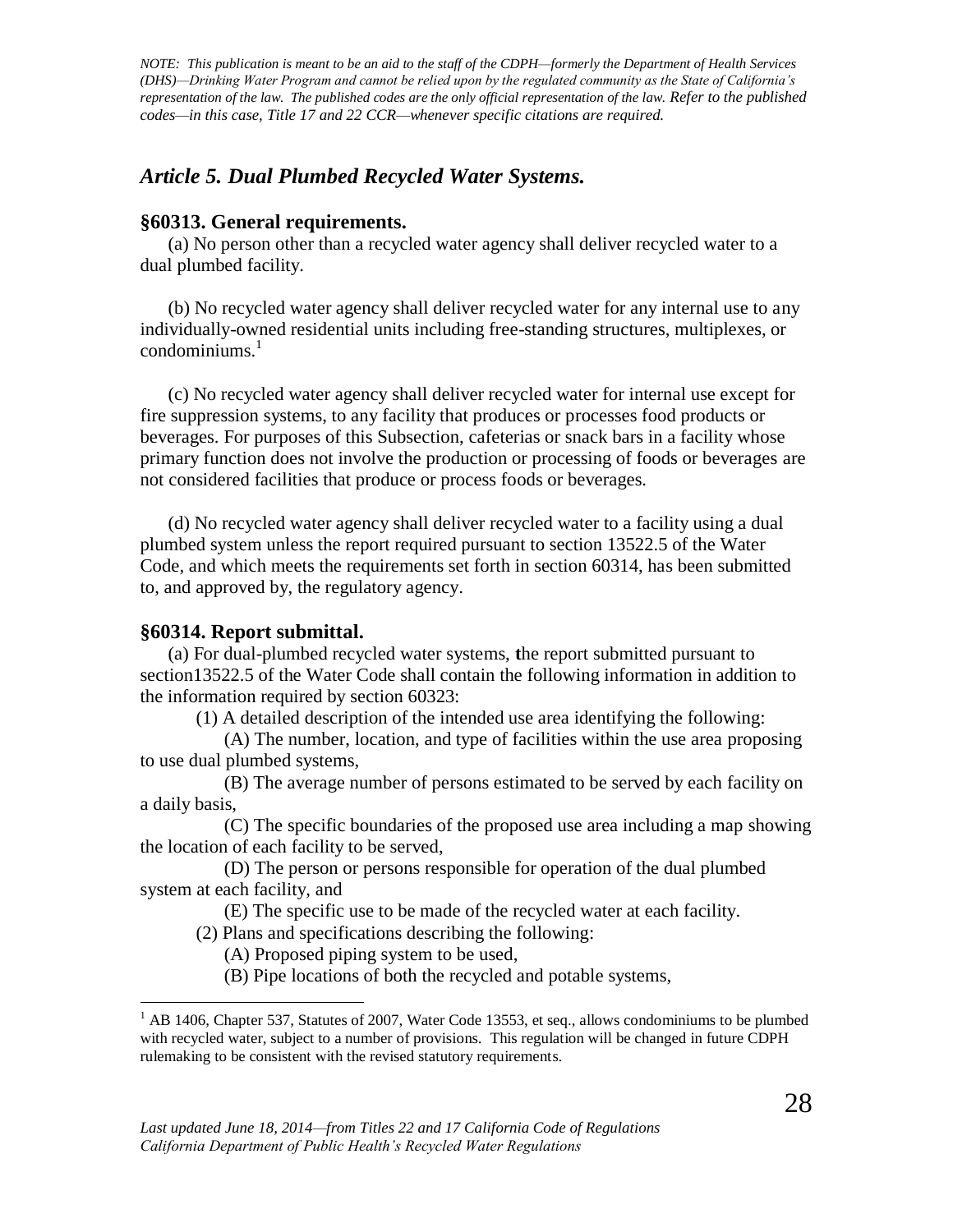(C) Type and location of the outlets and plumbing fixtures that will be accessible to the public, and

(D) The methods and devices to be used to prevent backflow of recycled water into the public water system.

(3) The methods to be used by the recycled water agency to assure that the installation and operation of the dual plumbed system will not result in cross connections between the recycled water piping system and the potable water piping system. This shall include a description of pressure, dye or other test methods to be used to test the system every four years.

(b) A master plan report that covers more than one facility or use site may be submitted provided the report includes the information required by this section. Plans and specifications for individual facilities covered by the report may be submitted at any time prior to the delivery of recycled water to the facility.

#### <span id="page-28-0"></span>**§60315. Design requirements.**

The public water supply shall not be used as a backup or supplemental source of water for a dual-plumbed recycled water system unless the connection between the two systems is protected by an air gap separation which complies with the requirements of sections 7602 (a) and 7603 (a) of title 17, California Code of Regulations, and the approval of the public water system has been obtained.

#### <span id="page-28-1"></span>**§60316. Operation requirements.**

(a) Prior to the initial operation of the dual-plumbed recycled water system and annually thereafter, the Recycled Water Agency shall ensure that the dual plumbed system within each facility and use area is inspected for possible cross connections with the potable water system. The recycled water system shall also be tested for possible cross connections at least once every four years. The testing shall be conducted in accordance with the method described in the report submitted pursuant to section 60314. The inspections and the testing shall be performed by a cross connection control specialist certified by the California-Nevada section of the American Water Works Association or an organization with equivalent certification requirements. A written report documenting the result of the inspection or testing for the prior year shall be submitted to the department within 30 days following completion of the inspection or testing.

(b) The recycled water agency shall notify the department of any incidence of backflow from the dual-plumbed recycled water system into the potable water system within 24 hours of the discovery of the incident.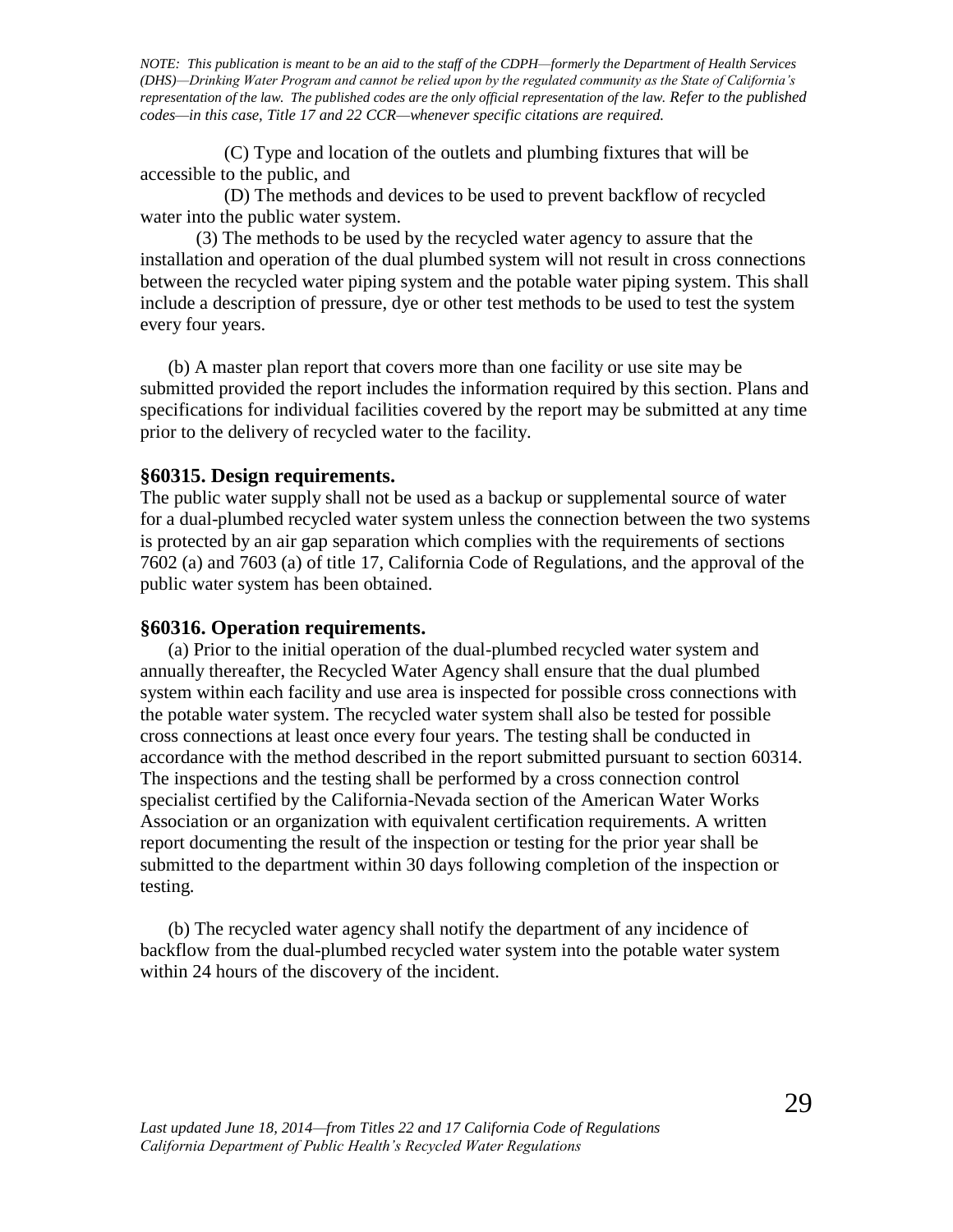(c) Any backflow prevention device installed to protect the public water system serving the dual-plumbed recycled water system shall be inspected and maintained in accordance with section 7605 of Title 17, California Code of Regulations.

# <span id="page-29-0"></span>*Article 5.1. Indirect Potable Reuse: Groundwater Replenishment – Surface Application.*

#### <span id="page-29-1"></span>**§60320. Groundwater recharge.** *(repealed)*

(a) Reclaimed water used for groundwater recharge of domestic water supply aquifers by surface spreading shall be at all times of a quality that fully protects public health. The State Department of Health Services' recommendations to the Regional Water Quality Control Boards for proposed groundwater recharge projects and for expansion of existing projects will be made on an individual case basis where the use of reclaimed water involves a potential risk to public health.

(b) The State Department of Health Services' recommendations will be based on all relevant aspects of each project, including the following factors: treatment provided; effluent quality and quantity; spreading area operations; soil characteristics; hydrogeology; residence time; and distance to withdrawal.

(c) The State Department of Health Services will hold a public hearing prior to making the final determination regarding the public health aspects of each groundwater recharge project. Final recommendations will be submitted to the Regional Water Quality Control Board in an expeditious manner.

#### <span id="page-29-2"></span>**§60320.100. General Requirements.**

(a) The requirements of this Article apply to Groundwater Replenishment Reuse Projects (GRRPs) utilizing surface application, which receive initial permits from the Regional Board after June 18, 2014. Within 12 months after June 18, 2014, a project sponsor for a GRRP permitted on or before June 18, 2014, shall submit a report to the Department and appropriate Regional Board assessing its compliance with the requirements of this Article. For each requirement considered noncompliant and applicable by the Department or Regional Board, a project sponsor shall submit a schedule to the Department and Regional Board, for demonstrating and/or achieving compliance with the applicable requirements of this Article. Unless directed otherwise by the Department, a project sponsor's report for a GRRP permitted on or before June 18, 2014, need not assess compliance with requirements of this Article that are required to be met prior to operation of a GRRP, except subsection (b) of this section. The report is subject to review and approval by the Department and Regional Board.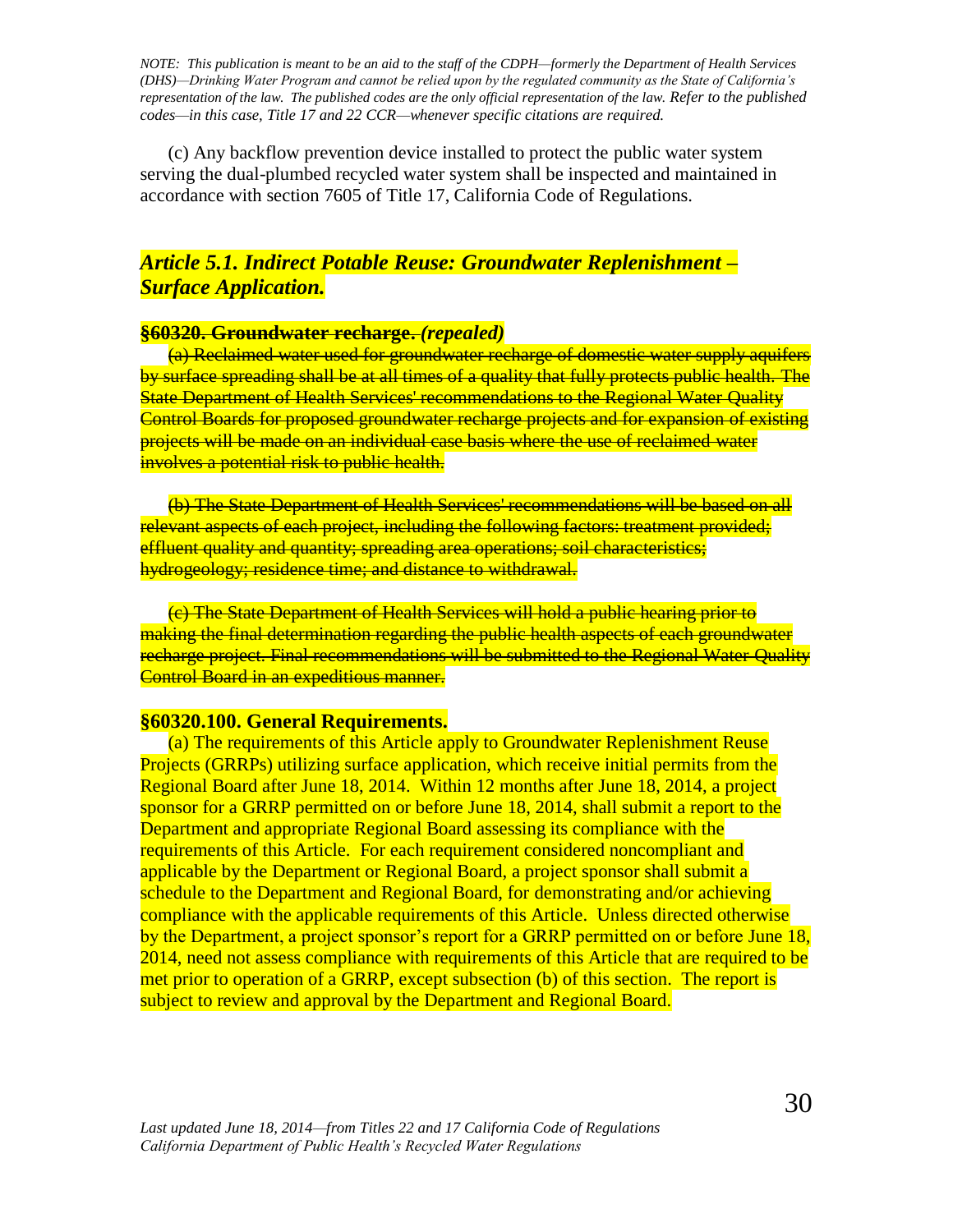(b) Prior to operation of a GRRP, the GRRP's project sponsor shall obtain Department approval of a plan describing the steps a project sponsor will take to provide an alternative source of drinking water supply to all users of a producing drinking water well, or a Department-approved treatment mechanism a project sponsor will provide to all owners of a producing drinking water well, that as a result of the GRRP's operation, as determined by the Department:

(1) violates a California or federal drinking water standard;

(2) has been degraded to the degree that it is no longer a safe source of drinking water; or

(3) receives water that fails to meet section 60320.108.

(c) Prior to operating a GRRP, a project sponsor shall collect at least four samples, at least one sample each quarter, from each potentially affected aquifer. The samples shall be representative of water in each aquifer, taking into consideration seasonal variations, and be analyzed for the chemicals, contaminants, and characteristics pursuant to sections 60320.110, 60320.112, 60320.118, and 60320.120.

(d) A GRRP's recycled municipal wastewater shall be retained underground for a period of time no less than the retention time required pursuant to sections 60320.108 and 60320.124. The GRRP shall be designed and operated in a manner that ensures water treated pursuant to this Article, beyond the boundary described in subsection  $(e)(2)$ , meets the recycled municipal wastewater contributions (RWC) requirements in section 60320.116.

(e) Based on hydrogeologic flowpaths, a GRRP's project sponsor shall provide the Department, Regional Board, and local well-permitting authorities a map of the GRRP site at a scale of 1:24,000 or larger (1 inch equals 2,000 feet or 1 inch equals less than 2,000 feet) or, if necessary, a site sketch at a scale providing more detail, that clearly indicates the criteria in paragraphs  $(1) - (4)$  below. A revised map shall be prepared and provided when conditions change such that the previous map no longer accurately reflects current conditions.

(1) the location and boundaries of the GRRP;

(2) a boundary representing a zone of controlled drinking water well construction, the greatest of the horizontal and vertical distances reflecting the retention times required pursuant to sections 60320.108 and 60320.124;

(3) a secondary boundary representing a zone of potential controlled drinking water well construction, depicting the zone within which a well would extend the boundary in paragraph (2) to include existing or potential future drinking water wells, thereby requiring further study and potential mitigating activities prior to drinking water well construction; and

 $(4)$  the location of all monitoring wells established pursuant to section 60320.126, and drinking water wells within two years travel time of the GRRP based on groundwater flow directions and velocities expected under GRRP operating conditions.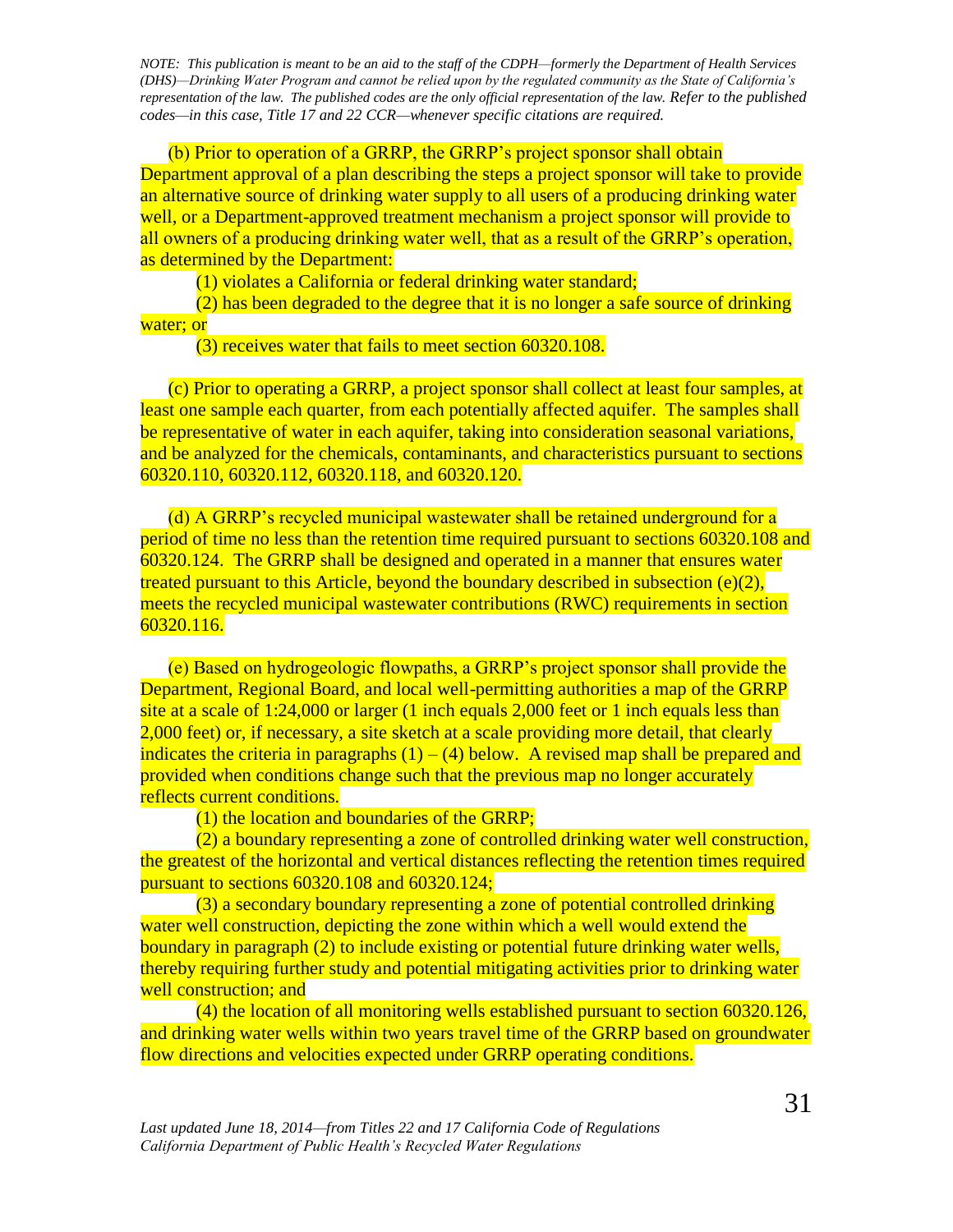(f) Prior to operating a GRRP, a project sponsor shall demonstrate to the Department and Regional Board that a project sponsor possesses adequate managerial and technical capability to assure compliance with this Article.

(g) Prior to replenishing a groundwater basin or an aquifer with recycled municipal wastewater, a GRRP's project sponsor shall demonstrate that all treatment processes have been installed and can be operated by a project sponsor to achieve their intended function. A protocol describing the actions to be taken to meet this subsection shall be included in the engineering report submitted pursuant section 60323.

(h) In the engineering report required pursuant to section 60323, a project sponsor for a GRRP shall include a hydrogeological assessment of the proposed GRRP's setting. The assessment shall include the following:

(1) the qualifications of the individual(s) preparing the assessment;

(2) a general description of geologic and hydrogeological setting of the groundwater basin(s) potentially directly impacted by the GRRP;

(3) a detailed description of the stratigraphy beneath the GRRP, including the composition, extent, and physical properties of the affected aquifers; and

(4) based on at least four rounds of consecutive quarterly monitoring to capture seasonal impacts;

(A) the existing hydrogeology and the hydrogeology anticipated as a result of the operation of the GRRP, and

(B) maps showing quarterly groundwater elevation contours, along with vector flow directions and calculated hydraulic gradients.

(i) If a project sponsor fails to complete compliance monitoring required pursuant to this Article, the Regional Board may determine water quality-related compliance based on available data.

(j) A project sponsor shall ensure that the recycled municipal wastewater used for a GRRP shall be from a wastewater management agency that is not in violation of the effluent limits pertaining to groundwater replenishment pursuant to this Article, as established in the wastewater management agency's Regional Board permit.

(k) If a project sponsor has been directed by the Department or Regional Board to suspend surface application pursuant to this Article, surface application shall not resume until the project sponsor has obtained Department and Regional Board approval.

#### <span id="page-31-0"></span>**§60320.102. Public Hearing.**

(a) A public hearing for a GRRP shall be held by a project sponsor prior to the Department's submittal of its recommendations to the Regional Board for the GRRP's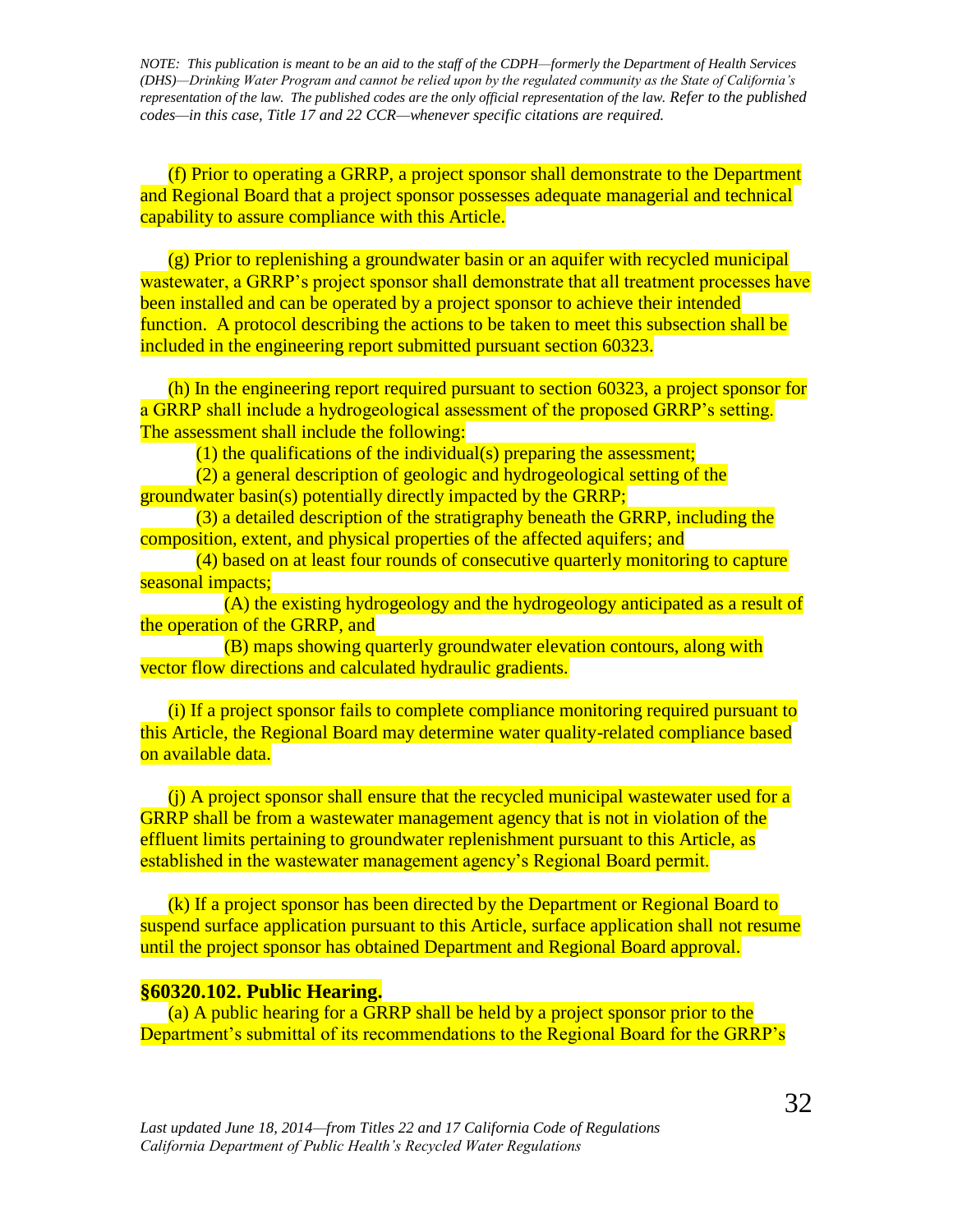initial permit and any time an increase in maximum RWC has been proposed but not addressed in a prior public hearing. Prior to a public hearing conducted pursuant to this section, a project sponsor shall provide the Department, for its review and approval, the information a project sponsor intends to present at the hearing. Following the Department's approval of the information, a project sponsor shall place the information on a project sponsor's Web site and in a repository that provides at least 30 days of public access to the information prior to the public hearing.

(b) Prior to placing the information required pursuant to subsection (a) in a repository, a project sponsor shall:

(1) Notify the public of the following;

(A) the location and hours of operation of the repository,

(B) the Internet address where the information may be viewed,

(C) the purpose of the repository and public hearing,

(D) the manner in which the public can provide comments, and

(E) the date, time, and location of the public hearing; and

(2) At a minimum, notify the first downgradient drinking water well owner and well owners whose drinking water well is within 10 years from the GRRP based on groundwater flow directions and velocities.

(c) Unless directed otherwise by the Department, the public notification made pursuant to subsection (b)(2) shall be by direct mail and the notification made pursuant to subsection (b)(1) shall be delivered in a manner to reach persons whose source of drinking water may be impacted by the GRRP, using one or more of the following methods:

(1) local newspaper(s) publication of general circulation;

(2) mailed or direct delivery of a newsletter;

(3) conspicuously placed statement in water bills; and/or

(4) television and/or radio.

#### <span id="page-32-0"></span>**§60320.104. Lab Analyses.**

(a) Analyses for contaminants having primary or secondary MCLs shall be performed by laboratories approved to perform such analyses by the Department utilizing Department-approved drinking water methods.

(b) Analyses for chemicals other than those having primary or secondary MCLs shall be described in the GRRP's Operation Optimization Plan prepared pursuant to section 60320.122.

#### <span id="page-32-1"></span>**§60320.106. Wastewater Source Control.**

A project sponsor shall ensure that the recycled municipal wastewater used for a GRRP shall be from a wastewater management agency that: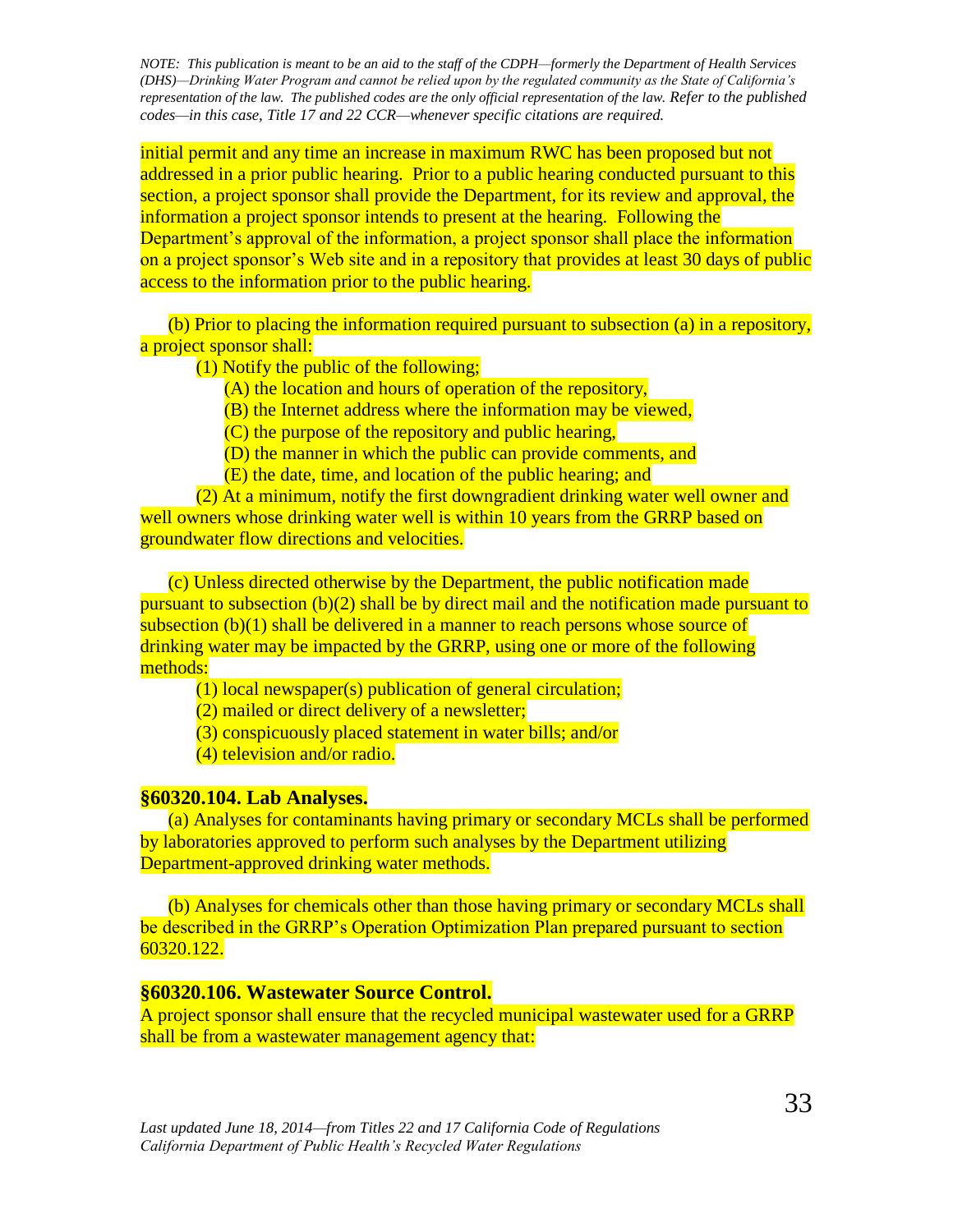#### (a) administers an industrial pretreatment and pollutant source control program; and

(b) implements and maintains a source control program that includes, at a minimum;

(1) an assessment of the fate of Department-specified and Regional Boardspecified chemicals and contaminants through the wastewater and recycled municipal wastewater treatment systems,

(2) chemical and contaminant source investigations and monitoring that focuses on Department-specified and Regional Board-specified chemicals and contaminants,

(3) an outreach program to industrial, commercial, and residential communities within the portions of the sewage collection agency's service area that flows into the water reclamation plant subsequently supplying the GRRP, for the purpose of managing and minimizing the discharge of chemicals and contaminants at the source, and

(4) a current inventory of chemicals and contaminants identified pursuant to this section, including new chemicals and contaminants resulting from new sources or changes to existing sources, that may be discharged into the wastewater collection system.

#### <span id="page-33-0"></span>**§60320.108. Pathogenic Microorganism Control.**

(a) A project sponsor shall design and operate a GRRP such that the recycled municipal wastewater used as recharge water for a GRRP receives treatment that achieves at least 12-log enteric virus reduction, 10-log Giardia cyst reduction, and 10-log Cryptosporidium oocyst reduction. The treatment train shall consist of at least three separate treatment processes. Except as provided in subsection (c), for each pathogen (i.e., virus, Giardia cyst, or Cryptosporidium oocyst), a separate treatment process may be credited with no more than 6-log reduction, with at least three processes each being credited with no less than 1.0-log reduction.

(b) At a minimum, the recycled municipal wastewater applied at a GRRP shall receive treatment that meets:

(1) the definition of filtered wastewater, pursuant to section 60301.320; and

(2) the definition of disinfected tertiary recycled water, pursuant to section 60301.230.

(c) For each month retained underground as demonstrated in subsection (e), the recycled municipal wastewater or recharge water will be credited with 1-log virus reduction. A GRRP meeting subsections  $(b)(1)$  and  $(2)$  or providing advanced treatment in accordance with section 60320.201 for the entire flow of the recycled municipal wastewater used for groundwater replenishment, that also demonstrates at least six months retention underground pursuant to subsection (e), will be credited with 10-log Giardia cyst reduction and 10-log Cryptosporidium oocyst reduction.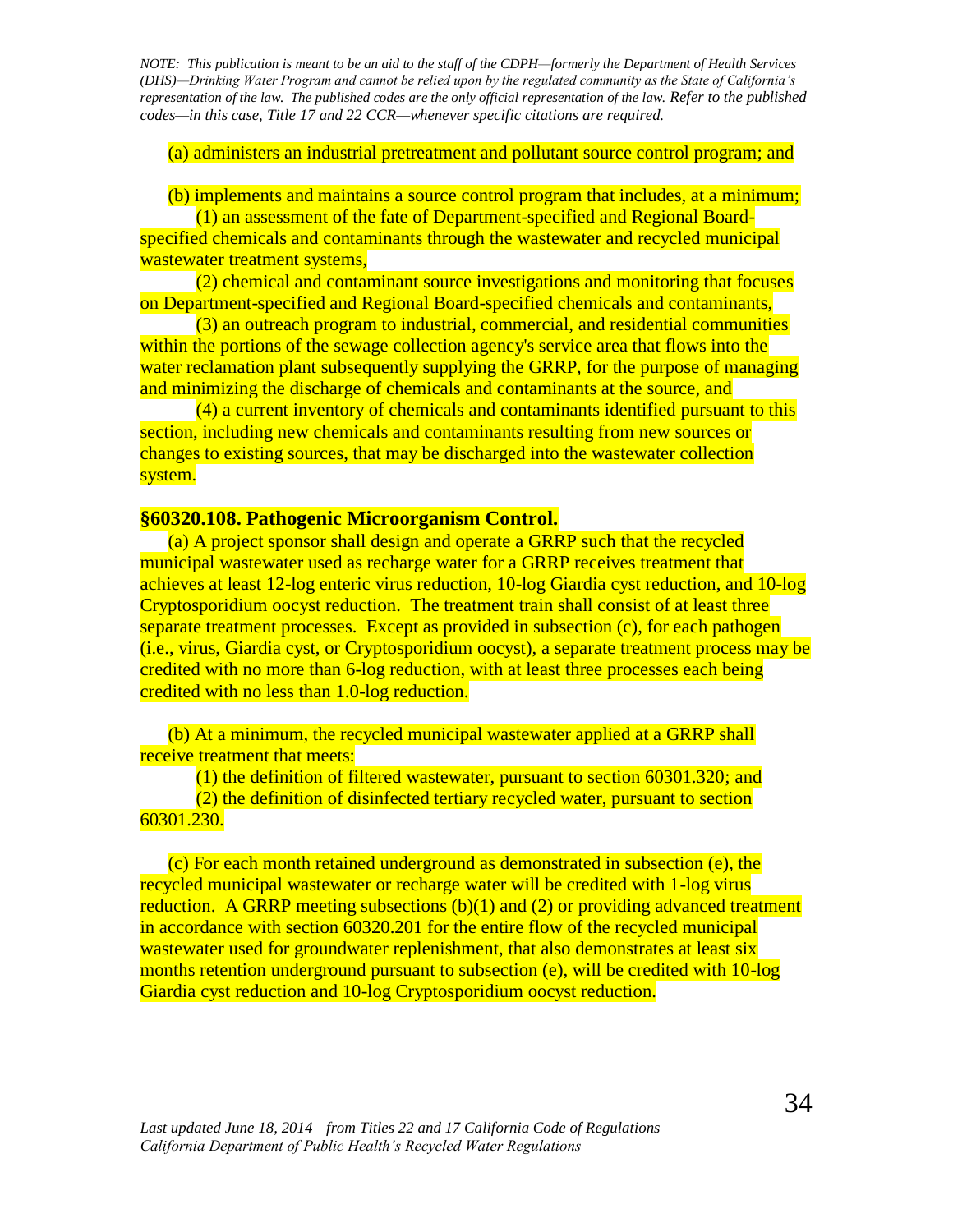(d) With the exception of log reduction credited pursuant to subsection (c), a project sponsor shall validate each of the treatment processes used to meet the requirements in subsection (a) for their log reduction by submitting a report for the Department's review and approval, or by using a challenge test approved by the Department, that provides evidence of the treatment process's ability to reliably and consistently achieve the log reduction. The report and/or challenge test shall be prepared by an engineer licensed in California with at least five years of experience, as a licensed engineer, in wastewater treatment and public water supply, including the evaluation of treatment processes for pathogen control. With the exception of retention time underground and a soil-aquifer treatment process, a project sponsor shall propose and include in its Operation Optimization Plan prepared pursuant to section 60320.122, on-going monitoring using the pathogenic microorganism of concern or a microbial, chemical, or physical surrogate parameter(s) that verifies the performance of each treatment process's ability to achieve its credited log reduction.

(e) To demonstrate the retention time underground in subsection (c), a tracer study utilizing an added tracer shall be implemented under hydraulic conditions representative of normal GRRP operations. The retention time shall be the time representing the difference from when the water with the tracer is applied at the GRRP to when either; two percent (2%) of the initially introduced tracer concentration has reached the downgradient monitoring point, or ten percent (10%) of the peak tracer unit value observed at the downgradient monitoring point reached the monitoring point. A project sponsor for a GRRP shall initiate the tracer study prior to the end of the third month of operation. A project sponsor for a GRRP permitted on or before June 18, 2014, that has not already performed such a tracer study shall complete a tracer study demonstrating the retention time underground. With Department approval, an intrinsic tracer may be used in lieu of an added tracer, with no more credit provided than the corresponding virus log reduction in column 2 of Table 60320.108.

(f) For the purpose of siting a GRRP location during project planning and until a GRRP's project sponsor has met the requirements of subsection (e), for each month of retention time estimated using the method in column 1, the recycled municipal wastewater or recharge water shall be credited with no more than the corresponding virus log reduction in column 2 of Table 60320.108.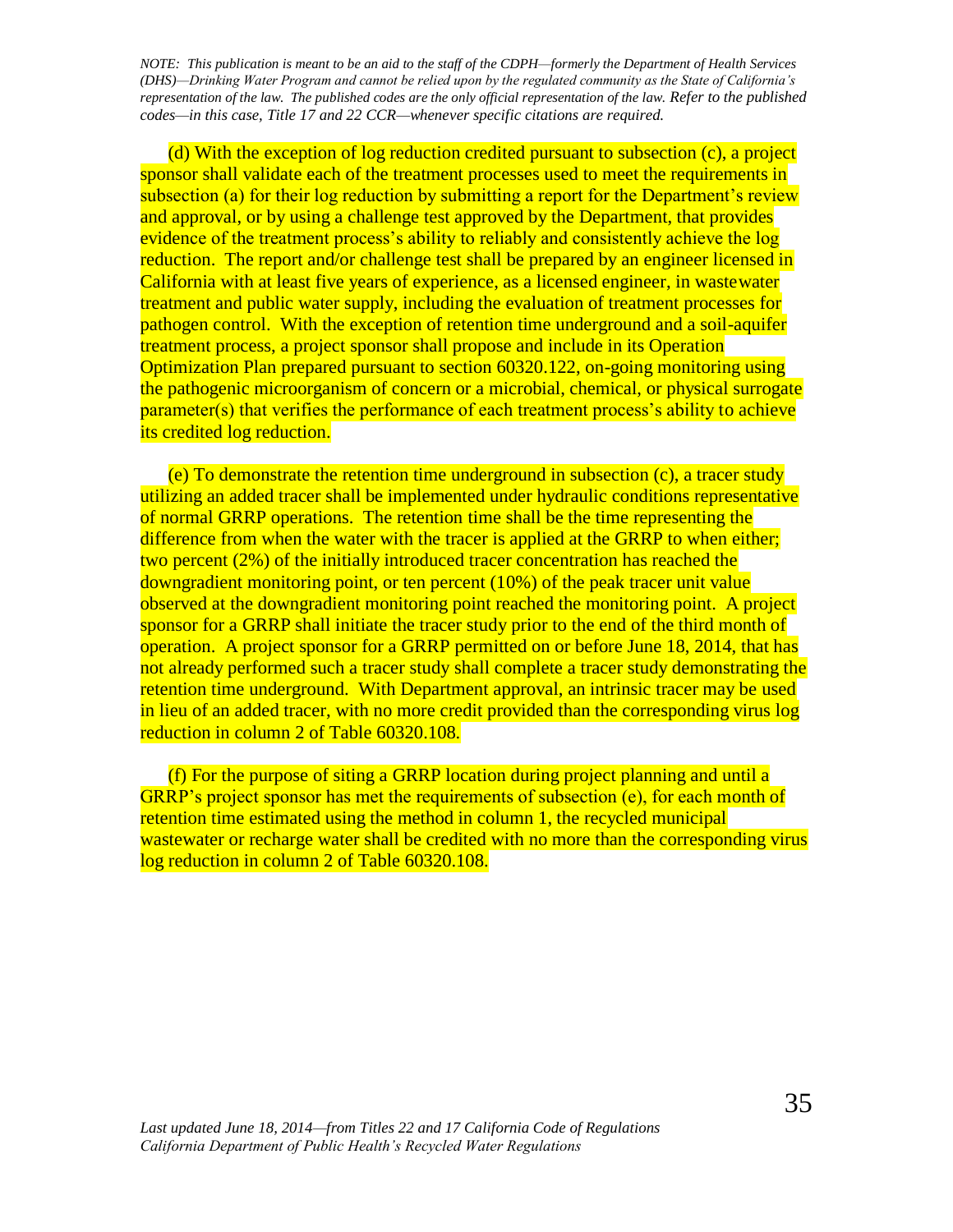#### **Table 60320.108**

| <b>Column 1</b>                                                                                                                                                                                                    | <b>Column 2</b>                                       |
|--------------------------------------------------------------------------------------------------------------------------------------------------------------------------------------------------------------------|-------------------------------------------------------|
| Method used to estimate the retention time to the<br>nearest downgradient drinking water well                                                                                                                      | <b>Virus Log Reduction</b><br><b>Credit per Month</b> |
| <b>Tracer study utilizing an added tracer.</b>                                                                                                                                                                     | $1.0 \log$                                            |
| Tracer study utilizing an intrinsic tracer. <sup>1</sup>                                                                                                                                                           | $0.67 \log$                                           |
| Numerical modeling consisting of calibrated finite element<br>or finite difference models using validated and verified<br>computer codes used for simulating groundwater flow.                                     | $0.50 \log$                                           |
| Analytical modeling using existing academically-accepted<br>equations such as Darcy's Law to estimate groundwater<br>flow conditions based on simplifying aquifer assumptions.                                     | $0.25 \log$                                           |
| The retention time shall be the time representing the difference from when the water with the tracer is<br>applied at the GRRP to when either; two percent $(2%)$ of the initially introduced tracer concentration |                                                       |

has reached the downgradient monitoring point, or ten percent (10%) of the peak tracer unit value observed at the downgradient monitoring point reached the monitoring point.

 $(g)$  A project sponsor shall obtain Department approval for the protocol(s) to be used to establish the retention times in subsections (e) and (f).

(h) Based on changes in hydrogeological or climatic conditions since the most recent demonstration, the Department may require a GRRP's project sponsor to demonstrate that the underground retention times required in this section are being met.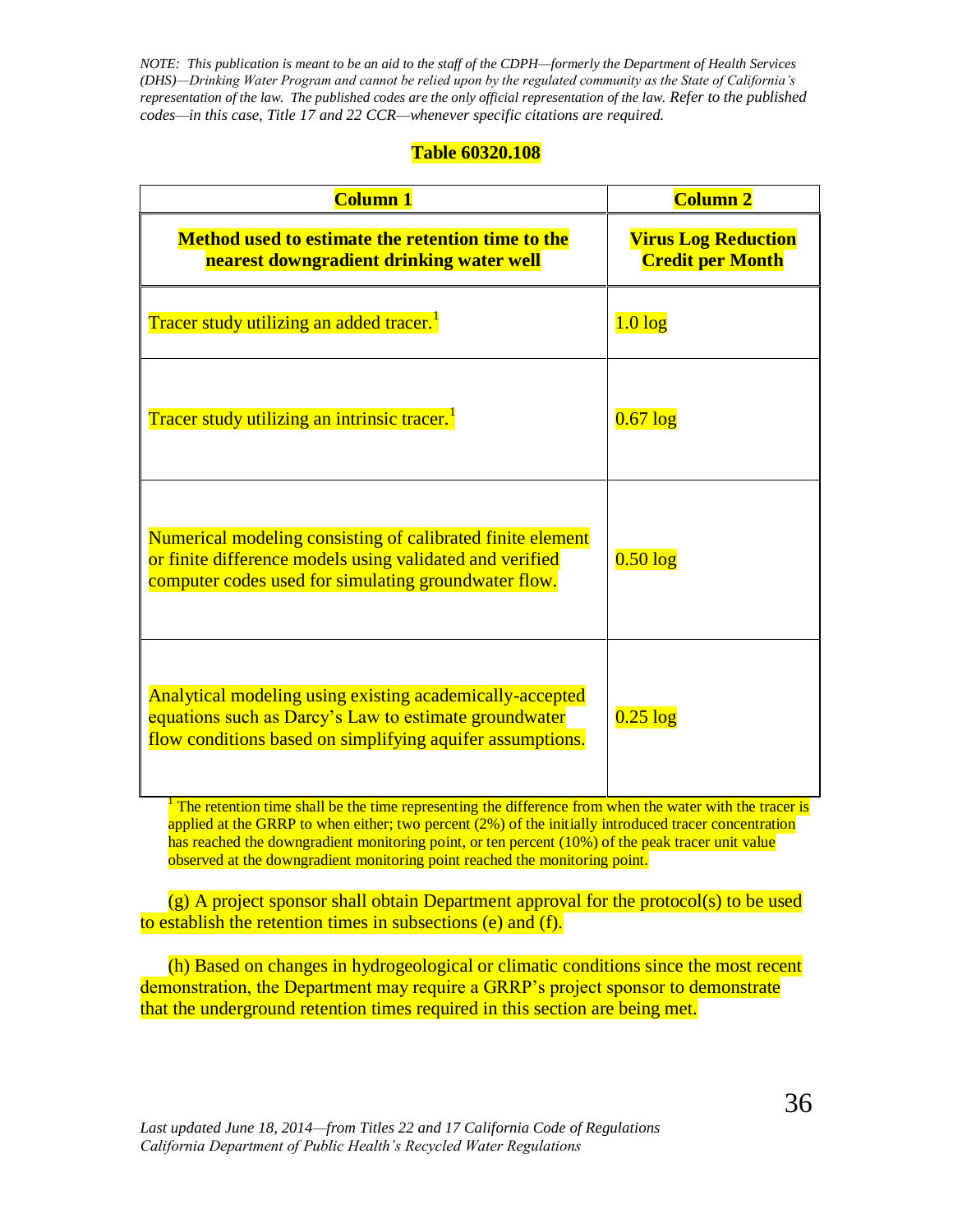(i) If a pathogen reduction in subsection (a) is not met based on the on-going monitoring required pursuant to subsection (d), within 24 hours of being aware a project sponsor shall immediately investigate the cause and initiate corrective actions. The project sponsor shall immediately notify the Department and Regional Board if the GRRP fails to meet the pathogen reduction criteria longer than 4 consecutive hours, or more than a total of 8 hours during any 7-day period. Failures of shorter duration shall be reported to the Regional Board by a project sponsor no later than 10 days after the month in which the failure occurred.

(j) If the effectiveness of a treatment train's ability to reduce enteric virus is less than 10-logs, or Giardia cyst or Cryptosporidium oocyst reduction is less than 8-logs, a project sponsor shall immediately notify the Department and Regional Board, and discontinue application of recycled municipal wastewater at the GRRP, unless directed otherwise by the Department or Regional Board.

## **§60320.110. Nitrogen Compounds Control.**

(a) To demonstrate control of the nitrogen compounds, a project sponsor shall:

(1) Each week, at least three days apart as specified in the GRRP's Operation Optimization Plan, collect at least two total nitrogen samples (grab or 24-hour composite) representative of the recycled municipal wastewater or recharge water applied throughout the spreading area. Samples may be collected before or after surface application;

(2) Have the samples collected pursuant to paragraph (1) analyzed for total nitrogen, with the laboratory being required by a project sponsor to complete each analysis within 72 hours and have the result reported to a project sponsor within the same 72 hours if the result of any single sample exceeds  $10 \text{ mg/L}$ ;

(3) If the average of the results of two consecutive samples collected pursuant to paragraph (1) exceeds 10 mg/L total nitrogen;

(A) take a confirmation sample and notify the Department and the Regional Board within 48 hours of being notified of the results by the laboratory,

(B) investigate the cause for the exceedances and take actions to reduce the total nitrogen concentrations to ensure continued or future exceedances do not occur, and

(C) initiate additional monitoring for nitrogen compounds as described in the GRRP's Operation Optimization Plan, including locations in the groundwater basin and spreading area, to identify elevated concentrations and determine whether such elevated concentrations exceed or may lead to an exceedance of a nitrogen-based MCL; and

(4) If the average of the results of four consecutive samples collected pursuant to paragraph (1) exceeds 10 mg/L total nitrogen, suspend the surface application of recycled municipal wastewater. Surface application shall not resume until corrective actions have been taken and at least two consecutive total nitrogen sampling results are less than 10 mg/L.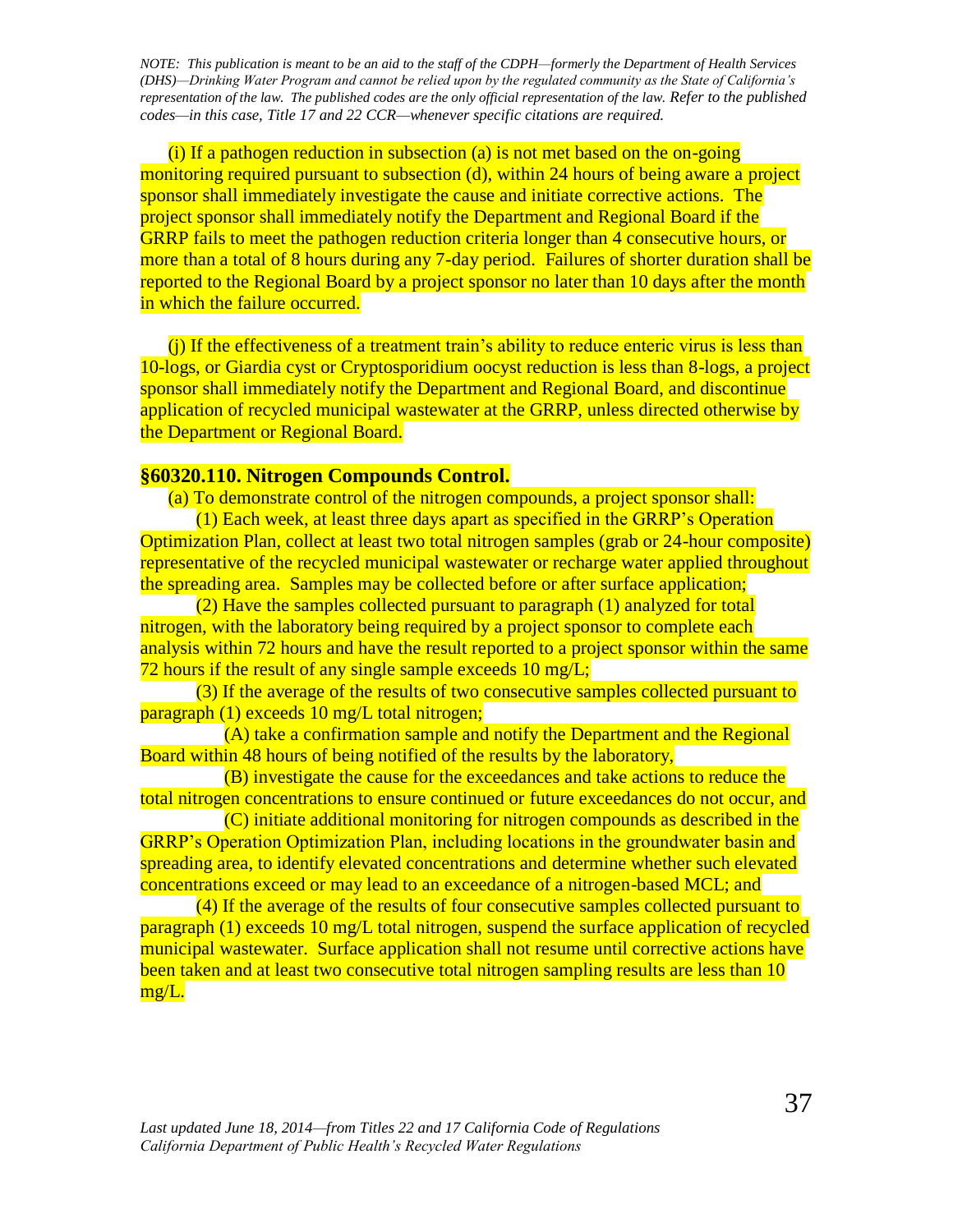(b) As determined by the Department and based on a GRRP's operation, including but not limited to the time the spreading area is out of service and utilization of a denitrification process, a project sponsor shall initiate additional monitoring for nitrogen compounds to identify elevated concentrations in the groundwater and determine whether such elevated concentrations exceed or may lead to an exceedance of a nitrogen-based MCL.

(c) Following Department and Regional Board approval, a project sponsor may initiate reduced monitoring frequencies for total nitrogen. A project sponsor may apply to the Department and Regional Board for reduced monitoring frequencies for total nitrogen if, for the most recent 24 months:

(1) the average of all results did not exceed  $5 \text{ mg/L}$  total nitrogen; and

(2) the average of a result and its confirmation sample (taken within 24 hours of receipt of the initial result) did not exceed 10 mg/L total nitrogen.

(d) If the results of reduced monitoring conducted as approved pursuant to subsection (c) exceed the total nitrogen concentration criteria in subsection (c), a project sponsor shall revert to the monitoring frequencies for total nitrogen prior to implementation of the reduced frequencies. Reduced frequency monitoring shall not resume unless the requirements of subsection (c) are met.

#### **§60320.112. Regulated Contaminants and Physical Characteristics Control.**

(a) Each quarter, as specified in the GRRP's Operation Optimization Plan, a project sponsor shall collect samples (grab or 24-hour composite) representative of the applied recycled municipal wastewater and have the samples analyzed for:

- (1) the inorganic chemicals in Table 64431-A, except for nitrogen compounds;
- (2) the radionuclide chemicals in Tables 64442 and 64443;
- (3) the organic chemicals in Table 64444-A;
- (4) the disinfection byproducts in Table 64533-A; and
- (5) lead and copper.

(b) Recharge water (including recharge water after surface application) may be monitored in lieu of recycled municipal wastewater to satisfy the monitoring requirements in subsection (a)(4) if the fraction of recycled municipal wastewater in the recharge water is equal to or greater than the average fraction of recycled municipal wastewater in the recharge water applied over the quarter. If the fraction of recycled municipal wastewater in the recharge water being monitored is less than the average fraction of recycled municipal wastewater in the recharge water applied over the quarter, the reported value shall be adjusted to exclude the effects of dilution.

(c) Each year, the GRRP's project sponsor shall collect at least one representative sample (grab or 24-hour composite) of the recycled municipal wastewater or recharge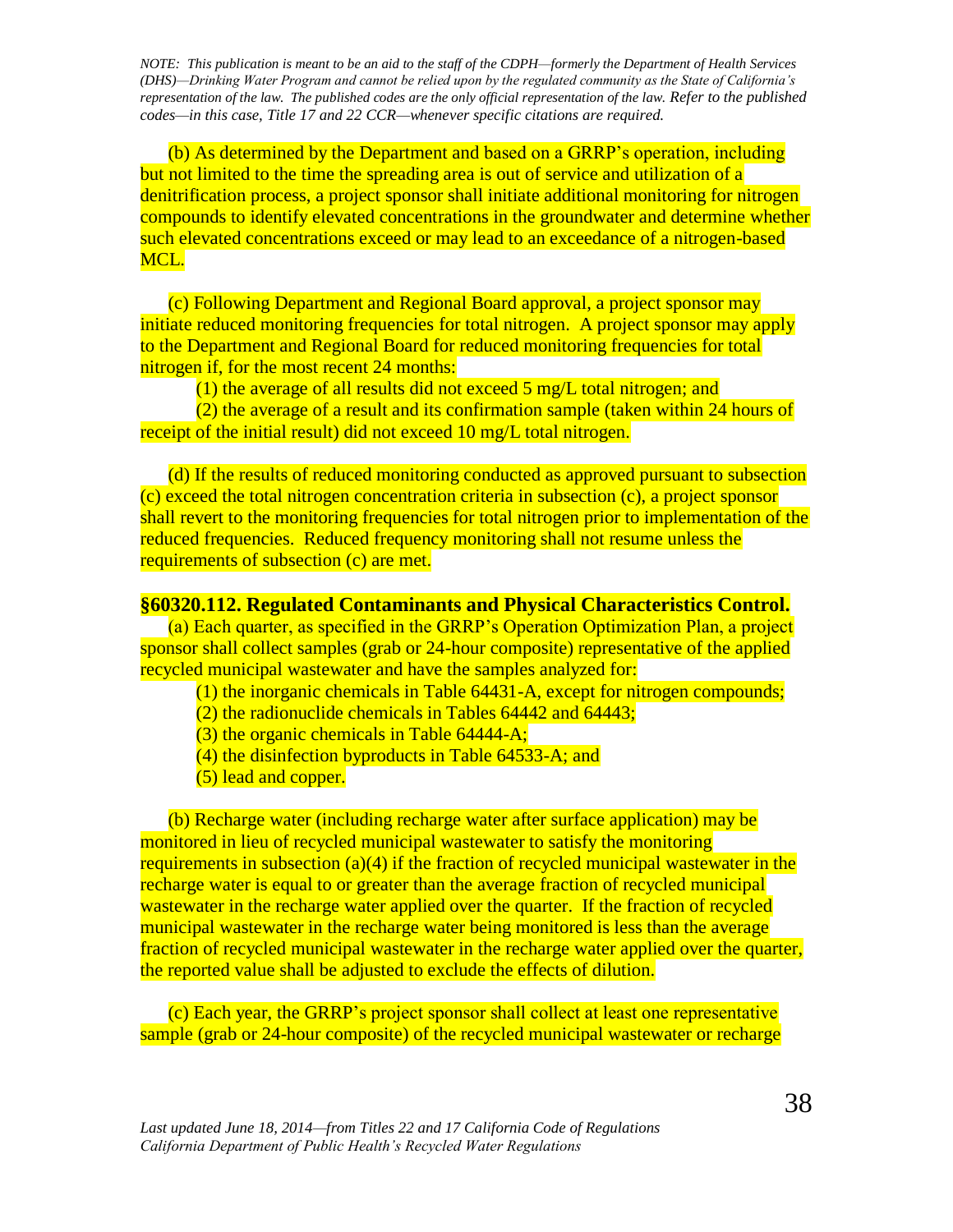water and have the sample(s) analyzed for the secondary drinking water contaminants in Tables 64449-A and 64449-B.

(d) If a result of the monitoring performed pursuant to subsection (a) exceeds a contaminant's MCL or action level (for lead and copper), a project sponsor shall collect another sample within 72 hours of notification of the result and then have it analyzed for the contaminant as confirmation.

(1) For a contaminant whose compliance with its MCL or action level is not based on a running annual average, if the average of the initial and confirmation sample exceeds the contaminant's MCL or action level, or the confirmation sample is not collected and analyzed pursuant to this subsection, the GRRP's project sponsor shall notify the Department and Regional Board within 24 hours and initiate weekly monitoring until four consecutive weekly results are below the contaminant's MCL or action level. If the running four-week average exceeds the contaminant's MCL or action level, the GRRP's project sponsor shall notify the Department and Regional Board within 24 hours and, if directed by the Department or Regional Board, suspend application of the recycled municipal wastewater.

(2) For a contaminant whose compliance with its MCL is based on a running annual average, if the average of the initial and confirmation sample exceeds the contaminant's MCL, or a confirmation sample is not collected and analyzed pursuant to this subsection, the GRRP shall initiate weekly monitoring for the contaminant until the running four-week average no longer exceeds the contaminant's MCL.

(A) If the running four-week average exceeds the contaminant's MCL, a project sponsor shall describe the reason(s) for the exceedance and provide a schedule for completion of corrective actions in a report submitted to the Department and Regional Board no later than 45 days following the quarter in which the exceedance occurred.

(B) If the running four-week average exceeds the contaminant's MCL for sixteen consecutive weeks, a project sponsor shall notify the Department and Regional Board within 48 hours of knowledge of the exceedance and, if directed by the Department or Regional Board, suspend application of the recycled municipal wastewater.

(e) If the annual average of the results of the monitoring performed pursuant to subsection (c) exceeds a contaminant's secondary MCL in Table 64449-A or the upper limit in Table 64449-B, a project sponsor shall initiate quarterly monitoring of the recycled municipal wastewater for the contaminant and, if the running annual average of quarterly-averaged results exceeds a contaminant's secondary MCL or upper limit, describe the reason(s) for the exceedance and any corrective actions taken in a report submitted to Regional Board no later than 45 days following the quarter in which the exceedance occurred, with a copy concurrently provided to the Department. The annual monitoring in subsection (c) may resume if the running annual average of quarterly results does not exceed a contaminant's secondary MCL or upper limit.

*Last updated June 18, 2014—from Titles 22 and 17 California Code of Regulations California Department of Public Health's Recycled Water Regulations*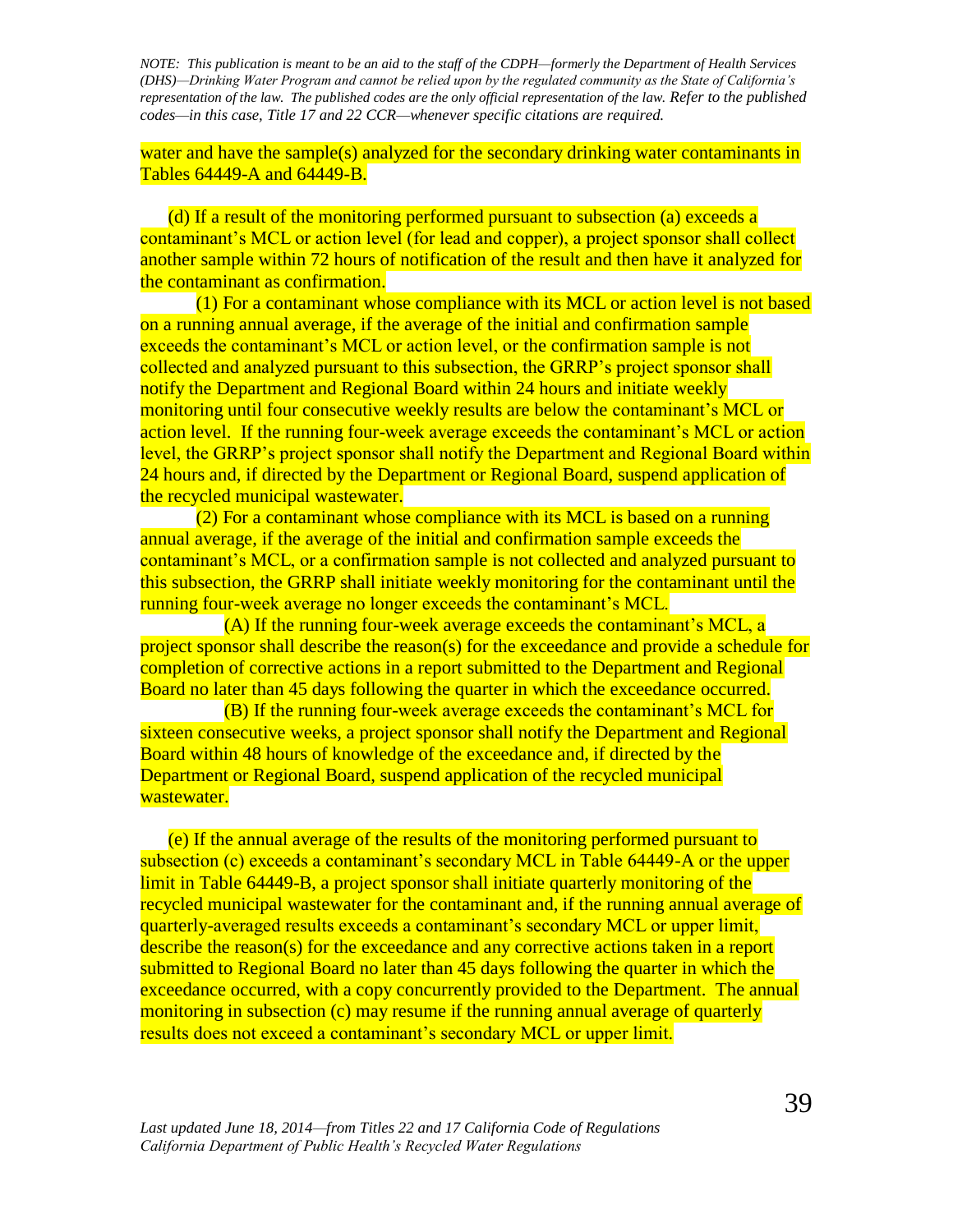(f) If four consecutive quarterly results for asbestos are below the detection limit in Table 64432-A for asbestos, monitoring for asbestos may be reduced to one sample every three years. Quarterly monitoring shall resume if asbestos is detected.

#### **§60320.114. Diluent Water Requirements.**

To be credited with diluent water used in calculating an RWC pursuant to section 60320.116, the GRRP shall comply with the requirements of this section and receive Department approval. For diluent water that is a Department-approved drinking water source, the GRRP's project sponsor is exempt from subsections (a) and (b). The GRRP's project sponsor shall:

(a) Monitor the diluent water quarterly for nitrate and nitrite and, within 72 hours of being informed by the laboratory of a nitrate, nitrite, or nitrate plus nitrite result exceeding a maximum contaminant level (MCL), collect a confirmation sample. If the average of the two samples is greater than an MCL;

(1) notify the Department and the Regional Board within 48 hours of receiving the confirmation sample result,

 $(2)$  investigate the cause(s) and implement corrective actions, and

(3) each week, collect and analyze two grab samples at least three days apart as specified in the GRRP's Operation Optimization Plan. If the average of the results for a two-week period exceeds the MCL, surface application of the diluent water shall not be used in the calculation of RWC until corrective actions are made. Quarterly monitoring may resume if four consecutive results are below the MCL.

(b) Conduct a source water evaluation per the California-Nevada Section of American Water Works Association's Watershed Sanitary Survey Guidance Manual (1993), as it may be amended, or other Department-approved evaluation, of the diluent water for Department review and approval that includes, but is not limited to:

- (1) a description of the source of the diluent water;
- (2) delineation of the origin and extent of the diluent water;
- (3) the susceptibility of the diluent water to contamination;

(4) the identification of known or potential contaminants; and

(5) an inventory of the potential sources of diluent water contamination.

(c) Ensure diluent water does not exceed a primary MCL, a secondary MCL upper limit (if not historically used to recharge the basin), or a notification level (NL), and implement a Department-approved water quality monitoring plan for Departmentspecified contaminants to demonstrate compliance with the primary MCLs, secondary MCLs (except turbidity, color, and odor), and NLs. The plan shall also include:

(1) except for Department-approved drinking water sources used as a diluent water, monitoring of any chemicals or contaminants required pursuant to section 60320.120, based on the source water evaluation performed in subsection (b); and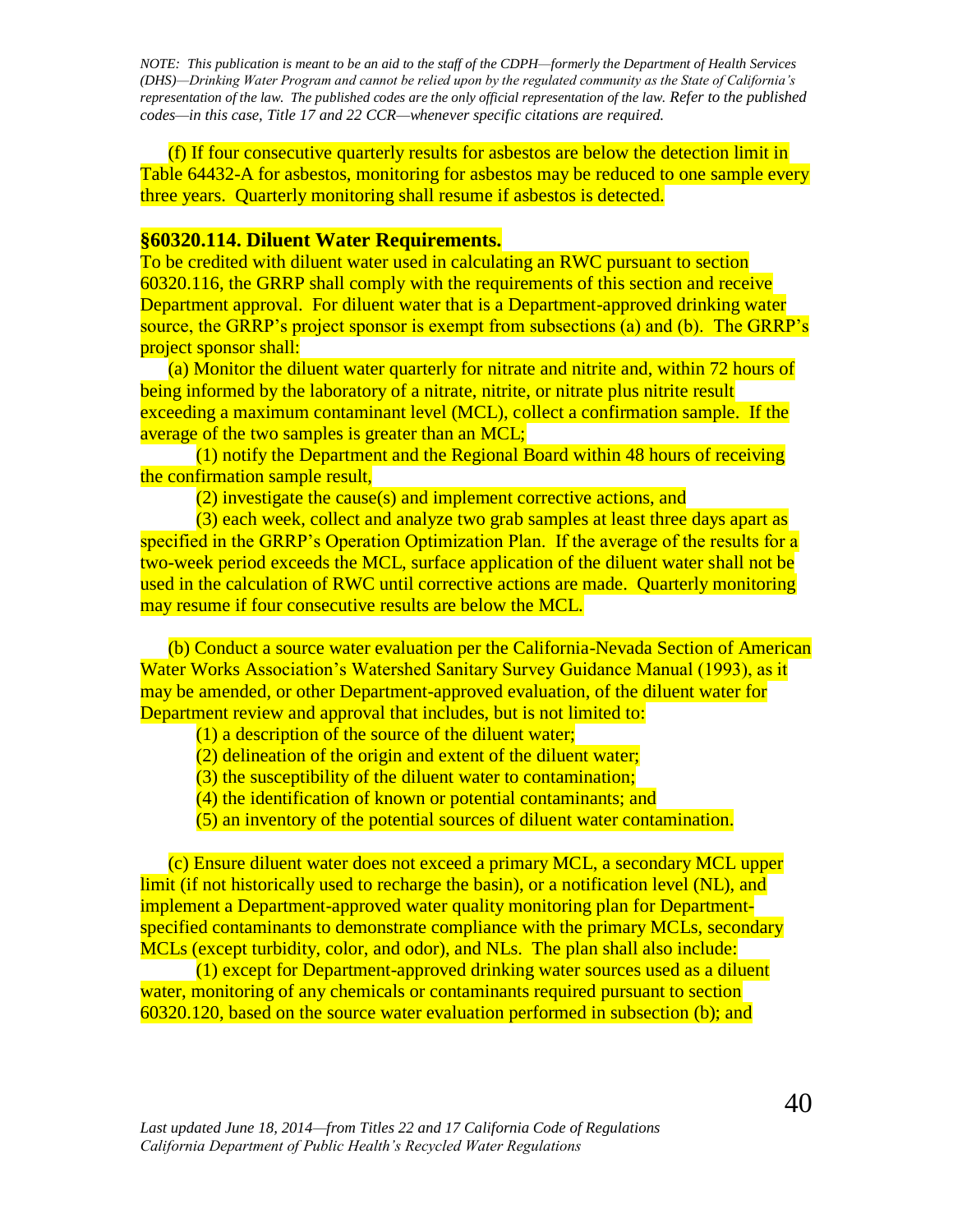(2) actions to be taken in the event of non-compliance with a primary MCL, secondary MCL, or exceedance of a NL.

(d) Develop a method for determining the volume of diluent water to be credited and demonstrate that the diluent water will be introduced in a manner such that the diluent water volume will not result in the GRRP's 120-month running monthly average RWC exceeding its maximum RWC at or beyond the boundary established pursuant to section  $60320.100(e)(2)$ . The method shall be submitted to the Department for review and approval, and be conducted at a frequency specified in the engineering report prepared pursuant to section 60323. The method shall address all conditions that influence how and when the recycled municipal wastewater and diluent water arrive at all points along the boundary. The conditions must include, but are not limited to, temporal variability in the diluent water supply and regional groundwater gradients, the difference in the distribution of the recycled municipal wastewater and diluent water between individual aquifers where more than one aquifer is replenished, and the difference in travel-time when recycled municipal wastewater and diluent water are introduced at different locations and/or times.

(e) For credit prior to the operation of the GRRP, but not to exceed 120 months: (1) demonstrate that the diluent water met the nitrate, nitrite, and nitrate plus nitrite MCLs, NLs, and the water quality requirements in section 60320.112;

(2) provide evidence that the quantity of diluent water has been accurately determined and was distributed such that the proposed or permitted maximum RWC would not have been exceeded; and

(3) conduct a source water evaluation of the diluent water pursuant to subsection (b).

(f) In the Operation Optimization Plan prepared pursuant to section 60320.122, include a description of:

(1) how the diluent water will be distributed in a manner that ensures that the maximum RWC will not be exceeded during normal operations; and

(2) the actions to be taken in the event the diluent water is curtailed or is no longer available.

(g) If approved by the Department, recharge water may be monitored in lieu of a diluent water source if the diluent water source cannot be monitored directly in a manner that provides samples representative of the diluent water being applied.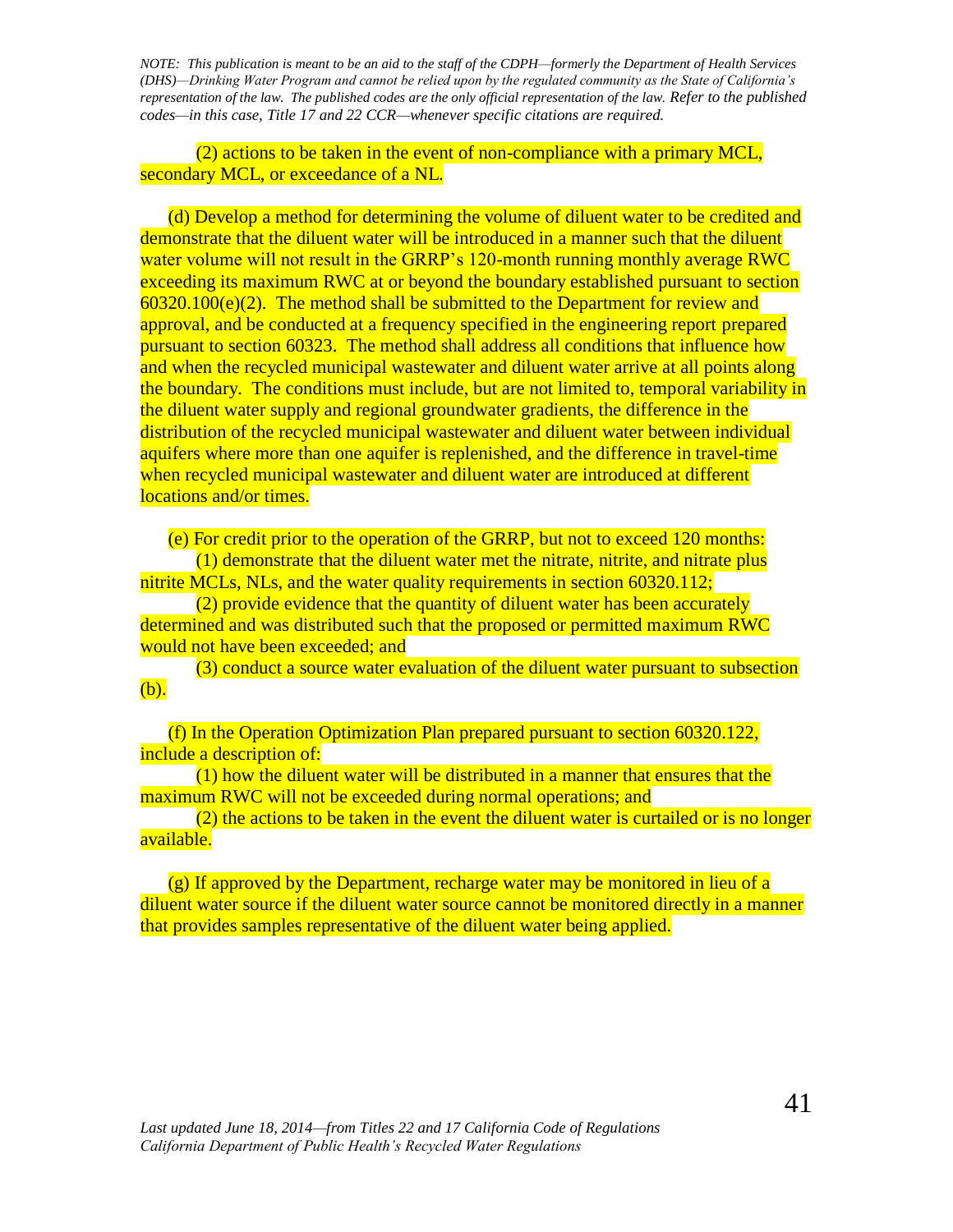## **§60320.116. Recycled Municipal Wastewater Contribution (RWC) Requirements.**

(a) Each month, for each surface application GRRP used for replenishing a groundwater basin, the GRRP's project sponsor shall calculate the running monthly average (RMA) RWC based on the total volume of the recycled municipal wastewater and credited diluent water for the preceding 120 months. For GRRPs in operation less than 120 months, calculation of the RMA RWC shall commence after 30 months of recycled municipal wastewater application, based on the total volume of the recycled municipal wastewater and credited diluent water introduced during the preceding months.

(b) The GRRP's RMA RWC, as determined in subsection (a), shall not exceed the maximum RWC specified for the GRRP by the Department.

(c) The initial maximum RWC shall not exceed 0.20 or an alternative initial RWC approved by the Department. An alternative initial RWC up to 1.0 may be approved by the Department based on, but not limited to, the Department's review of the engineering report, the information obtained as a result of the public hearing(s), and a project sponsor's demonstration that the treatment processes preceding the soil-aquifer treatment process will reliably achieve total organic carbon (TOC) concentrations no greater than 0.5 mg/L divided by the proposed initial RWC.

(d) A GRRP may increase its maximum RWC, provided:

(1) the increase has been approved by the Department and Regional Board;

(2) for the previous 52 weeks, the TOC 20-week running average, as monitored pursuant to section 62320.118, has not exceeded 0.5 mg/L divided by the proposed maximum RWC; and

(3) the GRRP has received a permit from the Regional Board that allows operation of the GRRP at the increased maximum RWC.

(e) In addition to the requirements in subsection (d), prior to operating a GRRP at an RWC greater than 0.50 or 0.75, which must be achieved sequentially, a project sponsor shall:

(1) provide a proposal to the Department prepared and signed by an engineer licensed in California with at least three years of experience in wastewater treatment and public water supply;

(2) submit an updated engineering report and Operation Optimization Plan; and (3) provide evidence of compliance with section 60320.126(a).

(f) If the RMA RWC exceeds its maximum RWC, the GRRP's project sponsor shall: (1) notify the Department and Regional Board in writing within seven days of knowledge of the exceedance; and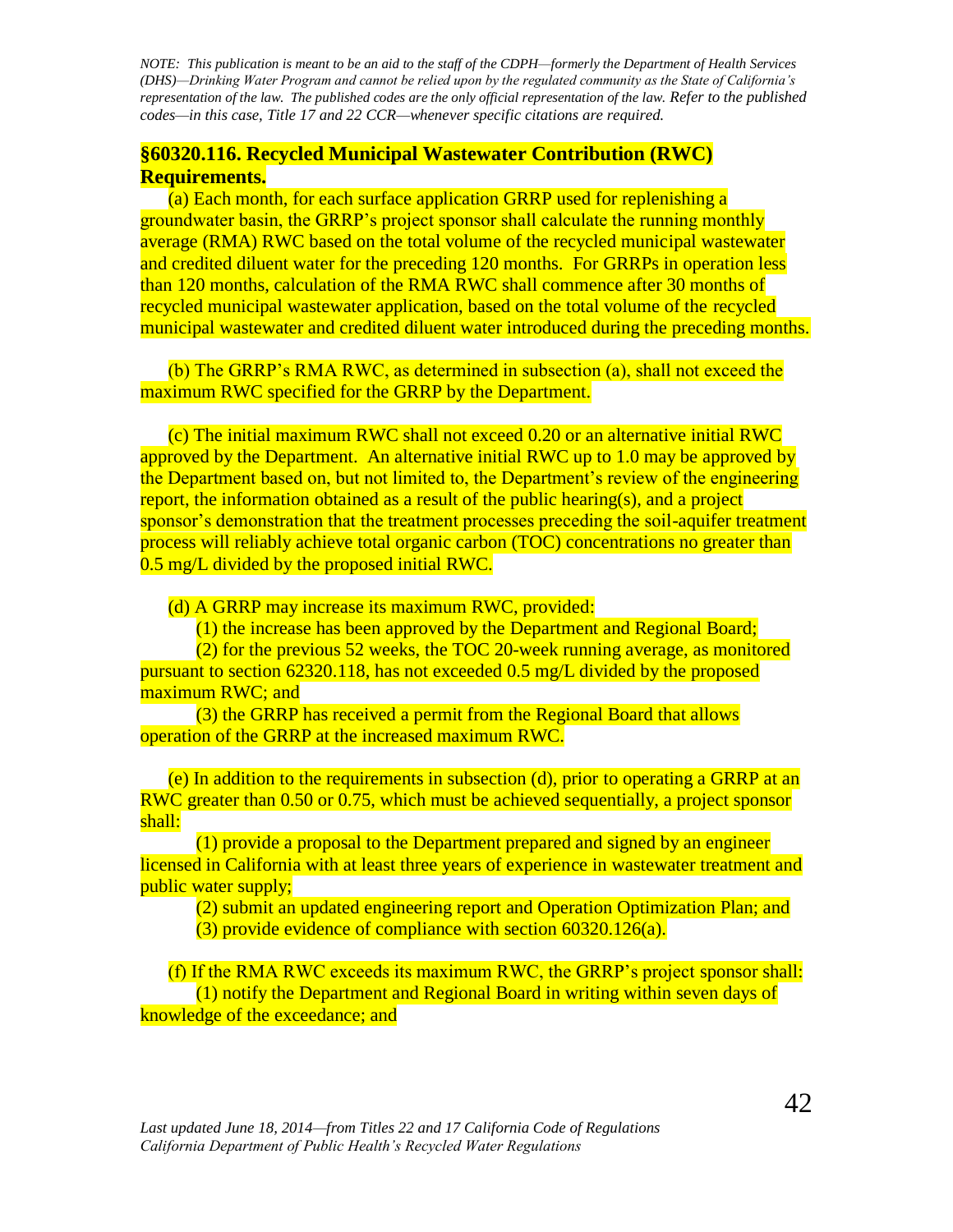(2) within 60 days of knowledge of the exceedance, implement corrective action(s) and additional actions that may be required by the Department or Regional Board, and submit a report to the Department and Regional Board describing the reason(s) for the exceedance and the corrective action(s) taken to avoid future exceedances.

## **§60320.118. Total Organic Carbon (TOC) and Soil-Aquifer Treatment (SAT) Process Requirements.**

For each surface application GRRP used for replenishing a groundwater basin, the GRRP's project sponsor shall assess the SAT process through the monitoring of TOC, indicator compounds, and surrogate parameters, as approved by the Department.

(a) At least once each week, a project sponsor shall analyze TOC from representative 24-hour composite samples of the following:

(1) the undiluted recycled municipal wastewater, prior to application or within the zone of percolation;

(2) the diluted percolated recycled municipal wastewater, with the value amended to negate the effect of the diluent water; or

(3) the undiluted recycled municipal wastewater prior to application, with the value amended using a soil-aquifer treatment factor approved by the Department and based on demonstration studies, which reliably predicts the removal efficiency of the process.

(b) Grab samples may be used in lieu of the 24-hour composite samples required in subsection (a) if:

(1) the GRRP demonstrates that a grab sample is representative of the water quality throughout a 24-hour period; or

(2) the entire recycled municipal wastewater stream has been treated by reverse osmosis meeting the criteria in sections 60320.201(a) and (b).

(c) Analytical results of the TOC monitoring performed pursuant to subsection (a) shall not exceed 0.5 mg/L divided by the RMA RWC based on:

(1) the 20-week running average of all TOC results; and

(2) the average of the last four TOC results.

(d) If the GRRP exceeds the limit in subsection  $(c)(1)$  or its approved increased TOC limit obtained pursuant to section 60320.130(c), based on a 20-week running average, a project sponsor shall take the following actions upon being notified of the results:

(1) immediately suspend the addition of recycled municipal wastewater until at least two consecutive results, three days apart, are less than the limit;

(2) notify the Department and Regional Board within seven days of suspension; and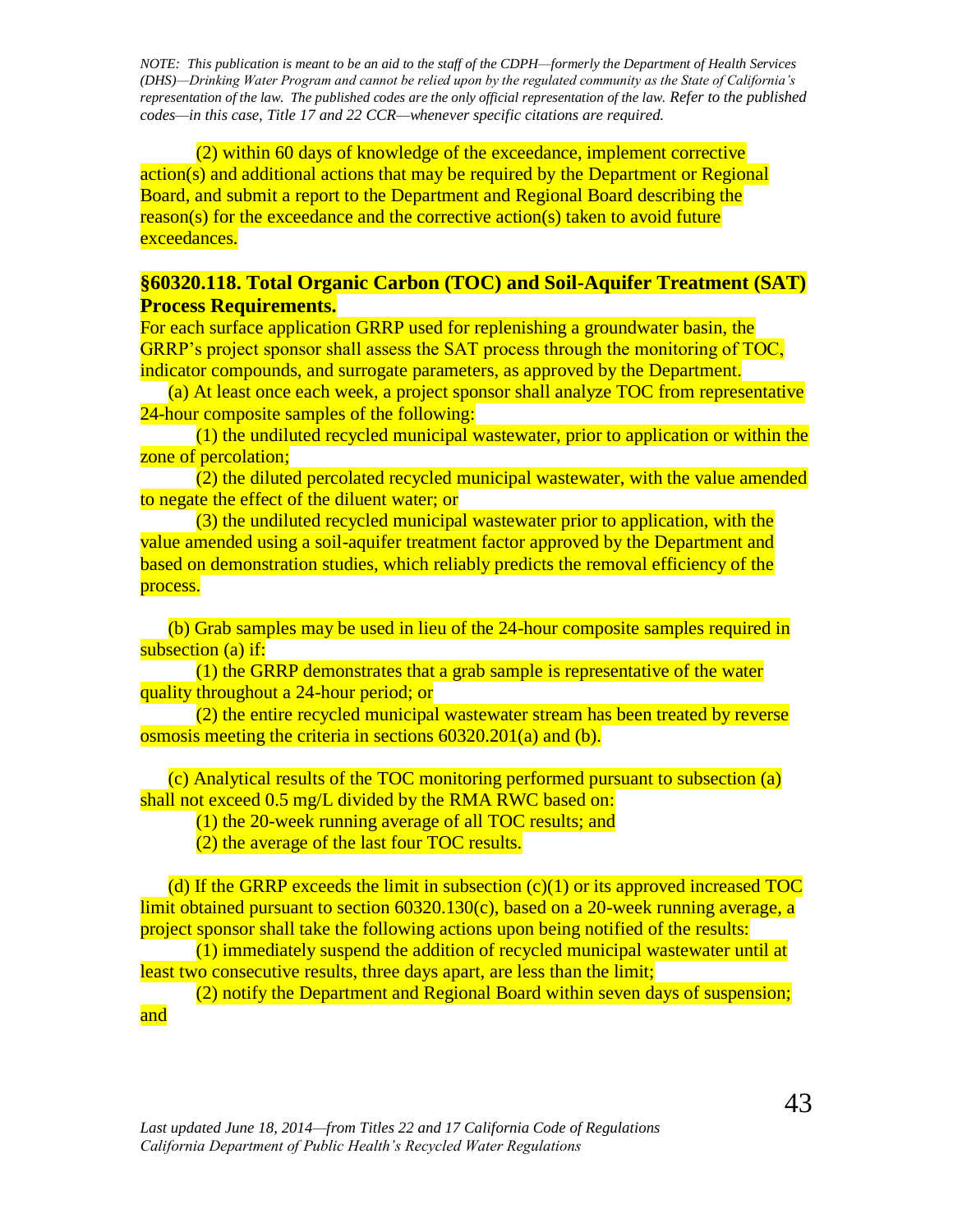(3) within 60 days, submit a report to the Department and Regional Board describing the reasons for the exceedance and the corrective actions to avoid future exceedances. At a minimum, the corrective actions shall include;

(A) a reduction of RWC sufficient to comply with the limit, and/or

(B) additional treatment demonstrated to the Department to remove TOC and chemicals or contaminants of concern to public health.

(e) If the GRRP exceeds the limit in subsection  $(c)(2)$  or its approved increased TOC limit obtained pursuant to section  $60320.130(c)$ , based on the average of the last four results, a project sponsor shall, within 60 days of being notified of the results, submit a report to the Department and Regional Board describing the reasons for the exceedance and the corrective actions taken to avoid future exceedances.

(f) Prior to a GRRP beginning initial operation and at five-year intervals thereafter, a project sponsor shall conduct a study to determine the occurrence of indicator compounds in the recycled municipal wastewater to be applied at the GRRP. Following completion of the study, a project sponsor shall propose at least three indicator compounds for use in meeting subsection (g). The protocol for the occurrence study, the study's results, and the indicator compounds to be used shall be reviewed and approved by the Department.

(g) Quarterly, a project sponsor shall monitor the GRRP's recycled municipal wastewater or recharge water prior to the SAT process and the water after the SAT process, but at a point no farther than 30 days downgradient of the spreading area. The monitoring shall include at least three indicator compounds based on the results of an occurrence study approved by the Department. If the monitoring results do not indicate a reduction of at least 90 percent in the concentration of indicator compounds by the SAT, excluding the effects of dilution from diluent water that may be present, a project sponsor shall investigate the reason for the low reduction and report the indicator compound and investigative results within 90 days of receipt of the analytical results.

(h) If the result of the investigation in subsection (g) concludes that the 90 percent reduction could not be demonstrated because the concentration of indicator compounds prior to the SAT process was not sufficient, a project sponsor shall consult with the Department and comply with an alternative monitoring plan approved by the Department. If a project sponsor demonstrates that there are not three compounds available and suitable for indicating a 90 percent reduction pursuant to subsection  $(g)$ , a project sponsor may utilize an indicator compound that achieves a reduction less than 90 percent, with Department approval of the alternative indicator compound and reduction criteria.

(i) To use one or more wastewater chemicals in lieu of TOC, a project sponsor shall obtain approval from the Department. At a minimum, the chemical(s) used in lieu of TOC shall: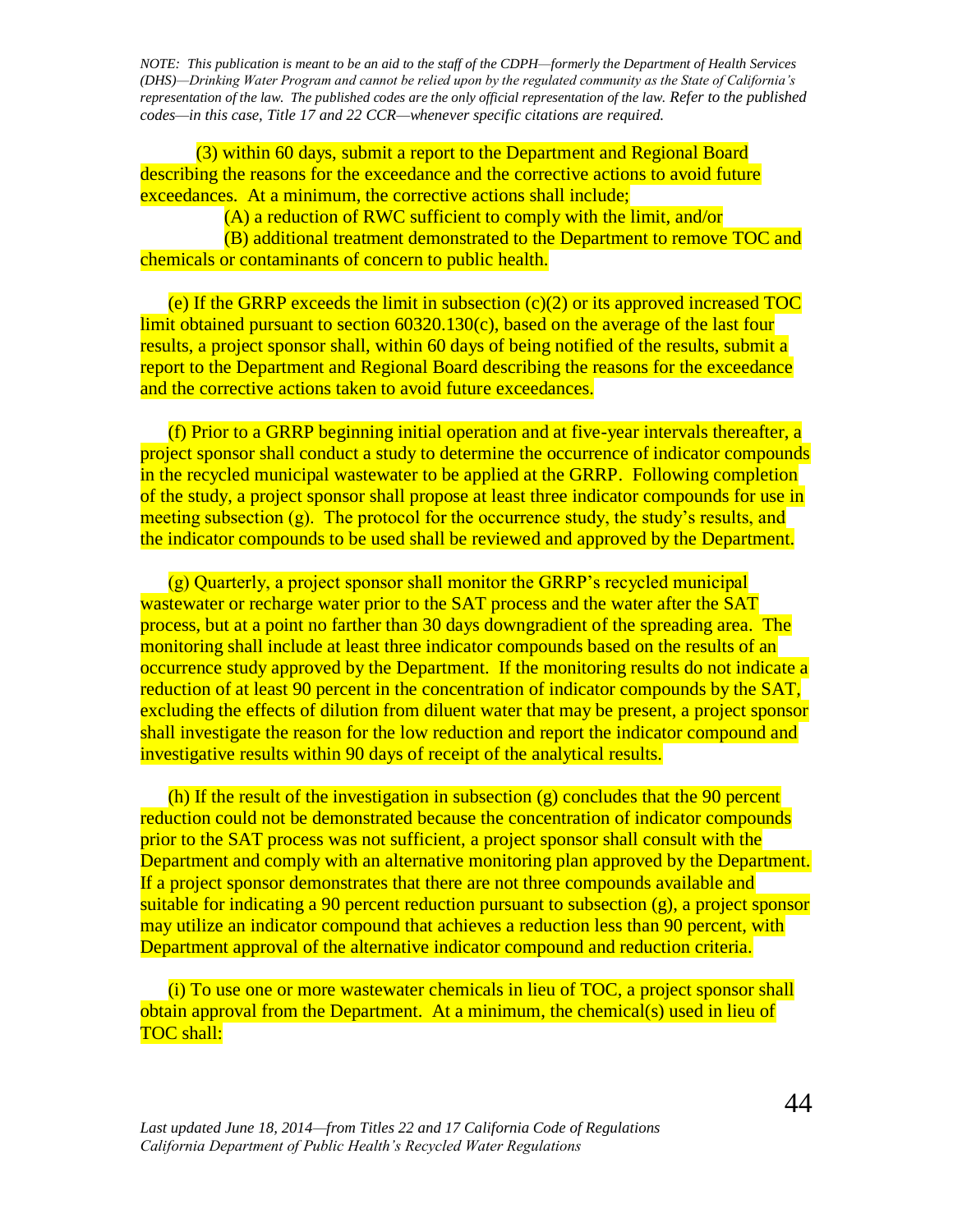(1) be quantifiable in the wastewater, recycled municipal wastewater, groundwater, and throughout the treatment processes; and

(2) have identifiable treatment performance standards as protective of public health as the TOC standards in this Article.

## **§60320.120. Additional Chemical and Contaminant Monitoring.**

(a) Each quarter, the GRRP's project sponsor shall sample and analyze the recycled municipal wastewater and the groundwater (from the downgradient monitoring wells established pursuant to section 60320.126) for the following:

(1) Priority Toxic Pollutants (chemicals listed in 40 CFR section 131.38, "Establishment of numeric criteria for priority toxic pollutants for the State of California," as the foregoing may be amended) specified by the Department, based on the Department's review of the GRRP's engineering report; and

(2) Chemicals that the Department has specified, based on a review of the GRRP's engineering report, the affected groundwater basin(s), and the results of the assessment performed pursuant to section 60320.106(b)(1).

(b) Each quarter, the GRRP's project sponsor shall sample and analyze the recycled municipal wastewater for Department-specified chemicals having notification levels (NLs). Recharge water (including recharge water after surface application) may be monitored in lieu of recycled municipal wastewater if the fraction of recycled municipal wastewater in the recharge water is equal to or greater than the average fraction of recycled municipal wastewater in the recharge water applied over the quarter. If the fraction of recycled municipal wastewater in the recharge water being monitored is less than the average fraction of recycled municipal wastewater in the recharge water applied over the quarter, the reported value shall be adjusted to exclude the effects of dilution. If a result exceeds a NL, within 72 hours of notification of the result a project sponsor shall collect another sample and have it analyzed for the contaminant as confirmation. If the average of the initial and confirmation sample exceeds the contaminant's NL, or a confirmation sample is not collected and analyzed pursuant to this subsection, the GRRP shall initiate weekly monitoring for the contaminant until the running four-week average no longer exceeds the NL.

(1) If the running four-week average exceeds the contaminant's NL, a project sponsor shall describe the reason(s) for the exceedance and provide a schedule for completion of corrective actions in a report submitted to the Regional Board no later than 45 days following the quarter in which the exceedance occurred, with a copy concurrently provided to the Department.

(2) If the running four-week average exceeds the contaminant's NL for sixteen consecutive weeks, a project sponsor shall notify the Department and Regional Board within 48 hours of knowledge of the exceedance.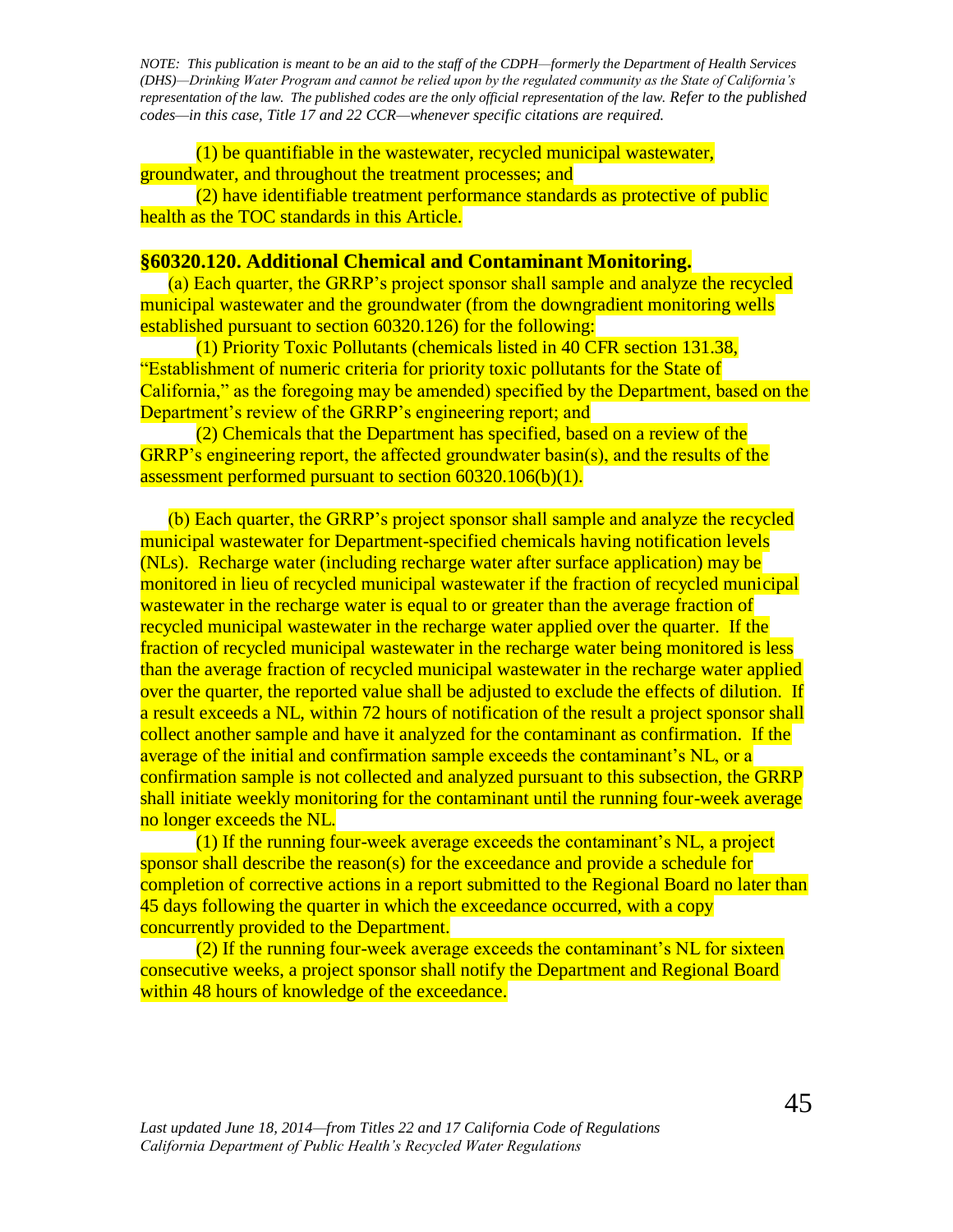(c) A project sponsor may reduce monitoring for the chemicals in this section to once each year following Department approval based on the Department's review of the most recent two years of results of the monitoring performed pursuant to this section.

(d) Annually, a project sponsor shall monitor the recycled municipal wastewater for indicator compounds specified by the Department and Regional Board based on the following:

(1) a review of the GRRP's engineering report;

(2) the inventory developed pursuant to section  $60320.106(b)(4)$ ;

(3) the affected groundwater basin(s);

(4) an indicator compound's ability to characterize the presence of pharmaceuticals, endocrine disrupting chemicals, personal care products, and other indicators of the presence of municipal wastewater; and

(5) the availability of a test method for a chemical.

(e) A chemical or contaminant detected as a result of monitoring conducted pursuant to this section shall be reported to the Department and Regional Board no later than the quarter following the quarter in which the results are received by the GRRP's project sponsor.

#### **§60320.122. Operation Optimization and Plan.**

(a) Prior to operation of a GRRP, a project sponsor shall submit an Operation Optimization Plan to the Department and Regional Board for review and approval. At a minimum, the Operation Optimization Plan shall identify and describe the operations, maintenance, analytical methods, monitoring necessary for the GRRP to meet the requirements of this Article, and the reporting of monitoring results to the Department and Regional Board. A project sponsor shall be responsible for ensuring that the Operation Optimization Plan is, at all times, representative of the current operations, maintenance, and monitoring of the GRRP. A GRRP's project sponsor shall make the Operation Optimization Plan available to the Department or Regional Board for review upon request.

(b) During the first year of operation of a GRRP and at all times thereafter, all treatment processes shall be operated in a manner providing optimal reduction of all chemicals and contaminants including:

(1) microbial contaminants;

(2) regulated contaminants identified in section 60320.112 and the nitrogen compounds required pursuant to section 60320.110; and

(3) chemicals and contaminants required pursuant to section 60320.120.

(c) Within six months of optimizing treatment processes pursuant to subsection (b) and anytime thereafter operations are optimized that result in a change in operation, a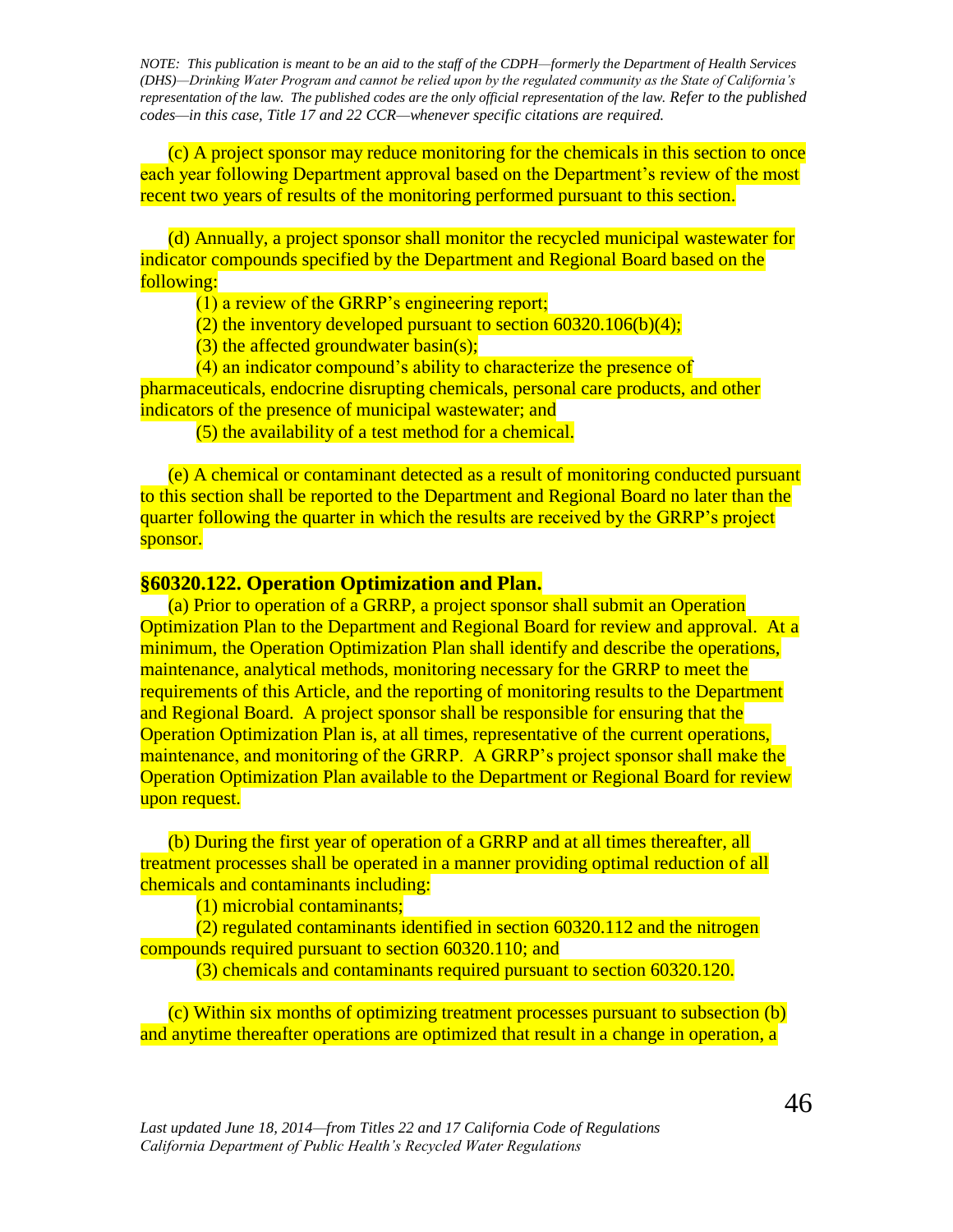project sponsor shall update the GRRP's Operation Optimization Plan to include such changes in operational procedures and submit the operations plan to the Department for review.

#### **§60320.124. Response Retention Time.**

(a) The recycled municipal wastewater applied by a GRRP shall be retained underground for a period of time necessary to allow a project sponsor sufficient response time to identify treatment failures and implement actions, including those required pursuant to section 60320.100(b), necessary for the protection of public health.

(b) The response retention time required in subsection (a) must be approved by the Department, based on information provided in the engineering report required pursuant to section 60323. The response retention time shall be no less than two months.

(c) To demonstrate the retention time underground is no less than the response retention time approved pursuant to subsection (b), a tracer study utilizing an added tracer shall be implemented under hydraulic conditions representative of normal GRRP operations. With Department approval, an intrinsic tracer may be used in lieu of an added tracer. For each month of retention time estimated utilizing the approved intrinsic tracer, a project sponsor shall receive no more than 0.67 months credit. The retention time shall be the time representing the difference from when the water with the tracer is applied at the GRRP to when either; two percent (2%) of the initially introduced tracer concentration has reached the downgradient monitoring point, or ten percent (10%) of the peak tracer unit value observed at the downgradient monitoring point reaches the monitoring point. A project sponsor for a GRRP shall initiate the tracer study prior to the end of the third month of operation. A project sponsor for a GRRP permitted on or before June 18, 2014, that has not performed a tracer study shall complete a tracer study demonstrating the retention time underground.

(d) For the purpose of siting a GRRP location during project planning and until a GRRP's project sponsor has met the requirements of subsection (c), for each month of retention time estimated using the method in column 1, the recycled municipal wastewater or recharge water may be credited with no more than the corresponding response time in column 2 of Table 60320.124.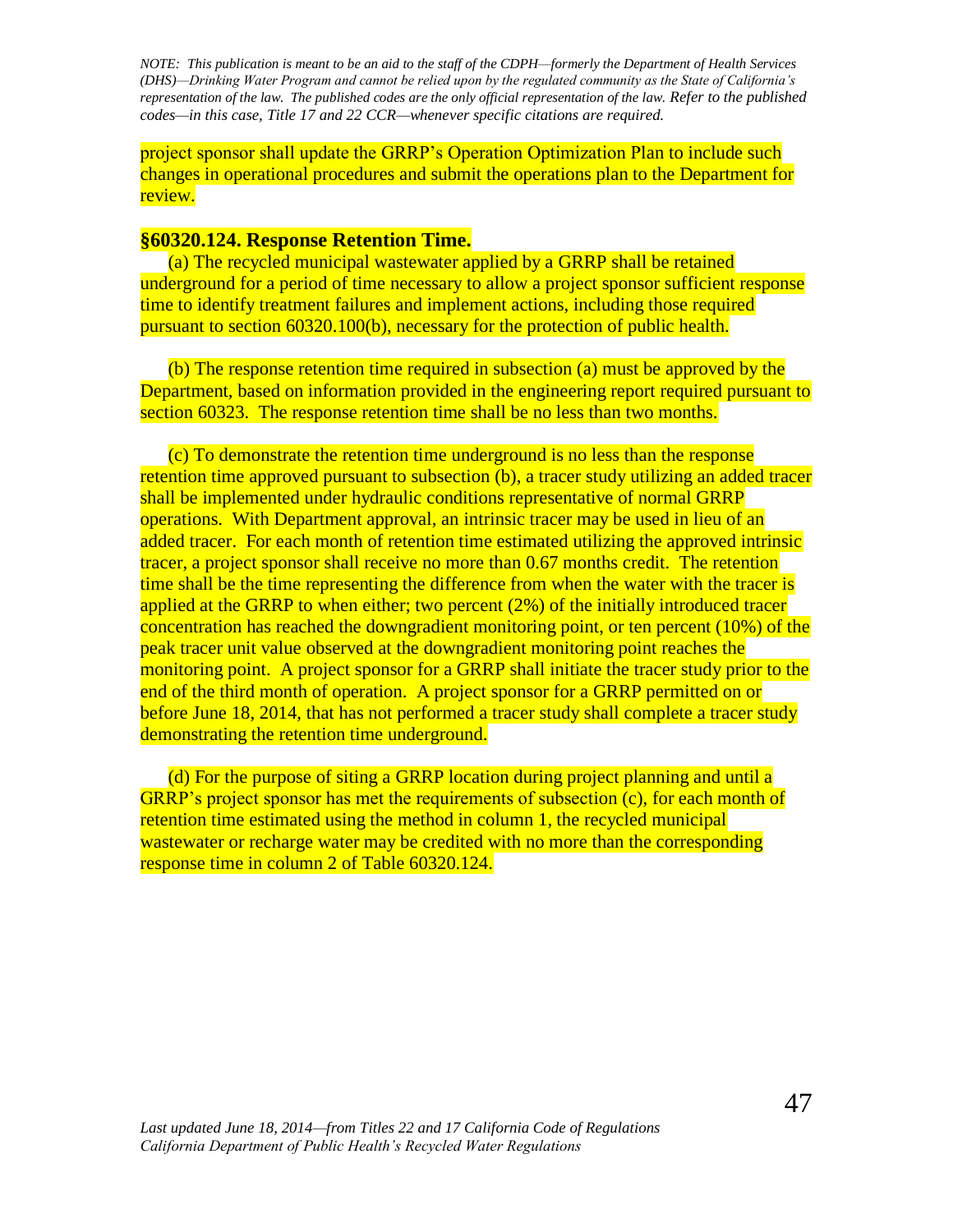## **Table 60320.124**

| <b>Column 1</b>                                                                                                                                                                                                                                                                           | <b>Column 2</b>                          |
|-------------------------------------------------------------------------------------------------------------------------------------------------------------------------------------------------------------------------------------------------------------------------------------------|------------------------------------------|
| <b>Method used to estimate the retention time</b>                                                                                                                                                                                                                                         | <b>Response Time Credit</b><br>per Month |
| Tracer study utilizing an added tracer. <sup>1</sup>                                                                                                                                                                                                                                      | 1.0 month                                |
| Tracer study utilizing an intrinsic tracer. <sup>1</sup>                                                                                                                                                                                                                                  | $0.67$ month                             |
| Numerical modeling consisting of calibrated finite element<br>or finite difference models using validated and verified<br>computer codes used for simulating groundwater flow.                                                                                                            | $0.50$ month                             |
| Analytical modeling using existing academically-accepted<br>equations such as Darcy's Law to estimate groundwater<br>flow conditions based on simplifying aquifer assumptions.<br>The retention time shall be the time representing the difference from when the water with the tracer is | $0.25$ month                             |

applied at the GRRP to when either; two percent (2%) of the initially introduced tracer concentration has reached the downgradient monitoring point, or ten percent (10%) of the peak tracer unit value observed at the downgradient monitoring point reaches the monitoring point.

(e) A project sponsor shall obtain Department approval for the protocol(s) to be used to establish the retention times in subsections (c) and (d).

(f) Upon request from the Department, a project sponsor shall demonstrate that the underground retention times required in this section are being met based on changes in hydrogeological or climatic conditions since the most recent demonstration.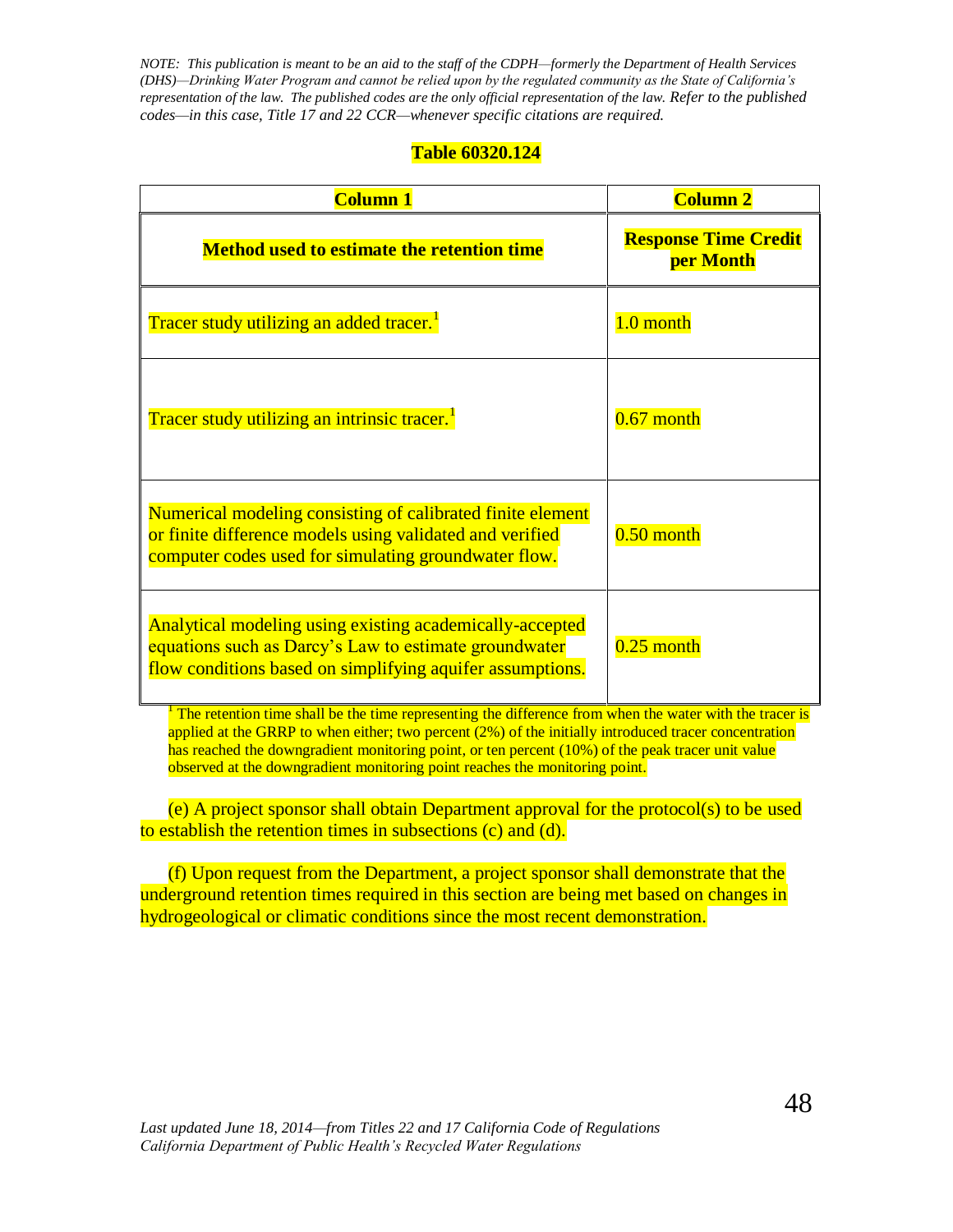## **§60320.126. Monitoring Well Requirements.**

(a) Prior to operating a GRRP, a project sponsor shall site and construct at least two monitoring wells downgradient of the GRRP such that:

(1) at least one monitoring well is located;

(A) no less than two weeks but no more than six months of travel through the saturated zone affected by the GRRP, and

(B) at least 30 days upgradient of the nearest drinking water well;

(2) in addition to the well(s) in paragraph (1) and after consultation with the Department, at least one monitoring well is located between the GRRP and the nearest downgradient drinking water well; and

(3) samples from the monitoring wells in paragraphs (1) and (2) can be;

(A) obtained independently from each aquifer, initially receiving the water used as a source of drinking water supply, that will receive the GRRP's recharge water, and (B) validated as receiving recharge water from the GRRP.

(b) In addition to the monitoring required pursuant to section 60320.120, from each monitoring well in subsection (a)(1), and each monitoring well in subsection (a)(2) that has recharge water located within one year travel time of the well(s), a project sponsor shall collect two samples prior to GRRP operation and at least one sample each quarter after operation begins. Each sample shall be analyzed for total nitrogen, nitrate, nitrite, the contaminants in Tables 64449-A and B of section 64449, and any contaminants and chemicals specified by the Department or Regional Board based on the results of the recycled municipal wastewater monitoring conducted pursuant to this Article.

(c) If a result from the monitoring conducted pursuant to subsection (b) exceeds 80 percent of a nitrate, nitrite, or nitrate plus nitrite MCL a project sponsor shall, within 48 hours of being notified of the result by the laboratory, collect another sample and have it analyzed for the contaminant. If the average of the result of the initial sample and the confirmation sample exceed the contaminant's MCL, a project sponsor shall:

(1) within 24 hours of being notified by the laboratory of the confirmation sample result, notify the Department and Regional Board; and

(2) discontinue surface application of recycled municipal wastewater until corrective actions have been taken or evidence is provided to the Department and Regional Board that the contamination was not a result of the GRRP.

(d) For Department-specified chemical analyses completed in a month, a project sponsor shall ensure the laboratory electronically submits results to the Department no later than 45 days after the end of the month in which monitoring occurred, in a manner such that data is readily uploaded into the Department's database. Utilization of the process described on the Department's Web site will satisfy this requirement.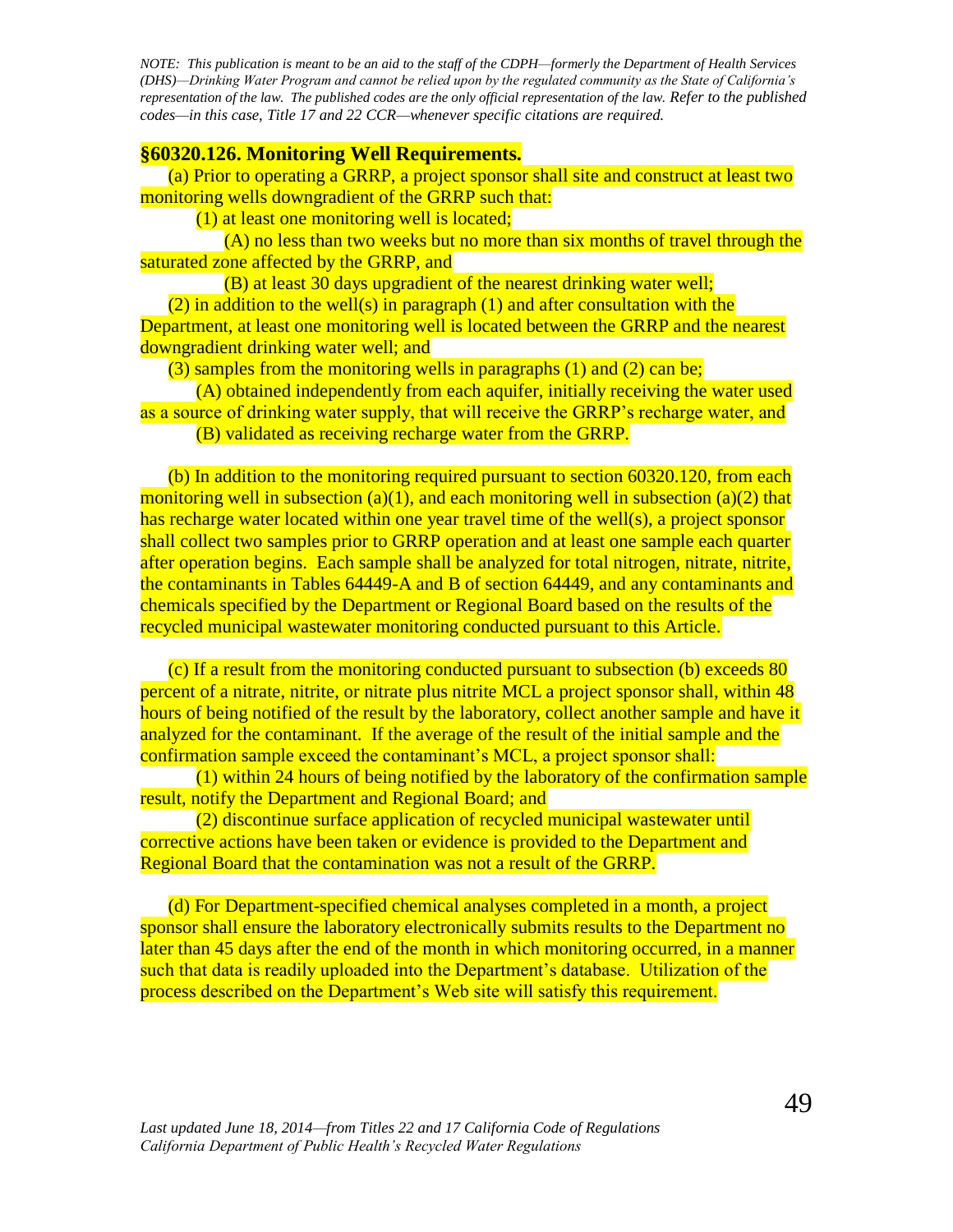(e) The GRRP's project sponsor may reduce monitoring for the chemicals and contaminants in subsection (b) to once each year following Department approval based on the Department's review of the most recent two years of monitoring results.

### **§60320.128. Reporting.**

(a) No later than six months after the end of each calendar year, a project sponsor shall provide a report to the Department and Regional Board. Public water systems and drinking water well owners having downgradient sources potentially affected by the GRRP and within 10 years groundwater travel time from the GRRP shall be notified by direct mail and/or electronic mail of the availability of the report. The report shall be prepared by an engineer licensed in California and experienced in the fields of wastewater treatment and public water supply. The report shall include the following:

(1) A summary of the GRRP's compliance status with the monitoring requirements and criteria of this Article during the previous calendar year;

(2) For any violations of this Article during the previous calendar year;

(A) the date, duration, and nature of the violation,

(B) a summary of any corrective actions and/or suspensions of surface application of recycled municipal wastewater resulting from a violation, and

(C) if uncorrected, a schedule for and summary of all remedial actions;

(3) Any detections of monitored chemicals or contaminants, and any observed trends in the monitoring wells and diluent water supplies;

(4) Information pertaining to the vertical and horizontal migration of the recharge water plume;

(5) A description of any changes in the operation of any unit processes or facilities;

(6) A description of any anticipated changes, along with an evaluation of the expected impact of the changes on subsequent unit processes;

(7) The estimated quantity and quality of the recycled municipal wastewater and diluent water to be applied for the next calendar year;

(8) A summary of the measures taken to comply with section 60320.106 and 60320.100(j), and the effectiveness of the implementation of the measures; and

(9) Increases in RWC during the previous calendar year and RWC increases anticipated for the next calendar year.

(b) Every five years from the date of the initial approval of the engineering report required pursuant to section 60323, a project sponsor shall update the report to address any project changes and submit the report to the Department and Regional Board. The update shall include, but not be limited to:

(1) anticipated RWC increases, a description of how the RWC requirements in section 60320.116 will be met, and the expected impact the increase will have on the GRRP's ability to meet the requirements of this Article;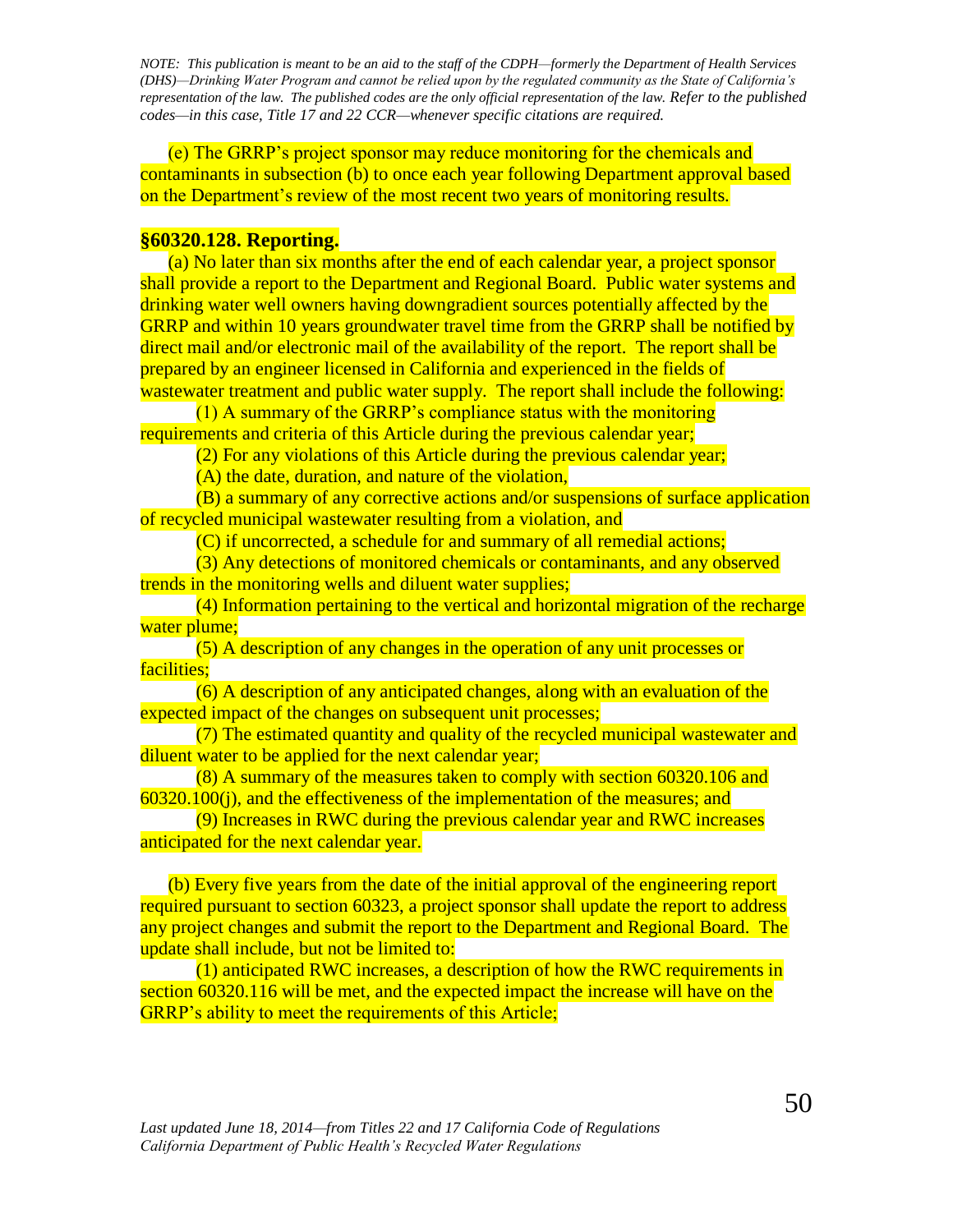(2) evidence that the requirements associated with retention time in section 60320.108, if applicable, and section 60320.124 have been met; and

(3) a description of any inconsistencies between previous groundwater model predictions and the observed and/or measured values, as well as a description of how subsequent predictions will be accurately determined.

## **§60320.130. Alternatives.**

(a) A project sponsor may use an alternative to a requirement in this Article if the GRRP's project sponsor:

(1) demonstrates to the Department that the proposed alternative assures at least the same level of protection to public health;

(2) receives written approval from the Department prior to implementation of the alternative; and

(3) if required by the Department or Regional Board, conducts a public hearing on the proposed alternative, disseminates information to the public, and receives public comments, pursuant to sections 60320.102(b) and (c).

(b) Unless specified otherwise by the Department, the demonstration in subsection (a)(1) shall include the results of a review of the proposed alternative by an independent scientific advisory panel that includes a toxicologist, a registered engineering geologist or hydrogeologist, an engineer licensed in California with at least three years of experience in wastewater treatment and public drinking water supply, a microbiologist, and a chemist.

(c) The TOC limit specified in section  $60320.118(c)$  may be increased if:

(1) The increased TOC limit is approved by the Department and Regional Board;

(2) The GRRP has been in operation for the most recent ten consecutive years;

(3) A project sponsor submits a proposal to the Department prepared and signed by an engineer licensed in California with at least three years of experience in the fields of wastewater treatment and public water supply. The proposal shall include the following, based on the most recent ten consecutive years of operation;

(A) GRRP operations, monitoring, and compliance data,

(B) Evidence that the GRRP has a history of compliance with the requirements of their Regional Board permit,

(C) Evidence that the water collected at all downgradient drinking water wells and monitoring wells impacted by the GRRP has met the primary drinking water standards.

(D) Analytical or treatment studies requested by the Department to make the determination in subparagraph (C),

(E) Validation of appropriate construction and siting of monitoring wells pursuant to section 60320.126(a), and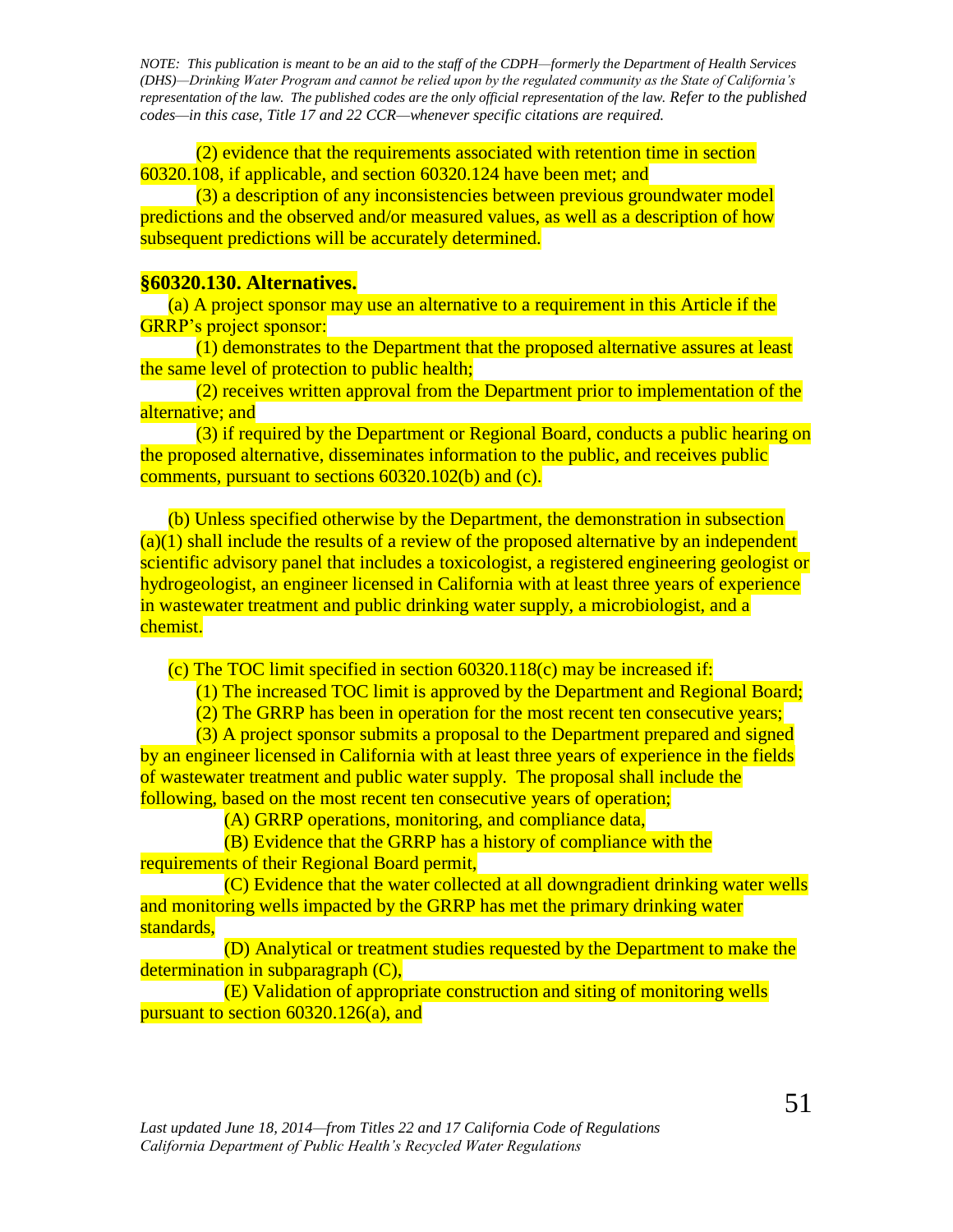(F) A study defining the water quality changes, including organic carbon characterization, as a result of the impact of the GRRP; and

(4) A project sponsor performs a health effects evaluation that assesses the health risks to consumers of water impacted by the GRRP, including any anticipated water quality changes resulting from the proposed increased TOC limit. The evaluation shall include the following;

(A) An exposure assessment that characterizes the quality of the water consumed and the quantity of contaminants and chemicals consumed,

(B) All available human epidemiologic studies of the population that has consumed water impacted by the GRRP,

(C) The results of laboratory animal studies and health risk assessments available in peer-reviewed literature pertaining to water impacted by the GRRP and anticipated water quality changes resulting from the proposed increased TOC, including studies or assessments where extrapolation of data may be relevant,

(D) A health risk assessment of the potential individual and cumulative effects of each of the regulated contaminants identified in section 62320.112, and the chemicals or contaminants monitored pursuant to sections 60320.120(a) and (c), that includes;

1. lifetime risks of cancer, and

2. risks of non-cancer effects, and

(E) A report detailing comments, questions, concerns, and conclusions of a review by an independent scientific peer review advisory panel that includes, as a minimum, a toxicologist, an epidemiologist, an engineering geologist or hydrogeologist registered in California, an engineer licensed in California with at least three years of experience in wastewater treatment and public water supply, a microbiologist, and a chemist.

# *Article 5.2. Indirect Potable Reuse: Groundwater Replenishment – Subsurface Application.*

## **§60320.200. General Requirements.**

(a) The requirements of this Article apply to Groundwater Replenishment Reuse Projects (GRRPs) utilizing subsurface application, which receive initial permits from the Regional Board after June 18, 2014. Within 12 months after June 18, 2014, a project sponsor for a GRRP permitted on or before June 18, 2014, shall submit a report to the Department and appropriate Regional Board assessing its compliance with the requirements of this Article. For each requirement considered noncompliant and applicable by the Department or Regional Board, a project sponsor shall submit a schedule to the Department and Regional Board, for demonstrating and/or achieving compliance with the applicable requirements of this Article. Unless directed otherwise by the Department, a project sponsor's report for a GRRP permitted on or before June 18, 2014, need not assess compliance with requirements of this Article that are required to be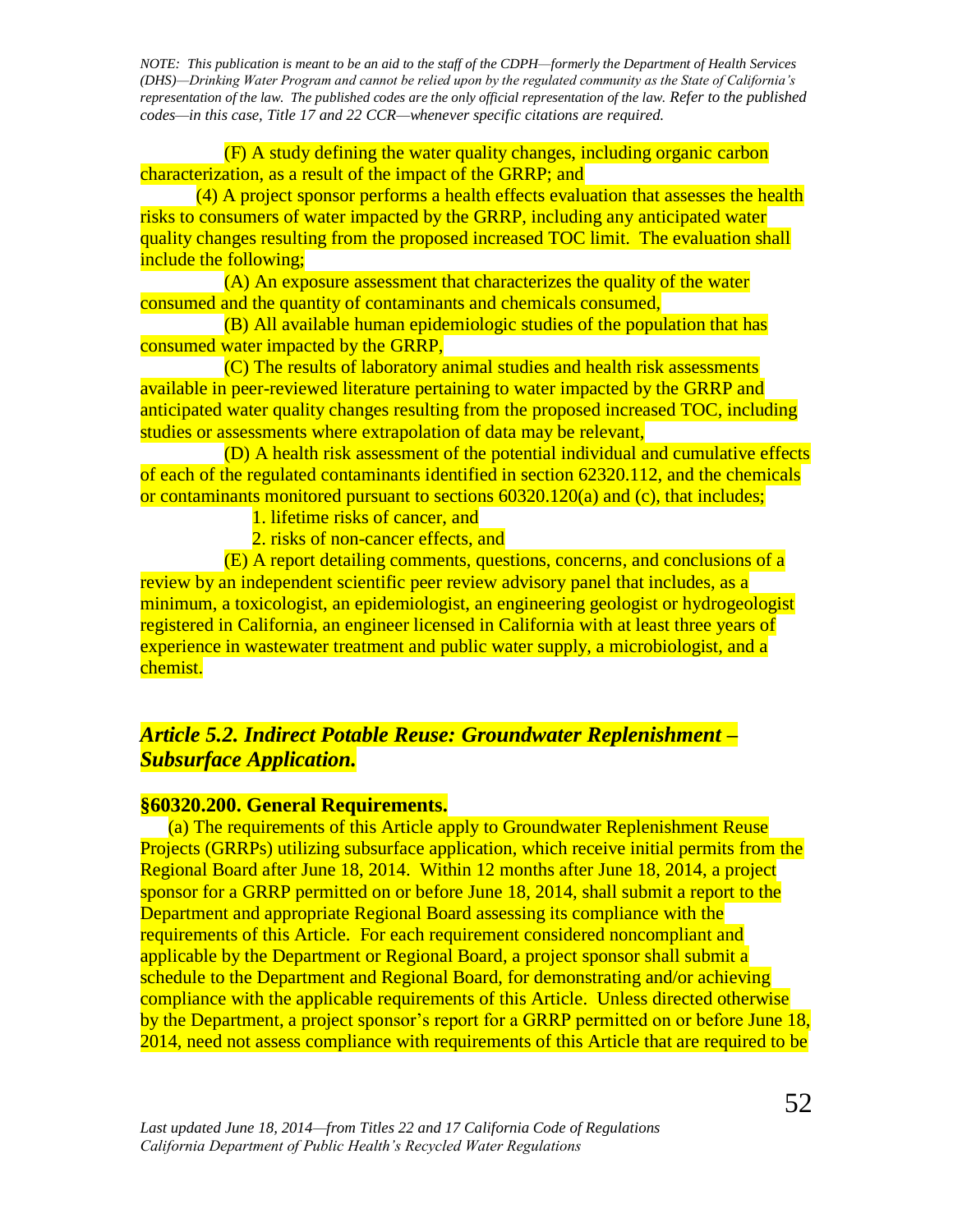met prior to operation of a GRRP, except subsection (b) of this section. The report is subject to review and approval by the Department and Regional Board. A project sponsor shall ensure the GRRP continuously treats, with full advanced treatment meeting the criteria in section 60320.201, the entire recycled municipal wastewater stream prior to application.

(b) Prior to operation of a GRRP, the GRRP's project sponsor shall obtain Department approval of a plan describing the steps a project sponsor will take to provide an alternative source of drinking water supply to all users of a producing drinking water well, or a Department-approved treatment mechanism a project sponsor will provide to all owners of a producing drinking water well, that as a result of the GRRP's operation, as determined by the Department:

(1) violates a California or federal drinking water standard;

(2) has been degraded to the degree that it is no longer a safe source of drinking water; or

(3) receives water that fails to meet section 60320.208.

(c) Prior to operating a GRRP, a project sponsor shall collect at least four samples, at least one sample each quarter, from each potentially affected aquifer. The samples shall be representative of water in each aquifer, taking into consideration seasonal variations, and be analyzed for the chemicals, contaminants, and characteristics pursuant to sections 60320.210, 60320.212, 60320.218, and 60320.220.

(d) A GRRP's recycled municipal wastewater shall be retained underground for a period of time no less than the retention time required pursuant to sections 60320.208 and 60320.224. The GRRP shall be designed and operated in a manner that ensures water treated pursuant to this Article, beyond the boundary described in subsection (e)(2), meets the recycled municipal wastewater contributions (RWC) requirements in section 60320.216.

(e) Based on hydrogeologic flowpaths, a GRRP's project sponsor shall provide the Department, Regional Board, and local well-permitting authorities a map of the GRRP site at a scale of 1:24,000 or larger (1 inch equals 2,000 feet or 1 inch equals less than 2,000 feet) or, if necessary, a site sketch at a scale providing more detail, that clearly indicates the criteria in paragraphs  $(1) - (4)$  below. A revised map shall be prepared and provided when conditions change such that the previous map no longer accurately reflects current conditions.

(1) the location and boundaries of the GRRP;

(2) a boundary representing a zone of controlled drinking water well construction, the greatest of the horizontal and vertical distances reflecting the retention times required pursuant to sections 60320.208 and 60320.224;

(3) a secondary boundary representing a zone of potential controlled drinking water well construction, depicting the zone within which a well would extend the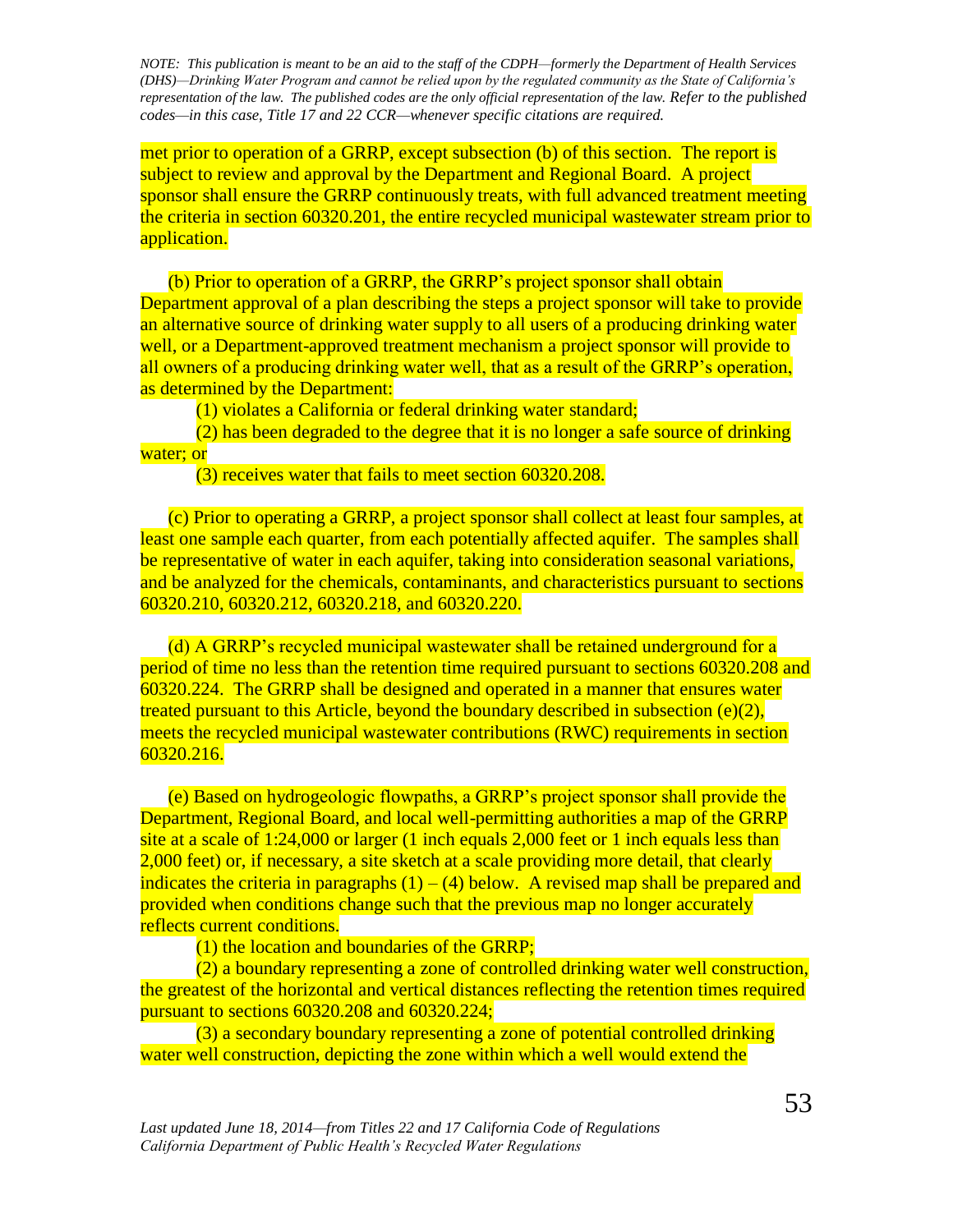boundary in paragraph (2) to include existing or potential future drinking water wells, thereby requiring further study and potential mitigating activities prior to drinking water well construction; and

(4) the location of all monitoring wells established pursuant to section 60320.226, and drinking water wells within two years travel time of the GRRP based on groundwater flow directions and velocities expected under GRRP operating conditions.

(f) Prior to operating a GRRP, a project sponsor shall demonstrate to the Department and Regional Board that a project sponsor possesses adequate managerial and technical capability to assure compliance with this Article.

(g) Prior to replenishing a groundwater basin or an aquifer with recycled municipal wastewater, a GRRP's project sponsor shall demonstrate that all treatment processes have been installed and can be operated by a project sponsor to achieve their intended function. A protocol describing the actions to be taken to meet this subsection shall be included in the engineering report submitted pursuant section 60323.

(h) In the engineering report required pursuant to section 60323, a project sponsor for a GRRP shall include a hydrogeological assessment of the proposed GRRP's setting. The assessment shall include the following:

 $(1)$  the qualifications of the individual $(s)$  preparing the assessment;

(2) a general description of geologic and hydrogeological setting of the groundwater basin(s) potentially directly impacted by the GRRP;

(3) a detailed description of the stratigraphy beneath the GRRP, including the composition, extent, and physical properties of the affected aquifers; and

(4) based on at least four rounds of consecutive quarterly monitoring to capture seasonal impacts;

(A) the existing hydrogeology and the hydrogeology anticipated as a result of the operation of the GRRP, and

(B) maps showing quarterly groundwater elevation contours, along with vector flow directions and calculated hydraulic gradients.

(i) If a project sponsor fails to complete compliance monitoring required pursuant to this Article, the Regional Board may determine water quality-related compliance based on available data.

(j) A project sponsor shall ensure that the recycled municipal wastewater used for a GRRP shall be from a wastewater management agency that is not in violation of the effluent limits pertaining to groundwater replenishment pursuant to this Article, as established in the wastewater management agency's Regional Board permit.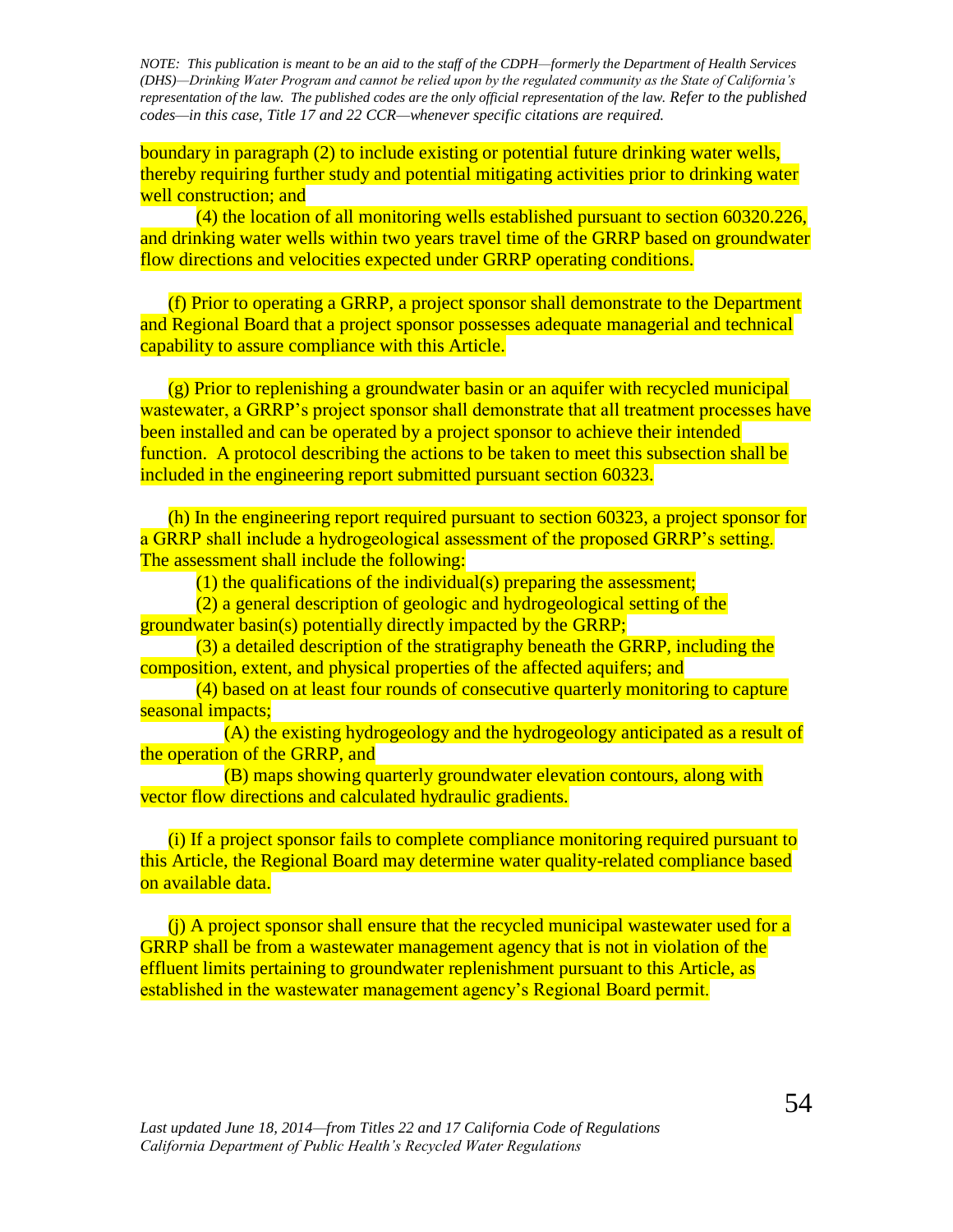(k) If a project sponsor has been directed by the Department or Regional Board to suspend subsurface application pursuant to this Article, subsurface application shall not resume until the project sponsor has obtained Department and Regional Board approval.

## **§60320.201. Advanced Treatment Criteria.**

Full advanced treatment is the treatment of an oxidized wastewater, as defined in section 60301.650, using a reverse osmosis and an oxidation treatment process that, at a minimum, meets the criteria of this section.

(a) A project sponsor shall select for use a reverse osmosis membrane such that:

(1) each membrane element used in the project has achieved a minimum rejection of sodium chloride of no less than 99.0 percent (99.0%) and an average (nominal) rejection of sodium chloride of no less than 99.2 percent (99.2%), as demonstrated through Method A of ASTM International's method D4194-03 (2008) using the following substitute test conditions:

(A) tests are operated at a recovery of no less than 15 percent  $(15\%)$ ;

(B) sodium chloride rejection is based on three or more successive measurements, after flushing and following at least 30 minutes of operation having demonstrated that rejection has stabilized;

(C) an influent pH no less than 6.5 and no greater than 8.0; and

(D) an influent sodium chloride concentration of no greater than 2,000 mg/L, to be verified prior to the start of testing; and

(2) during the first twenty weeks of full-scale operation the membrane produces a permeate with no more than five percent (5%) of the sample results having TOC concentrations greater than 0.25 mg/L, as verified through monitoring no less frequent than weekly.

(b) For the reverse osmosis treatment process, a project sponsor shall propose, for Department review and approval, on-going performance monitoring (e.g., conductivity or TOC) that indicates when the integrity of the process has been compromised. The proposal shall include at least one form of continuous monitoring, as well as the associated surrogate and/or operational parameter limits and alarm settings that indicate when the integrity has been compromised.

(c) To demonstrate a sufficient oxidation process has been designed for implementation, a project sponsor shall:

(1) Perform an occurrence study on the project's municipal wastewater to identify indicator compounds and select a total of at least nine indicator compounds, with at least one from each of the functional groups in subparagraphs (A) through (I) below. A project sponsor shall submit an occurrence study protocol, as well as the subsequent results and chosen indicator compounds, to the Department for review and approval.

(A) Hydroxy Aromatic

(B) Amino/Acylamino Aromatic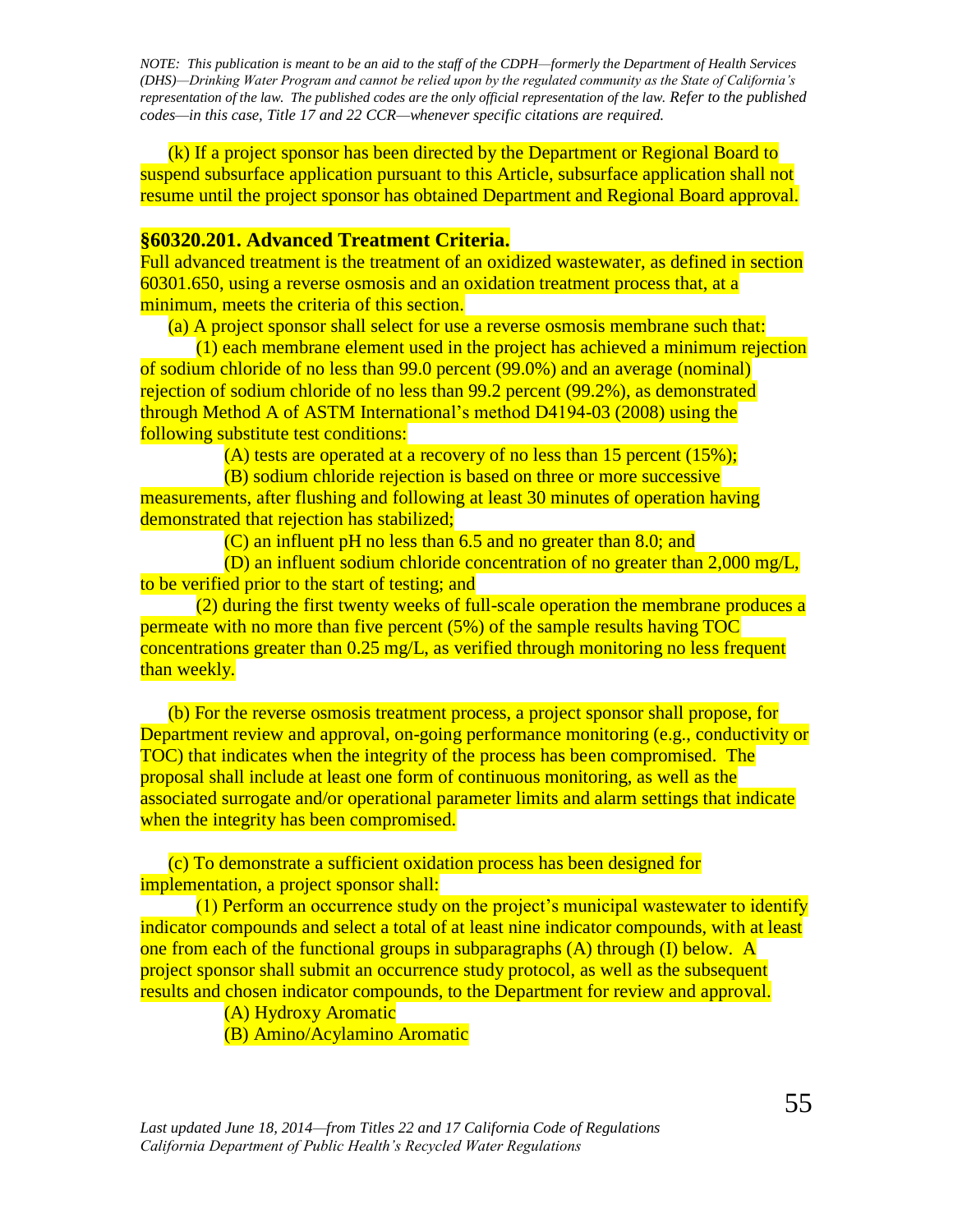(C) Nonaromatic with carbon double bonds

(D) Deprotonated Amine

(E) Alkoxy Polyaromatic

(F) Alkoxy Aromatic

(G) Alkyl Aromatic

(H) Saturated Aliphatic

(I) Nitro Aromatic

(2) Utilize an oxidation process that achieves optimal removal of the indicator compounds selected in paragraph (1) such that removal is no less than;

(A) 0.5-log (69 percent) for each indicator compound representing the functional groups in paragraphs  $(1)(A)$  through  $(1)(G)$ , and

(B) 0.3-log (50 percent) for each indicator compound representing the functional groups in paragraphs  $(1)(H)$  and  $(1)(I)$ .

(3) Establish at least one surrogate or operational parameter that reflects the removal of at least five of the nine indicator compounds selected pursuant to paragraph  $(1)$  such that;

(A) at least one of the five indicator compounds represents at least one functional group in paragraphs  $(1)(A)$  through  $(1)(G)$ ,

(B) at least one of the five indicator compounds represents at least one functional group in paragraphs  $(1)(H)$  or  $(1)(I)$ ,

(C) at least one surrogate or operational parameter is capable of being monitored continuously, recorded, and have associated alarms, and

(D) a surrogate or operational parameter, including the parameter in subparagraph (C), is identified that indicates when the process may no longer meet the criteria established in paragraph (2).

(4) Conduct testing that includes confirmation of the findings of the occurrence study in paragraph (1) and provides evidence that the requirements of paragraphs (2) and (3) can be met with a full-scale oxidation process. The testing shall include challenge or spiking tests conducted to determine the removal differential under normal operating conditions utilizing, at minimum, the nine indicator compounds identified in paragraph (1). A project sponsor shall submit a testing protocol, as well as the subsequent results, to the Department for review and approval.

(d) In lieu of demonstrating that a sufficient oxidation process has been designed for implementation pursuant to subsection (c), a project sponsor may conduct testing demonstrating that the oxidation process will provide no less than 0.5-log (69 percent) reduction of 1,4-dioxane.

(1) A project sponsor shall submit a testing protocol, as well as the subsequent results, to the Department for review and approval. The testing shall include challenge or spiking tests, using 1,4-dioxane, to demonstrate the proposed oxidation process will achieve the minimum 0.5-log reduction under the proposed oxidation process's normal full-scale operating conditions.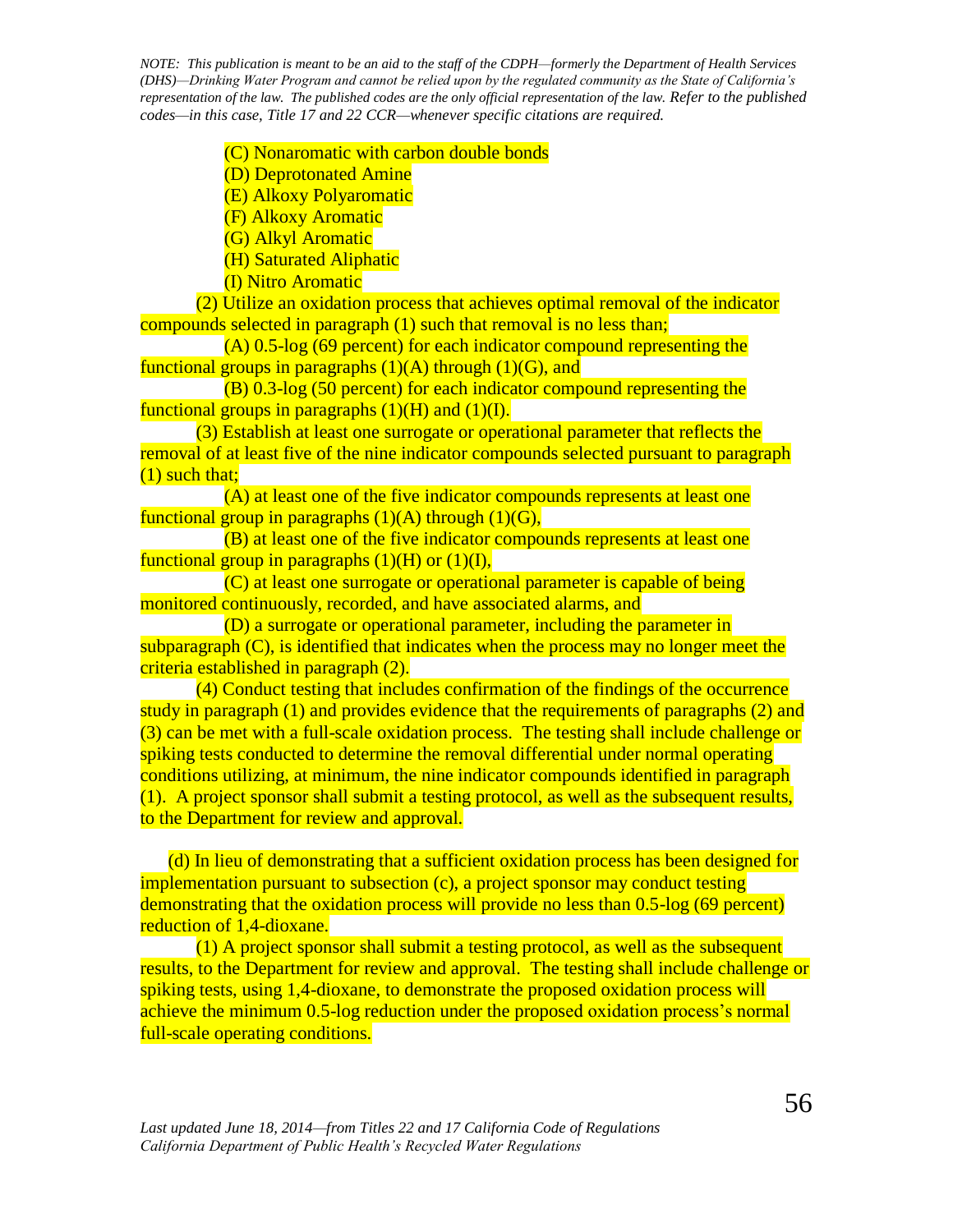(2) A project sponsor shall establish surrogate and/or operational parameters that reflect whether the minimum 0.5-log 1,4-dioxane reduction design criteria is being met. At least one surrogate or operational parameter shall be capable of being monitored continuously, recorded, and have associated alarms that indicate when the process is not operating as designed.

(e) During the full-scale operation of the oxidation process designed pursuant to subsection (c) or (d), a project sponsor shall continuously monitor the surrogate and/or operational parameters established pursuant to subsection  $(c)(3)(C)$  or  $(d)(2)$ , as applicable. A project sponsor shall implement, in full-scale operation, the oxidation process as designed pursuant to subsection (c) or (d).

(f) Within 60 days after completing the initial 12-months of monitoring pursuant to subsection (e), a project sponsor shall submit a report to the Department and Regional Board that includes:

(1) the results of the monitoring performed in subsection  $(e)$ ;

(2) the removal differential of the indicator compounds;

(3) a description of the efficacy of the surrogate and/or operational parameters to reflect the removal differential of the indicator compounds; and

(4) a description of actions taken, or to be taken, if the indicator compound removal did not meet the associated design criteria in subsection (c) or (d), the continuous surrogate and/or operational parameter monitoring in subsection (c)(3)(C) or  $(d)(2)$  fails to correspond to the differential indicator compound removal, or the surrogate and/or operational parameter established in subsection  $(c)(3)(D)$  or  $(d)(2)$  is not met.

(g) Within 60 days after completing the initial 12 months of operation of the reverse osmosis process, a project sponsor shall submit a report to the Department and Regional Board describing the effectiveness of the treatment, process failures, and actions taken in the event the on-going monitoring in subsection (b) indicated that process integrity was compromised.

(h) Each quarter, a project sponsor shall calculate what percent of results of the quarter's monitoring, conducted pursuant to subsections (b) and (e), did not meet the surrogate and/or operational parameter limits established to assure proper on-going performance of the reverse osmosis and oxidation processes. If the percent is greater than ten, within 45 days after the end of the quarter a project sponsor shall:

(1) submit a report to the Department and Regional Board describing the corrective actions planned or taken to reduce the percent to ten percent (10%) or less; and

(2) consult with the Department and, if required, comply with an alternative monitoring plan approved by the Department.

(i) Each month a project sponsor shall collect samples (grab or composite) representative of the effluent of the advanced treatment process and have the samples

*Last updated June 18, 2014—from Titles 22 and 17 California Code of Regulations California Department of Public Health's Recycled Water Regulations*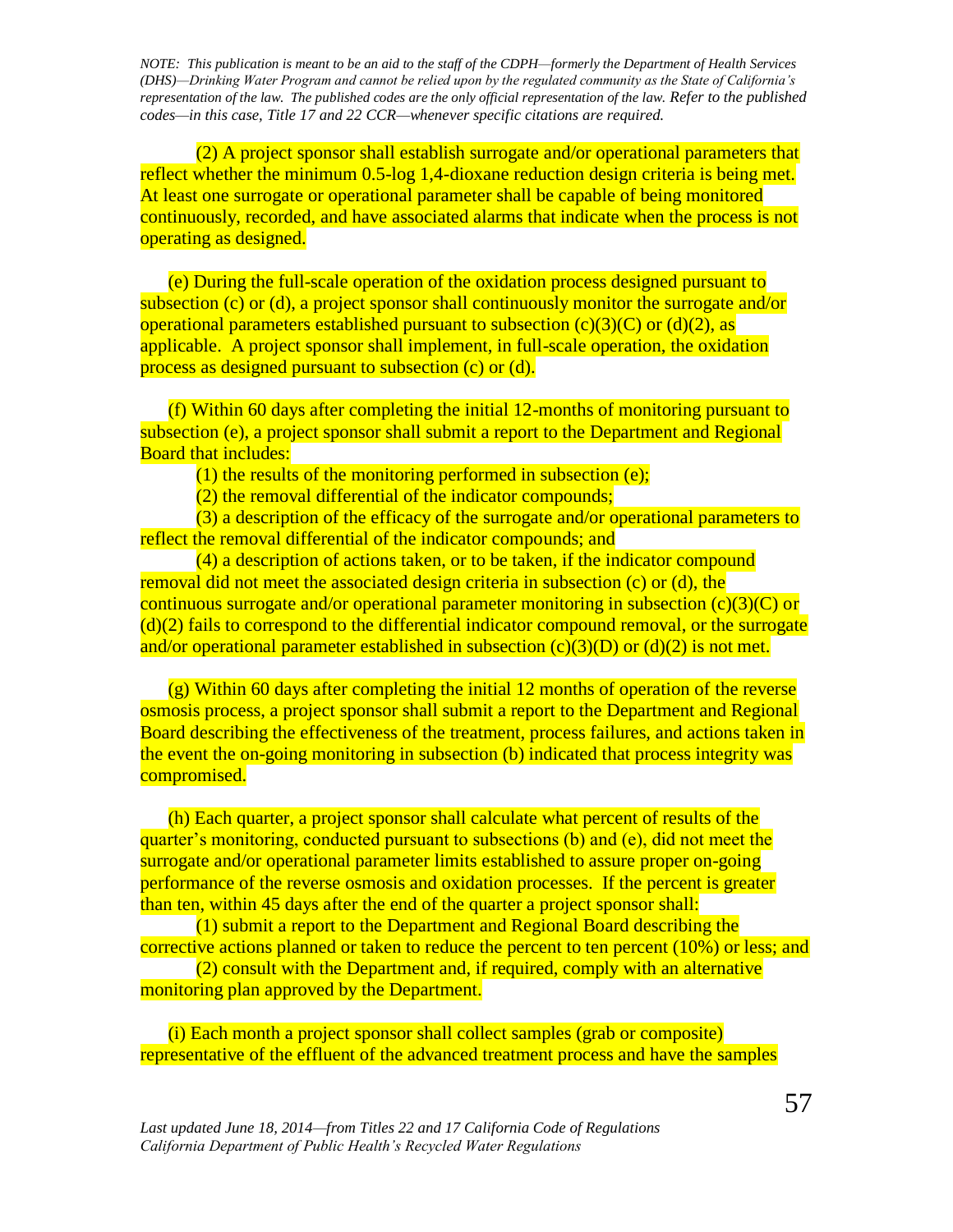analyzed for contaminants having MCLs and notification levels (NLs). After 12 consecutive months with no results exceeding an MCL or NL, a project sponsor may apply for a reduced monitoring frequency. The reduced monitoring frequency shall be no less than quarterly. Monitoring conducted pursuant to this subsection may be used in lieu of the monitoring (for the same contaminants) required pursuant to sections 60320.212 and 60320.220. The effluent of the advanced treatment process shall not exceed an MCL.

## **§60320.202. Public Hearing.**

(a) A public hearing for a GRRP shall be held by a project sponsor prior to the Department's submittal of its recommendations to the Regional Board for the GRRP's initial permit and any time an increase in maximum RWC has been proposed but not addressed in a prior public hearing. Prior to a public hearing conducted pursuant to this section, a project sponsor shall provide the Department, for its review and approval, the information a project sponsor intends to present at the hearing. Following the Department's approval of the information, a project sponsor shall place the information on a project sponsor's Web site and in a repository that provides at least 30 days of public access to the information prior to the public hearing.

(b) Prior to placing the information required pursuant to subsection (a) in a repository, a project sponsor shall:

- (1) Notify the public of the following;
	- (A) the location and hours of operation of the repository,
	- (B) the Internet address where the information may be viewed,
	- (C) the purpose of the repository and public hearing,
	- (D) the manner in which the public can provide comments, and
	- (E) the date, time, and location of the public hearing; and

(2) At a minimum, notify the first downgradient drinking water well owner and well owners whose drinking water well is within 10 years from the GRRP based on groundwater flow directions and velocities.

(c) Unless directed otherwise by the Department, the public notification made pursuant to subsection (b)(2) shall be by direct mail and the notification made pursuant to subsection  $(b)(1)$  shall be delivered in a manner to reach persons whose source of drinking water may be impacted by the GRRP, using one or more of the following methods:

- (1) local newspaper(s) publication of general circulation;
- (2) mailed or direct delivery of a newsletter;
- (3) conspicuously placed statement in water bills; and/or
- (4) television and/or radio.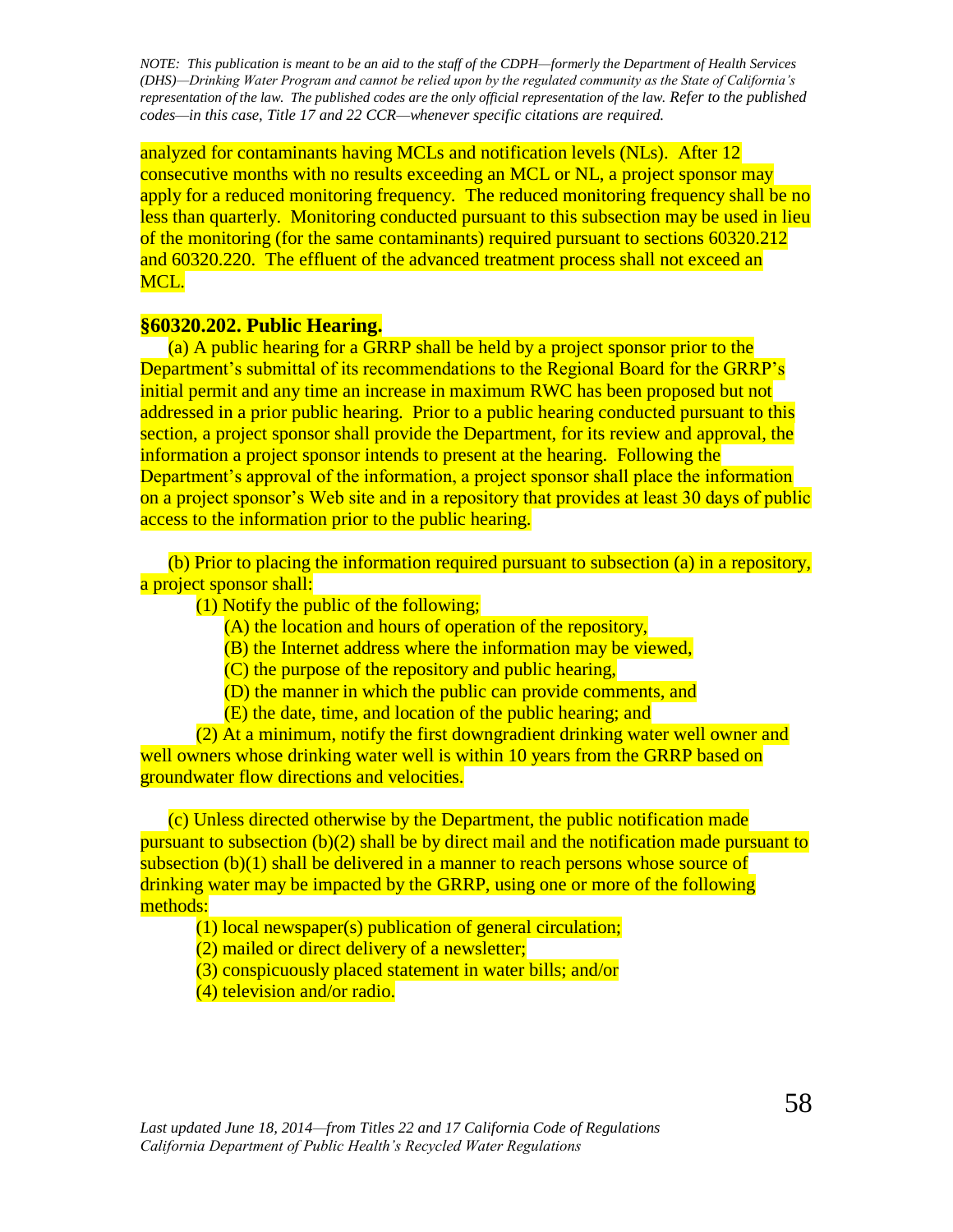#### **§60320.204. Lab Analyses.**

(a) Analyses for contaminants having primary or secondary MCLs shall be performed by laboratories approved to perform such analyses by the Department utilizing Department-approved drinking water methods.

(b) Analyses for chemicals other than those having primary or secondary MCLs shall be described in the GRRP's Operation Optimization Plan prepared pursuant to section 60320.222.

#### **§60320.206. Wastewater Source Control.**

A project sponsor shall ensure that the recycled municipal wastewater used for a GRRP shall be from a wastewater management agency that:

(a) administers an industrial pretreatment and pollutant source control program; and

(b) implements and maintains a source control program that includes, at a minimum;

(1) an assessment of the fate of Department-specified and Regional Boardspecified chemicals and contaminants through the wastewater and recycled municipal wastewater treatment systems,

(2) chemical and contaminant source investigations and monitoring that focuses on Department-specified and Regional Board-specified chemicals and contaminants,

(3) an outreach program to industrial, commercial, and residential communities within the portions of the sewage collection agency's service area that flows into the water reclamation plant subsequently supplying the GRRP, for the purpose of managing and minimizing the discharge of chemicals and contaminants at the source, and

(4) a current inventory of chemicals and contaminants identified pursuant to this section, including new chemicals and contaminants resulting from new sources or changes to existing sources, that may be discharged into the wastewater collection system.

#### **§60320.208. Pathogenic Microorganism Control.**

(a) A project sponsor shall design and operate a GRRP such that the recycled municipal wastewater used as recharge water for a GRRP receives treatment that achieves at least 12-log enteric virus reduction, 10-log Giardia cyst reduction, and 10-log Cryptosporidium oocyst reduction. The treatment train shall consist of at least three separate treatment processes. For each pathogen (i.e., virus, Giardia cyst, or Cryptosporidium oocyst), a separate treatment process may be credited with no more than 6-log reduction, with at least three processes each being credited with no less than 1.0-log reduction.

(b) For each month retained underground as demonstrated in subsection (e), the recycled municipal wastewater or recharge water will be credited with 1-log virus reduction.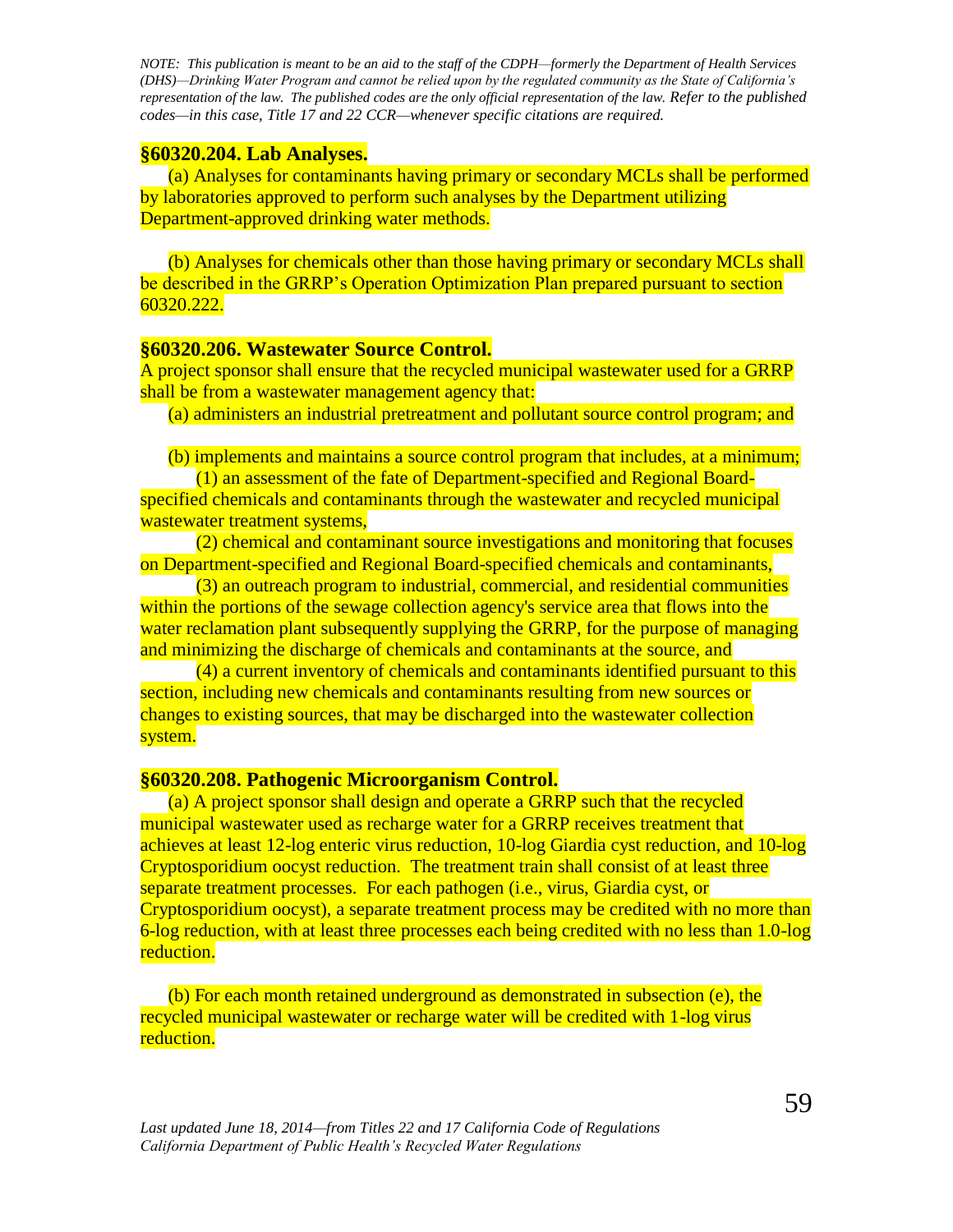(c) With the exception of log reduction credited pursuant to subsection (b), a project sponsor shall validate each of the treatment processes used to meet the requirements in subsection (a) for their log reduction by submitting a report for the Department's review and approval, or by using a challenge test approved by the Department, that provides evidence of the treatment process's ability to reliably and consistently achieve the log reduction. The report and/or challenge test shall be prepared by an engineer licensed in California with at least five years of experience, as a licensed engineer, in wastewater treatment and public water supply, including the evaluation of treatment processes for pathogen control. With the exception of retention time underground, a project sponsor shall propose and include in its Operation Optimization Plan prepared pursuant to section 60320.222, on-going monitoring using the pathogenic microorganism of concern or a microbial, chemical, or physical surrogate parameter(s) that verifies the performance of each treatment process's ability to achieve its credited log reduction.

(d) To demonstrate the retention time underground in subsection (b) a tracer study utilizing an added tracer shall be implemented under hydraulic conditions representative of normal GRRP operations. The retention time shall be the time representing the difference from when the water with the tracer is applied at the GRRP to when either; two percent (2%) of the initially introduced tracer concentration has reached the downgradient monitoring point, or ten percent (10%) of the peak tracer unit value observed at the downgradient monitoring point reached the monitoring point. A project sponsor for a GRRP shall initiate the tracer study prior to the end of the third month of operation. A project sponsor for a GRRP permitted on or before June 18, 2014, that has not already performed such a tracer study shall complete a tracer study demonstrating the retention time underground. With Department approval, an intrinsic tracer may be used in lieu of an added tracer, with no more credit provided than the corresponding virus log reduction in column 2 of Table 60320.208.

(e) For the purpose of siting a GRRP location during project planning and until a GRRP's project sponsor has met the requirements of subsection (d), for each month of retention time estimated using the method in column 1, the recycled municipal wastewater or recharge water shall be credited with no more than the corresponding virus log reduction in column 2 of Table 60320.208.

*Last updated June 18, 2014—from Titles 22 and 17 California Code of Regulations California Department of Public Health's Recycled Water Regulations*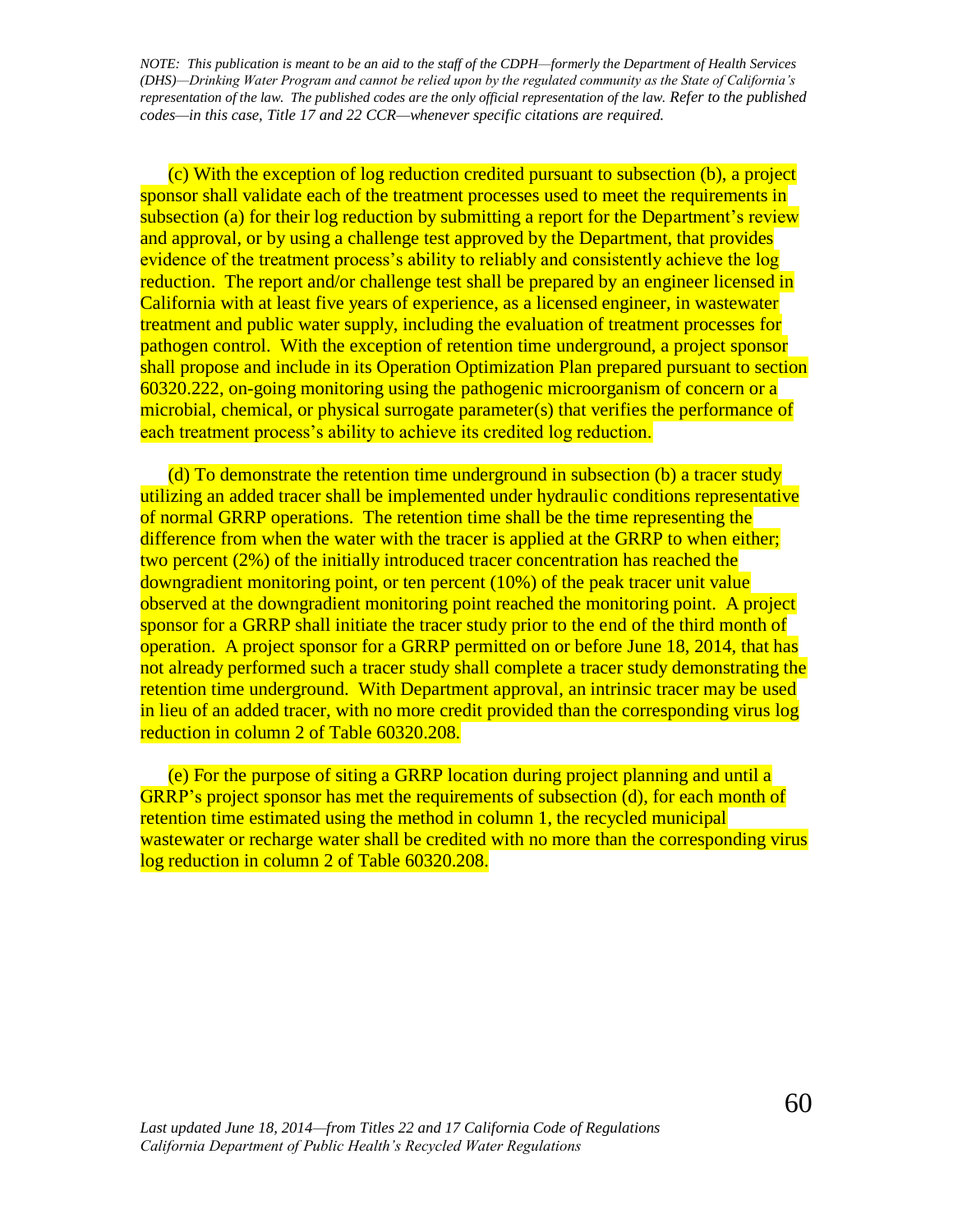### **Table 60320.208**

| <b>Column 1</b>                                                                                                                                                                | <b>Column 2</b>                                       |
|--------------------------------------------------------------------------------------------------------------------------------------------------------------------------------|-------------------------------------------------------|
| <b>Method used to estimate the retention time to the</b><br>nearest downgradient drinking water well                                                                           | <b>Virus Log Reduction</b><br><b>Credit per Month</b> |
| Tracer study utilizing an added tracer.                                                                                                                                        | 1.0 log                                               |
| Tracer study utilizing an intrinsic tracer. <sup>1</sup>                                                                                                                       | $0.67 \log$                                           |
| Numerical modeling consisting of calibrated finite element<br>or finite difference models using validated and verified<br>computer codes used for simulating groundwater flow. | $0.50 \log$                                           |
| Analytical modeling using existing academically-accepted<br>equations such as Darcy's Law to estimate groundwater<br>flow conditions based on simplifying aquifer assumptions. | $0.25 \log$                                           |
| The retention time shall be the time representing the difference from when the water with the tracer is                                                                        |                                                       |

applied at the GRRP to when either; two percent (2%) of the initially introduced tracer concentration has reached the downgradient monitoring point, or ten percent (10%) of the peak tracer unit value observed at the downgradient monitoring point reached the monitoring point.

(f) A project sponsor shall obtain Department approval for the protocol(s) to be used to establish the retention times in subsections (d) and (e).

(g) Based on changes in hydrogeological or climatic conditions since the most recent demonstration, the Department may require a GRRP's project sponsor to demonstrate that the underground retention times required in this section are being met.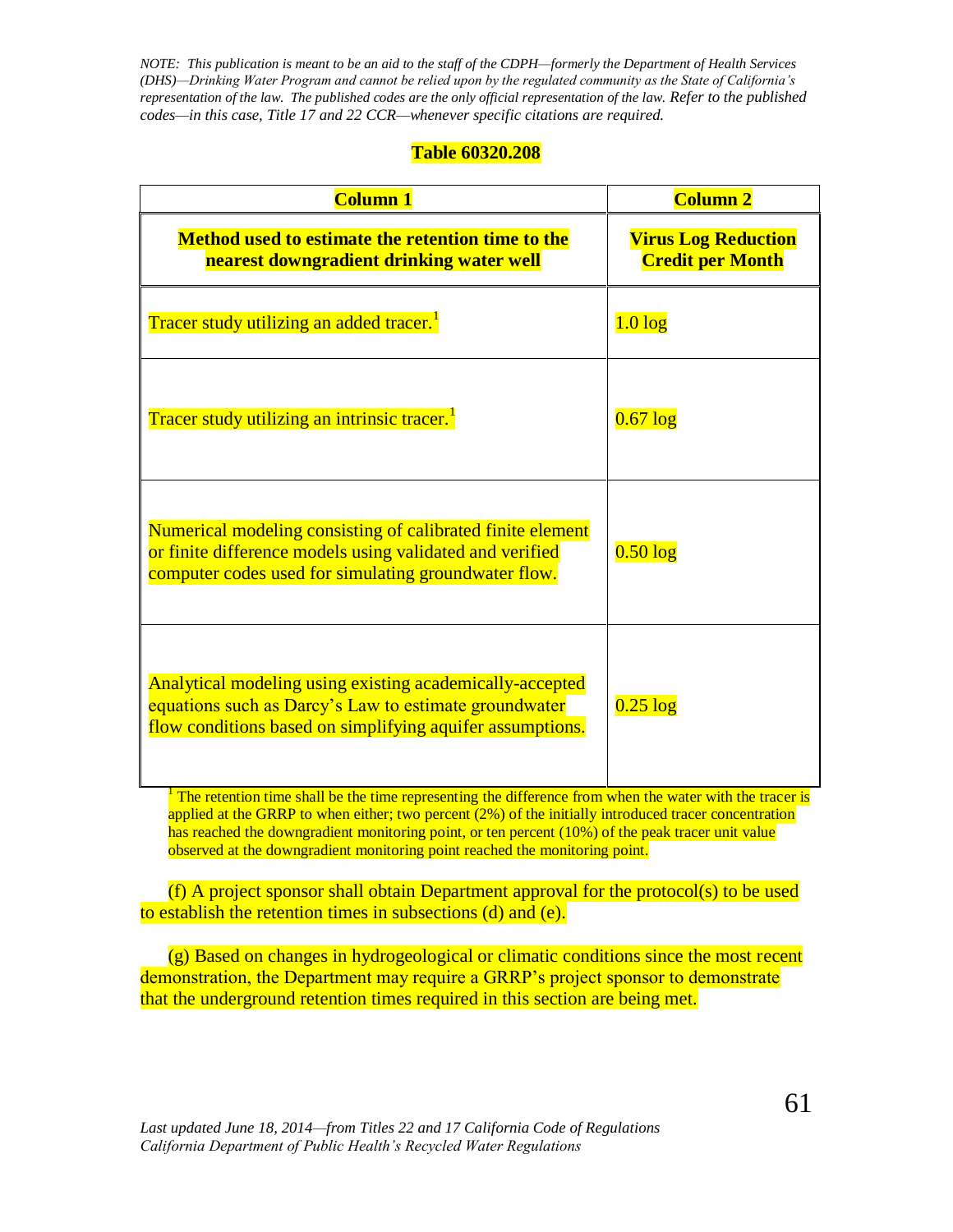(h) If a pathogen reduction in subsection (a) is not met based on the on-going monitoring required pursuant to subsection (c), within 24 hours of being aware a project sponsor shall immediately investigate the cause and initiate corrective actions. The project sponsor shall immediately notify the Department and Regional Board if the GRRP fails to meet the pathogen reduction criteria longer than 4 consecutive hours, or more than a total of 8 hours during any 7-day period. Failures of shorter duration shall be reported to the Regional Board by a project sponsor no later than 10 days after the month in which the failure occurred.

(i) If the effectiveness of a treatment train's ability to reduce enteric virus is less than 10-logs, or Giardia cyst or Cryptosporidium oocyst reduction is less than 8-logs, a project sponsor shall immediately notify the Department and Regional Board, and discontinue application of recycled municipal wastewater at the GRRP, unless directed otherwise by the Department or Regional Board.

#### **§60320.210. Nitrogen Compounds Control.**

(a) To demonstrate control of the nitrogen compounds, a project sponsor shall:

(1) Each week, at least three days apart as specified in the GRRP's Operation Optimization Plan, collect at least two total nitrogen samples (grab or 24-hour composite) representative of the recycled municipal wastewater or recharge water applied. Samples may be collected before or after subsurface application;

(2) Have the samples collected pursuant to paragraph (1) analyzed for total nitrogen, with the laboratory being required by a project sponsor to complete each analysis within 72 hours and have the result reported to a project sponsor within the same 72 hours if the result of any single sample exceeds  $10 \text{ mg/L}$ ;

(3) If the average of the results of two consecutive samples collected pursuant to paragraph (1) exceeds 10 mg/L total nitrogen;

(A) take a confirmation sample and notify the Department and the Regional Board within 48 hours of being notified of the results by the laboratory,

(B) investigate the cause for the exceedances and take actions to reduce the total nitrogen concentrations to ensure continued or future exceedances do not occur, and

(C) initiate additional monitoring for nitrogen compounds as described in the GRRP's Operation Optimization Plan, including locations in the groundwater basin, to identify elevated concentrations and determine whether such elevated concentrations exceed or may lead to an exceedance of a nitrogen-based MCL; and

(4) If the average of the results of four consecutive samples collected pursuant to paragraph (1) exceeds 10 mg/L total nitrogen, suspend the subsurface application of recycled municipal wastewater. Subsurface application shall not resume until corrective actions have been taken and at least two consecutive total nitrogen sampling results are less than 10 mg/L.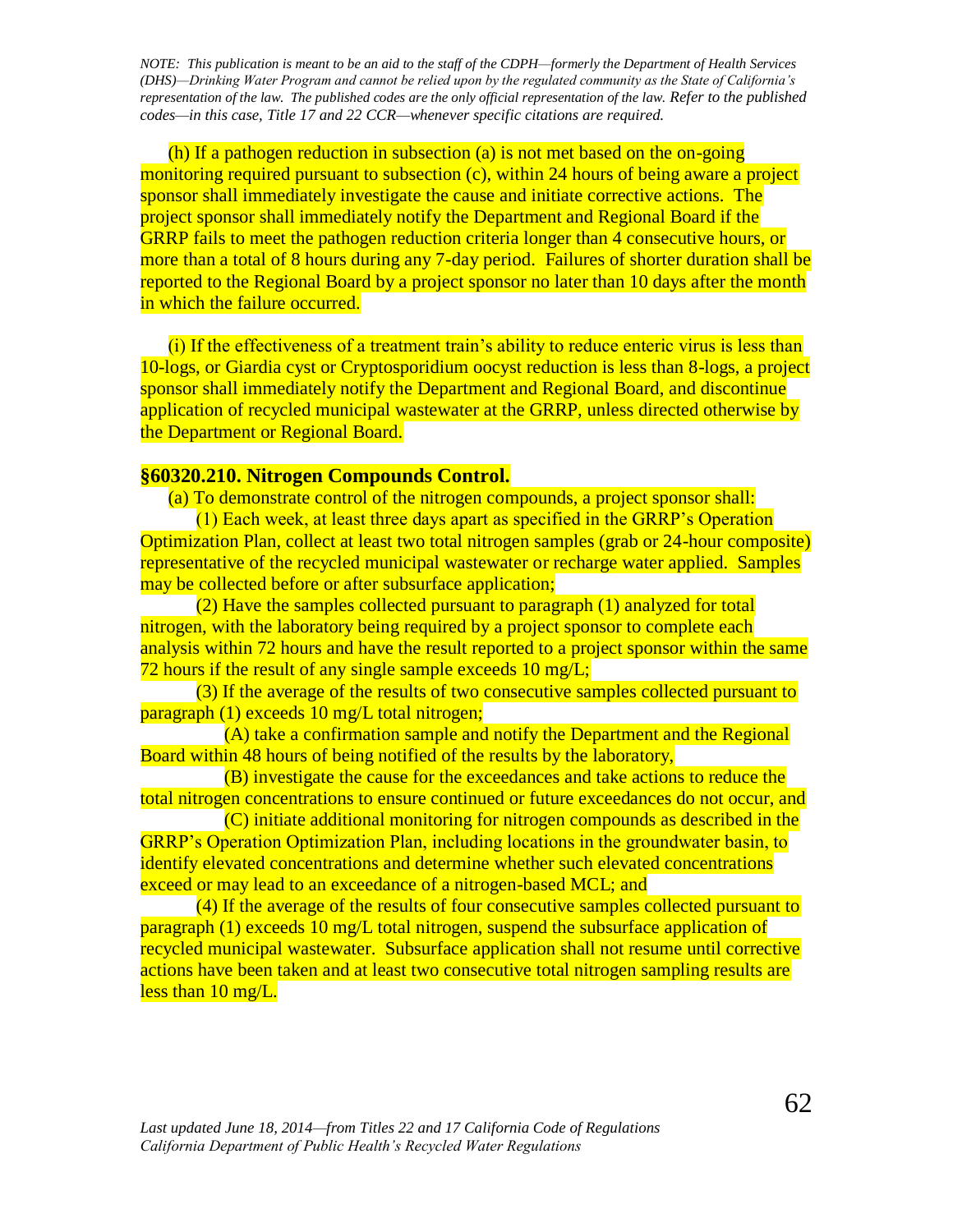(b) Following Department and Regional Board approval, a project sponsor may initiate reduced monitoring frequencies for total nitrogen. A project sponsor may apply to the Department and Regional Board for reduced monitoring frequencies for total nitrogen if, for the most recent 12 months:

(1) the average of all results did not exceed  $5 \text{ mg/L}$  total nitrogen; and

(2) the average of a result and its confirmation sample (taken within 24 hours of receipt of the initial result) did not exceed 10 mg/L total nitrogen.

(c) If the results of reduced monitoring conducted as approved pursuant to subsection (b) exceed the total nitrogen concentration criteria in subsection (b), a project sponsor shall revert to the monitoring frequencies for total nitrogen prior to implementation of the reduced frequencies. Reduced frequency monitoring shall not resume unless the requirements of subsection (b) are met.

## **§60320.212. Regulated Contaminants and Physical Characteristics Control.**

(a) Each quarter, as specified in the GRRP's Operation Optimization Plan, a project sponsor shall collect samples (grab or 24-hour composite) representative of the applied recycled municipal wastewater and have the samples analyzed for:

- (1) the inorganic chemicals in Table 64431-A, except for nitrogen compounds;
- (2) the radionuclide chemicals in Tables 64442 and 64443;
- (3) the organic chemicals in Table 64444-A;
- (4) the disinfection byproducts in Table 64533-A; and
- (5) lead and copper.

(b) Recharge water may be monitored in lieu of recycled municipal wastewater to satisfy the monitoring requirements in subsection (a)(4) if the fraction of recycled municipal wastewater in the recharge water is equal to or greater than the average fraction of recycled municipal wastewater in the recharge water applied over the quarter. If the fraction of recycled municipal wastewater in the recharge water being monitored is less than the average fraction of recycled municipal wastewater in the recharge water applied over the quarter, the reported value shall be adjusted to exclude the effects of dilution.

(c) Each year, the GRRP's project sponsor shall collect at least one representative sample (grab or 24-hour composite) of the recycled municipal wastewater and have the sample(s) analyzed for the secondary drinking water contaminants in Tables 64449-A and 64449-B.

(d) If a result of the monitoring performed pursuant to subsection (a) exceeds a contaminant's MCL or action level (for lead and copper), a project sponsor shall collect another sample within 72 hours of notification of the result and then have it analyzed for the contaminant as confirmation.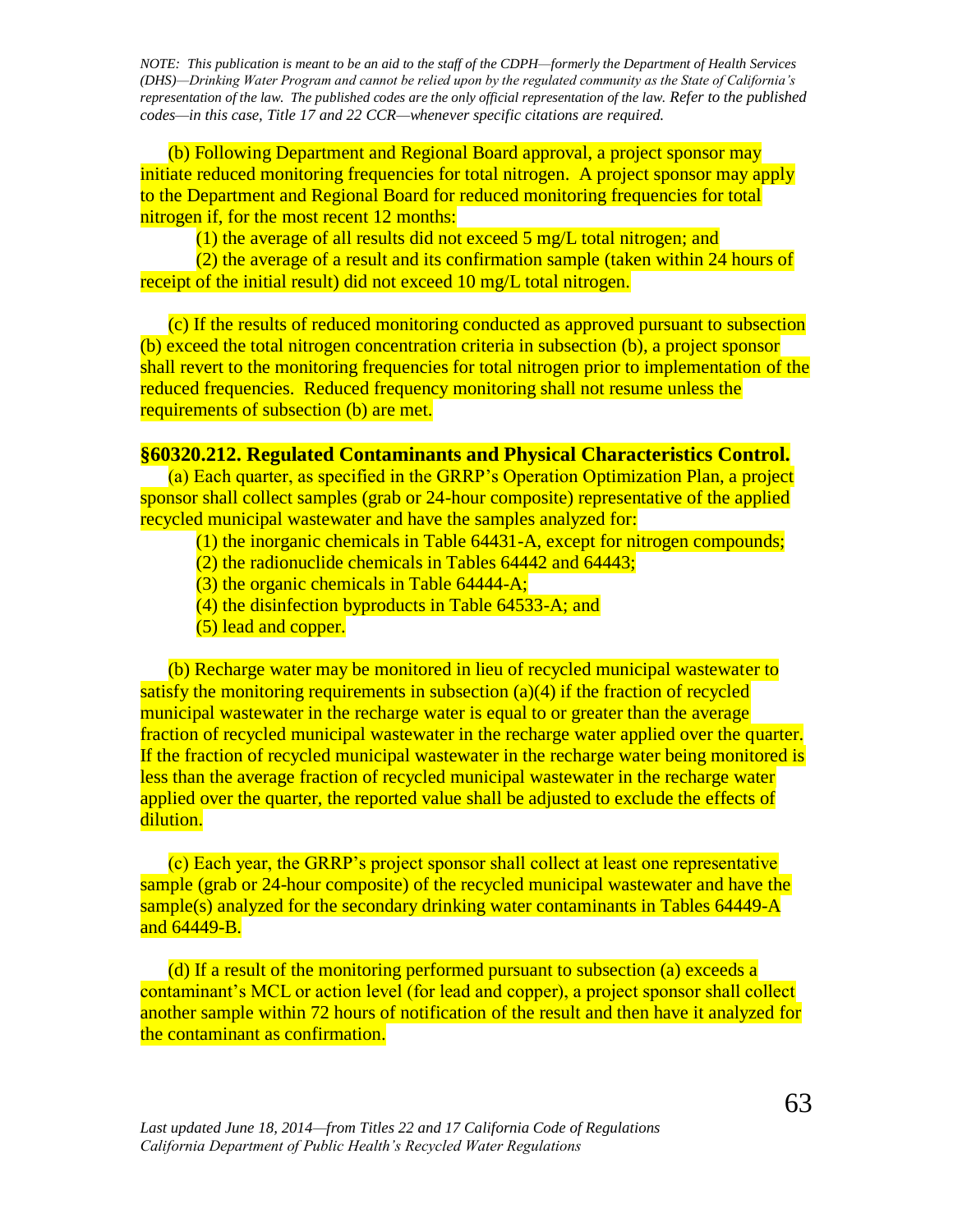(1) For a contaminant whose compliance with its MCL or action level is not based on a running annual average, if the average of the initial and confirmation sample exceeds the contaminant's MCL or action level, or the confirmation sample is not collected and analyzed pursuant to this subsection, the GRRP's project sponsor shall notify the Department and Regional Board within 24 hours and initiate weekly monitoring until four consecutive weekly results are below the contaminant's MCL or action level. If the running four-week average exceeds the contaminant's MCL or action level, the GRRP's project sponsor shall notify the Department and Regional Board within 24 hours and, if directed by the Department or Regional Board, suspend application of the recycled municipal wastewater.

(2) For a contaminant whose compliance with its MCL is based on a running annual average, if the average of the initial and confirmation sample exceeds the contaminant's MCL, or a confirmation sample is not collected and analyzed pursuant to this subsection, the GRRP shall initiate weekly monitoring for the contaminant until the running four-week average no longer exceeds the contaminant's MCL.

(A) If the running four-week average exceeds the contaminant's MCL, a project sponsor shall describe the reason(s) for the exceedance and provide a schedule for completion of corrective actions in a report submitted to the Department and Regional Board no later than 45 days following the quarter in which the exceedance occurred.

(B) If the running four-week average exceeds the contaminant's MCL for sixteen consecutive weeks, a project sponsor shall notify the Department and Regional Board within 48 hours of knowledge of the exceedance and, if directed by the Department or Regional Board, suspend application of the recycled municipal wastewater.

(e) If the annual average of the results of the monitoring performed pursuant to subsection (c) exceeds a contaminant's secondary MCL in Table 64449-A or the upper limit in Table 64449-B, a project sponsor shall initiate quarterly monitoring of the recycled municipal wastewater for the contaminant and, if the running annual average of quarterly-averaged results exceeds a contaminant's secondary MCL or upper limit, describe the reason(s) for the exceedance and any corrective actions taken a report submitted to the Regional Board no later than 45 days following the quarter in which the exceedance occurred, with a copy concurrently provided to the Department. The annual monitoring in subsection (c) may resume if the running annual average of quarterly results does not exceed a contaminant's secondary MCL or upper limit.

(f) If four consecutive quarterly results for asbestos are below the detection limit in Table 64432-A for asbestos, monitoring for asbestos may be reduced to one sample every three years. Quarterly monitoring shall resume if asbestos is detected.

*Last updated June 18, 2014—from Titles 22 and 17 California Code of Regulations California Department of Public Health's Recycled Water Regulations*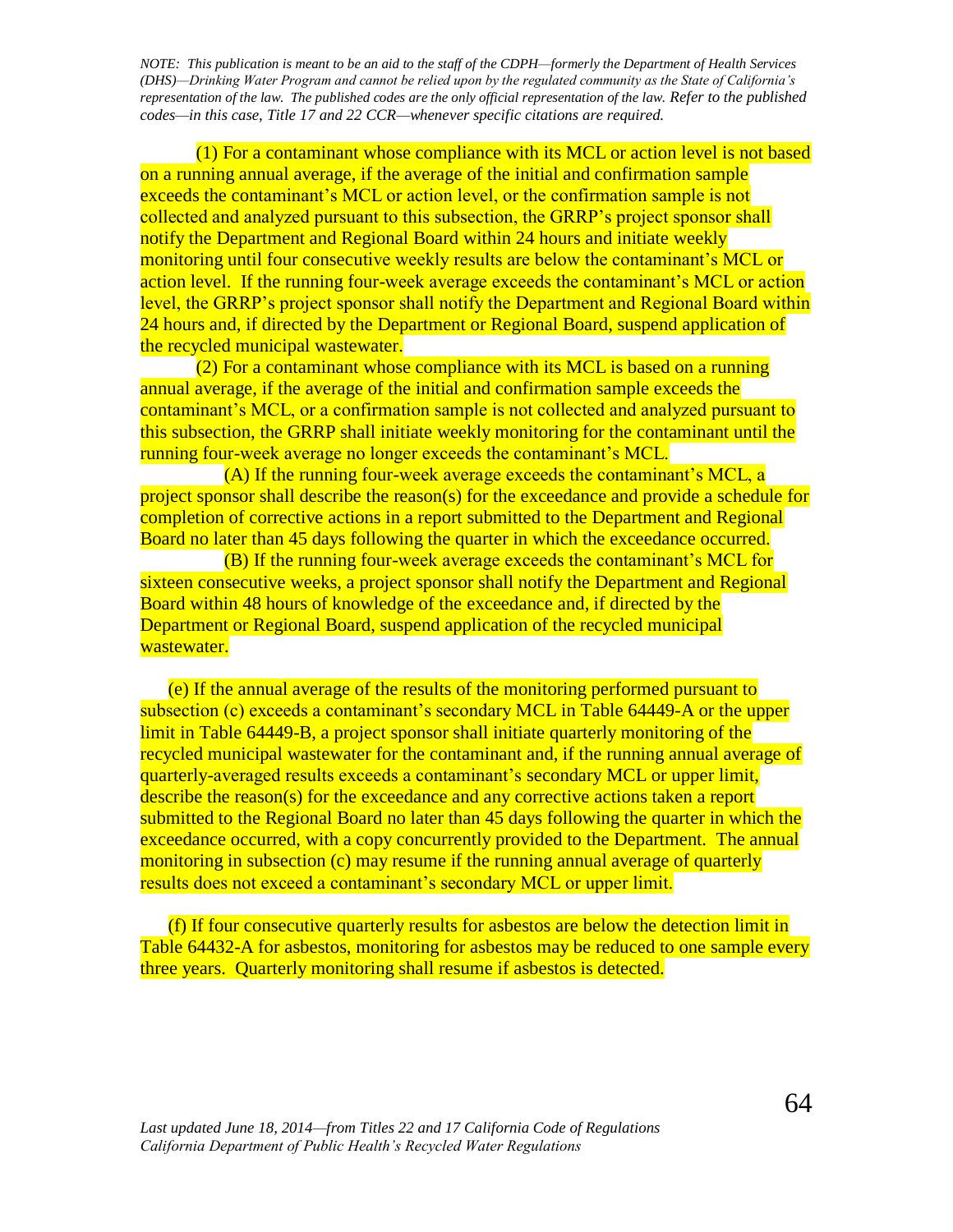### **§60320.214. Diluent Water Requirements.**

To be credited with diluent water used in calculating an RWC pursuant to section 60320.216, the GRRP shall comply with the requirements of this section and receive Department approval. For diluent water that is a Department-approved drinking water source, the GRRP's project sponsor is exempt from subsections (a) and (b). The GRRP's project sponsor shall:

(a) Monitor the diluent water quarterly for nitrate and nitrite and, within 72 hours of being informed by the laboratory of a nitrate, nitrite, or nitrate plus nitrite result exceeding a maximum contaminant level (MCL), collect a confirmation sample. If the average of the two samples is greater than an MCL;

(1) notify the Department and the Regional Board within 48 hours of receiving the confirmation sample result,

 $(2)$  investigate the cause(s) and implement corrective actions, and

(3) each week, collect and analyze two grab samples at least three days apart as specified in the GRRP's Operation Optimization Plan. If the average of the results for a two-week period exceeds the MCL, subsurface application of the diluent water shall not be used in the calculation of RWC until corrective actions are made. Quarterly monitoring may resume if four consecutive results are below the MCL.

(b) Conduct a source water evaluation per the California-Nevada Section of American Water Works Association's Watershed Sanitary Survey Guidance Manual (1993), as it may be amended, or other Department-approved evaluation, of the diluent water for Department review and approval that includes, but is not limited to:

(1) a description of the source of the diluent water;

(2) delineation of the origin and extent of the diluent water;

(3) the susceptibility of the diluent water to contamination;

(4) the identification of known or potential contaminants; and

(5) an inventory of the potential sources of diluent water contamination.

(c) Ensure diluent water does not exceed a primary MCL, a secondary MCL upper limit, or a notification level (NL), and implement a Department-approved water quality monitoring plan for Department-specified contaminants to demonstrate compliance with the primary MCLs, secondary MCLs, and NLs. The plan shall also include:

(1) except for Department-approved drinking water sources used as a diluent water, monitoring of any chemicals or contaminants required pursuant to section 60320.220, based on the source water evaluation performed in subsection (b); and

(2) actions to be taken in the event of non-compliance with a primary MCL, secondary MCL, or exceedance of a NL.

(d) Develop a method for determining the volume of diluent water to be credited and demonstrate that the diluent water will be introduced in a manner such that the diluent water volume will not result in the GRRP's 120-month running monthly average RWC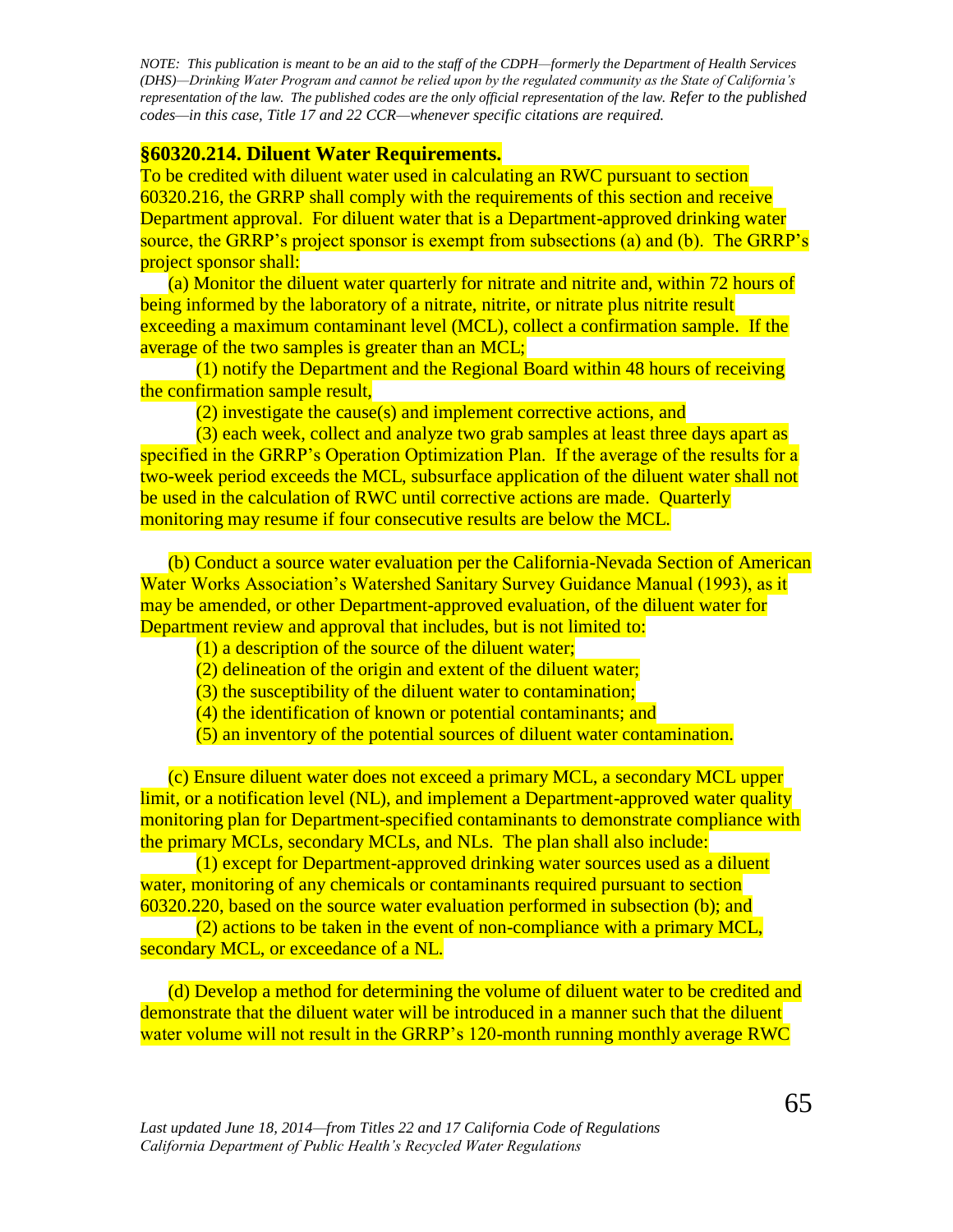exceeding its maximum RWC at or beyond the boundary established pursuant to section  $60320.200(e)(2)$ . The method shall be submitted to the Department for review and approval, and be conducted at a frequency specified in the engineering report prepared pursuant to section 60323. The method shall address all conditions that influence how and when the recycled municipal wastewater and diluent water arrive at all points along the boundary. The conditions must include, but are not limited to, temporal variability in the diluent water supply and regional groundwater gradients, the difference in the distribution of the recycled municipal wastewater and diluent water between individual aquifers where more than one aquifer is replenished, and the difference in travel-time when recycled municipal wastewater and diluent water are introduced at different locations and/or times.

(e) For credit prior to the operation of the GRRP, but not to exceed 120 months: (1) demonstrate that the diluent water met the nitrate, nitrite, and nitrate plus

nitrite MCLs, NLs, and the water quality requirements in section 60320.212; (2) provide evidence that the quantity of diluent water has been accurately

determined and was distributed such that the proposed or permitted maximum RWC would not have been exceeded; and

(3) conduct a source water evaluation of the diluent water pursuant to subsection (b).

(f) In the Operation Optimization Plan prepared pursuant to section 60320.222, include a description of:

(1) how the diluent water will be distributed in a manner that ensures that the maximum RWC will not be exceeded during normal operations; and

(2) the actions to be taken in the event the diluent water is curtailed or is no longer available.

 $(g)$  If approved by the Department, recharge water may be monitored in lieu of a diluent water source if the diluent water source cannot be monitored directly in a manner that provides samples representative of the diluent water being applied.

## **§60320.216. Recycled Municipal Wastewater Contribution (RWC) Requirements.**

(a) Each month, for each subsurface application GRRP used for replenishing a groundwater basin, the GRRP's project sponsor shall calculate the running monthly average (RMA) RWC based on the total volume of the recycled municipal wastewater and credited diluent water for the preceding 120 months. For GRRPs in operation less than 120 months, calculation of the RMA RWC shall commence after 30 months of recycled municipal wastewater application, based on the total volume of the recycled municipal wastewater and credited diluent water introduced during the preceding months.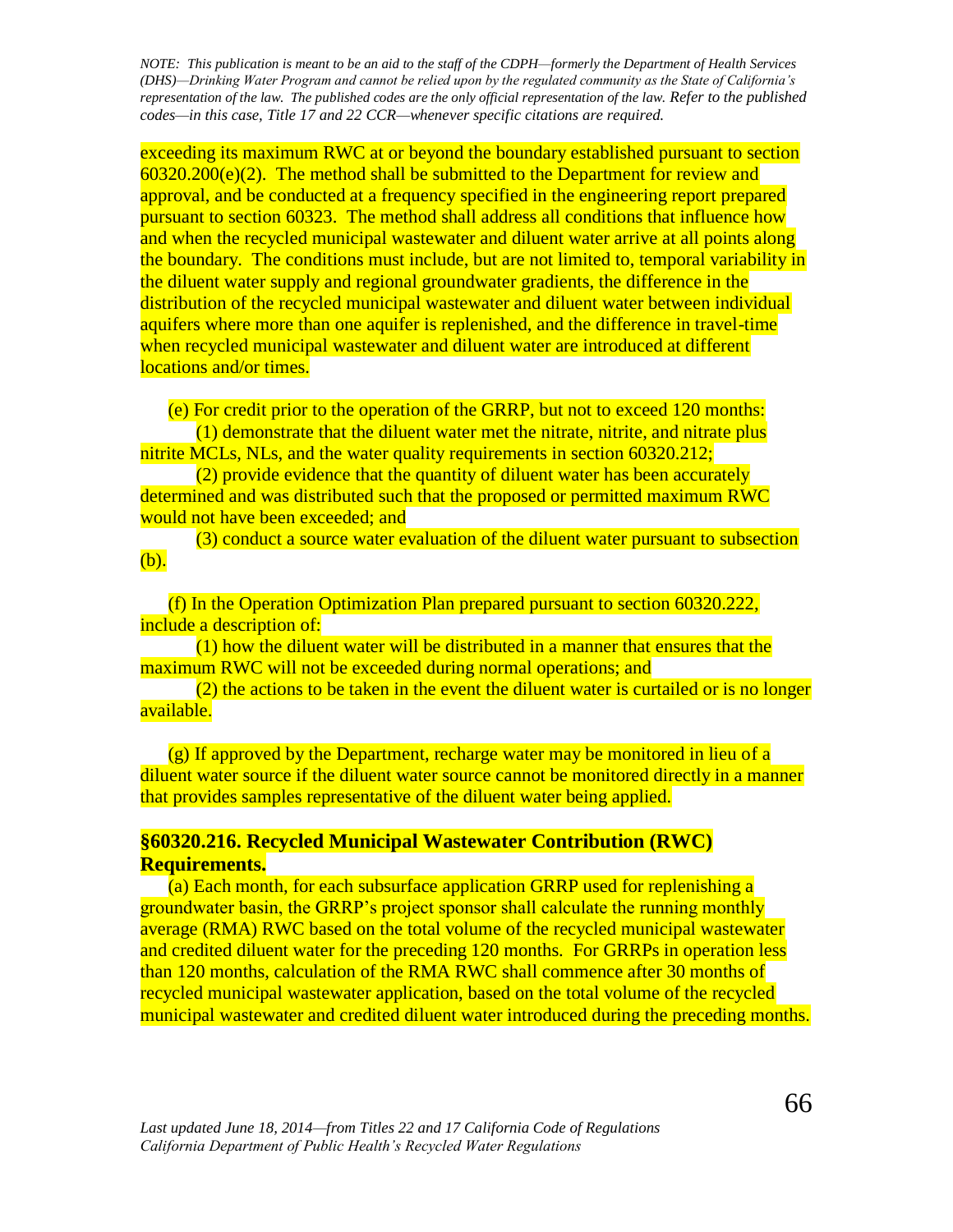(b) The GRRP's RMA RWC, as determined in subsection (a), shall not exceed the maximum RWC specified for the GRRP by the Department.

(c) The initial maximum RWC, which may be up to 1.0, will be based on, but not limited to, the Department's review of the engineering report, information obtained as a result of the public hearing(s), and a project sponsor's demonstration that the treatment processes will reliably achieve TOC concentrations no greater than 0.5 mg/L.

(d) A GRRP may increase its maximum RWC, provided:

(1) the increase has been approved by the Department and Regional Board;

(2) for the previous 52 weeks the TOC 20-week running average, as monitored pursuant to section 62320.218, has not exceeded 0.5 mg/L; and

(3) the GRRP has received a permit from the Regional Board that allows operation of the GRRP at the increased maximum RWC.

(e) If the RMA RWC exceeds its maximum RWC, the GRRP's project sponsor shall: (1) notify the Department and Regional Board in writing within seven days of knowledge of the exceedance; and

(2) within 60 days of knowledge of the exceedance, implement corrective action(s) and additional actions that may be required by the Department or Regional Board, and submit a report to the Department and Regional Board describing the reason(s) for the exceedance and the corrective action(s) taken to avoid future exceedances.

#### **§60320.218. Total Organic Carbon Requirements.**

(a) For each subsurface application GRRP used for replenishing a groundwater basin, the GRRP's project sponsor shall monitor the applied recycled municipal wastewater for TOC as follows:

(1) Prior to replenishment, at least one 24-hour composite sample each week.

(2) Grab samples may be used in lieu of the 24-hour composite samples required in paragraph (1) if the GRRP demonstrates that a grab sample is representative of the water quality throughout a 24-hour period.

(b) Analytical results of the TOC monitoring performed pursuant to subsection (a) shall not exceed 0.5 mg/L based on:

(1) the 20-week running average of all TOC results; and

(2) the average of the last four TOC results.

(c) If the GRRP exceeds the limit in subsection  $(b)(1)$  based on a 20-week running average, a project sponsor shall take the following actions upon being notified of the results: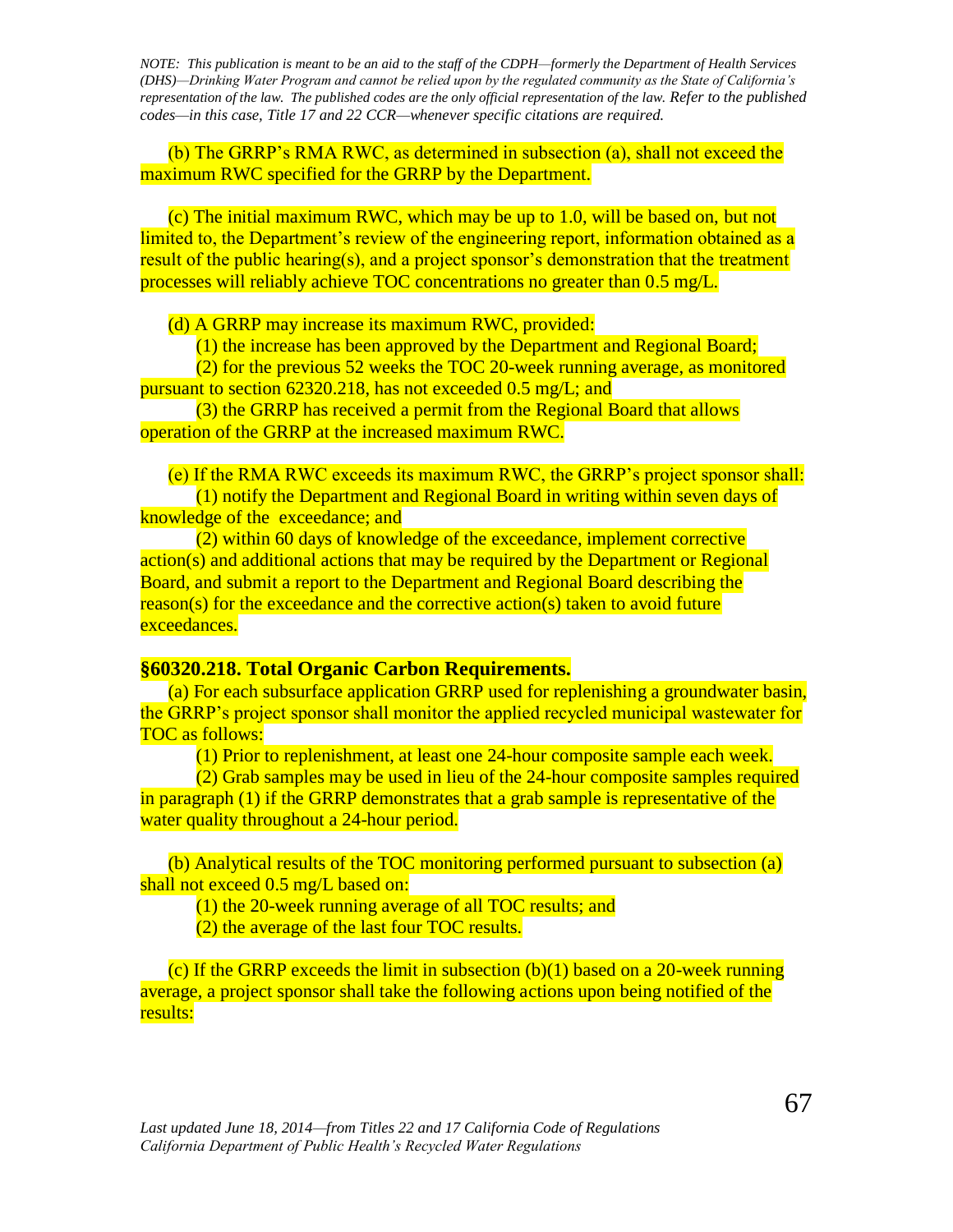(1) immediately suspend the addition of recycled municipal wastewater until at least two consecutive results, three days apart, are less than the limit;

(2) notify the Department and Regional Board within seven days of suspension; and

(3) within 60 days, submit a report to the Department and Regional Board describing the reasons for the exceedance and the corrective actions to avoid future exceedances. At a minimum, the corrective actions shall include a reduction of RWC sufficient to comply with the limit.

(d) If the GRRP exceeds the limit in subsection  $(b)(2)$  based on the average of the last four results, a project sponsor shall, within 60 days of being notified of the results, submit a report to the Department and Regional Board describing the reasons for the exceedance and the corrective actions taken to avoid future exceedances.

(e) To use one or more wastewater chemicals in lieu of TOC, a project sponsor shall obtain approval from the Department. At a minimum, the chemical(s) used in lieu of TOC shall:

(1) be quantifiable in the wastewater, recycled municipal wastewater, groundwater, and throughout the treatment processes; and

(2) have identifiable treatment performance standards as protective of public health as the TOC standards in this Article.

#### **§60320.220. Additional Chemical and Contaminant Monitoring.**

(a) Each quarter, the GRRP's project sponsor shall sample and analyze the recycled municipal wastewater and the groundwater (from the downgradient monitoring wells established pursuant to section 60320.226) for the following:

(1) Priority Toxic Pollutants (chemicals listed in 40 CFR section 131.38, "Establishment of numeric criteria for priority toxic pollutants for the State of California", as the foregoing may be amended) specified by the Department, based on the Department's review of the GRRP's engineering report; and

(2) Chemicals that the Department has specified, based on a review of the GRRP's engineering report, the affected groundwater basin(s), and the results of the assessment performed pursuant to section 60320.206(b)(1).

(b) Each quarter, the GRRP's project sponsor shall sample and analyze the recycled municipal wastewater for Department-specified chemicals having notification levels (NLs). Recharge water may be monitored in lieu of recycled municipal wastewater if the fraction of recycled municipal wastewater in the recharge water is equal to or greater than the average fraction of recycled municipal wastewater in the recharge water applied over the quarter. If the fraction of recycled municipal wastewater in the recharge water being monitored is less than the average fraction of recycled municipal wastewater in the recharge water applied over the quarter, the reported value shall be adjusted to exclude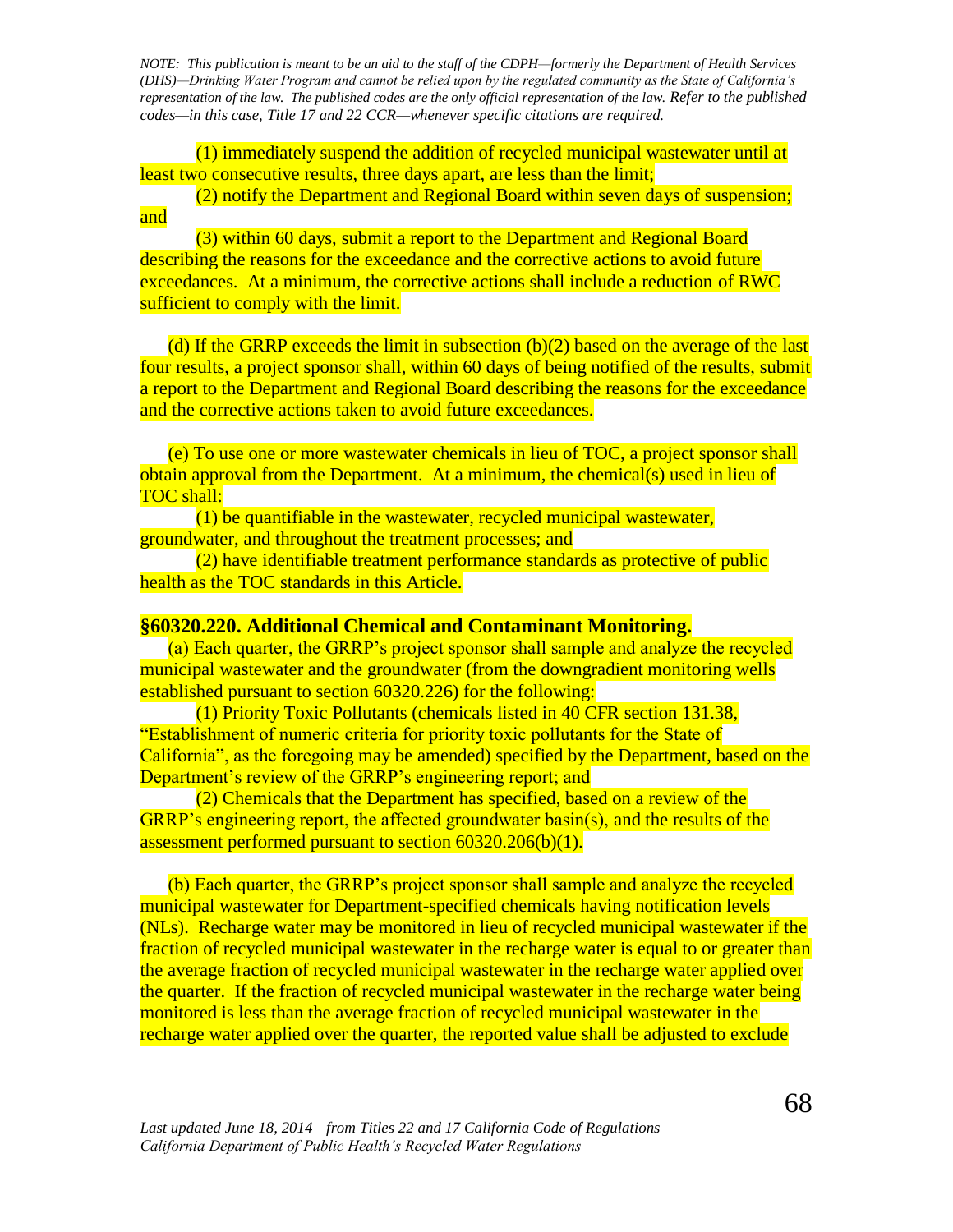the effects of dilution. If a result exceeds a NL, within 72 hours of notification of the result a project sponsor shall collect another sample and have it analyzed for the contaminant as confirmation. If the average of the initial and confirmation sample exceeds the contaminant's NL, or a confirmation sample is not collected and analyzed pursuant to this subsection, the GRRP shall initiate weekly monitoring for the contaminant until the running four-week average no longer exceeds the NL.

(1) If the running four-week average exceeds the contaminant's NL, a project sponsor shall describe the reason(s) for the exceedance and provide a schedule for completion of corrective actions in a report submitted to the Regional Board no later than 45 days following the quarter in which the exceedance occurred, with a copy concurrently provided to the Department.

(2) If the running four-week average exceeds the contaminant's NL for sixteen consecutive weeks, a project sponsor shall notify the Department and Regional Board within 48 hours of knowledge of the exceedance.

(c) A project sponsor may reduce monitoring for the chemicals in this section to once each year following Department approval based on the Department's review of the most recent two years of results of the monitoring performed pursuant to this section.

(d) Annually, a project sponsor shall monitor the recycled municipal wastewater for indicator compounds specified by the Department and Regional Board based on the following:

- (1) a review of the GRRP's engineering report;
- (2) the inventory developed pursuant to section  $60320.206(b)(4)$ ;
- $(3)$  the affected groundwater basin(s);

(4) an indicator compound's ability to characterize the presence of pharmaceuticals, endocrine disrupting chemicals, personal care products, and other indicators of the presence of municipal wastewater; and

(5) the availability of a test method for a chemical.

(e) A chemical or contaminant detected as a result of monitoring conducted pursuant to this section shall be reported to the Department and Regional Board no later than the quarter following the quarter in which the results are received by the GRRP's project sponsor.

#### **§60320.222. Operation Optimization and Plan.**

(a) Prior to operation of a GRRP, a project sponsor shall submit an Operation Optimization Plan to the Department and Regional Board for review and approval. At a minimum, the Operation Optimization Plan shall identify and describe the operations, maintenance, analytical methods, monitoring necessary for the GRRP to meet the requirements of this Article, and the reporting of monitoring results to the Department and Regional Board. A project sponsor shall be responsible for ensuring that the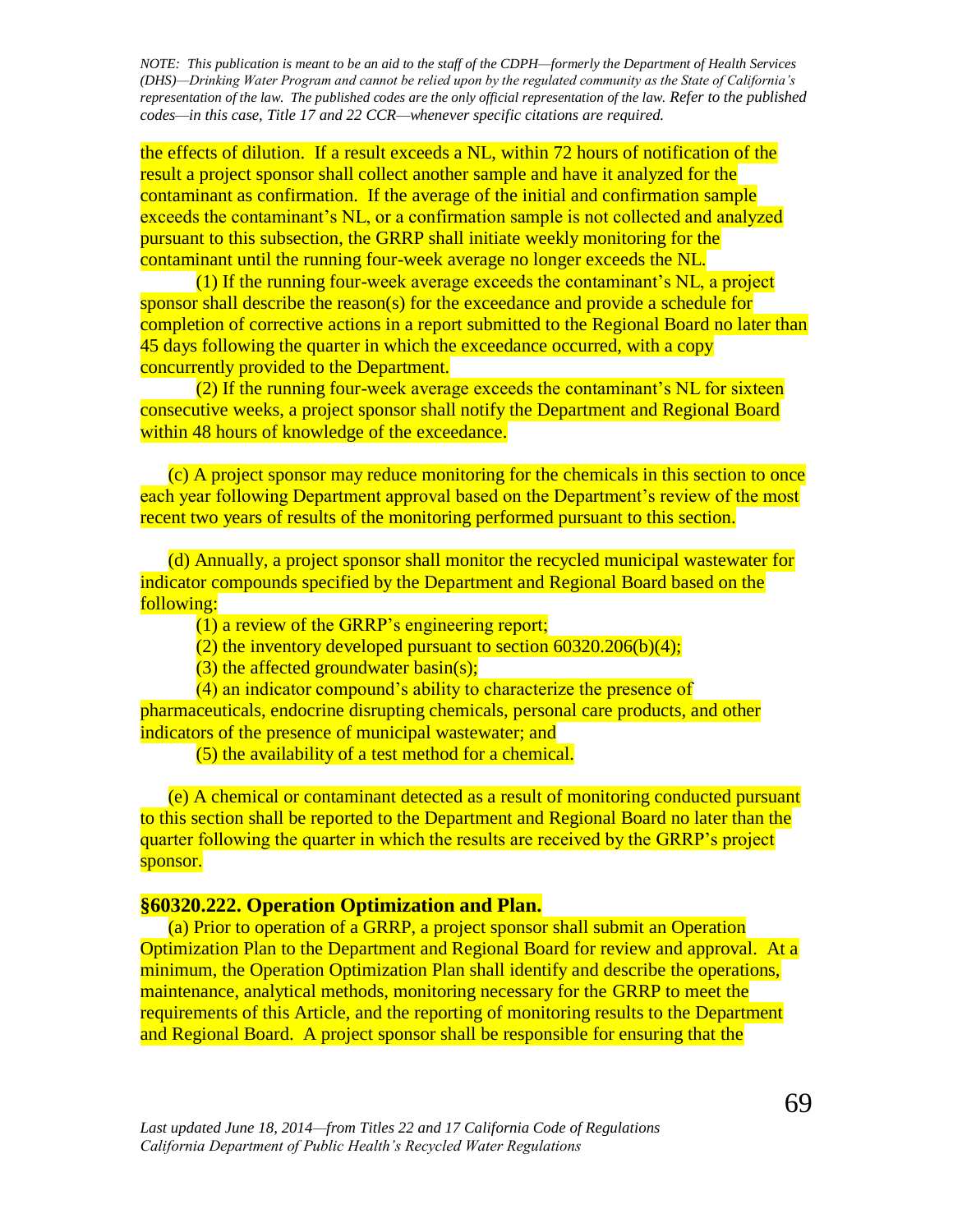Operation Optimization Plan is, at all times, representative of the current operations, maintenance, and monitoring of the GRRP. A GRRP's project sponsor shall make the Operation Optimization Plan available to the Department or Regional Board for review upon request.

(b) During the first year of operation of a GRRP and at all times thereafter, all treatment processes shall be operated in a manner providing optimal reduction of all chemicals and contaminants including:

(1) microbial contaminants;

(2) regulated contaminants identified in section 60320.212 and the nitrogen compounds required pursuant to section 60320.210; and

(3) chemicals and contaminants required pursuant to section 60320.220.

(c) Within six months of optimizing treatment processes pursuant to subsection (b) and anytime thereafter operations are optimized that result in a change in operation, a project sponsor shall update the GRRP's Operation Optimization Plan to include such changes in operational procedures and submit the operations plan to the Department for review.

#### **§60320.224. Response Retention Time.**

(a) The recycled municipal wastewater applied by a GRRP shall be retained underground for a period of time necessary to allow a project sponsor sufficient response time to identify treatment failures and implement actions, including those required pursuant to section 60320.200(b), necessary for the protection of public health.

(b) The response retention time required in subsection (a) must be approved by the Department, based on information provided in the engineering report required pursuant to section 60323. The response retention time shall be no less than two months.

(c) To demonstrate the retention time underground is no less than the response retention time approved pursuant to subsection (b), a tracer study utilizing an added tracer shall be implemented under hydraulic conditions representative of normal GRRP operations. With Department approval, an intrinsic tracer may be used in lieu of an added tracer. For each month of retention time estimated utilizing the approved intrinsic tracer, a project sponsor shall receive no more than 0.67 months credit. The retention time shall be the time representing the difference from when the water with the tracer is applied at the GRRP to when either; two percent (2%) of the initially introduced tracer concentration has reached the downgradient monitoring point, or ten percent (10%) of the peak tracer unit value observed at the downgradient monitoring point reaches the monitoring point. A project sponsor for a GRRP shall initiate the tracer study prior to the end of the third month of operation. A project sponsor for a GRRP permitted on or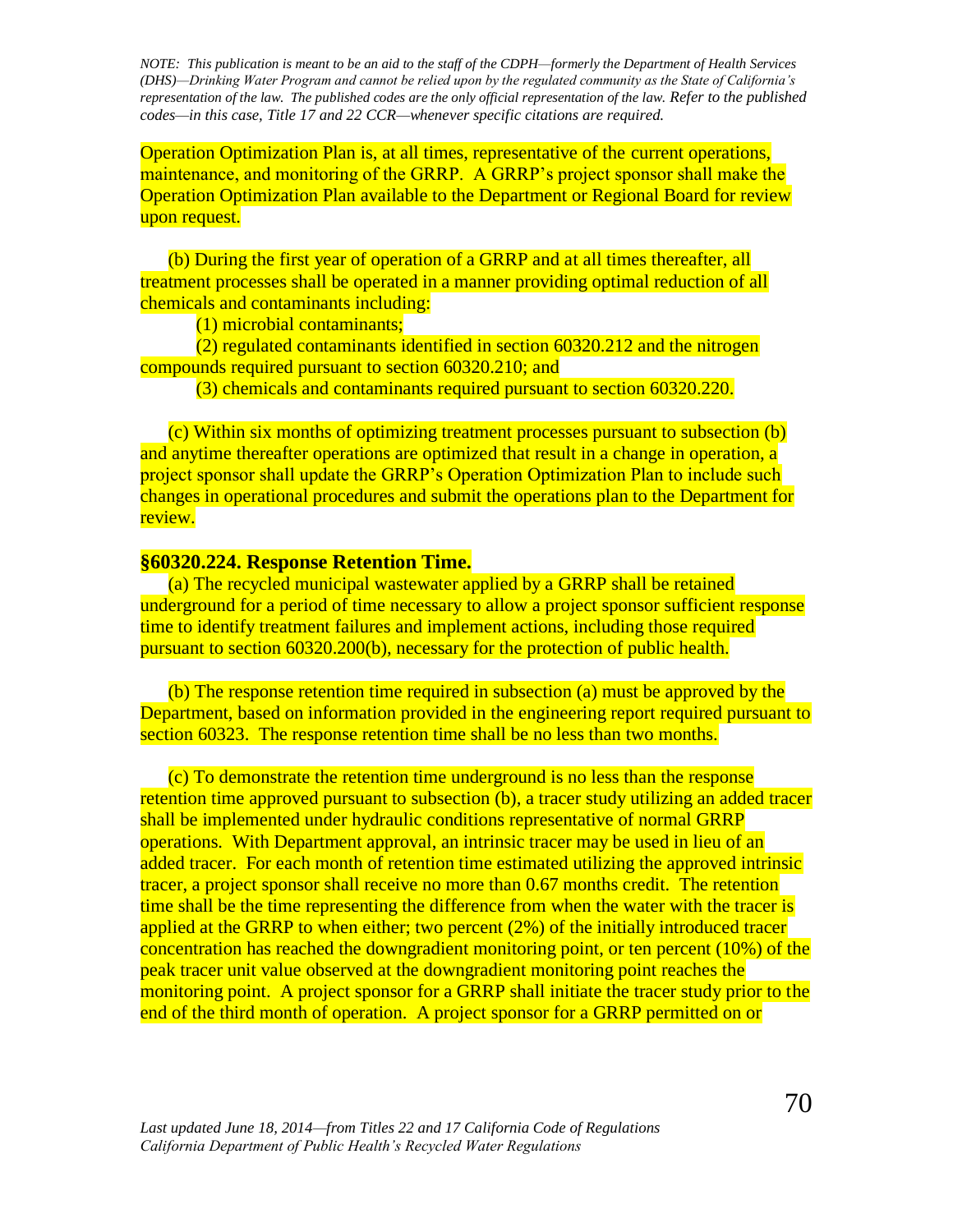before June 18, 2014, that has not performed a tracer study shall complete a tracer study demonstrating the retention time underground.

(d) For the purpose of siting a GRRP location during project planning and until a GRRP's project sponsor has met the requirements of subsection (c), for each month of retention time estimated using the method in column 1, the recycled municipal wastewater or recharge water may be credited with no more than the corresponding response time in column 2 of Table 60320.224.

## **Table 60320.224**

| <b>Column 1</b>                                                                                                                                                                                                                                                                                                                                                                 | <b>Column 2</b>                          |
|---------------------------------------------------------------------------------------------------------------------------------------------------------------------------------------------------------------------------------------------------------------------------------------------------------------------------------------------------------------------------------|------------------------------------------|
| <b>Method used to estimate the retention time</b>                                                                                                                                                                                                                                                                                                                               | <b>Response Time Credit</b><br>per Month |
| Tracer study utilizing an added tracer. <sup>1</sup>                                                                                                                                                                                                                                                                                                                            | 1.0 month                                |
| Tracer study utilizing an intrinsic tracer. <sup>1</sup>                                                                                                                                                                                                                                                                                                                        | $0.67$ month                             |
| Numerical modeling consisting of calibrated finite element<br>or finite difference models using validated and verified<br>computer codes used for simulating groundwater flow.                                                                                                                                                                                                  | $0.50$ month                             |
| Analytical modeling using existing academically-accepted<br>equations such as Darcy's Law to estimate groundwater<br>flow conditions based on simplifying aquifer assumptions.<br>$\frac{1}{2}$ , $\frac{1}{2}$ , $\frac{1}{2}$ , $\frac{1}{2}$ , $\frac{1}{2}$ , $\frac{1}{2}$ , $\frac{1}{2}$ , $\frac{1}{2}$ , $\frac{1}{2}$ , $\frac{1}{2}$ , $\frac{1}{2}$<br>l mu<br>1.00 | $0.25$ month<br>$2.1 - 11$               |

<sup>1</sup> The retention time shall be the time representing the difference from when the water with the tracer is applied at the GRRP to when either; two percent (2%) of the initially introduced tracer concentration has reached the downgradient monitoring point, or ten percent (10%) of the peak tracer unit value observed at the downgradient monitoring point reaches the monitoring point.

*Last updated June 18, 2014—from Titles 22 and 17 California Code of Regulations California Department of Public Health's Recycled Water Regulations*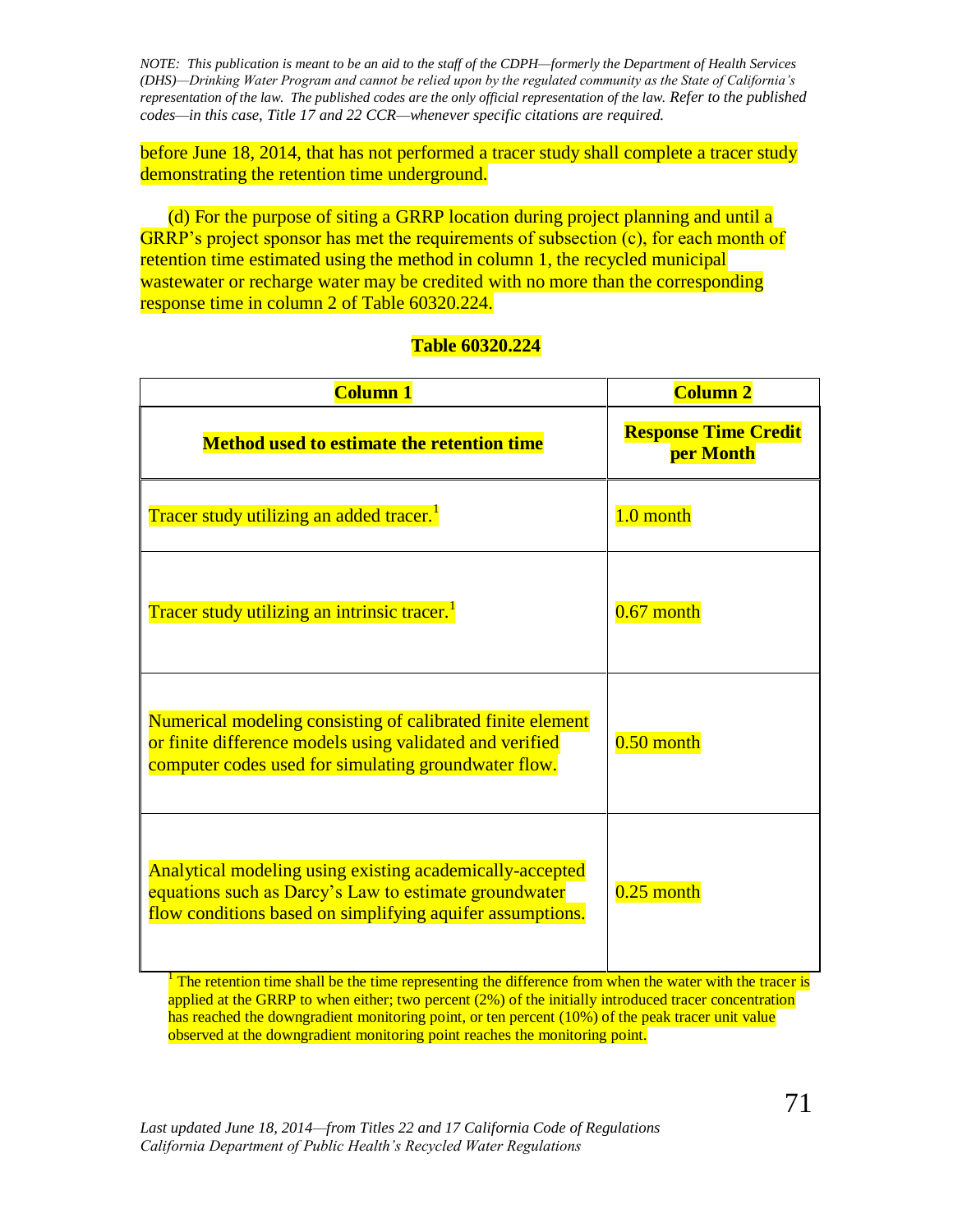(e) A project sponsor shall obtain Department approval for the protocol(s) to be used to establish the retention times in subsections (c) and (d).

(f) Upon request from the Department, a project sponsor shall demonstrate that the underground retention times required in this section are being met based on changes in hydrogeological or climatic conditions since the most recent demonstration.

## **§60320.226. Monitoring Well Requirements.**

(a) Prior to operating a GRRP, a project sponsor shall site and construct at least two monitoring wells downgradient of the GRRP such that:

(1) at least one monitoring well is located;

(A) no less than two weeks but no more than six months of travel time from the GRRP, and

(B) at least 30 days upgradient of the nearest drinking water well;

(2) in addition to the well(s) in paragraph (1) and after consultation with the Department, at least one monitoring well is located between the GRRP and the nearest downgradient drinking water well; and

 $(3)$  samples from the monitoring wells in paragraphs  $(1)$  and  $(2)$  can be;

(A) obtained independently from each aquifer initially receiving the water used as a source of drinking water supply that will receive the GRRP's recharge water, and

(B) validated as receiving recharge water from the GRRP.

(b) In addition to the monitoring required pursuant to section 60320.220, from each monitoring well in subsection (a)(1), and each monitoring well in subsection (a)(2) that has recharge water located within one year travel time of the well(s), a project sponsor shall collect two samples prior to GRRP operation and at least one sample each quarter after operation begins. Each sample shall be analyzed for total nitrogen, nitrate, nitrite, the contaminants in Tables 64449-A and B of section 64449, and any contaminants and chemicals specified by the Department or Regional Board based on the results of the recycled municipal wastewater monitoring conducted pursuant to this Article.

(c) If a result from the monitoring conducted pursuant to subsection (b) exceeds 80 percent of a nitrate, nitrite, or nitrate plus nitrite MCL a project sponsor shall, within 48 hours of being notified of the result by the laboratory, collect another sample and have it analyzed for the contaminant. If the average of the result of the initial sample and the confirmation sample exceed the contaminant's MCL, a project sponsor shall:

(1) within 24 hours of being notified by the laboratory of the confirmation sample result, notify the Department and Regional Board; and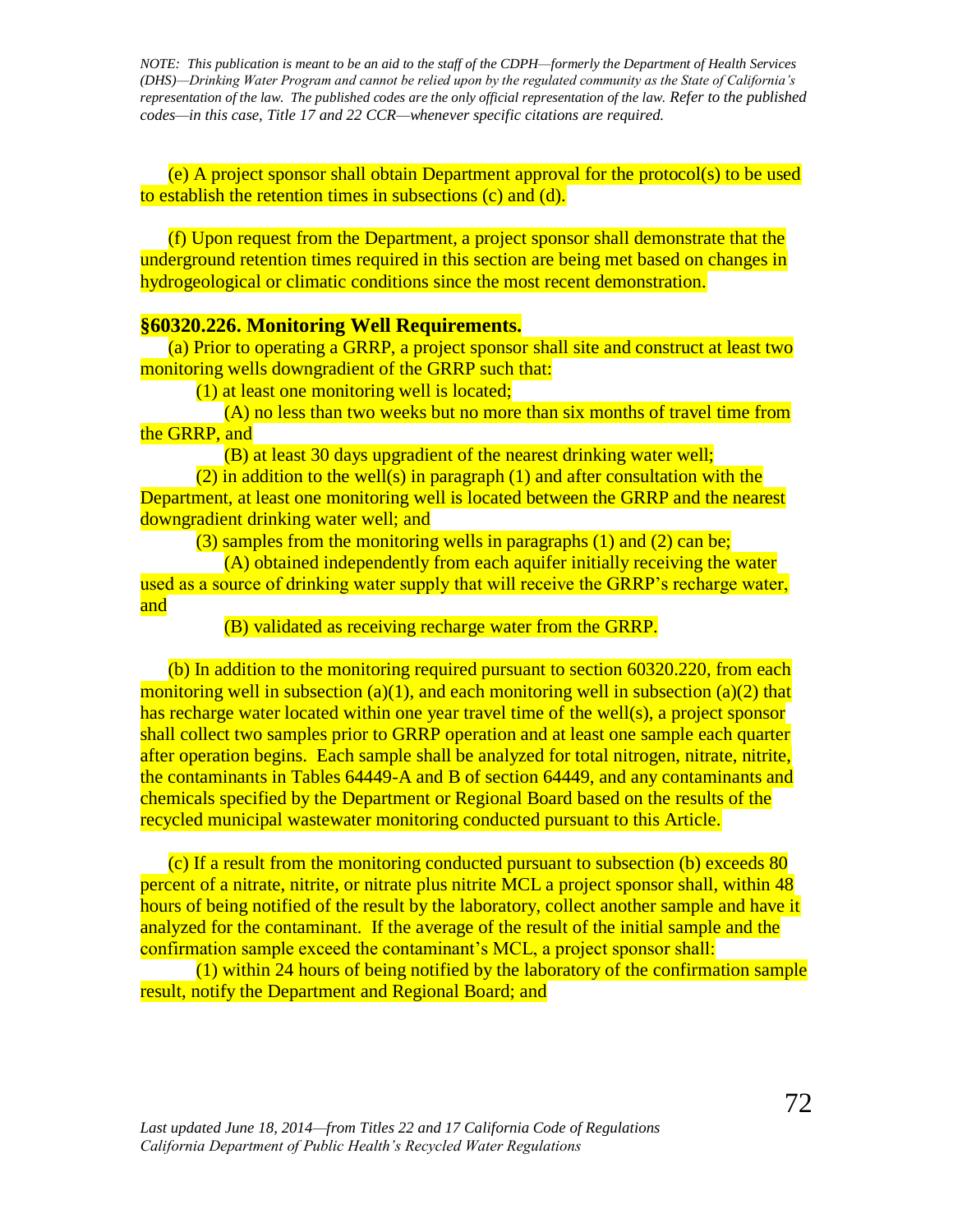(2) discontinue subsurface application of recycled municipal wastewater until corrective actions have been taken or evidence is provided to the Department and Regional Board that the contamination was not a result of the GRRP.

(d) For Department-specified chemical analyses completed in a month, a project sponsor shall ensure the laboratory electronically submits results to the Department no later than 45 days after the end of the month in which monitoring occurred, in a manner such that data is readily uploaded into the Department's database. Utilization of the process described on the Department's Web site will satisfy this requirement.

(e) The GRRP's project sponsor may discontinue monitoring for the chemicals and contaminants in subsection (b) following Department approval based on the Department's review of the most recent two years of monitoring results.

#### **§60320.228. Reporting.**

(a) No later than six months after the end of each calendar year, a project sponsor shall provide a report to the Department and Regional Board. Public water systems and drinking water well owners having downgradient sources potentially affected by the GRRP and within 10 years groundwater travel time from the GRRP shall be notified by direct mail and/or electronic mail of the availability of the report. The report shall be prepared by an engineer licensed in California and experienced in the fields of wastewater treatment and public water supply. The report shall include the following:

(1) A summary of the GRRP's compliance status with the monitoring requirements and criteria of this Article during the previous calendar year;

(2) For any violations of this Article during the previous calendar year;

(A) the date, duration, and nature of the violation,

(B) a summary of any corrective actions and/or suspensions of subsurface application of recycled municipal wastewater resulting from a violation, and

(C) if uncorrected, a schedule for and summary of all remedial actions;

(3) Any detections of monitored chemicals or contaminants, and any observed trends in the monitoring wells and diluent water supplies;

(4) Information pertaining to the vertical and horizontal migration of the recharge water plume;

(5) A description of any changes in the operation of any unit processes or facilities;

(6) A description of any anticipated changes, along with an evaluation of the expected impact of the changes on subsequent unit processes;

(7) The estimated quantity and quality of the recycled municipal wastewater and diluent water to be applied for the next calendar year;

(8) A summary of the measures taken to comply with section 60320.206 and 60320.200(j), and the effectiveness of the implementation of the measures; and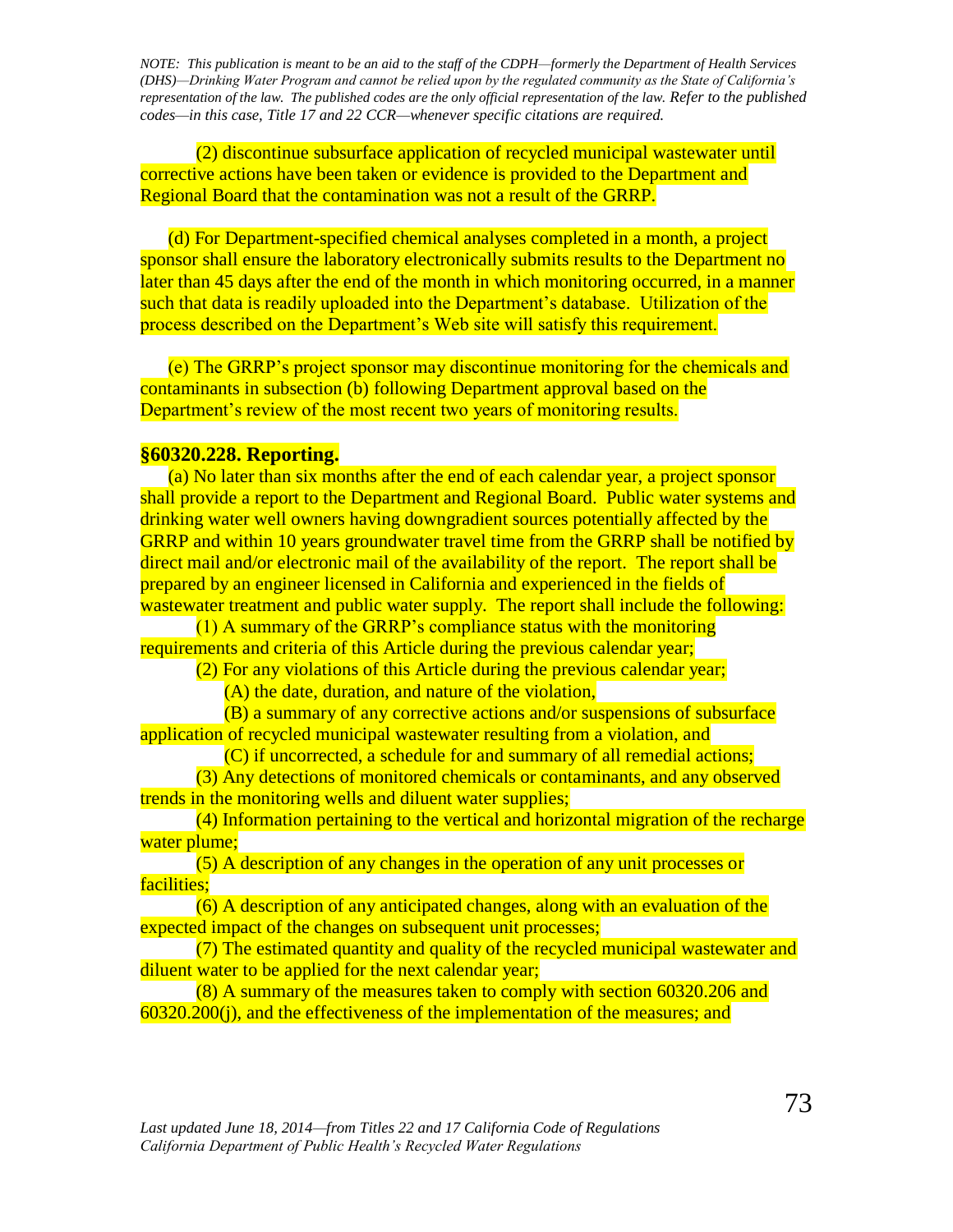(9) Increases in RWC during the previous calendar year and RWC increases anticipated for the next calendar year.

(b) Every five years from the date of the initial approval of the engineering report required pursuant to section 60323, a project sponsor shall update the report to address any project changes and submit the report to the Department and Regional Board. The update shall include, but not be limited to:

(1) anticipated RWC increases, a description of how the RWC requirements in section 60320.216 will be met, and the expected impact the increase will have on the GRRP's ability to meet the requirements of this Article;

(2) evidence that the requirements associated with retention time in section 60320.208, if applicable, and section 60320.224 have been met; and

(3) a description of any inconsistencies between previous groundwater model predictions and the observed and/or measured values, as well as a description of how subsequent predictions will be accurately determined.

#### **§60320.230. Alternatives.**

(a) A project sponsor may use an alternative to a requirement in this Article if the GRRP's project sponsor:

(1) demonstrates to the Department that the proposed alternative assures at least the same level of protection to public health;

(2) receives written approval from the Department prior to implementation of the alternative; and

(3) if required by the Department or Regional Board, conducts a public hearing on the proposed alternative, disseminates information to the public, and receives public comments, pursuant to sections 60320.202(b) and (c).

(b) Unless specified otherwise by the Department, the demonstration in subsection (a)(1) shall include the results of a review of the proposed alternative by an independent scientific advisory panel that includes a toxicologist, a registered engineering geologist or hydrogeologist, an engineer licensed in California with at least three years of experience in wastewater treatment and public drinking water supply, a microbiologist, and a chemist.

# *Article 5.5. Other Methods of Treatment.*

#### **§60320.5. Other methods of treatment.**

Methods of treatment other than those included in this chapter and their reliability features may be accepted if the applicant demonstrates to the satisfaction of the State Department of Health that the methods of treatment and reliability features will assure an equal degree of treatment and reliability.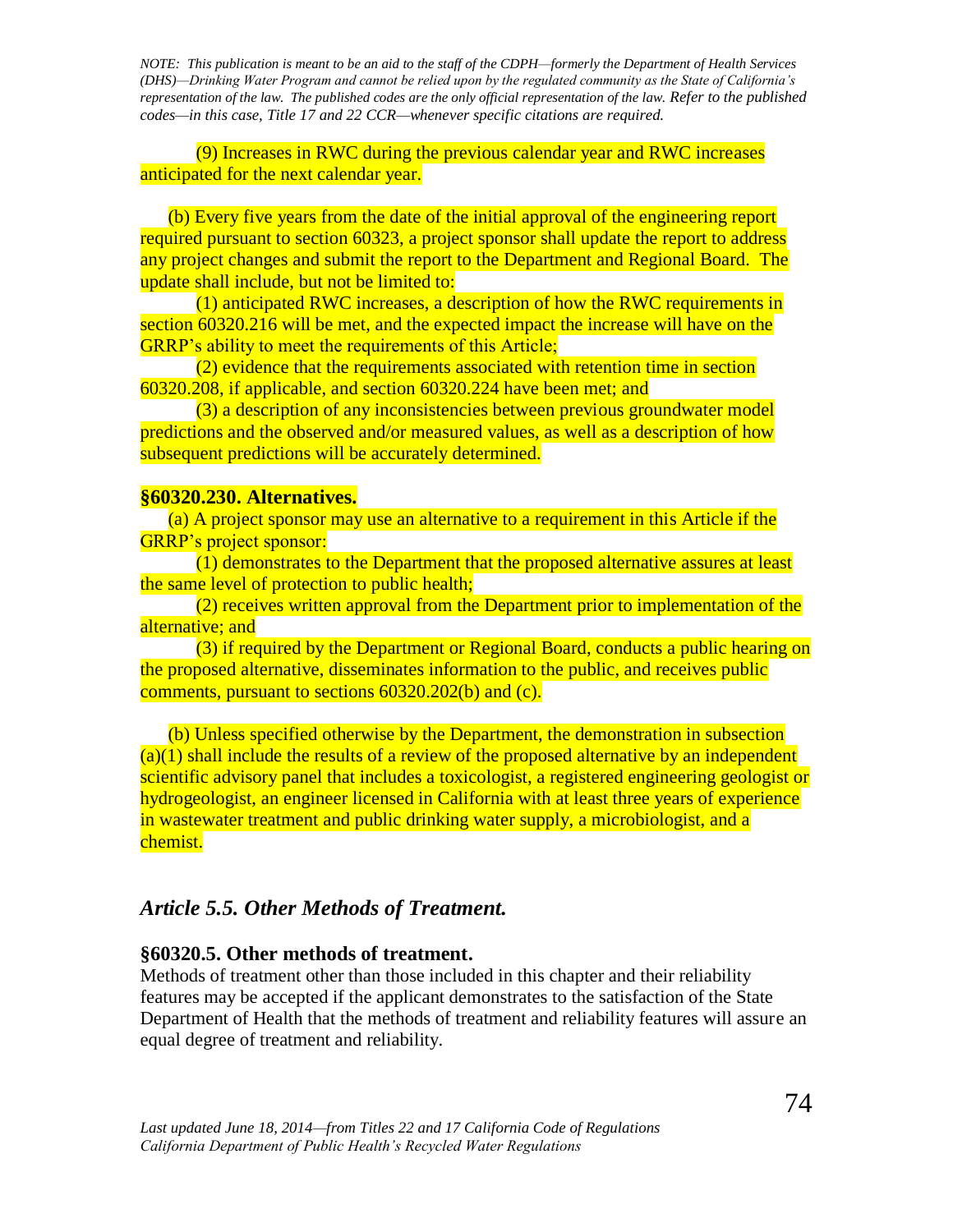### *Article 6. Sampling and Analysis.*

#### **§60321. Sampling and analysis.**

(a) Disinfected secondary-23, disinfected secondary-2.2, and disinfected tertiary recycled water shall be sampled at least once daily for total coliform bacteria. The samples shall be taken from the disinfected effluent and shall be analyzed by an approved laboratory.

(b) Disinfected tertiary recycled water shall be continuously sampled for turbidity using a continuous turbidity meter and recorder following filtration. Compliance with the daily average operating filter effluent turbidity shall be determined by averaging the levels of recorded turbidity taken at four-hour intervals over a 24-hour period. Compliance with turbidity pursuant to section  $60301.320$  (a)(2)(B) and (b)(1) shall be determined using the levels of recorded turbidity taken at intervals of no more than 1.2 hours over a 24- hour period. Should the continuous turbidity meter and recorder fail, grab sampling at a minimum frequency of 1.2-hours may be substituted for a period of up to 24-hours. The results of the daily average turbidity determinations shall be reported quarterly to the regulatory agency.

(c) The producer or supplier of the recycled water shall conduct the sampling required in subsections (a) and (b).

# *Article 7. Engineering Report and Operational Requirements.*

#### **§60323. Engineering report.**

(a) No person shall produce or supply recycled water for reuse from a water reclamation plant without a Department-approved engineering report.

(b) The report shall be prepared by a qualified engineer licensed in California and experienced in the field of wastewater treatment, and shall contain a description of the design of the proposed reclamation system. The report shall clearly indicate the means for compliance with these regulations and any other features specified by the regulatory agency.

(c) The report shall contain a contingency plan which will assure that no untreated or inadequately treated wastewater will be delivered to the use area.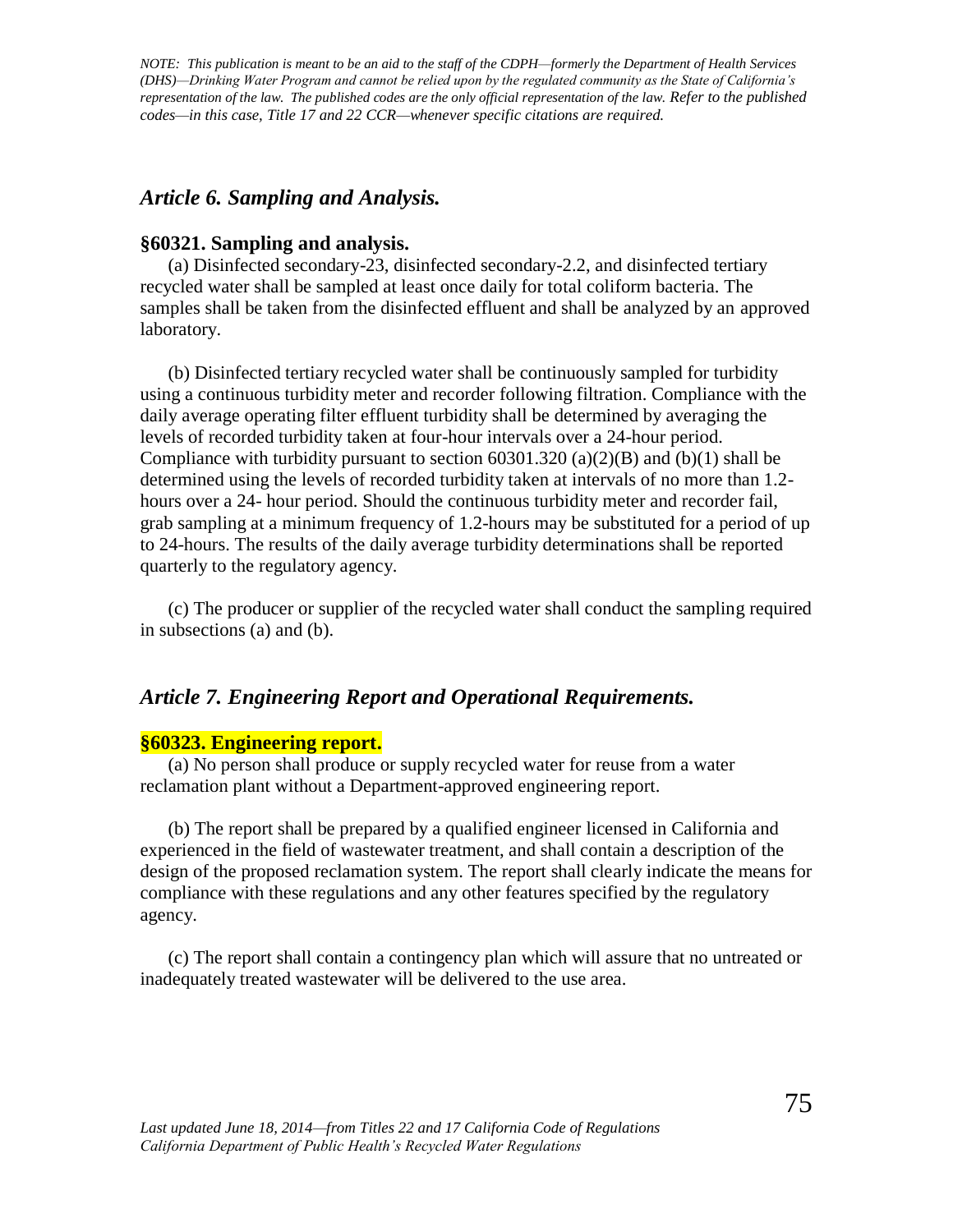### **§60325. Personnel.**

(a) Each reclamation plant shall be provided with a sufficient number of qualified personnel to operate the facility effectively so as to achieve the required level of treatment at all times.

(b) Qualified personnel shall be those meeting requirements established pursuant to Chapter 9 (commencing with Section 13625) of the Water Code.

# **§60327. Maintenance.**

A preventive maintenance program shall be provided at each reclamation plant to ensure that all equipment is kept in a reliable operating condition.

### **§60329. Operating records and reports.**

(a) Operating records shall be maintained at the reclamation plant or a central depository within the operating agency. These shall include: all analyses specified in the reclamation criteria; records of operational problems, plant and equipment breakdowns, and diversions to emergency storage or disposal; all corrective or preventive action taken.

(b) Process or equipment failures triggering an alarm shall be recorded and maintained as a separate record file. The recorded information shall include the time and cause of failure and corrective action taken.

(c) A monthly summary of operating records as specified under (a) of this section shall be filed monthly with the regulatory agency.

(d) Any discharge of untreated or partially treated wastewater to the use area, and the cessation of same, shall be reported immediately by telephone to the regulatory agency, the State Department of Health, and the local health officer.

# **§60331. Bypass.**

There shall be no bypassing of untreated or partially treated wastewater from the reclamation plant or any intermediate unit processes to the point of use.

# *Article 8. General Requirements of Design.*

# **§60333. Flexibility of design.**

The design of process piping, equipment arrangement, and unit structures in the reclamation plant must allow for efficiency and convenience in operation and maintenance and provide flexibility of operation to permit the highest possible degree of treatment to be obtained under varying circumstances.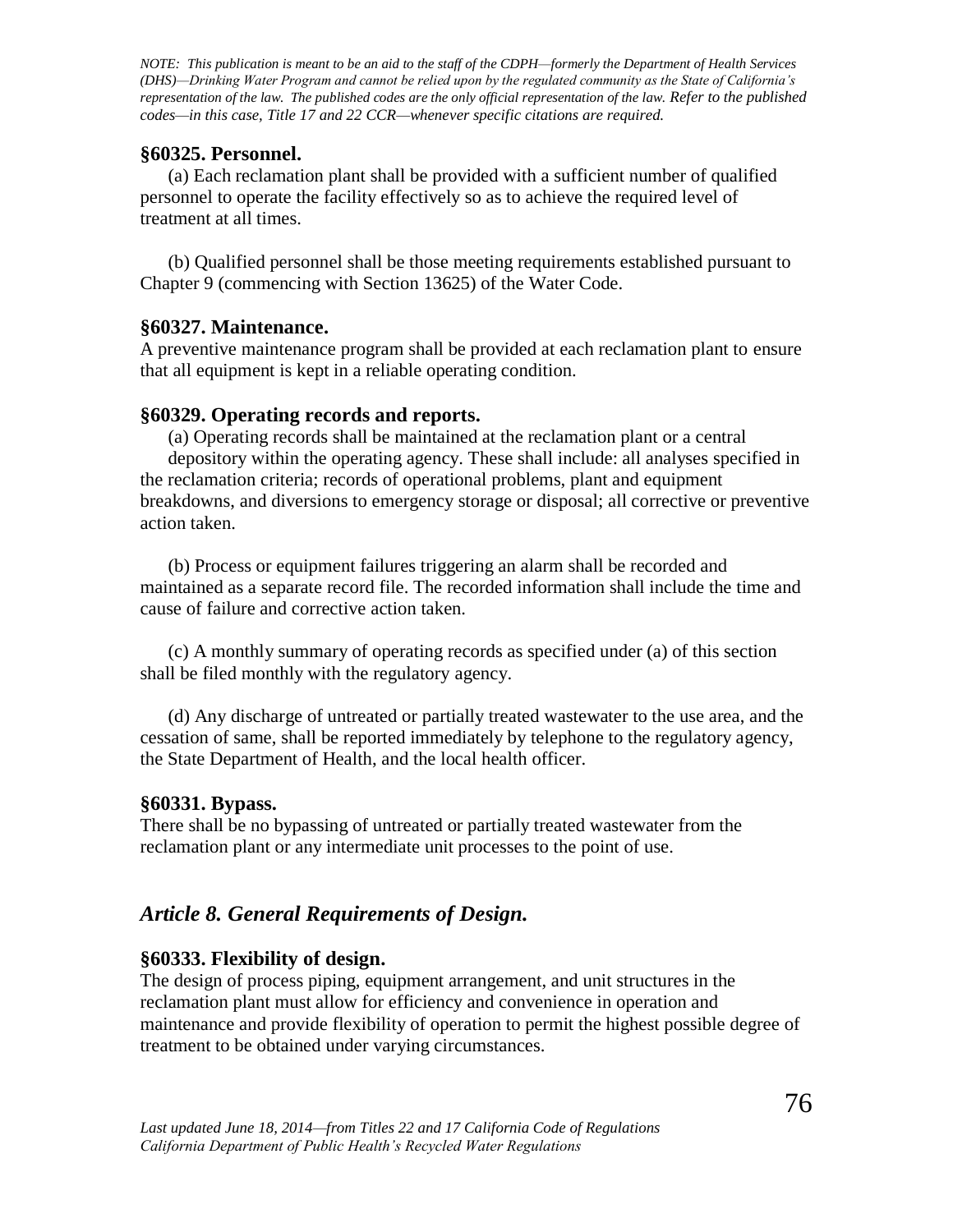#### **§60335. Alarms.**

(a) Alarm devices required for various unit processes as specified in other sections of these regulations shall be installed to provide warning of:

(1) Loss of power from the normal power supply.

(2) Failure of a biological treatment process.

(3) Failure of a disinfection process.

(4) Failure of a coagulation process.

(5) Failure of a filtration process.

(6) Any other specific process failure for which warning is required by the regulatory agency.

(b) All required alarm devices shall be independent of the normal power supply of the reclamation plant.

(c) The person to be warned shall be the plant operator, superintendent, or any other responsible person designated by the management of the reclamation plant and capable of taking prompt corrective action.

(d) Individual alarm devices may be connected to a master alarm to sound at a location where it can be conveniently observed by the attendant. In case the reclamation plant is not attended full time, the alarm(s) shall be connected to sound at a police station, fire station or other full time service unit with which arrangements have been made to alert the person in charge at times that the reclamation plant is unattended.

#### **§60337. Power supply.**

The power supply shall be provided with one of the following reliability features:

(a) Alarm and standby power source.

(b) Alarm and automatically actuated short-term retention or disposal provisions as specified in Section 60341.

(c) Automatically actuated long-term storage or disposal provisions as specified in Section 60341.

# *Article 9. Reliability Requirements for Primary Effluent.*

#### **§60339. Primary treatment.**

Reclamation plants producing reclaimed water exclusively for uses for which primary effluent is permitted shall be provided with one of the following reliability features: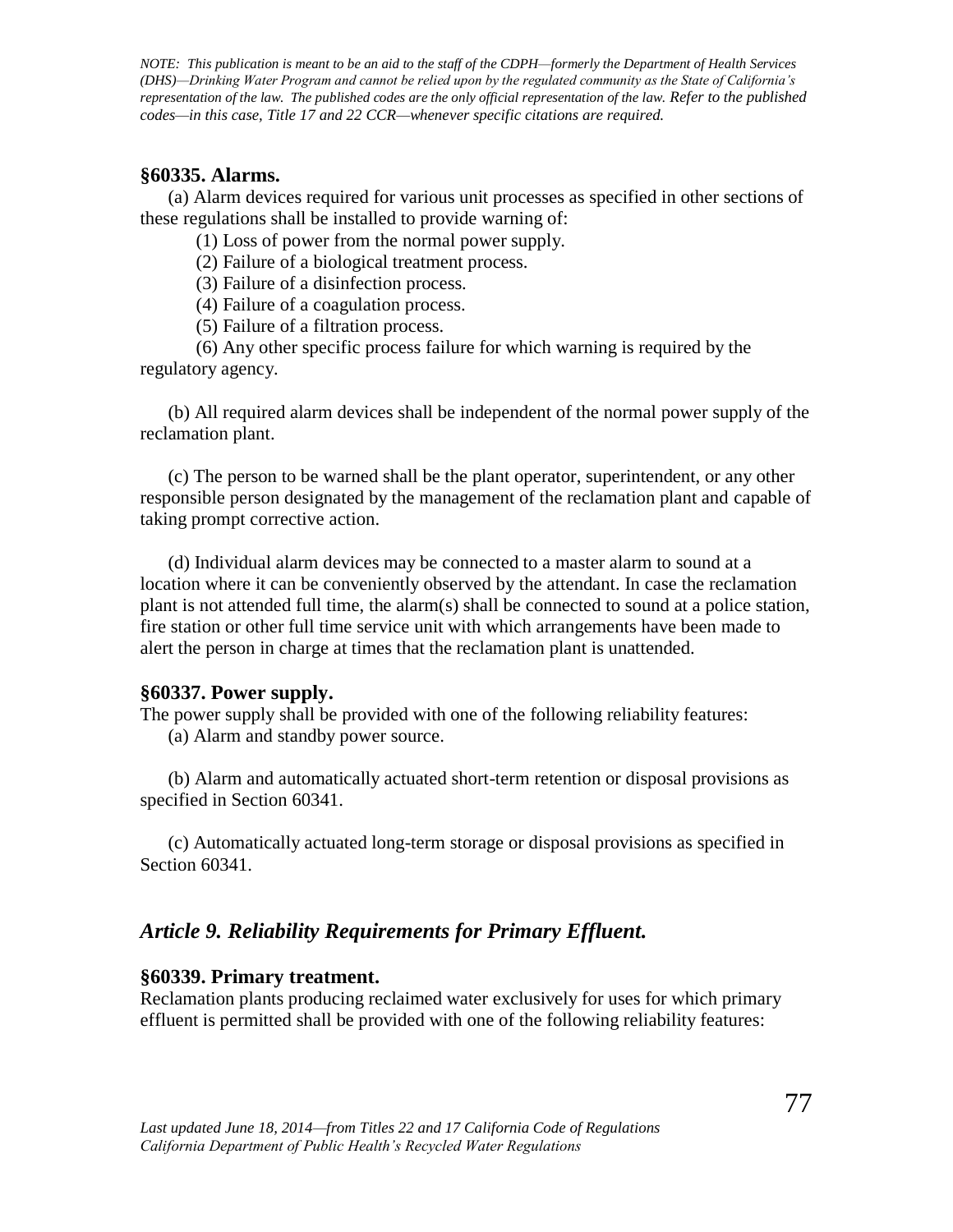(a) Multiple primary treatment units capable of producing primary effluent with one unit not in operation.

(b) Long-term storage or disposal provisions as specified in Section 60341.

### *Article 10. Reliability Requirements for Full Treatment.*

#### **§60341. Emergency storage or disposal.**

(a) Where short-term retention or disposal provisions are used as a reliability feature, these shall consist of facilities reserved for the purpose of storing or disposing of untreated or partially treated wastewater for at least a 24-hour period. The facilities shall include all the necessary diversion devices, provisions for odor control, conduits, and pumping and pump back equipment. All of the equipment other than the pump back equipment shall be either independent of the normal power supply or provided with a standby power source.

(b) Where long-term storage or disposal provisions are used as a reliability feature, these shall consist of ponds, reservoirs, percolation areas, downstream sewers leading to other treatment or disposal facilities or any other facilities reserved for the purpose of emergency storage or disposal of untreated or partially treated wastewater. These facilities shall be of sufficient capacity to provide disposal or storage of wastewater for at least 20 days, and shall include all the necessary diversion works, provisions for odor and nuisance control, conduits, and pumping and pump back equipment. All of the equipment other than the pump back equipment shall be either independent of the normal power supply or provided with a standby power source.

(c) Diversion to a less demanding reuse is an acceptable alternative to emergency disposal of partially treated wastewater provided that the quality of the partially treated wastewater is suitable for the less demanding reuse.

(d) Subject to prior approval by the regulatory agency, diversion to a discharge point which requires lesser quality of wastewater is an acceptable alternative to emergency disposal of partially treated wastewater.

(e) Automatically actuated short-term retention or disposal provisions and automatically actuated long-term storage or disposal provisions shall include, in addition to provisions of (a), (b), (c), or (d) of this section, all the necessary sensors, instruments, valves and other devices to enable fully automatic diversion of untreated or partially treated wastewater to approved emergency storage or disposal in the event of failure of a treatment process and a manual reset to prevent automatic restart until the failure is corrected.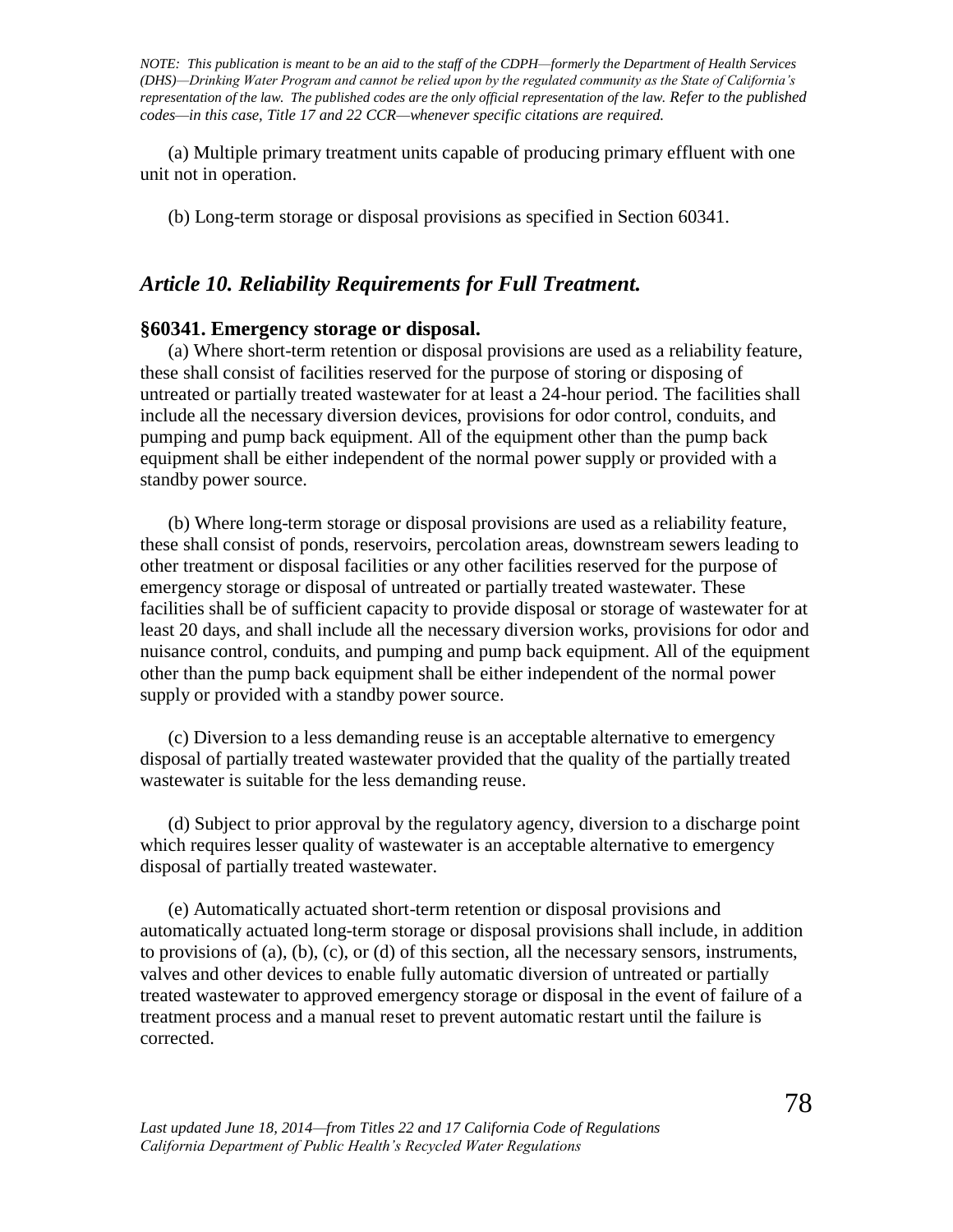### **§60343. Primary treatment.**

All primary treatment unit processes shall be provided with one of the following reliability features:

(a) Multiple primary treatment units capable of producing primary effluent with one unit not in operation.

(b) Standby primary treatment unit process.

(c) Long-term storage or disposal provisions.

### **§60345. Biological treatment.**

All biological treatment unit processes shall be provided with one of the following reliability features:

(a) Alarm and multiple biological treatment units capable of producing oxidized wastewater with one unit not in operation.

(b) Alarm, short-term retention or disposal provisions, and standby replacement equipment.

(c) Alarm and long-term storage or disposal provisions.

(d) Automatically actuated long-term storage or disposal provisions.

### **§60347. Secondary sedimentation.**

All secondary sedimentation unit processes shall be provided with one of the following reliability features:

(a) Multiple sedimentation units capable of treating the entire flow with one unit not in operation.

(b) Standby sedimentation unit process.

(c) Long-term storage or disposal provisions.

### **§60349. Coagulation.**

(a) All coagulation unit processes shall be provided with the following mandatory features for uninterrupted coagulant feed:

(1) Standby feeders,

(2) Adequate chemical stowage and conveyance facilities,

(3) Adequate reserve chemical supply, and

(4) Automatic dosage control.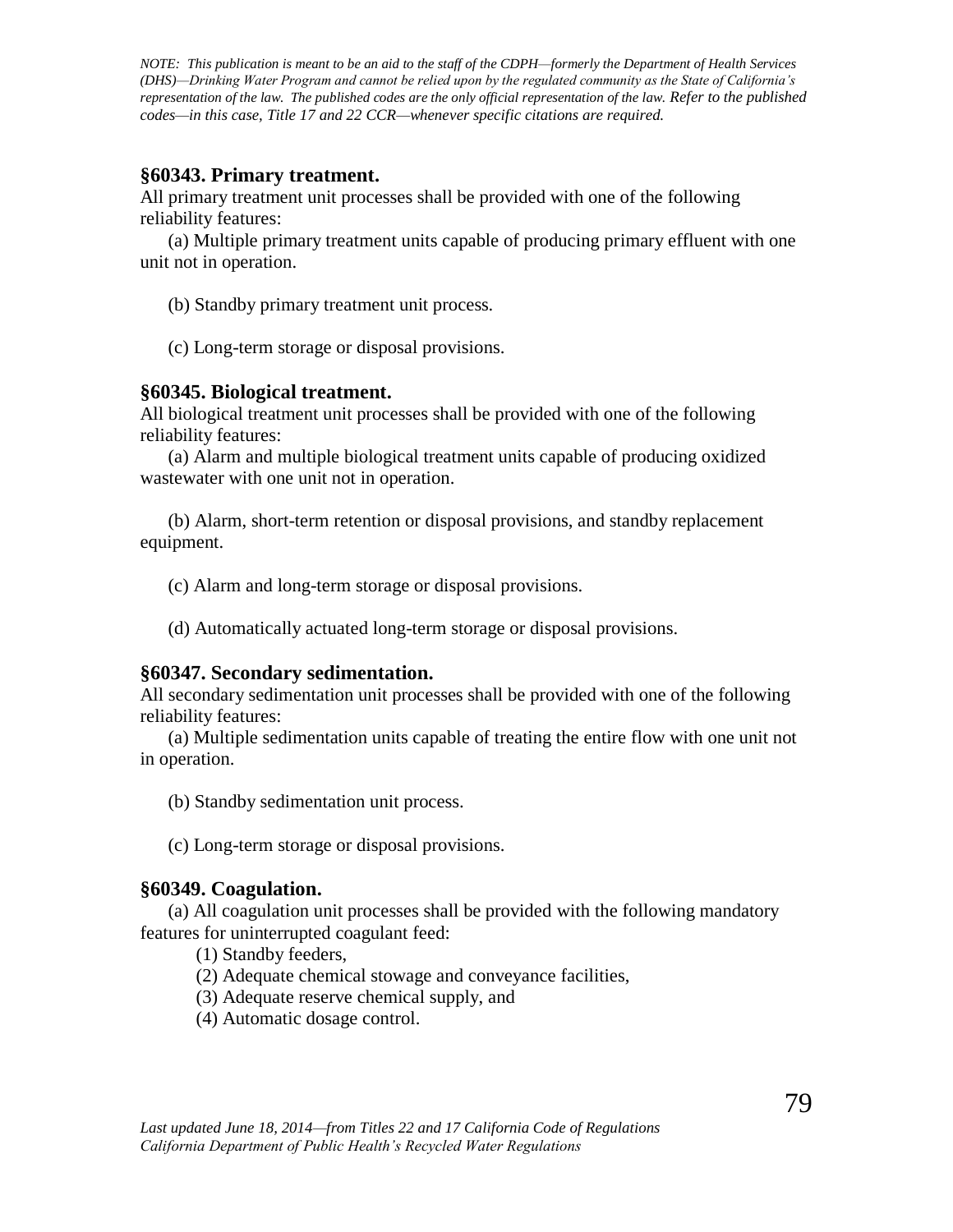(b) All coagulation unit processes shall be provided with one of the following reliability features:

(1) Alarm and multiple coagulation units capable of treating the entire flow with one unit not in operation;

(2) Alarm, short-term retention or disposal provisions, and standby replacement equipment;

(3) Alarm and long-term storage or disposal provisions;

(4) Automatically actuated long-term storage or disposal provisions, or

(5) Alarm and standby coagulation process.

### **§60351. Filtration.**

All filtration unit processes shall be provided with one of the following reliability features:

(a) Alarm and multiple filter units capable of treating the entire flow with one unit not in operation.

(b) Alarm, short-term retention or disposal provisions and standby replacement equipment.

(c) Alarm and long-term storage or disposal provisions.

(d) Automatically actuated long-term storage or disposal provisions.

(e) Alarm and standby filtration unit process.

### **§60353. Disinfection.**

(a) All disinfection unit processes where chlorine is used as the disinfectant shall be provided with the following features for uninterrupted chlorine feed:

(1) Standby chlorine supply,

(2) Manifold systems to connect chlorine cylinders,

(3) Chlorine scales, and

(4) Automatic devices for switching to full chlorine cylinders. Automatic residual control of chlorine dosage, automatic measuring and recording of chlorine residual, and hydraulic performance studies may also be required.

(b) All disinfection unit processes where chlorine is used as the disinfectant shall be provided with one of the following reliability features:

(1) Alarm and standby chlorinator;

(2) Alarm, short-term retention or disposal provisions, and standby replacement equipment;

(3) Alarm and long-term storage or disposal provisions;

(4) Automatically actuated long-term storage or disposal provisions; or